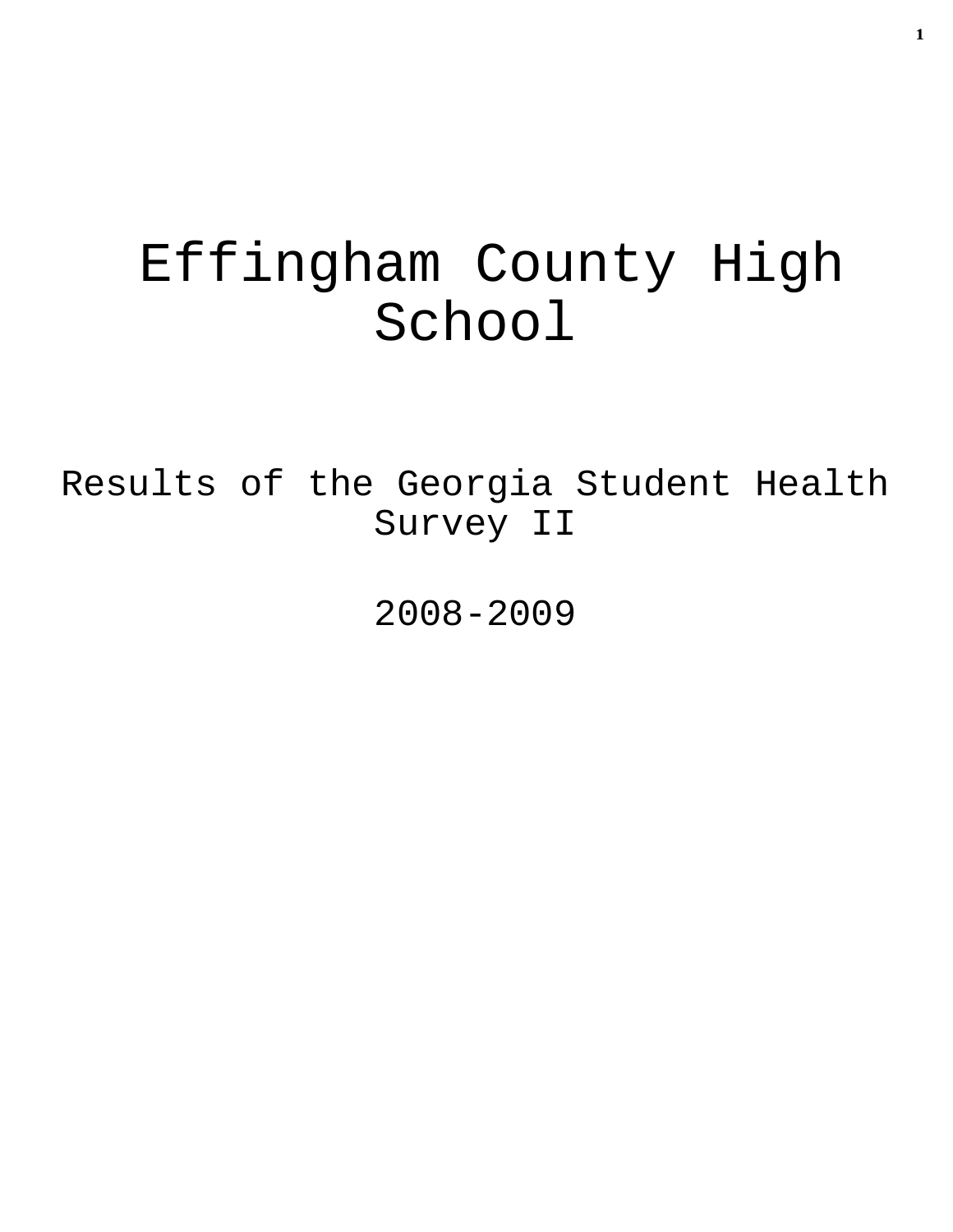## *Demographics* **2**

| Grade                    |     |  |  |  |
|--------------------------|-----|--|--|--|
| <b>Grade   Frequency</b> |     |  |  |  |
| 10                       | 337 |  |  |  |
| 12                       | 265 |  |  |  |

| <b>Frequency</b> | <b>Table of Gender by Grade</b> |              |              |              |  |  |
|------------------|---------------------------------|--------------|--------------|--------------|--|--|
| <b>Col Pct</b>   |                                 | Grade(Grade) |              |              |  |  |
|                  | Gender(Gender)                  | 10           | 12           | <b>Total</b> |  |  |
|                  | <b>Female</b>                   | 176<br>52.23 | 152<br>57.36 | 328          |  |  |
|                  | <b>Male</b>                     | 161<br>47.77 | 113<br>42.64 | 274          |  |  |
|                  | <b>Total</b>                    | 337          | 265          | 602          |  |  |

| Frequency<br>Col Pct |
|----------------------|
|                      |

| <b>Table of Ethnicity by Grade</b> |                        |              |              |  |  |  |
|------------------------------------|------------------------|--------------|--------------|--|--|--|
|                                    | Grade(Grade)           |              |              |  |  |  |
| <b>Ethnicity</b> (Ethnicity)       | 10                     | 12           | <b>Total</b> |  |  |  |
| <b>Black</b>                       | 76<br>22.55            | 65<br>24.53  | 141          |  |  |  |
| <b>Hispanic</b>                    | 8<br>2.37              | 6<br>2.26    | 14           |  |  |  |
| White                              | 240<br>71.22           | 186<br>70.19 | 426          |  |  |  |
| <b>Asian</b>                       | $\overline{4}$<br>1.19 | 4<br>1.51    | 8            |  |  |  |
| <b>Other</b>                       | 9<br>2.67              | 4<br>1.51    | 13           |  |  |  |
| <b>Total</b>                       | 337                    | 265          | 602          |  |  |  |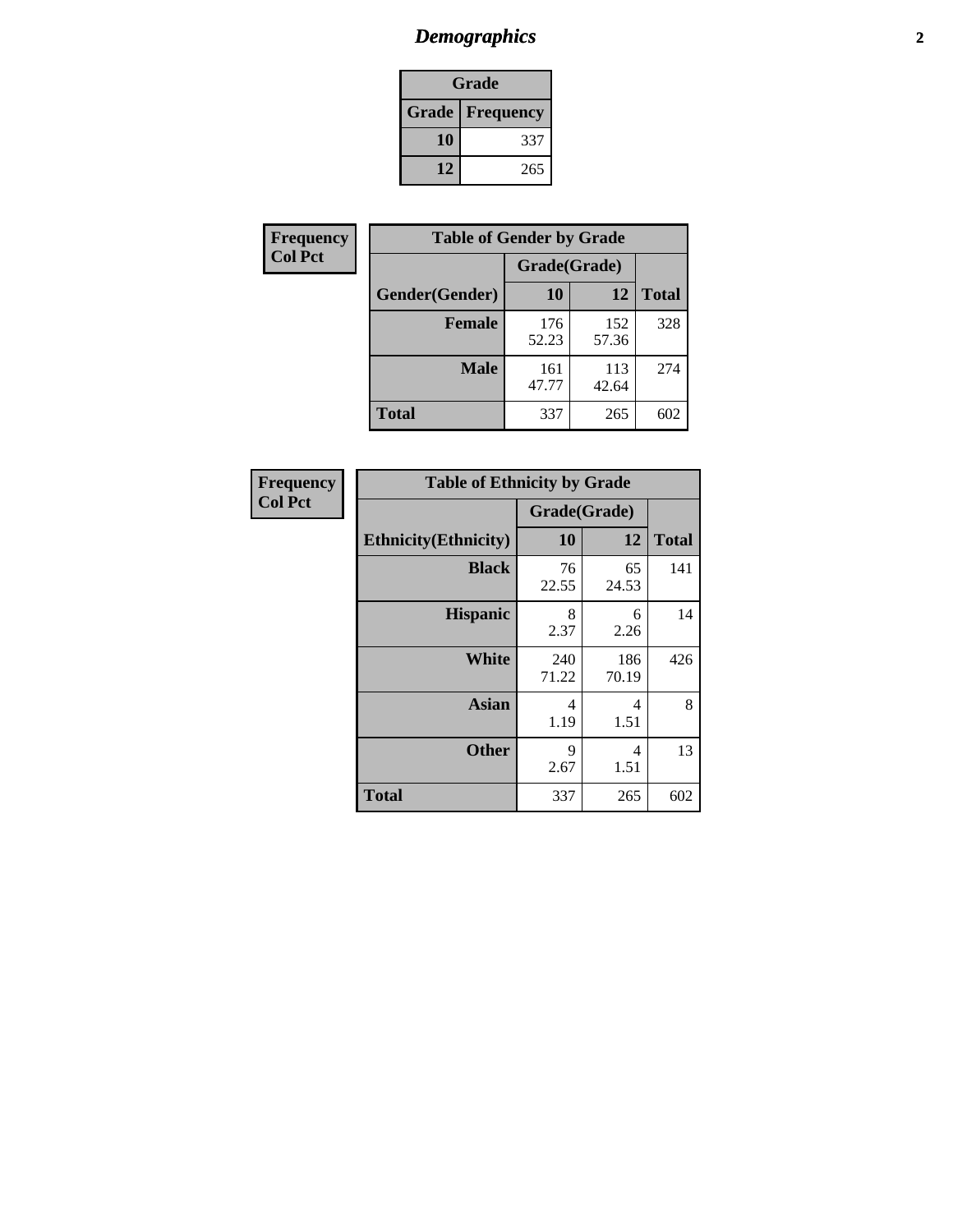#### *Title IV, Part A, Schedule A* **3** *Goal 1: Ensure that all schools are drug-free Baseline Data: Year 2008-2009 Prevalence of Drug Use*

| Frequency<br><b>Col Pct</b> | <b>Table of AlcoholAlt by Grade</b> |              |              |              |  |
|-----------------------------|-------------------------------------|--------------|--------------|--------------|--|
|                             | AlcoholAlt(Alcohol                  | Grade(Grade) |              |              |  |
|                             | use, past 30 days)                  | 10           | 12           | <b>Total</b> |  |
|                             | Yes                                 | 85<br>25.22  | 91<br>34.34  | 176          |  |
|                             | N <sub>0</sub>                      | 252<br>74.78 | 174<br>65.66 | 426          |  |
|                             | Total                               | 337          | 265          | 602          |  |

| Frequency      | <b>Table of TobaccoAny by Grade</b> |              |              |              |  |
|----------------|-------------------------------------|--------------|--------------|--------------|--|
| <b>Col Pct</b> | TobaccoAny(Tobacco                  | Grade(Grade) |              |              |  |
|                | use, past 30 days)                  | 10           | 12           | <b>Total</b> |  |
|                | Yes                                 | 78<br>23.15  | 72<br>27.17  | 150          |  |
|                | N <sub>0</sub>                      | 259<br>76.85 | 193<br>72.83 | 452          |  |
|                | <b>Total</b>                        | 337          | 265          | 602          |  |

| Frequency<br><b>Col Pct</b> | <b>Table of MarijuanaAlt by Grade</b> |              |              |     |  |
|-----------------------------|---------------------------------------|--------------|--------------|-----|--|
|                             | MarijuanaAlt(Marijuana                | Grade(Grade) |              |     |  |
| use, past 30 days)          | 10                                    | 12           | <b>Total</b> |     |  |
|                             | <b>Yes</b>                            | 42<br>12.46  | 35<br>13.21  | 77  |  |
|                             | N <sub>0</sub>                        | 295<br>87.54 | 230<br>86.79 | 525 |  |
|                             | <b>Total</b>                          | 337          | 265          | 602 |  |

| <b>Frequency</b> | <b>Table of OtherDrugAny by Grade</b>  |              |              |              |  |
|------------------|----------------------------------------|--------------|--------------|--------------|--|
| <b>Col Pct</b>   | <b>OtherDrugAny(Other</b><br>drug use, | Grade(Grade) |              |              |  |
|                  | past 30 days)                          | 10           | 12           | <b>Total</b> |  |
|                  | Yes                                    | 37<br>10.98  | 28<br>10.57  | 65           |  |
|                  | N <sub>0</sub>                         | 300<br>89.02 | 237<br>89.43 | 537          |  |
|                  | <b>Total</b>                           | 337          | 265          | 602          |  |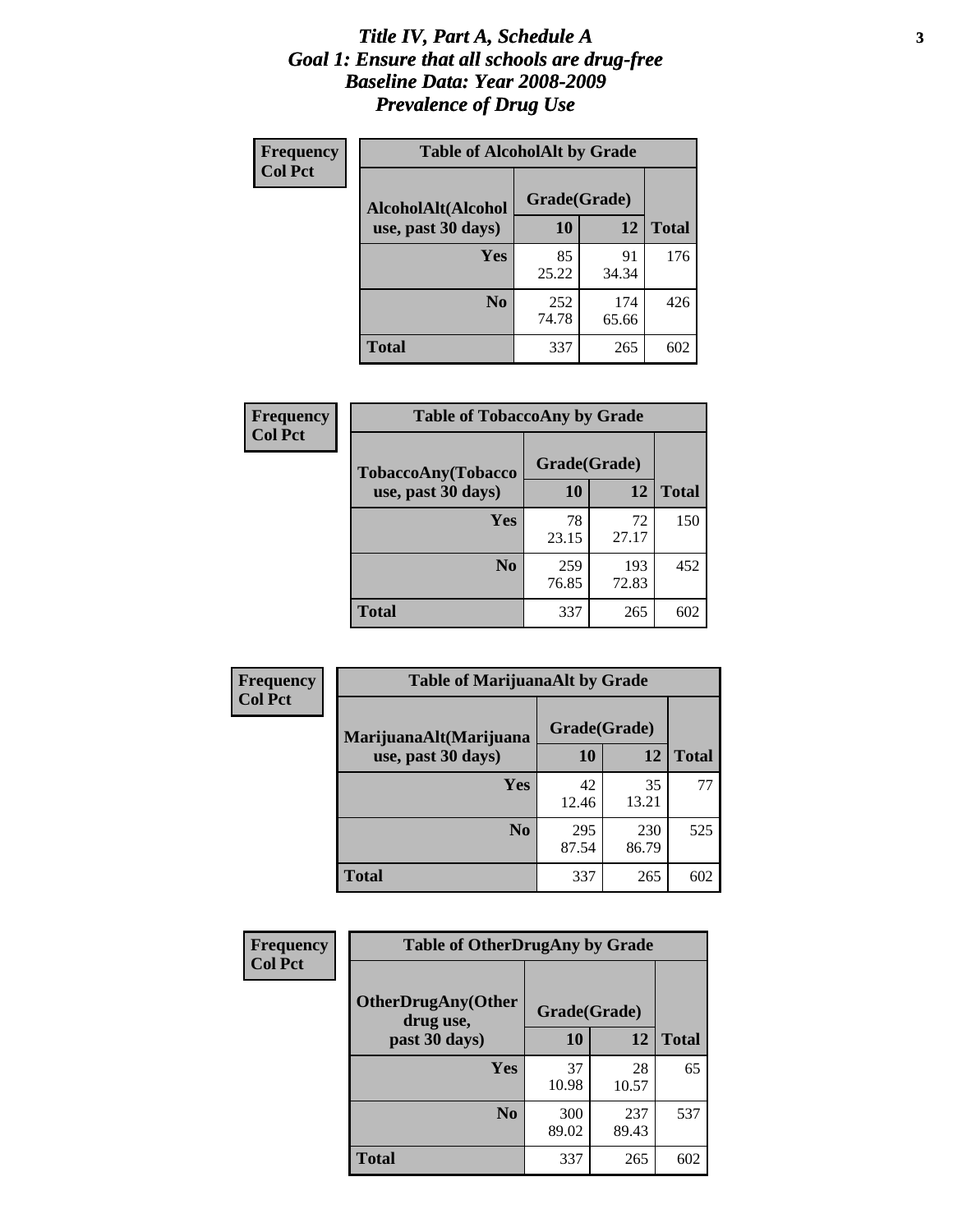#### *Average Age of Onset of Use* **4** *Results for "Average Age of Onset of Use" questions exclude students who said they did not use that substance*

| <b>Variable</b>    | Label                                                              | <b>Mean</b> |
|--------------------|--------------------------------------------------------------------|-------------|
| Alcoholinit2       | I started using alcohol when I was                                 | 13.94       |
| Cigarettesinit2    | I started smoking tobacco when I was                               | 14.06       |
| Smokelessinit2     | I started chewing tobacco when I was                               | 14.03       |
| Marijuanainit2     | I started using marijuana when I was                               | 14.14       |
| Cocaineinit2       | I started using cocaine when I was                                 | 14.19       |
| Inhalantsinit2     | I started using inhalants when I was                               | 12.20       |
| Steroidsinit2      | I started using steroids when I was                                | 11.50       |
| Ecstasyinit2       | I started using ecstasy when I was                                 | 15.07       |
| Methinit2          | I started using methamphetamines when I was                        | 13.80       |
| Hallucinogensinit2 | I started using hallucinogens when I was                           | 14.87       |
| Prescriptioninit2  | I started using prescription drugs not prescribed to me when I was | 14.33       |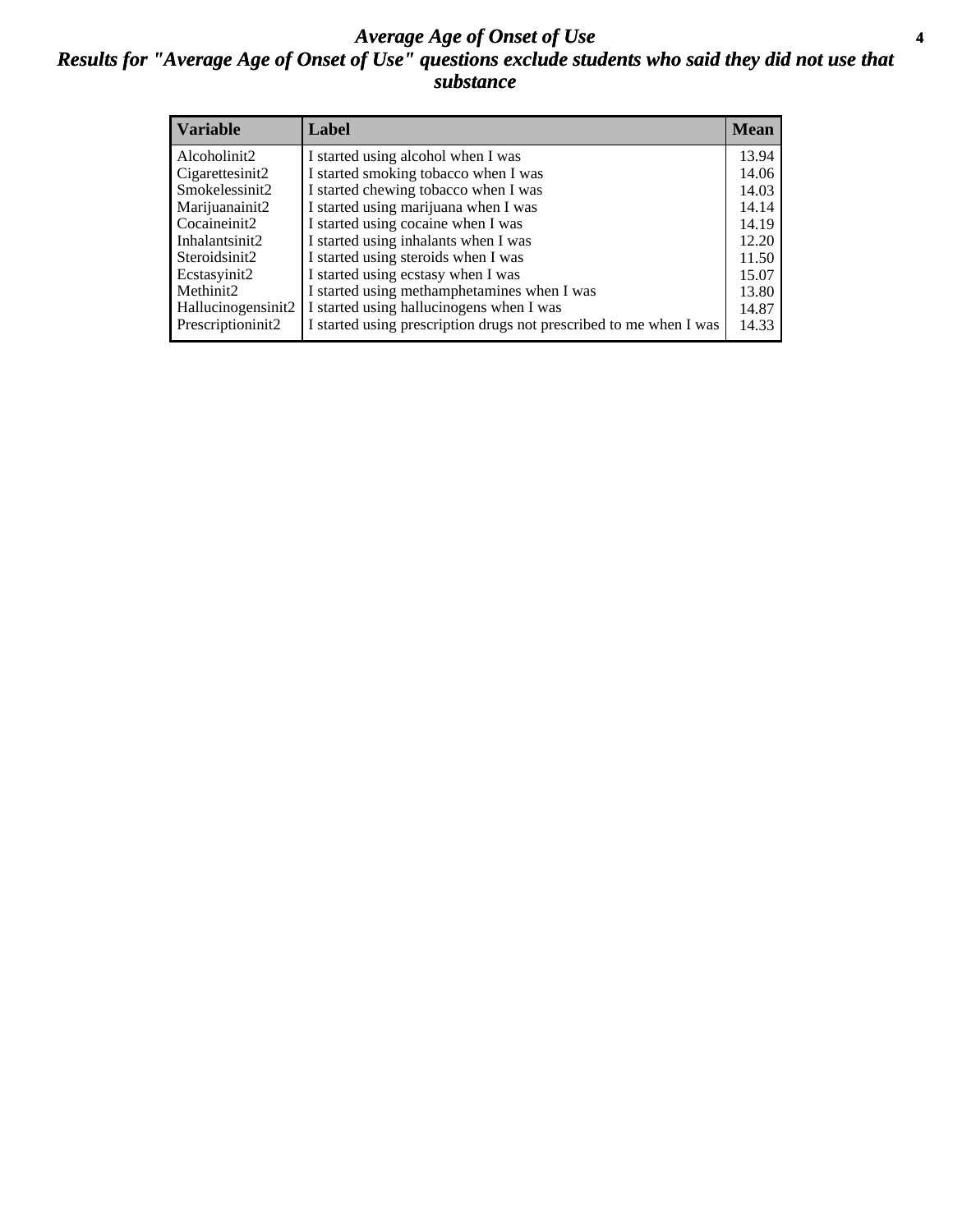### *Perception of Health Risk* **5**

| Frequency      | <b>Table of Alcoholharmdich by Grade</b> |              |       |              |  |
|----------------|------------------------------------------|--------------|-------|--------------|--|
| <b>Col Pct</b> | Alcoholharmdich(I<br>think alcohol is    | Grade(Grade) |       |              |  |
|                | harmful)                                 | 10           | 12    | <b>Total</b> |  |
|                | Yes                                      | 270          | 200   | 470          |  |
|                |                                          | 80.12        | 75.47 |              |  |
|                | N <sub>0</sub>                           | 67           | 65    | 132          |  |
|                |                                          | 19.88        | 24.53 |              |  |
|                | <b>Total</b>                             | 337          | 265   | 602          |  |

| Frequency      | <b>Table of Tobaccoharmdich by Grade</b> |              |              |              |  |
|----------------|------------------------------------------|--------------|--------------|--------------|--|
| <b>Col Pct</b> | Tobaccoharmdich(I<br>think tobacco is    | Grade(Grade) |              |              |  |
|                | harmful)                                 | 10           | 12           | <b>Total</b> |  |
|                | Yes                                      | 326<br>96.74 | 256<br>96.60 | 582          |  |
|                | N <sub>0</sub>                           | 11<br>3.26   | 9<br>3.40    | 20           |  |
|                | Total                                    | 337          | 265          | 602          |  |

| <b>Frequency</b><br><b>Col Pct</b> | <b>Table of Marijuanaharmdich by Grade</b>                |              |              |              |  |
|------------------------------------|-----------------------------------------------------------|--------------|--------------|--------------|--|
|                                    | Marijuanaharmdich(I<br>Grade(Grade)<br>think marijuana is |              |              |              |  |
|                                    | harmful)                                                  | 10           | 12           | <b>Total</b> |  |
|                                    | <b>Yes</b>                                                | 269<br>79.82 | 205<br>77.36 | 474          |  |
|                                    | N <sub>0</sub>                                            | 68<br>20.18  | 60<br>22.64  | 128          |  |
|                                    | <b>Total</b>                                              | 337          | 265          | 602          |  |

| Frequency      | <b>Table of Otherdrugharmdich by Grade</b>                   |              |              |              |  |  |  |
|----------------|--------------------------------------------------------------|--------------|--------------|--------------|--|--|--|
| <b>Col Pct</b> | Otherdrugharmdich(I<br>Grade(Grade)<br>think other drugs are |              |              |              |  |  |  |
|                | harmful)                                                     | 10           | 12           | <b>Total</b> |  |  |  |
|                | <b>Yes</b>                                                   | 329<br>97.63 | 261<br>98.49 | 590          |  |  |  |
|                | N <sub>0</sub>                                               | 2.37         | 4<br>1.51    | 12           |  |  |  |
|                | <b>Total</b>                                                 | 337          | 265          | 602          |  |  |  |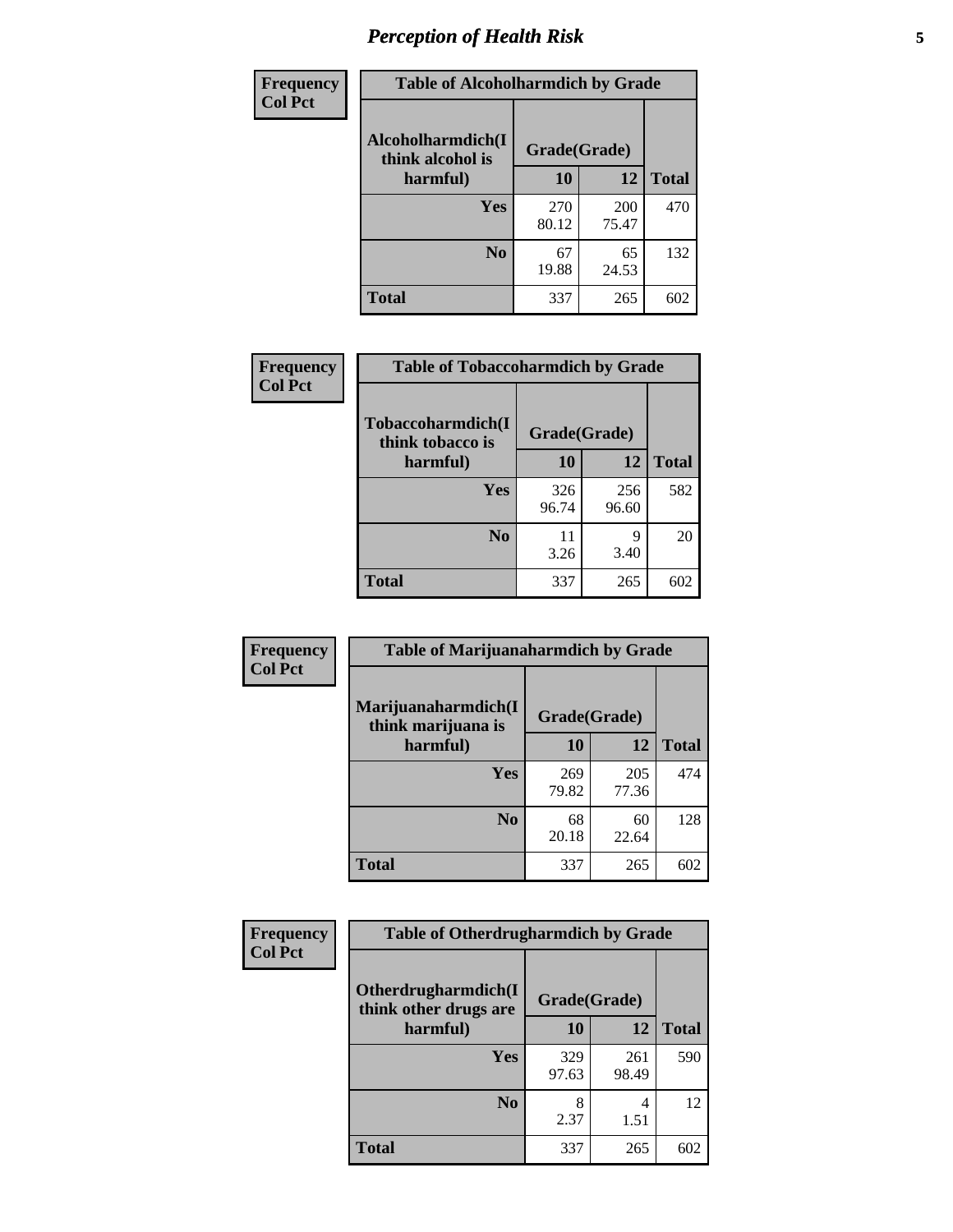### *Social Disapproval* **6**

| Frequency      | <b>Table of Alcoholpeerdich by Grade</b>                    |              |              |              |
|----------------|-------------------------------------------------------------|--------------|--------------|--------------|
| <b>Col Pct</b> | Alcoholpeerdich(My<br>friends would<br>disapprove if I used | Grade(Grade) |              |              |
|                | alcohol)                                                    | 10           | 12           | <b>Total</b> |
|                | <b>Yes</b>                                                  | 128<br>37.98 | 86<br>32.45  | 214          |
|                | N <sub>0</sub>                                              | 209<br>62.02 | 179<br>67.55 | 388          |
|                | <b>Total</b>                                                | 337          | 265          | 602          |

| <b>Frequency</b> |
|------------------|
| <b>Col Pct</b>   |

| <b>Table of Tobaccopeerdich by Grade</b>                    |              |              |              |  |  |  |  |
|-------------------------------------------------------------|--------------|--------------|--------------|--|--|--|--|
| Tobaccopeerdich(My<br>friends would<br>disapprove if I used | Grade(Grade) |              |              |  |  |  |  |
| tobacco)                                                    | 10           | 12           | <b>Total</b> |  |  |  |  |
| Yes                                                         | 192<br>56.97 | 138<br>52.08 | 330          |  |  |  |  |
| N <sub>0</sub>                                              | 145<br>43.03 | 127<br>47.92 | 272          |  |  |  |  |
| <b>Total</b>                                                | 337          | 265          |              |  |  |  |  |

| <b>Frequency</b> | <b>Table of Marijuanapeerdich by Grade</b>                    |              |              |              |  |  |  |  |
|------------------|---------------------------------------------------------------|--------------|--------------|--------------|--|--|--|--|
| <b>Col Pct</b>   | Marijuanapeerdich(My<br>friends would<br>disapprove if I used | Grade(Grade) |              |              |  |  |  |  |
|                  | marijuana)                                                    | 10           | 12           | <b>Total</b> |  |  |  |  |
|                  | <b>Yes</b>                                                    | 204<br>60.53 | 174<br>65.66 | 378          |  |  |  |  |
|                  | N <sub>0</sub>                                                | 133<br>39.47 | 91<br>34.34  | 224          |  |  |  |  |
|                  | <b>Total</b>                                                  | 337          | 265          | 602          |  |  |  |  |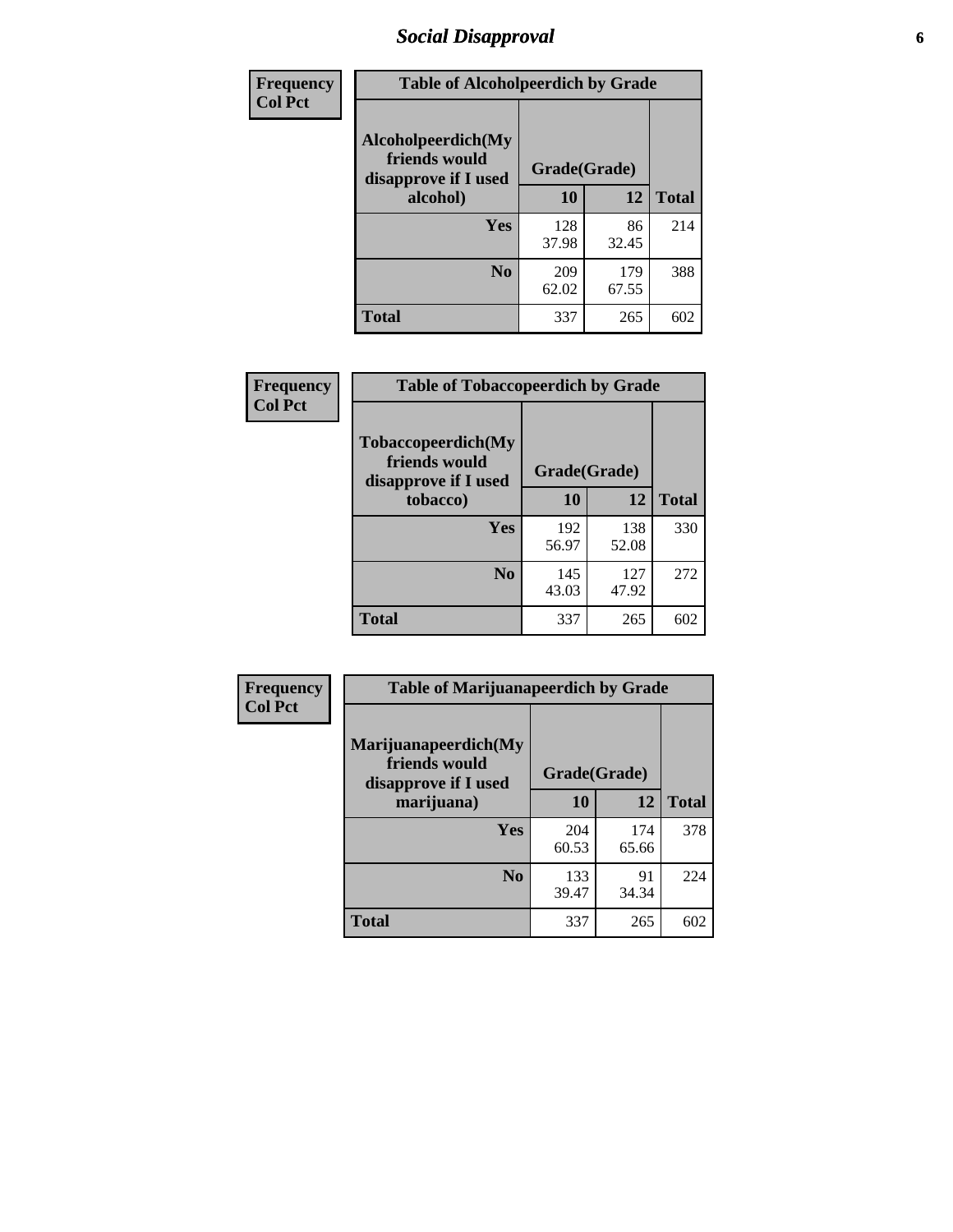### *Social Disapproval* **7**

| Frequency      | <b>Table of Otherdrugpeerdich by Grade</b>                    |              |              |              |  |  |  |  |
|----------------|---------------------------------------------------------------|--------------|--------------|--------------|--|--|--|--|
| <b>Col Pct</b> | Otherdrugpeerdich(My<br>friends would<br>disapprove if I used | Grade(Grade) |              |              |  |  |  |  |
|                | other drugs)                                                  | 10           | 12           | <b>Total</b> |  |  |  |  |
|                | Yes                                                           | 243<br>72.11 | 214<br>80.75 | 457          |  |  |  |  |
|                | N <sub>0</sub>                                                | 94<br>27.89  | 51<br>19.25  | 145          |  |  |  |  |
|                | <b>Total</b>                                                  | 337          | 265          | 602          |  |  |  |  |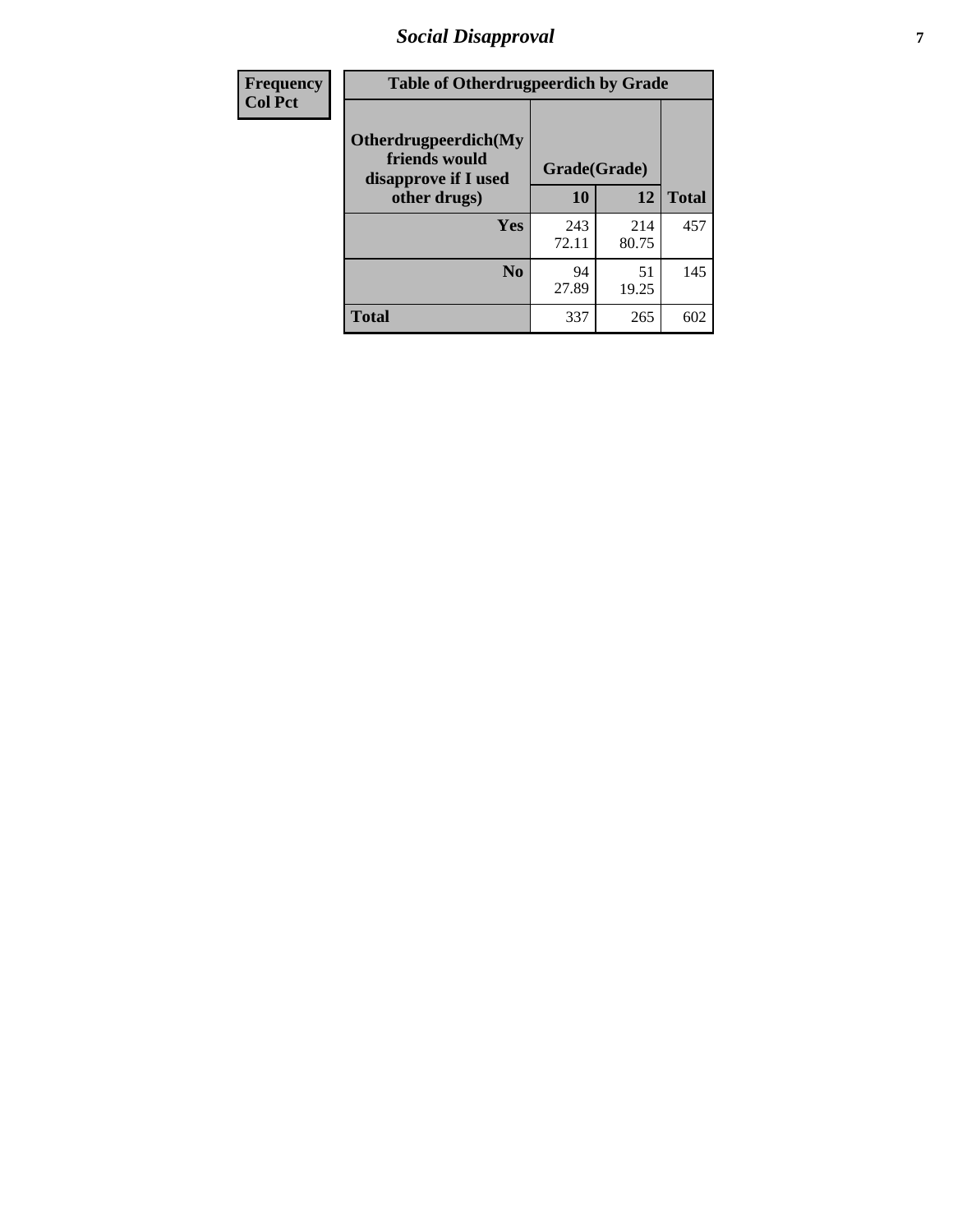#### Title IV, Part A, Schedule A **8** *Goal 2: To help ensure that all schools are safe and disciplined Baseline Data: Year 2008-2009 Student Involvement in Gang Activity*

| Frequency      | <b>Table of Gangself by Grade</b>                                                                         |                    |              |              |
|----------------|-----------------------------------------------------------------------------------------------------------|--------------------|--------------|--------------|
| <b>Col Pct</b> | <b>Gangself</b> (I<br>have<br>participated<br>in illegal<br>gang<br>activities in<br>the past 30<br>days) | Grade(Grade)<br>10 | 12           | <b>Total</b> |
|                | Yes                                                                                                       | 11<br>3.26         | 6<br>2.26    | 17           |
|                | N <sub>0</sub>                                                                                            | 326<br>96.74       | 259<br>97.74 | 585          |
|                | <b>Total</b>                                                                                              | 337                | 265          | 602          |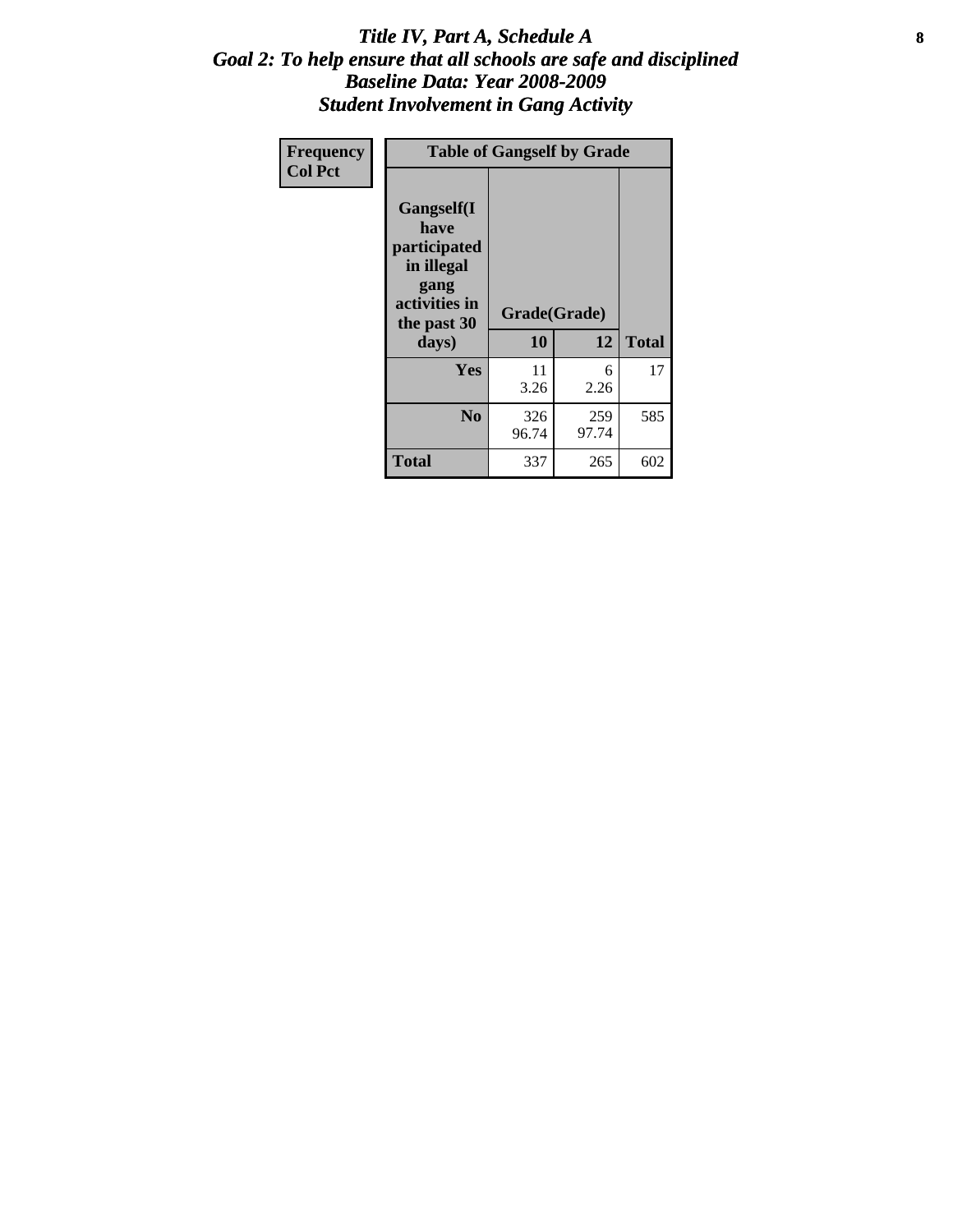### *Student Perception of School Safety* **9**

| <b>Frequency</b><br>Row Pct |
|-----------------------------|
|                             |

| <b>Table of Grade by Safeschool</b> |                          |                                                        |                                 |                                    |              |  |  |  |
|-------------------------------------|--------------------------|--------------------------------------------------------|---------------------------------|------------------------------------|--------------|--|--|--|
|                                     |                          | Safeschool (School is a place at which I feel<br>safe) |                                 |                                    |              |  |  |  |
| Grade(Grade)                        | <b>Strongly</b><br>Agree | Agree                                                  | Somewhat   Somewhat<br>Disagree | <b>Strongly</b><br><b>Disagree</b> | <b>Total</b> |  |  |  |
| 10                                  | 32<br>9.50               | 159<br>47.18                                           | 100<br>29.67                    | 46<br>13.65                        | 337          |  |  |  |
| 12                                  | 36<br>13.58              | 123<br>46.42                                           | 59<br>22.26                     | 47<br>17.74                        | 265          |  |  |  |
| <b>Total</b>                        | 68                       | 282                                                    | 159                             | 93                                 | 602          |  |  |  |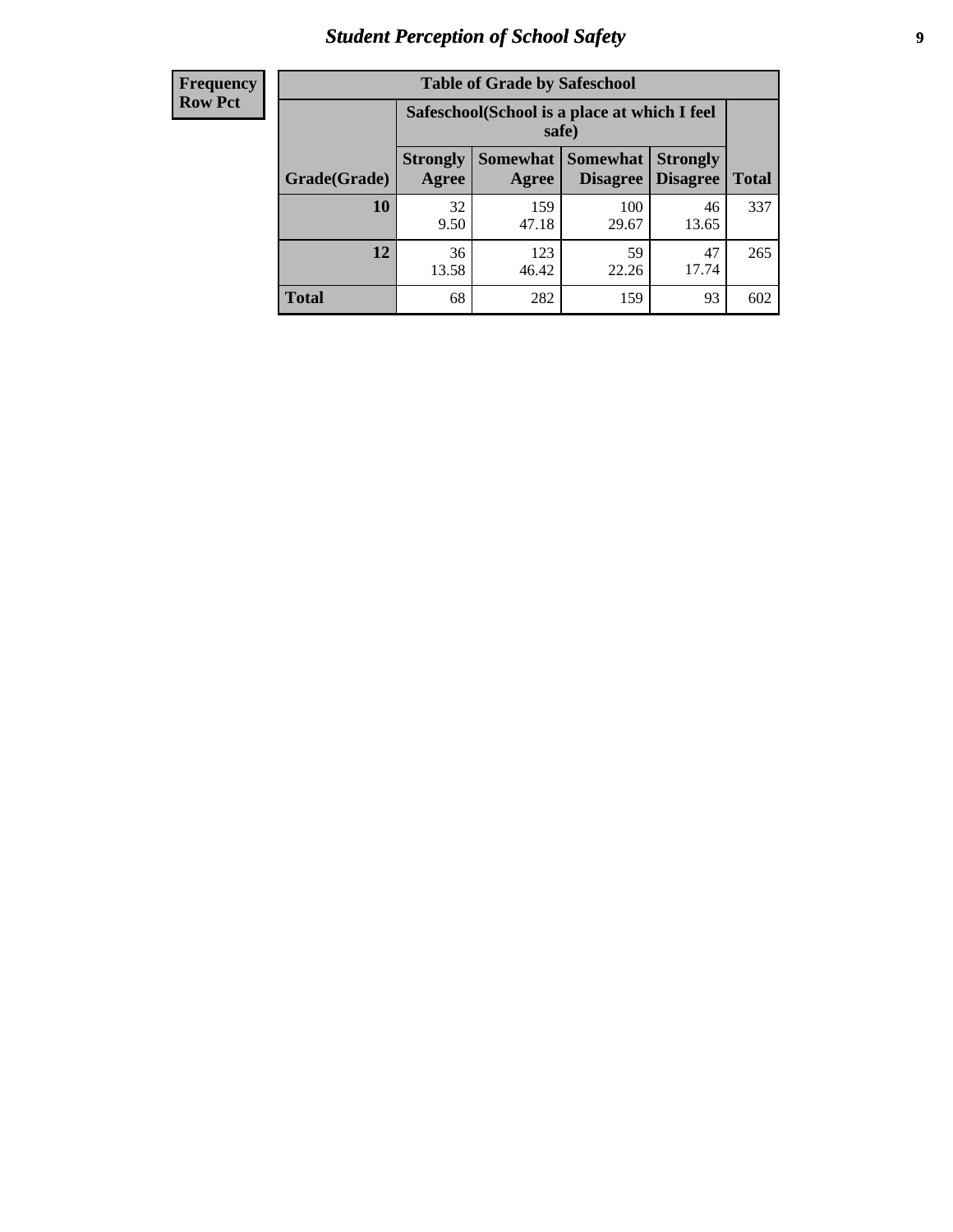### *Students Who Have Been Bullied* **10**

| <b>Frequency</b> |
|------------------|
| Row Pct          |

| <b>Table of Grade by Bullied</b> |                            |                                                                               |                              |                          |                               |                        |                   |              |
|----------------------------------|----------------------------|-------------------------------------------------------------------------------|------------------------------|--------------------------|-------------------------------|------------------------|-------------------|--------------|
|                                  |                            | <b>Bullied</b> (I have been bullied by other<br>students in the past 30 days) |                              |                          |                               |                        |                   |              |
| Grade(Grade)                     | $\mathbf 0$<br><b>Days</b> | 1 or<br>$\mathbf{2}$<br>days                                                  | 3 <sub>to</sub><br>5<br>days | <b>6 to</b><br>9<br>days | <b>10</b><br>to<br>19<br>days | 20<br>to<br>29<br>days | All<br>30<br>days | <b>Total</b> |
| 10                               | 279<br>82.79               | 16<br>4.75                                                                    | 9<br>2.67                    | 3<br>0.89                | 18<br>5.34                    | 8<br>2.37              | 4<br>1.19         | 337          |
| 12                               | 244<br>92.08               | 9<br>3.40                                                                     | 3<br>1.13                    | 3<br>1.13                | 0.38                          | 5<br>1.89              | $\theta$<br>0.00  | 265          |
| <b>Total</b>                     | 523                        | 25                                                                            | 12                           | 6                        | 19                            | 13                     | 4                 | 602          |

 $\blacksquare$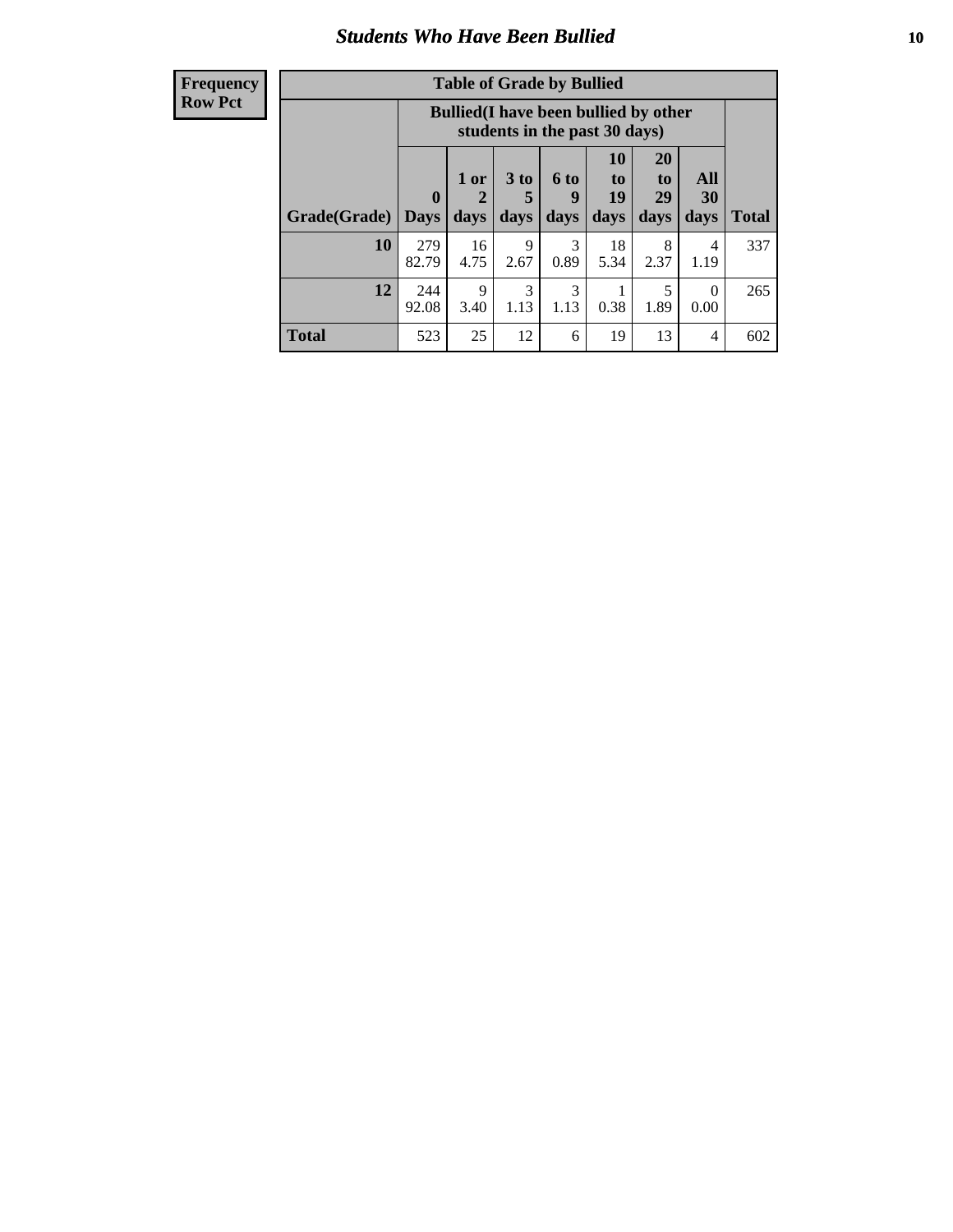### *School Climate* **11**

| <b>Frequency</b> | <b>Table of SchoolClimate1 by Grade</b> |                    |              |              |  |  |
|------------------|-----------------------------------------|--------------------|--------------|--------------|--|--|
| <b>Col Pct</b>   | SchoolClimate1(I<br>like school)        | Grade(Grade)<br>10 | 12           | <b>Total</b> |  |  |
|                  | <b>Strongly Agree</b>                   | 52<br>15.43        | 41<br>15.47  | 93           |  |  |
|                  | <b>Somewhat Agree</b>                   | 212<br>62.91       | 154<br>58.11 | 366          |  |  |
|                  | <b>Somewhat Disagree</b>                | 40<br>11.87        | 35<br>13.21  | 75           |  |  |
|                  | <b>Strongly Disagree</b>                | 33<br>9.79         | 35<br>13.21  | 68           |  |  |
|                  | <b>Total</b>                            | 337                | 265          | 602          |  |  |

| <b>Table of SchoolClimate2 by Grade</b>           |              |              |     |  |  |
|---------------------------------------------------|--------------|--------------|-----|--|--|
| SchoolClimate2(I<br>feel successful at<br>school) | <b>Total</b> |              |     |  |  |
| <b>Strongly Agree</b>                             | 101<br>29.97 | 79<br>29.81  | 180 |  |  |
| <b>Somewhat Agree</b>                             | 201<br>59.64 | 157<br>59.25 | 358 |  |  |
| <b>Somewhat Disagree</b>                          | 26<br>7.72   | 23<br>8.68   | 49  |  |  |
| <b>Strongly Disagree</b>                          | 9<br>2.67    | 6<br>2.26    | 15  |  |  |
| <b>Total</b>                                      | 337          | 265          | 602 |  |  |

| Frequency      | <b>Table of SchoolClimate3 by Grade</b>                                      |                    |              |              |  |
|----------------|------------------------------------------------------------------------------|--------------------|--------------|--------------|--|
| <b>Col Pct</b> | <b>SchoolClimate3(My</b><br>school has high<br>standards for<br>achievement) | Grade(Grade)<br>10 | 12           | <b>Total</b> |  |
|                |                                                                              |                    |              |              |  |
|                | <b>Strongly Agree</b>                                                        | 100<br>29.67       | 69<br>26.04  | 169          |  |
|                | <b>Somewhat Agree</b>                                                        | 171<br>50.74       | 121<br>45.66 | 292          |  |
|                | <b>Somewhat Disagree</b>                                                     | 46<br>13.65        | 58<br>21.89  | 104          |  |
|                | <b>Strongly Disagree</b>                                                     | 20<br>5.93         | 17<br>6.42   | 37           |  |
|                | Total                                                                        | 337                | 265          | 602          |  |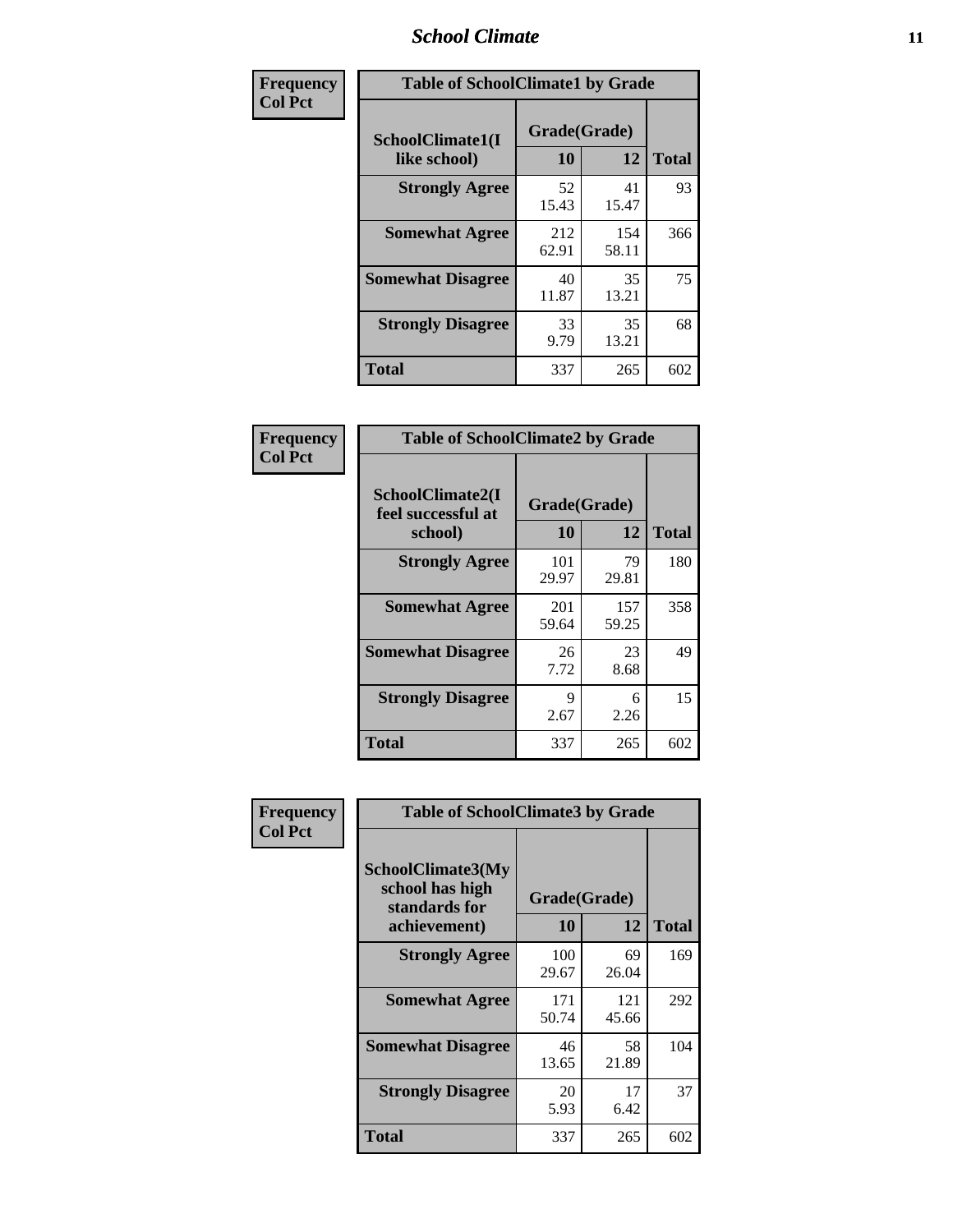### *School Climate* **12**

| Frequency      |                                                               | <b>Table of SchoolClimate4 by Grade</b> |              |              |  |
|----------------|---------------------------------------------------------------|-----------------------------------------|--------------|--------------|--|
| <b>Col Pct</b> | SchoolClimate4(My<br>school sets clear<br>rules for behavior) | Grade(Grade)<br>10                      | 12           | <b>Total</b> |  |
|                | <b>Strongly Agree</b>                                         | 163<br>48.37                            | 123<br>46.42 | 286          |  |
|                | <b>Somewhat Agree</b>                                         | 120<br>35.61                            | 101<br>38.11 | 221          |  |
|                | <b>Somewhat Disagree</b>                                      | 40<br>11.87                             | 30<br>11.32  | 70           |  |
|                | <b>Strongly Disagree</b>                                      | 14<br>4.15                              | 11<br>4.15   | 25           |  |
|                | <b>Total</b>                                                  | 337                                     | 265          | 602          |  |

| <b>Table of SchoolClimate5 by Grade</b>                              |                    |              |     |  |
|----------------------------------------------------------------------|--------------------|--------------|-----|--|
| SchoolClimate5(I<br>know what to do in<br>an emergency at<br>school) | Grade(Grade)<br>10 | <b>Total</b> |     |  |
| <b>Strongly Agree</b>                                                | 189<br>56.08       | 162<br>61.13 | 351 |  |
| <b>Somewhat Agree</b>                                                | 113<br>33.53       | 80<br>30.19  | 193 |  |
| <b>Somewhat Disagree</b>                                             | 25<br>7.42         | 15<br>5.66   | 40  |  |
| <b>Strongly Disagree</b>                                             | 10<br>2.97         | 8<br>3.02    | 18  |  |
| Total                                                                | 337                | 265          | 602 |  |

| Frequency      | <b>Table of SchoolClimate6 by Grade</b>                  |                    |              |              |
|----------------|----------------------------------------------------------|--------------------|--------------|--------------|
| <b>Col Pct</b> | <b>SchoolClimate6(Teachers</b><br>treat me with respect) | Grade(Grade)<br>10 | 12           | <b>Total</b> |
|                | <b>Strongly Agree</b>                                    | 82<br>24.33        | 68<br>25.66  | 150          |
|                | <b>Somewhat Agree</b>                                    | 160<br>47.48       | 130<br>49.06 | 290          |
|                | <b>Somewhat Disagree</b>                                 | 58<br>17.21        | 46<br>17.36  | 104          |
|                | <b>Strongly Disagree</b>                                 | 37<br>10.98        | 21<br>7.92   | 58           |
|                | <b>Total</b>                                             | 337                | 265          | 602          |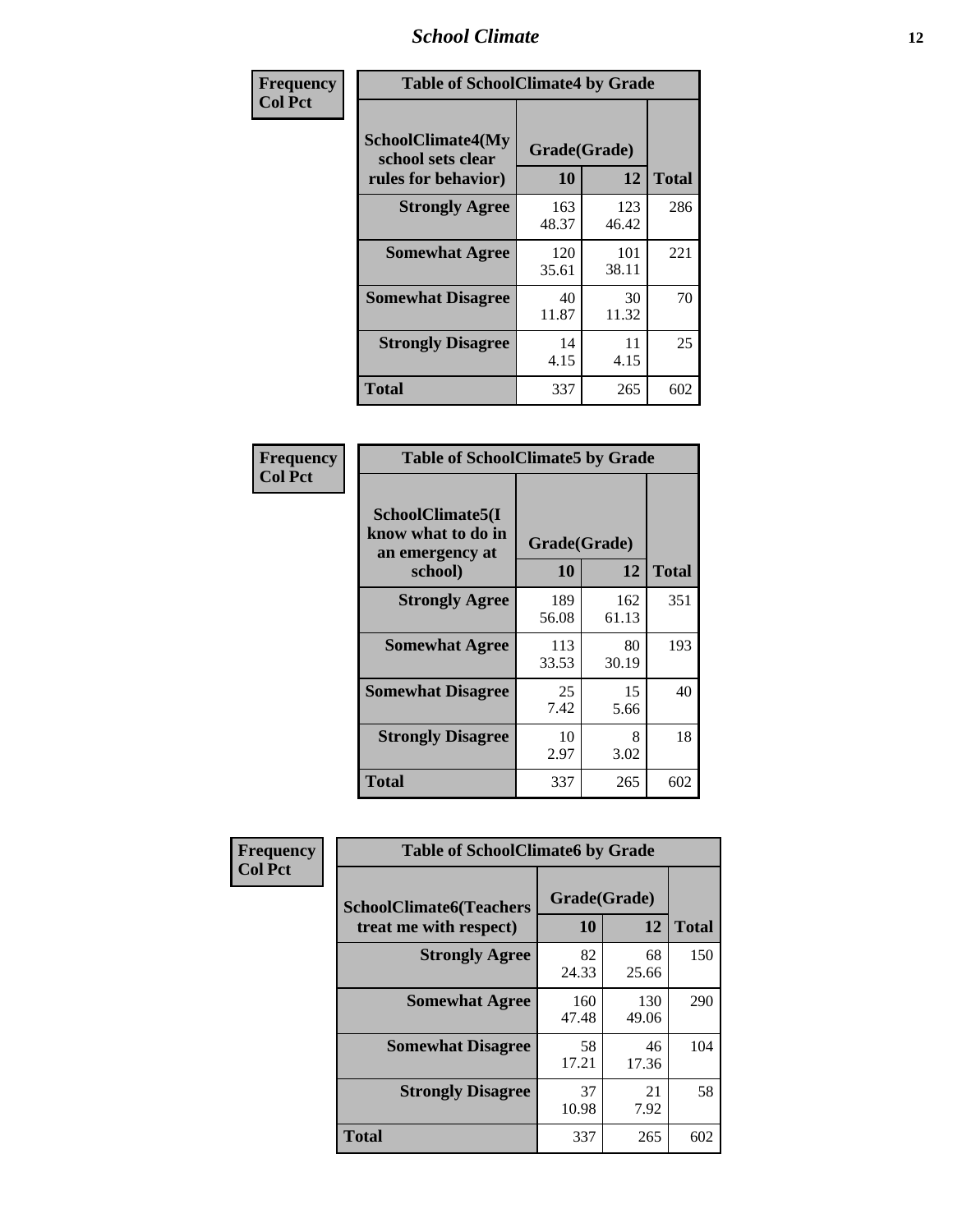### *School Climate* **13**

| Frequency      | <b>Table of SchoolClimate7 by Grade</b>                                       |                    |              |              |
|----------------|-------------------------------------------------------------------------------|--------------------|--------------|--------------|
| <b>Col Pct</b> | <b>SchoolClimate7(Behaviors</b><br>in my class allow the<br>teacher to teach) | Grade(Grade)<br>10 | 12           | <b>Total</b> |
|                | <b>Strongly Agree</b>                                                         | 75<br>22.26        | 50<br>18.87  | 125          |
|                | <b>Somewhat Agree</b>                                                         | 173<br>51.34       | 139<br>52.45 | 312          |
|                | <b>Somewhat Disagree</b>                                                      | 64<br>18.99        | 65<br>24.53  | 129          |
|                | <b>Strongly Disagree</b>                                                      | 25<br>7.42         | 11<br>4.15   | 36           |
|                | <b>Total</b>                                                                  | 337                | 265          | 602          |

| Frequency      | <b>Table of SchoolClimate8 by Grade</b>                                              |                    |             |              |
|----------------|--------------------------------------------------------------------------------------|--------------------|-------------|--------------|
| <b>Col Pct</b> | <b>SchoolClimate8(Students</b><br>are frequently<br>recognized for good<br>behavior) | Grade(Grade)<br>10 | 12          | <b>Total</b> |
|                | <b>Strongly Agree</b>                                                                | 34<br>10.09        | 28<br>10.57 | 62           |
|                | <b>Somewhat Agree</b>                                                                | 122<br>36.20       | 91<br>34.34 | 213          |
|                | <b>Somewhat Disagree</b>                                                             | 107<br>31.75       | 95<br>35.85 | 202          |
|                | <b>Strongly Disagree</b>                                                             | 74<br>21.96        | 51<br>19.25 | 125          |
|                | <b>Total</b>                                                                         | 337                | 265         | 602          |

| Frequency<br><b>Col Pct</b> | <b>Table of SchoolClimate9 by Grade</b>                                           |                    |              |              |
|-----------------------------|-----------------------------------------------------------------------------------|--------------------|--------------|--------------|
|                             | SchoolClimate9(School<br>counselor would be<br>helpful if I needed<br>assistance) | Grade(Grade)<br>10 | 12           | <b>Total</b> |
|                             | <b>Strongly Agree</b>                                                             | 141<br>41.84       | 159<br>60.00 | 300          |
|                             | <b>Somewhat Agree</b>                                                             | 117<br>34.72       | 76<br>28.68  | 193          |
|                             | <b>Somewhat Disagree</b>                                                          | 40<br>11.87        | 20<br>7.55   | 60           |
|                             | <b>Strongly Disagree</b>                                                          | 39<br>11.57        | 10<br>3.77   | 49           |
|                             | <b>Total</b>                                                                      | 337                | 265          | 602          |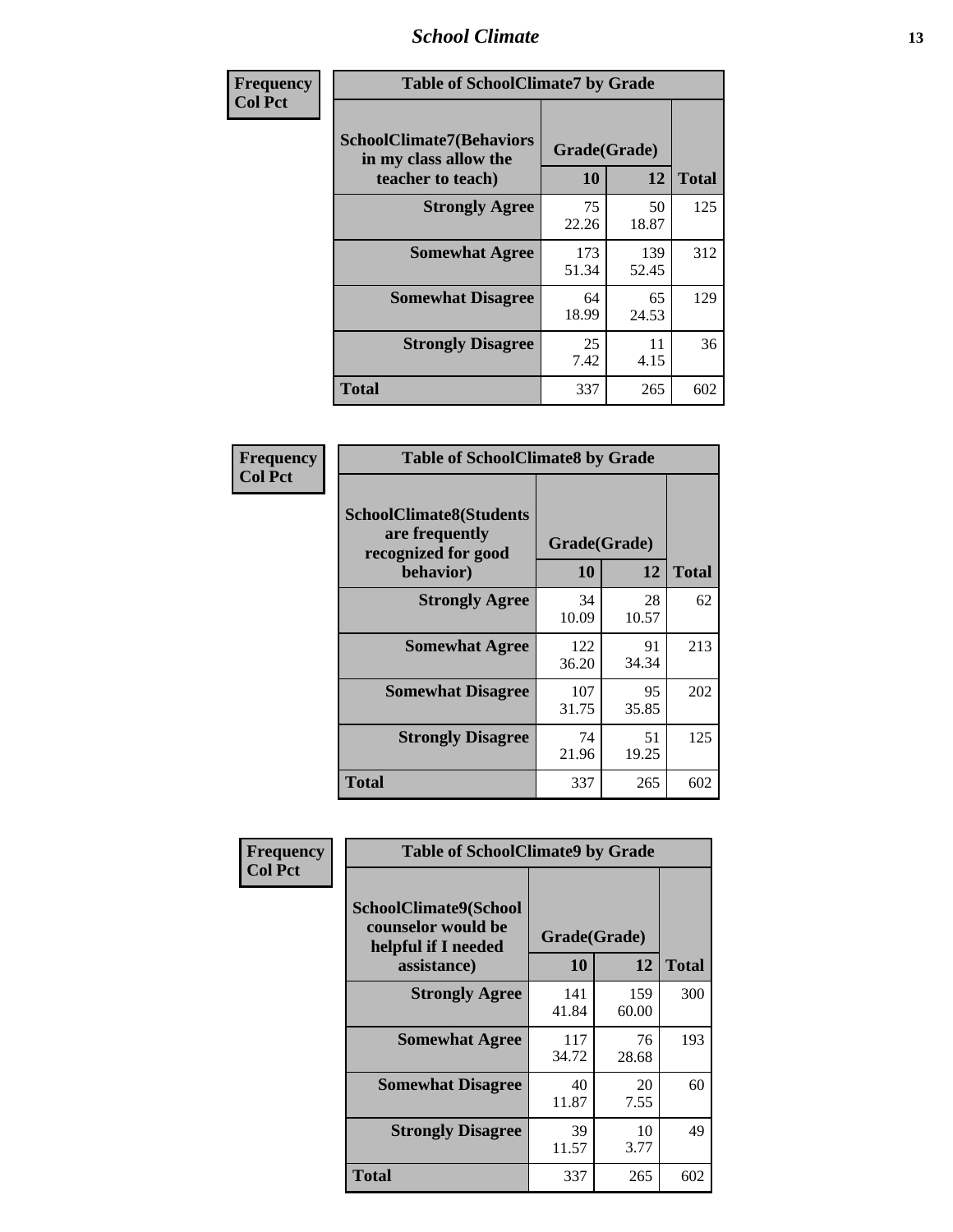### *Reasons for Dropping Out* **14**

| Frequency      | <b>Table of Dropoutreason by Grade</b>                                   |                    |                                     |              |
|----------------|--------------------------------------------------------------------------|--------------------|-------------------------------------|--------------|
| <b>Col Pct</b> | Dropoutreason(If<br>I dropped out the<br>reason would<br>most likely be) | Grade(Grade)<br>10 | 12                                  | <b>Total</b> |
|                | Won't Drop out                                                           | 185<br>54.90       | 175<br>66.04                        | 360          |
|                | <b>Bored</b>                                                             | 66<br>19.58        | 27<br>10.19                         | 93           |
|                | <b>Family Reasons</b>                                                    | 18<br>5.34         | 18<br>6.79                          | 36           |
|                | <b>Being Bullied</b>                                                     | 6<br>1.78          | $\mathcal{D}_{\mathcal{L}}$<br>0.75 | 8            |
|                | <b>Other</b>                                                             | 62<br>18.40        | 43<br>16.23                         | 105          |
|                | <b>Total</b>                                                             | 337                | 265                                 | 602          |

| Frequency<br><b>Col Pct</b> | <b>Table of Dropout by Grade</b>                                       |                    |              |     |
|-----------------------------|------------------------------------------------------------------------|--------------------|--------------|-----|
|                             | Dropout(I<br>have<br>thought<br>about<br>dropping<br>out of<br>school) | Grade(Grade)<br>10 | <b>Total</b> |     |
|                             |                                                                        |                    | 12           |     |
|                             | Yes                                                                    | 94                 | 69           | 163 |
|                             |                                                                        | 27.89              | 26.04        |     |
|                             | N <sub>0</sub>                                                         | 243                | 196          | 439 |
|                             |                                                                        | 72.11              | 73.96        |     |
|                             | <b>Total</b>                                                           | 337                | 265          | 602 |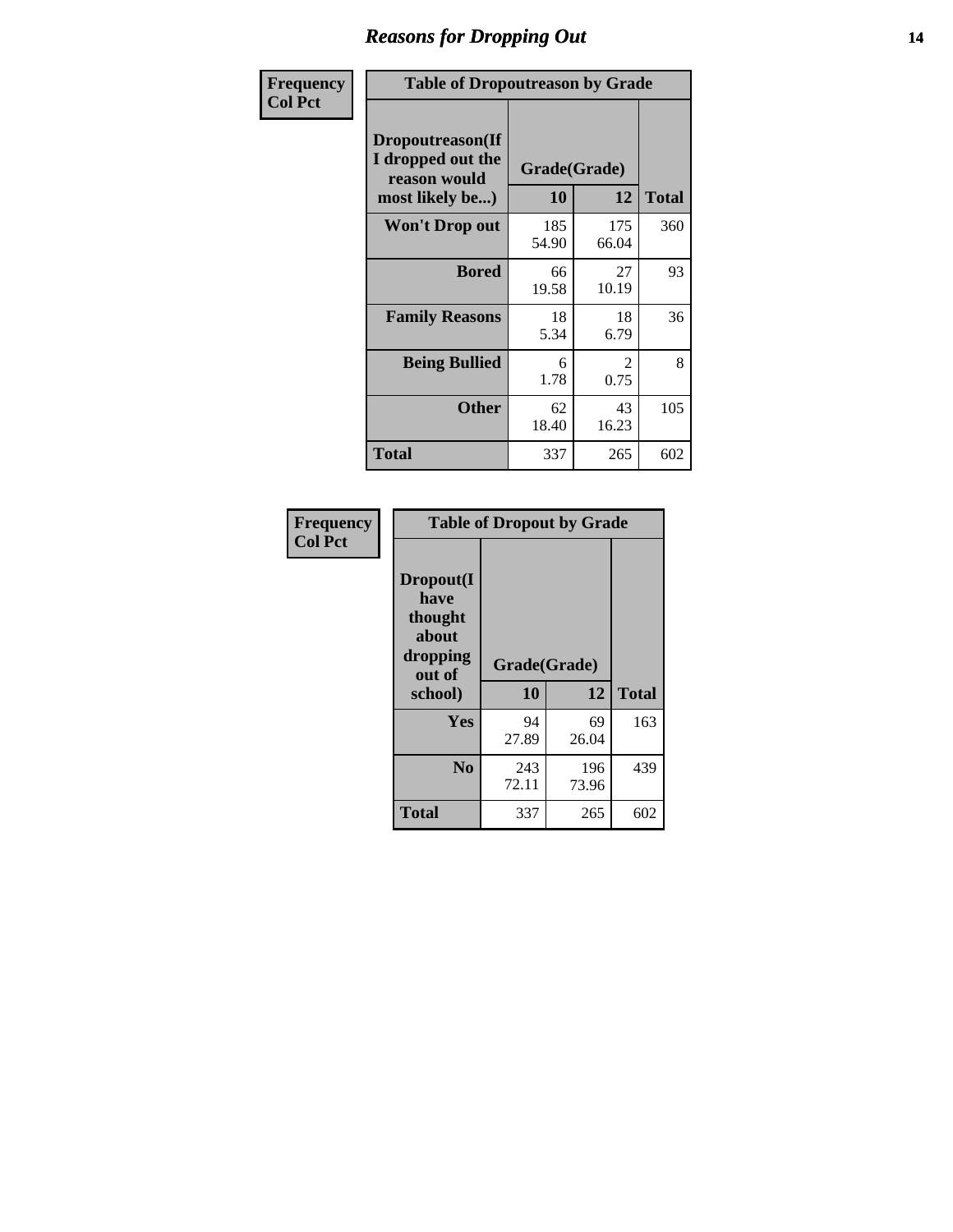*School Safety* **15**

| Frequency      | <b>Table of Gangself by Grade</b>                                                                         |                    |              |              |
|----------------|-----------------------------------------------------------------------------------------------------------|--------------------|--------------|--------------|
| <b>Col Pct</b> | <b>Gangself</b> (I<br>have<br>participated<br>in illegal<br>gang<br>activities in<br>the past 30<br>days) | Grade(Grade)<br>10 | 12           | <b>Total</b> |
|                | Yes                                                                                                       | 11<br>3.26         | 6<br>2.26    | 17           |
|                | N <sub>0</sub>                                                                                            | 326<br>96.74       | 259<br>97.74 | 585          |
|                | <b>Total</b>                                                                                              | 337                | 265          | 602          |

| Frequency<br><b>Col Pct</b> | <b>Table of Gangpeers by Grade</b>                                                                                             |                    |              |              |
|-----------------------------|--------------------------------------------------------------------------------------------------------------------------------|--------------------|--------------|--------------|
|                             | <b>Gangpeers</b> (I<br>have friends<br>who have<br>participated<br>in illegal<br>gang<br>activities in<br>the past 30<br>days) | Grade(Grade)<br>10 | 12           | <b>Total</b> |
|                             | <b>Yes</b>                                                                                                                     | 70<br>20.77        | 36<br>13.58  | 106          |
|                             | N <sub>0</sub>                                                                                                                 | 267<br>79.23       | 229<br>86.42 | 496          |
|                             | <b>Total</b>                                                                                                                   | 337                | 265          | 602          |

| Frequency      | <b>Table of Pickedon by Grade</b>                                  |              |             |              |  |  |  |  |  |
|----------------|--------------------------------------------------------------------|--------------|-------------|--------------|--|--|--|--|--|
| <b>Col Pct</b> | <b>Pickedon(I have</b><br>been picked on or<br>teased at school in | Grade(Grade) |             |              |  |  |  |  |  |
|                | the past 30 days)                                                  | 10           | 12          | <b>Total</b> |  |  |  |  |  |
|                | <b>Strongly Agree</b>                                              | 50<br>14.84  | 22<br>8.30  | 72           |  |  |  |  |  |
|                | <b>Somewhat Agree</b>                                              | 60<br>17.80  | 42<br>15.85 | 102          |  |  |  |  |  |
|                | <b>Somewhat Disagree</b>                                           | 53<br>15.73  | 32<br>12.08 | 85           |  |  |  |  |  |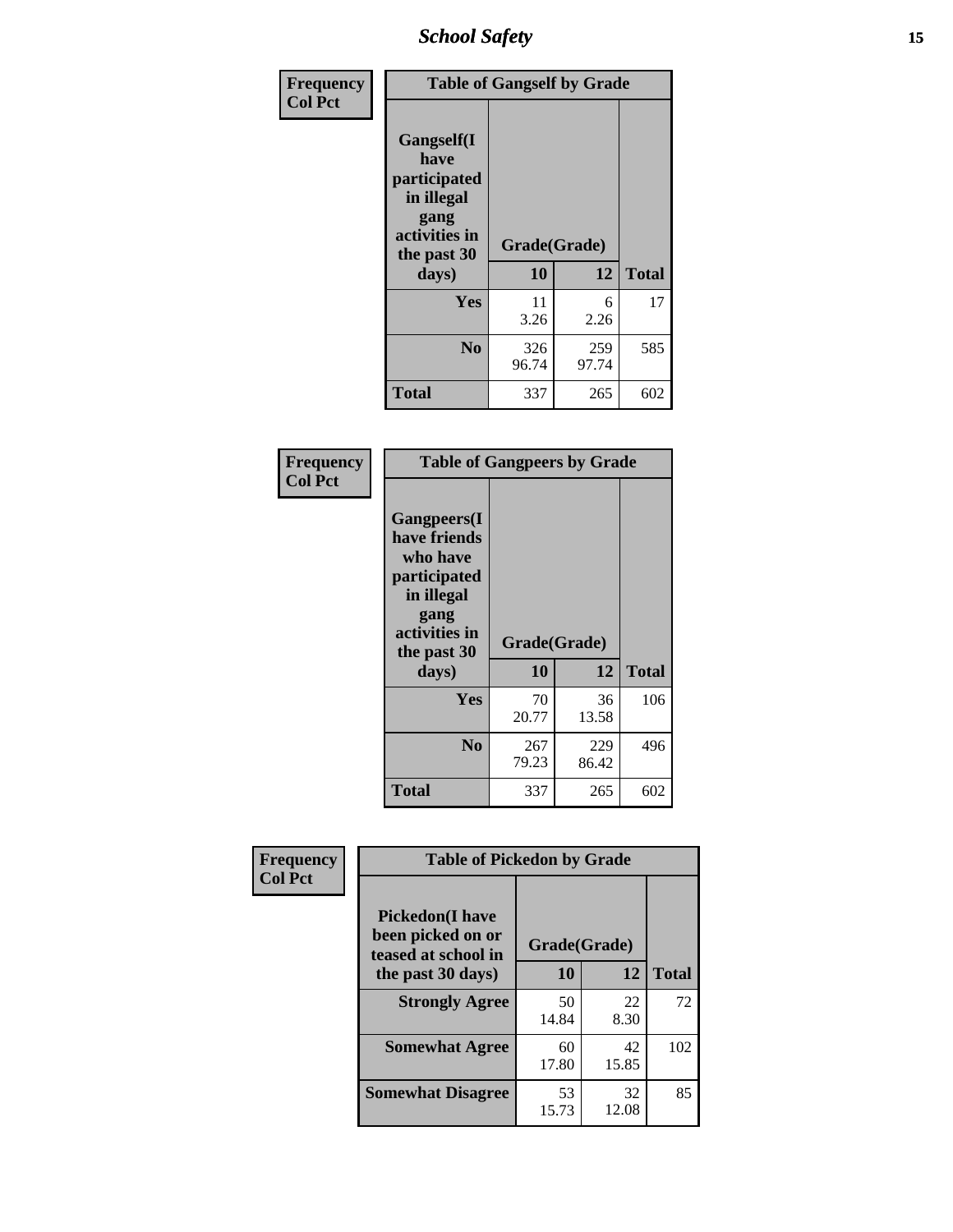### *School Safety* **16**

| <b>Frequency</b> | <b>Table of Pickedon by Grade</b>                                                        |                    |              |              |
|------------------|------------------------------------------------------------------------------------------|--------------------|--------------|--------------|
| <b>Col Pct</b>   | <b>Pickedon</b> (I have<br>been picked on or<br>teased at school in<br>the past 30 days) | Grade(Grade)<br>10 | 12           | <b>Total</b> |
|                  | <b>Strongly Disagree</b>                                                                 | 174<br>51.63       | 169<br>63.77 | 343          |
|                  | Total                                                                                    | 337                | 265          | 602          |

| Frequency      | <b>Table of Safeschool by Grade</b>                      |                    |              |              |  |  |  |  |  |  |
|----------------|----------------------------------------------------------|--------------------|--------------|--------------|--|--|--|--|--|--|
| <b>Col Pct</b> | Safeschool(School<br>is a place at which I<br>feel safe) | Grade(Grade)<br>10 | 12           | <b>Total</b> |  |  |  |  |  |  |
|                | <b>Strongly Agree</b>                                    | 32<br>9.50         | 36<br>13.58  | 68           |  |  |  |  |  |  |
|                | <b>Somewhat Agree</b>                                    | 159<br>47.18       | 123<br>46.42 | 282          |  |  |  |  |  |  |
|                | <b>Somewhat Disagree</b>                                 | 100<br>29.67       | 59<br>22.26  | 159          |  |  |  |  |  |  |
|                | <b>Strongly Disagree</b>                                 | 46<br>13.65        | 47<br>17.74  | 93           |  |  |  |  |  |  |
|                | <b>Total</b>                                             | 337                | 265          | 602          |  |  |  |  |  |  |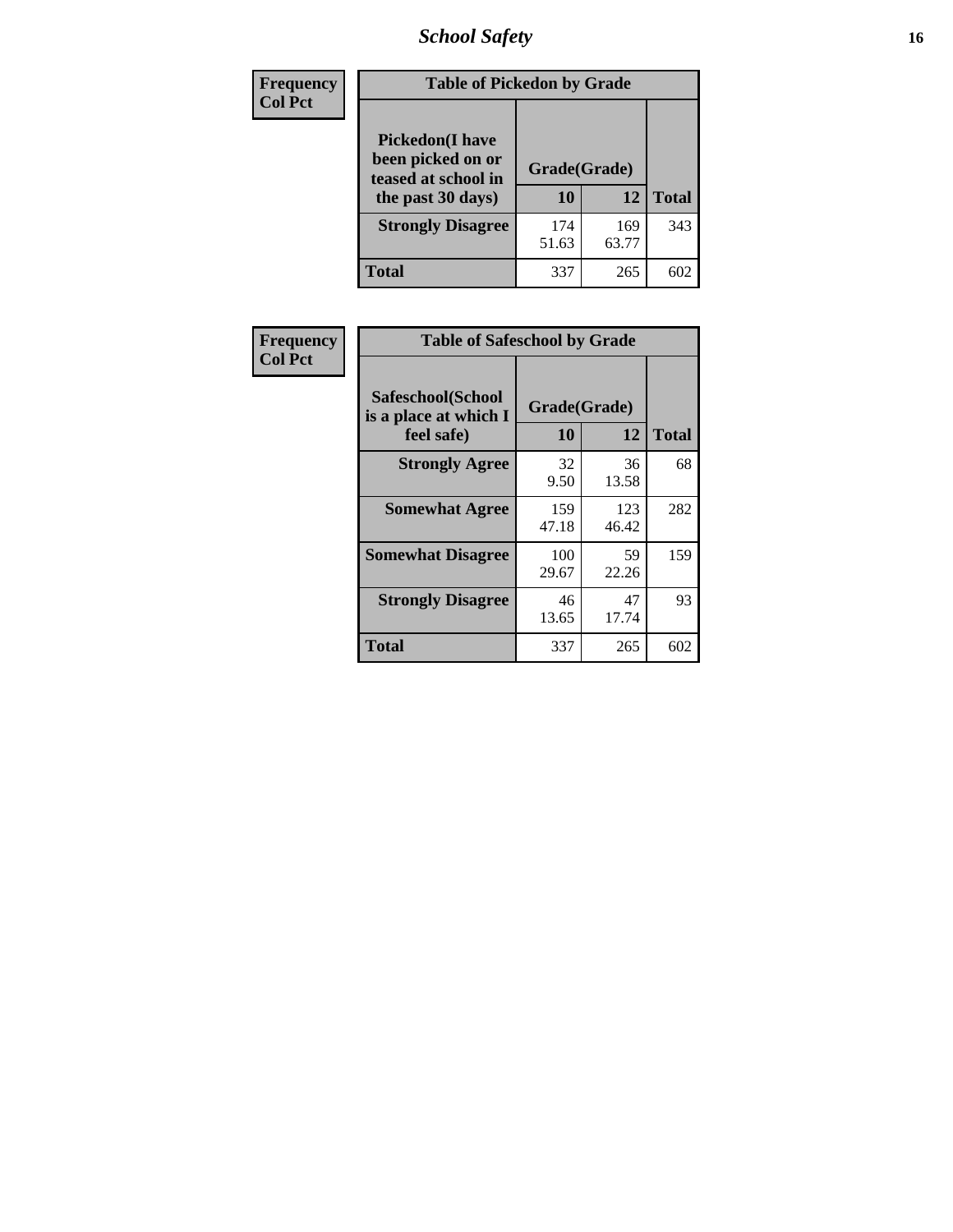*School Safety* **17**

**Frequency Row Pct**

| <b>Table of Grade by Bullied</b> |              |                                                                               |                              |                   |                        |                               |                   |              |  |  |
|----------------------------------|--------------|-------------------------------------------------------------------------------|------------------------------|-------------------|------------------------|-------------------------------|-------------------|--------------|--|--|
|                                  |              | <b>Bullied</b> (I have been bullied by other<br>students in the past 30 days) |                              |                   |                        |                               |                   |              |  |  |
| <b>Grade</b> (Grade)   Days      | $\mathbf{0}$ | $1$ or<br>days                                                                | 3 <sub>to</sub><br>5<br>days | 6 to<br>9<br>days | 10<br>to<br>19<br>days | <b>20</b><br>to<br>29<br>days | All<br>30<br>days | <b>Total</b> |  |  |
| 10                               | 279<br>82.79 | 16<br>4.75                                                                    | 9<br>2.67                    | 3<br>0.89         | 18<br>5.34             | 8<br>2.37                     | 4<br>1.19         | 337          |  |  |
| 12                               | 244<br>92.08 | 9<br>3.40                                                                     | 3<br>1.13                    | 3<br>1.13         | 0.38                   | 5<br>1.89                     | 0<br>0.00         | 265          |  |  |
| <b>Total</b>                     | 523          | 25                                                                            | 12                           | 6                 | 19                     | 13                            | 4                 | 602          |  |  |

| <b>Frequency</b> |
|------------------|
| <b>Row Pct</b>   |

| <b>Table of Grade by Bulliedothers</b> |                             |                                                                         |                              |                   |                        |                               |                        |              |  |  |
|----------------------------------------|-----------------------------|-------------------------------------------------------------------------|------------------------------|-------------------|------------------------|-------------------------------|------------------------|--------------|--|--|
|                                        |                             | <b>Bulliedothers</b> (I bullied others in the past<br>$30 \text{ days}$ |                              |                   |                        |                               |                        |              |  |  |
| Grade(Grade)                           | $\mathbf{0}$<br><b>Days</b> | 1 or<br>$\overline{2}$<br>days                                          | 3 <sub>to</sub><br>5<br>days | 6 to<br>9<br>days | 10<br>to<br>19<br>days | <b>20</b><br>to<br>29<br>days | All<br>30<br>days      | <b>Total</b> |  |  |
| 10                                     | 287<br>85.16                | 16<br>4.75                                                              | 11<br>3.26                   | 3<br>0.89         | 7<br>2.08              | 6<br>1.78                     | 2.08                   | 337          |  |  |
| 12                                     | 240<br>90.57                | 15<br>5.66                                                              | 3<br>1.13                    | 0.38              | 3<br>1.13              | 0.38                          | $\mathfrak{D}$<br>0.75 | 265          |  |  |
| <b>Total</b>                           | 527                         | 31                                                                      | 14                           | $\overline{4}$    | 10                     | 7                             | 9                      | 602          |  |  |

| <b>Frequency</b> | <b>Table of Grade by Weaponschool</b> |                             |                                                                    |                |                   |                                    |                       |              |  |  |
|------------------|---------------------------------------|-----------------------------|--------------------------------------------------------------------|----------------|-------------------|------------------------------------|-----------------------|--------------|--|--|
| <b>Row Pct</b>   |                                       |                             | Weaponschool (I brought a weapon<br>to school in the past 30 days) |                |                   |                                    |                       |              |  |  |
|                  | Grade(Grade)                          | $\mathbf{0}$<br><b>Days</b> | 1 or<br>days                                                       | 3 to<br>days   | 6 to<br>9<br>days | 20<br>t <sub>0</sub><br>29<br>days | All<br>30<br>days     | <b>Total</b> |  |  |
|                  | 10                                    | 328<br>97.33                | 3<br>0.89                                                          | 0.30           | 0.30              | $\mathfrak{D}$<br>0.59             | $\mathcal{D}$<br>0.59 | 337          |  |  |
|                  | 12                                    | 262<br>98.87                | 0.38                                                               | 0.38           | $\Omega$<br>0.00  | 0<br>0.00                          | 0.38                  | 265          |  |  |
|                  | <b>Total</b>                          | 590                         | $\overline{4}$                                                     | $\mathfrak{D}$ |                   | 2                                  | 3                     | 602          |  |  |

Ŧ.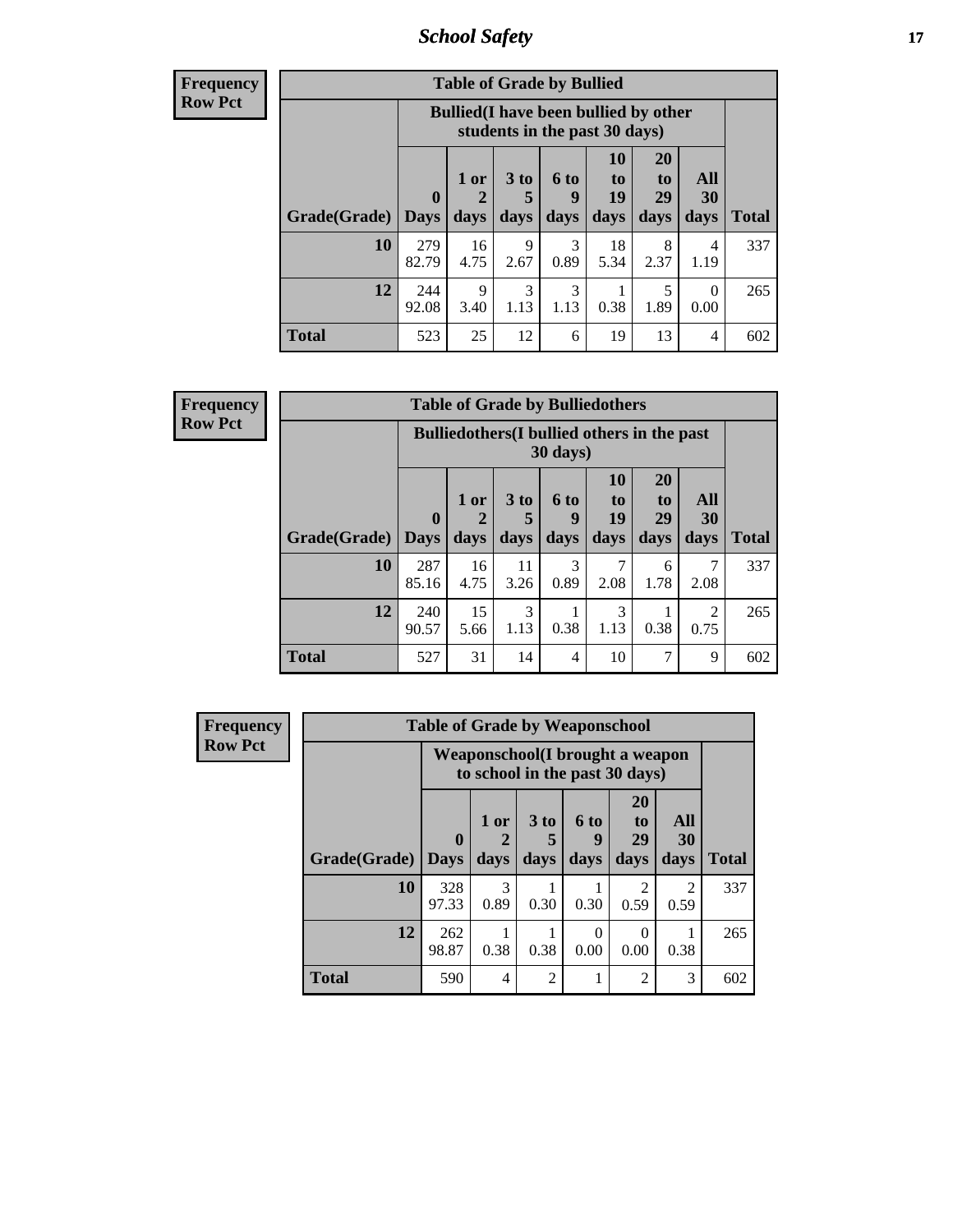*School Safety* **18**

| <b>Frequency</b> | <b>Table of Grade by Absentunsafe</b> |                            |                                                                           |                              |                                         |                               |                        |              |  |  |
|------------------|---------------------------------------|----------------------------|---------------------------------------------------------------------------|------------------------------|-----------------------------------------|-------------------------------|------------------------|--------------|--|--|
| <b>Row Pct</b>   |                                       |                            | Absentunsafe(I have missed school<br>because I felt unsafe in the past 30 | days)                        |                                         |                               |                        |              |  |  |
|                  | Grade(Grade)                          | $\mathbf 0$<br><b>Days</b> | 1 or<br>2<br>days                                                         | 3 <sub>to</sub><br>5<br>days | <b>10</b><br>$\mathbf{t}$<br>19<br>days | <b>20</b><br>to<br>29<br>days | All<br>30<br>days      | <b>Total</b> |  |  |
|                  | 10                                    | 307<br>91.10               | 16<br>4.75                                                                | 2.08                         | 3<br>0.89                               | 0.59                          | $\mathfrak{D}$<br>0.59 | 337          |  |  |
|                  | 12                                    | 252<br>95.09               | 7<br>2.64                                                                 | $\mathfrak{D}$<br>0.75       | $\mathcal{D}_{\mathcal{L}}$<br>0.75     | $\mathfrak{D}$<br>0.75        | $\Omega$<br>0.00       | 265          |  |  |
|                  | <b>Total</b>                          | 559                        | 23                                                                        | 9                            | 5                                       | 4                             | 2                      | 602          |  |  |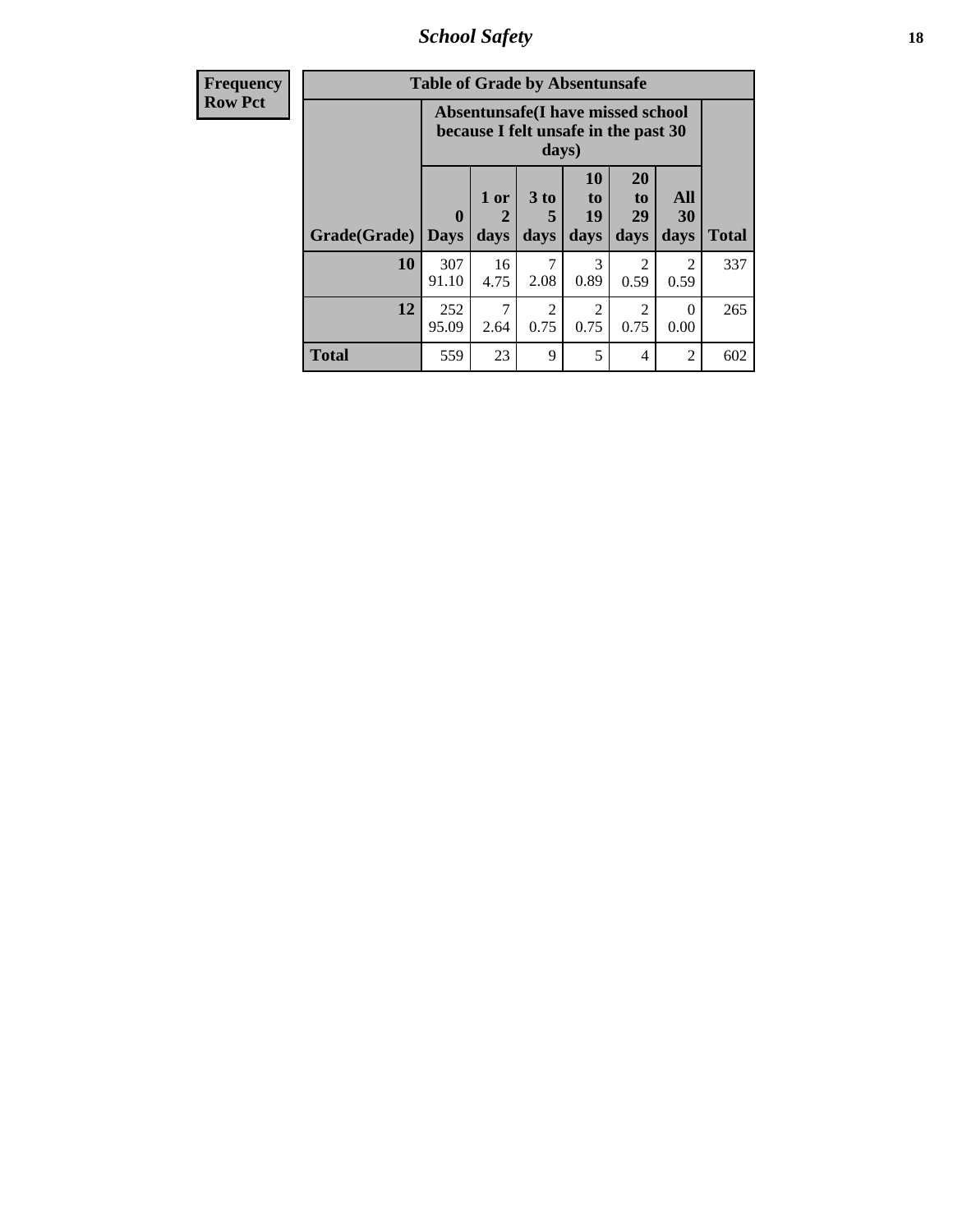### *Drug Use During Last 30 Days* **19**

#### **Frequency Row Pct**

| <b>Table of Grade by Alcohol</b> |                                 |                                    |                 |               |                 |               |                     |              |  |  |  |
|----------------------------------|---------------------------------|------------------------------------|-----------------|---------------|-----------------|---------------|---------------------|--------------|--|--|--|
|                                  |                                 | Alcohol(Alcohol use, past 30 days) |                 |               |                 |               |                     |              |  |  |  |
| Grade(Grade)                     | <b>Did</b><br>not<br><b>use</b> | $1 - 2$<br>days                    | $3 - 5$<br>days | $6-9$<br>days | $10-19$<br>days | 20-29<br>days | <b>Every</b><br>day | <b>Total</b> |  |  |  |
| 10                               | 252<br>74.78                    | 13<br>3.86                         | 21<br>6.23      | 15<br>4.45    | 18<br>5.34      | 5<br>1.48     | 13<br>3.86          | 337          |  |  |  |
| 12                               | 174<br>65.66                    | 24<br>9.06                         | 28<br>10.57     | 9<br>3.40     | 17<br>6.42      | 6<br>2.26     | 7<br>2.64           | 265          |  |  |  |
| <b>Total</b>                     | 426                             | 37                                 | 49              | 24            | 35              | 11            | 20                  | 602          |  |  |  |

#### **Frequency Row Pct**

| <b>Table of Grade by Cigarettes</b>                                                                                                                        |                                                |             |           |           |           |           |            |     |  |  |
|------------------------------------------------------------------------------------------------------------------------------------------------------------|------------------------------------------------|-------------|-----------|-----------|-----------|-----------|------------|-----|--|--|
|                                                                                                                                                            | Cigarettes (Smoking tobacco use, past 30 days) |             |           |           |           |           |            |     |  |  |
| <b>Did</b><br>$6 - 9$<br>$10-19$<br>$1-2$<br>20-29<br>$3 - 5$<br>Every<br>not<br>Grade(Grade)<br>days<br>days<br>days<br>day<br>days<br>days<br><b>use</b> |                                                |             |           |           |           |           |            |     |  |  |
| 10                                                                                                                                                         | 270<br>80.12                                   | 31<br>9.20  | 6<br>1.78 | 9<br>2.67 | 6<br>1.78 | 4<br>1.19 | 11<br>3.26 | 337 |  |  |
| 12                                                                                                                                                         | 201<br>75.85                                   | 30<br>11.32 | 9<br>3.40 | 0.38      | 6<br>2.26 | 6<br>2.26 | 12<br>4.53 | 265 |  |  |
| <b>Total</b>                                                                                                                                               | 471                                            | 61          | 15        | 10        | 12        | 10        | 23         | 602 |  |  |

| <b>Frequency</b> |
|------------------|
| <b>Row Pct</b>   |

| <b>Table of Grade by Smokeless</b> |                                 |                                                        |                        |                  |                        |                   |                     |              |  |  |
|------------------------------------|---------------------------------|--------------------------------------------------------|------------------------|------------------|------------------------|-------------------|---------------------|--------------|--|--|
|                                    |                                 | <b>Smokeless</b> (Chewing tobaccouse,<br>past 30 days) |                        |                  |                        |                   |                     |              |  |  |
| Grade(Grade)                       | <b>Did</b><br>not<br><b>use</b> | $1 - 2$<br>days                                        | $3 - 5$<br>days        | $6-9$<br>days    | $10-19$<br>days        | $20 - 29$<br>days | <b>Every</b><br>day | <b>Total</b> |  |  |
| 10                                 | 312<br>92.58                    | 8<br>2.37                                              | 5<br>1.48              | $\Omega$<br>0.00 | $\overline{c}$<br>0.59 | 2.08              | 3<br>0.89           | 337          |  |  |
| 12                                 | 247<br>93.21                    | 4<br>1.51                                              | $\overline{2}$<br>0.75 | 0.38             | $\overline{4}$<br>1.51 | 2<br>0.75         | 5<br>1.89           | 265          |  |  |
| <b>Total</b>                       | 559                             | 12                                                     | 7                      |                  | 6                      | 9                 | 8                   | 602          |  |  |

| <b>Frequency</b> |
|------------------|
| <b>Row Pct</b>   |

| <b>Table of Grade by Marijuana</b> |                                 |                                                                                                                               |            |                        |            |                        |            |     |  |  |  |
|------------------------------------|---------------------------------|-------------------------------------------------------------------------------------------------------------------------------|------------|------------------------|------------|------------------------|------------|-----|--|--|--|
|                                    |                                 | Marijuana (Marijuana use, past 30 days)                                                                                       |            |                        |            |                        |            |     |  |  |  |
| Grade(Grade)                       | <b>Did</b><br>not<br><b>use</b> | $6 - 9$<br>$10-19$<br>$3 - 5$<br>$20 - 29$<br>$1 - 2$<br>Every<br>days<br>days<br>day<br><b>Total</b><br>days<br>days<br>days |            |                        |            |                        |            |     |  |  |  |
| 10                                 | 295<br>87.54                    | 12<br>3.56                                                                                                                    | 4<br>1.19  | 0.30                   | 12<br>3.56 | $\mathfrak{D}$<br>0.59 | 11<br>3.26 | 337 |  |  |  |
| 12                                 | 230<br>86.79                    | 8<br>3.02                                                                                                                     | 10<br>3.77 | $\overline{2}$<br>0.75 | 5<br>1.89  | 2.64                   | 3<br>1.13  | 265 |  |  |  |
| <b>Total</b>                       | 525                             | 20                                                                                                                            | 14         | 3                      | 17         | 9                      | 14         | 602 |  |  |  |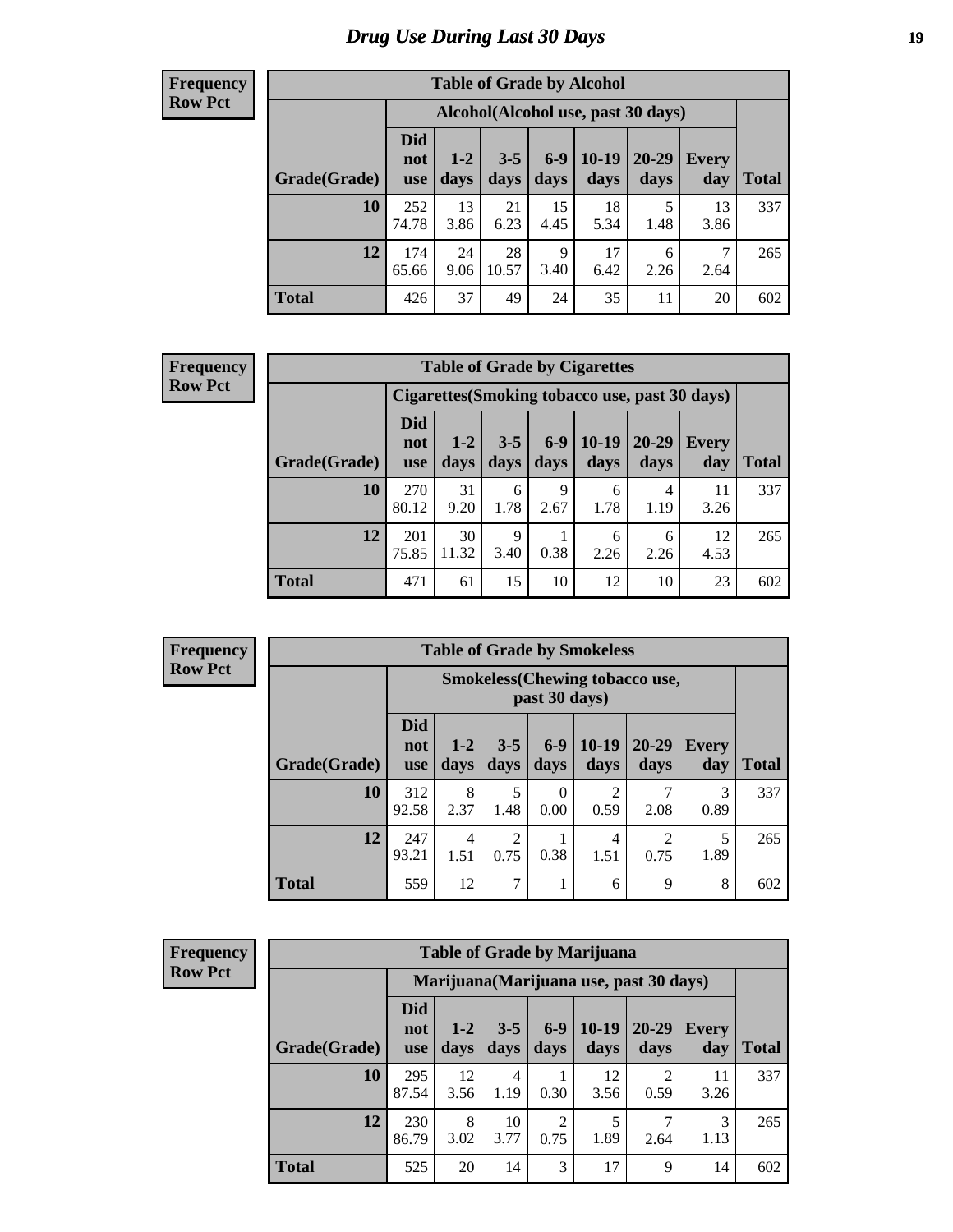#### **Frequency Row Pct**

| <b>Table of Grade by Cocaine</b>                                                                                                                                 |              |                                     |      |           |           |                  |     |  |  |  |
|------------------------------------------------------------------------------------------------------------------------------------------------------------------|--------------|-------------------------------------|------|-----------|-----------|------------------|-----|--|--|--|
|                                                                                                                                                                  |              | Cocaine (Cocaine use, past 30 days) |      |           |           |                  |     |  |  |  |
| <b>Did</b><br>$10-19$<br>$20 - 29$<br>$6-9$<br>$1-2$<br><b>Every</b><br>not<br>Grade(Grade)<br>days<br><b>Total</b><br>days<br>day<br>days<br>days<br><b>use</b> |              |                                     |      |           |           |                  |     |  |  |  |
| 10                                                                                                                                                               | 332<br>98.52 | 0.00                                | 0.00 | 2<br>0.59 | 0.30      | 2<br>0.59        | 337 |  |  |  |
| 12                                                                                                                                                               | 259<br>97.74 | 3<br>1.13                           | 0.38 | 2<br>0.75 | 0<br>0.00 | $\Omega$<br>0.00 | 265 |  |  |  |
| <b>Total</b>                                                                                                                                                     | 591          | 3                                   |      | 4         |           | 2                | 602 |  |  |  |

| Frequency      |              | <b>Table of Grade by Inhalants</b> |                 |                        |               |                                        |                     |              |  |  |  |
|----------------|--------------|------------------------------------|-----------------|------------------------|---------------|----------------------------------------|---------------------|--------------|--|--|--|
| <b>Row Pct</b> |              |                                    |                 |                        |               | Inhalants (Inhalant use, past 30 days) |                     |              |  |  |  |
|                | Grade(Grade) | <b>Did</b><br>not<br><b>use</b>    | $1 - 2$<br>days | $3 - 5$<br>days        | $6-9$<br>days | $10-19$<br>days                        | <b>Every</b><br>day | <b>Total</b> |  |  |  |
|                | 10           | 331<br>98.22                       | 0.30            | $\mathfrak{D}$<br>0.59 | 0.30          | $\Omega$<br>0.00                       | 2<br>0.59           | 337          |  |  |  |
|                | 12           | 262<br>98.87                       | 0.38            | $\Omega$<br>0.00       | 0<br>0.00     | $\overline{2}$<br>0.75                 | 0<br>0.00           | 265          |  |  |  |
|                | <b>Total</b> | 593                                | $\overline{2}$  | $\overline{2}$         |               | $\overline{2}$                         | 2                   | 602          |  |  |  |

| Frequency      | <b>Table of Grade by Steroids</b> |                                 |                                         |                     |              |  |  |  |
|----------------|-----------------------------------|---------------------------------|-----------------------------------------|---------------------|--------------|--|--|--|
| <b>Row Pct</b> |                                   |                                 | Steroids (Steroid use,<br>past 30 days) |                     |              |  |  |  |
|                | Grade(Grade)                      | <b>Did</b><br>not<br><b>use</b> | $6-9$<br>days                           | <b>Every</b><br>day | <b>Total</b> |  |  |  |
|                | 10                                | 334<br>99.11                    | 0.30                                    | 2<br>0.59           | 337          |  |  |  |
|                | 12                                | 265<br>100.00                   | 0<br>0.00                               | 0<br>0.00           | 265          |  |  |  |
|                | <b>Total</b>                      | 599                             |                                         | 2                   | 602          |  |  |  |

**Frequency Row Pct**

| <b>Table of Grade by Ecstasy</b>                                                                                                                                           |              |                                     |                        |                  |                        |           |           |     |  |
|----------------------------------------------------------------------------------------------------------------------------------------------------------------------------|--------------|-------------------------------------|------------------------|------------------|------------------------|-----------|-----------|-----|--|
|                                                                                                                                                                            |              | Ecstasy (Ecstasy use, past 30 days) |                        |                  |                        |           |           |     |  |
| <b>Did</b><br>$10-19$<br>$6 - 9$<br>20-29<br>$3 - 5$<br>$1-2$<br>Every<br>not<br>Grade(Grade)<br><b>Total</b><br>days<br>days<br>days<br>days<br>day<br>days<br><b>use</b> |              |                                     |                        |                  |                        |           |           |     |  |
| 10                                                                                                                                                                         | 323<br>95.85 | 3<br>0.89                           | $\overline{2}$<br>0.59 | 0.30             | $\mathfrak{D}$<br>0.59 | 0.00      | 6<br>1.78 | 337 |  |
| 12                                                                                                                                                                         | 251<br>94.72 | 3<br>1.13                           | 3<br>1.13              | $\Omega$<br>0.00 | 2<br>0.75              | 3<br>1.13 | 3<br>1.13 | 265 |  |
| <b>Total</b>                                                                                                                                                               | 574          | 6                                   | 5                      | 1                | 4                      | 3         | 9         | 602 |  |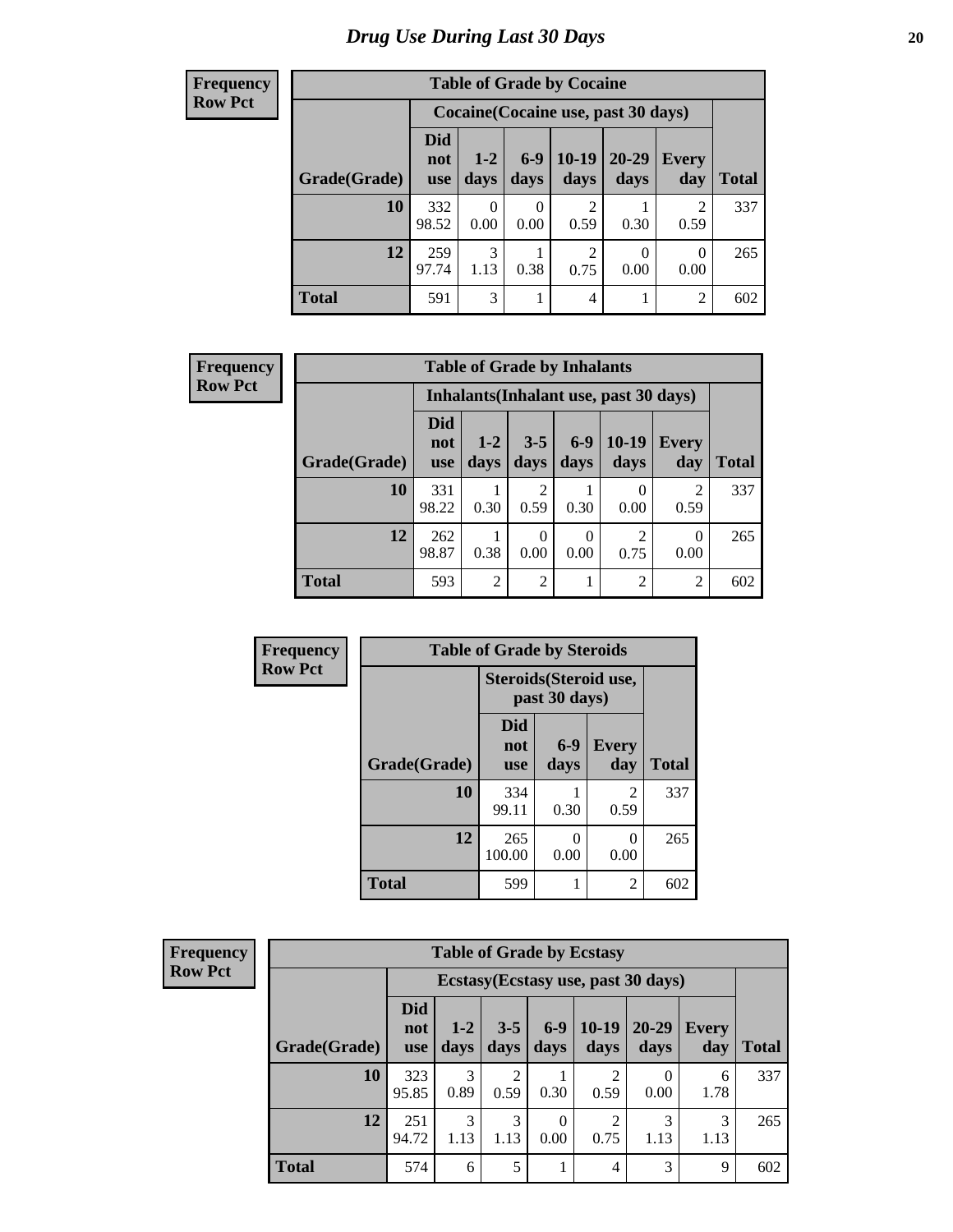### *Drug Use During Last 30 Days* **21**

| <b>Frequency</b> |              | <b>Table of Grade by Meth</b>               |               |                   |                        |              |  |  |  |  |
|------------------|--------------|---------------------------------------------|---------------|-------------------|------------------------|--------------|--|--|--|--|
| <b>Row Pct</b>   |              | Meth (Methamphetamine use,<br>past 30 days) |               |                   |                        |              |  |  |  |  |
|                  | Grade(Grade) | <b>Did</b><br>not<br><b>use</b>             | $1-2$<br>days | $20 - 29$<br>days | <b>Every</b><br>day    | <b>Total</b> |  |  |  |  |
|                  | 10           | 335<br>99.41                                | 0<br>0.00     | 0<br>0.00         | $\mathfrak{D}$<br>0.59 | 337          |  |  |  |  |
|                  | 12           | 263<br>99.25                                | 0.38          | 0.38              | 0.00                   | 265          |  |  |  |  |
|                  | <b>Total</b> | 598                                         | 1             |                   | $\mathfrak{D}$         | 602          |  |  |  |  |

| Frequency      | <b>Table of Grade by Hallucinogens</b> |                                 |                 |                  |                        |                                  |              |              |
|----------------|----------------------------------------|---------------------------------|-----------------|------------------|------------------------|----------------------------------|--------------|--------------|
| <b>Row Pct</b> |                                        |                                 |                 |                  | past 30 days)          | Hallucinogens (Hallucinogen use, |              |              |
|                | Grade(Grade)                           | <b>Did</b><br>not<br><b>use</b> | $1 - 2$<br>days | $3 - 5$<br>days  | $6-9$<br>days          | $10-19$<br>days                  | Every<br>day | <b>Total</b> |
|                | 10                                     | 333<br>98.81                    | 0<br>0.00       | $\Omega$<br>0.00 | 2<br>0.59              | $\Omega$<br>0.00                 | 2<br>0.59    | 337          |
|                | 12                                     | 259<br>97.74                    | 0.38            | 0.38             | $\overline{2}$<br>0.75 | 0.38                             | 0.38         | 265          |
|                | <b>Total</b>                           | 592                             |                 |                  | $\overline{4}$         |                                  | 3            | 602          |

**Frequency Row Pct**

| <b>Table of Grade by Prescription</b> |                                                                                                                                                       |                                                                                |           |           |           |           |           |     |  |
|---------------------------------------|-------------------------------------------------------------------------------------------------------------------------------------------------------|--------------------------------------------------------------------------------|-----------|-----------|-----------|-----------|-----------|-----|--|
|                                       |                                                                                                                                                       | <b>Prescription</b> (Prescription drugs not<br>prescribed to me, past 30 days) |           |           |           |           |           |     |  |
| Grade(Grade)                          | <b>Did</b><br>$10-19$<br>$3 - 5$<br>$6-9$<br>$20 - 29$<br>$1 - 2$<br><b>Every</b><br>not<br>days<br>days<br>day<br>days<br>days<br>days<br><b>use</b> |                                                                                |           |           |           |           |           |     |  |
| 10                                    | 307<br>91.10                                                                                                                                          | 2.08                                                                           | 7<br>2.08 | 2<br>0.59 | 5<br>1.48 | 4<br>1.19 | 5<br>1.48 | 337 |  |
| 12                                    | 3<br>249<br>$\overline{c}$<br>6<br>4<br>0<br>0.38<br>1.13<br>0.00<br>93.96<br>1.51<br>0.75<br>2.26                                                    |                                                                                |           |           |           |           |           |     |  |
| <b>Total</b>                          | 556                                                                                                                                                   | 13                                                                             | 11        | 5         | 7         | 5         | 5         | 602 |  |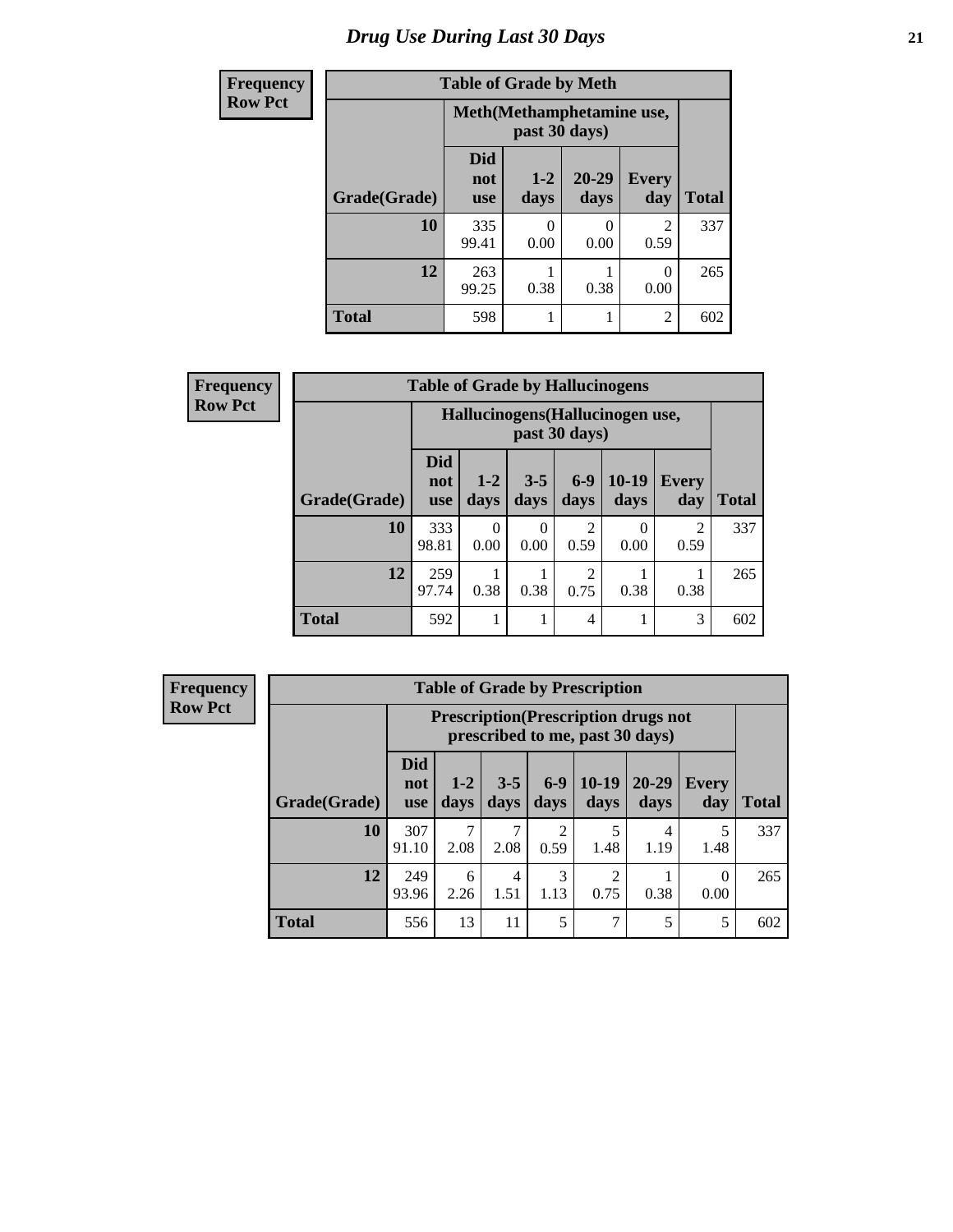| Frequency      | <b>Table of Alcoholease by Grade</b>              |                    |              |     |  |  |  |  |
|----------------|---------------------------------------------------|--------------------|--------------|-----|--|--|--|--|
| <b>Col Pct</b> | <b>Alcoholease</b> (It is<br>easy to get alcohol) | Grade(Grade)<br>10 | <b>Total</b> |     |  |  |  |  |
|                | <b>Strongly Agree</b>                             | 134<br>39.76       | 115<br>43.40 | 249 |  |  |  |  |
|                | <b>Somewhat Agree</b>                             | 114<br>33.83       | 95<br>35.85  | 209 |  |  |  |  |
|                | <b>Somewhat Disagree</b>                          | 39<br>11.57        | 30<br>11.32  | 69  |  |  |  |  |
|                | <b>Strongly Disagree</b>                          | 50<br>14.84        | 25<br>9.43   | 75  |  |  |  |  |
|                | <b>Total</b>                                      | 337                | 265          | 602 |  |  |  |  |

| Frequency      | <b>Table of Cigarettesease by Grade</b>                  |                    |              |              |  |  |  |
|----------------|----------------------------------------------------------|--------------------|--------------|--------------|--|--|--|
| <b>Col Pct</b> | Cigarettesease (It is<br>easy to get smoking<br>tobacco) | Grade(Grade)<br>10 | 12           | <b>Total</b> |  |  |  |
|                | <b>Strongly Agree</b>                                    | 160<br>47.48       | 158<br>59.62 | 318          |  |  |  |
|                | <b>Somewhat Agree</b>                                    | 85<br>25.22        | 62<br>23.40  | 147          |  |  |  |
|                | <b>Somewhat Disagree</b>                                 | 34<br>10.09        | 15<br>5.66   | 49           |  |  |  |
|                | <b>Strongly Disagree</b>                                 | 58<br>17.21        | 30<br>11.32  | 88           |  |  |  |
|                | <b>Total</b>                                             | 337                | 265          | 602          |  |  |  |

| Frequency      | <b>Table of Smokelessease by Grade</b>             |              |              |              |  |  |  |  |  |
|----------------|----------------------------------------------------|--------------|--------------|--------------|--|--|--|--|--|
| <b>Col Pct</b> | <b>Smokelessease</b> (It is<br>easy to get chewing | Grade(Grade) |              |              |  |  |  |  |  |
|                | tobacco)                                           | 10           | 12           | <b>Total</b> |  |  |  |  |  |
|                | <b>Strongly Agree</b>                              | 134<br>39.76 | 135<br>50.94 | 269          |  |  |  |  |  |
|                | <b>Somewhat Agree</b>                              | 82<br>24.33  | 70<br>26.42  | 152          |  |  |  |  |  |
|                | <b>Somewhat Disagree</b>                           | 48<br>14.24  | 19<br>7.17   | 67           |  |  |  |  |  |
|                | <b>Strongly Disagree</b>                           | 73<br>21.66  | 41<br>15.47  | 114          |  |  |  |  |  |
|                | Total                                              | 337          | 265          | 602          |  |  |  |  |  |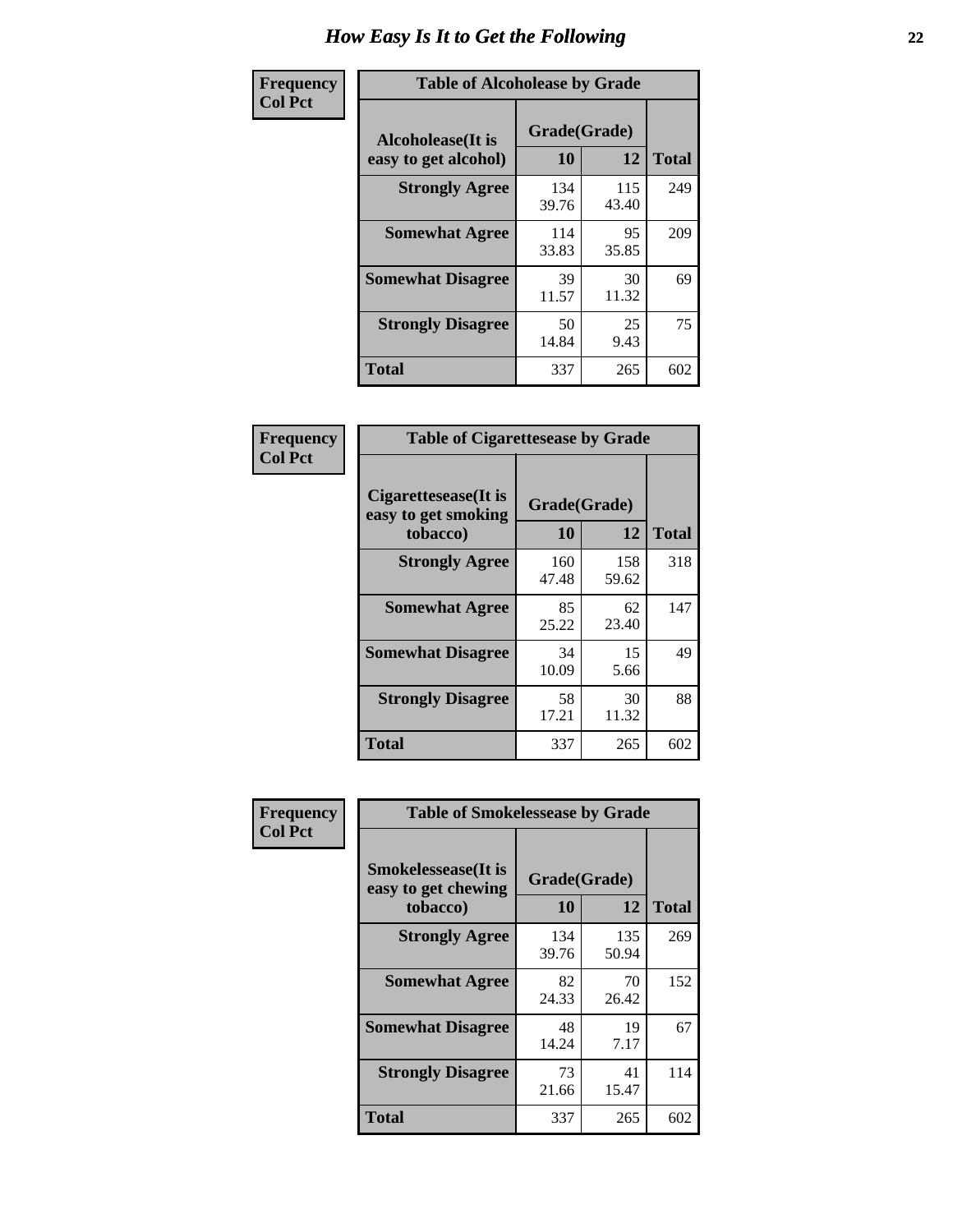| Frequency      | <b>Table of Marijuanaease by Grade</b>           |                    |             |              |  |  |  |  |  |  |
|----------------|--------------------------------------------------|--------------------|-------------|--------------|--|--|--|--|--|--|
| <b>Col Pct</b> | Marijuanaease(It is<br>easy to get<br>marijuana) | Grade(Grade)<br>10 | 12          | <b>Total</b> |  |  |  |  |  |  |
|                | <b>Strongly Agree</b>                            | 112<br>33.23       | 96<br>36.23 | 208          |  |  |  |  |  |  |
|                | <b>Somewhat Agree</b>                            | 81<br>24.04        | 77<br>29.06 | 158          |  |  |  |  |  |  |
|                | <b>Somewhat Disagree</b>                         | 55<br>16.32        | 42<br>15.85 | 97           |  |  |  |  |  |  |
|                | <b>Strongly Disagree</b>                         | 89<br>26.41        | 50<br>18.87 | 139          |  |  |  |  |  |  |
|                | <b>Total</b>                                     | 337                | 265         | 602          |  |  |  |  |  |  |

| <b>Table of Cocaineease by Grade</b>              |                    |              |              |  |  |  |  |  |  |  |
|---------------------------------------------------|--------------------|--------------|--------------|--|--|--|--|--|--|--|
| <b>Cocaineease</b> (It is<br>easy to get cocaine) | Grade(Grade)<br>10 | 12           | <b>Total</b> |  |  |  |  |  |  |  |
| <b>Strongly Agree</b>                             | 36<br>10.68        | 39<br>14.72  | 75           |  |  |  |  |  |  |  |
| <b>Somewhat Agree</b>                             | 78<br>23.15        | 49<br>18.49  | 127          |  |  |  |  |  |  |  |
| <b>Somewhat Disagree</b>                          | 80<br>23.74        | 72<br>27.17  | 152          |  |  |  |  |  |  |  |
| <b>Strongly Disagree</b>                          | 143<br>42.43       | 105<br>39.62 | 248          |  |  |  |  |  |  |  |
| <b>Total</b>                                      | 337                | 265          | 602          |  |  |  |  |  |  |  |

| Frequency      | <b>Table of Inhalantsease by Grade</b>     |              |              |              |  |  |  |  |  |  |
|----------------|--------------------------------------------|--------------|--------------|--------------|--|--|--|--|--|--|
| <b>Col Pct</b> | <b>Inhalantsease</b> (It is<br>easy to get | Grade(Grade) |              |              |  |  |  |  |  |  |
|                | inhalants)                                 | 10           | 12           | <b>Total</b> |  |  |  |  |  |  |
|                | <b>Strongly Agree</b>                      | 122<br>36.20 | 103<br>38.87 | 225          |  |  |  |  |  |  |
|                | <b>Somewhat Agree</b>                      | 80<br>23.74  | 50<br>18.87  | 130          |  |  |  |  |  |  |
|                | <b>Somewhat Disagree</b>                   | 43<br>12.76  | 41<br>15.47  | 84           |  |  |  |  |  |  |
|                | <b>Strongly Disagree</b>                   | 92<br>27.30  | 71<br>26.79  | 163          |  |  |  |  |  |  |
|                | <b>Total</b>                               | 337          | 265          | 602          |  |  |  |  |  |  |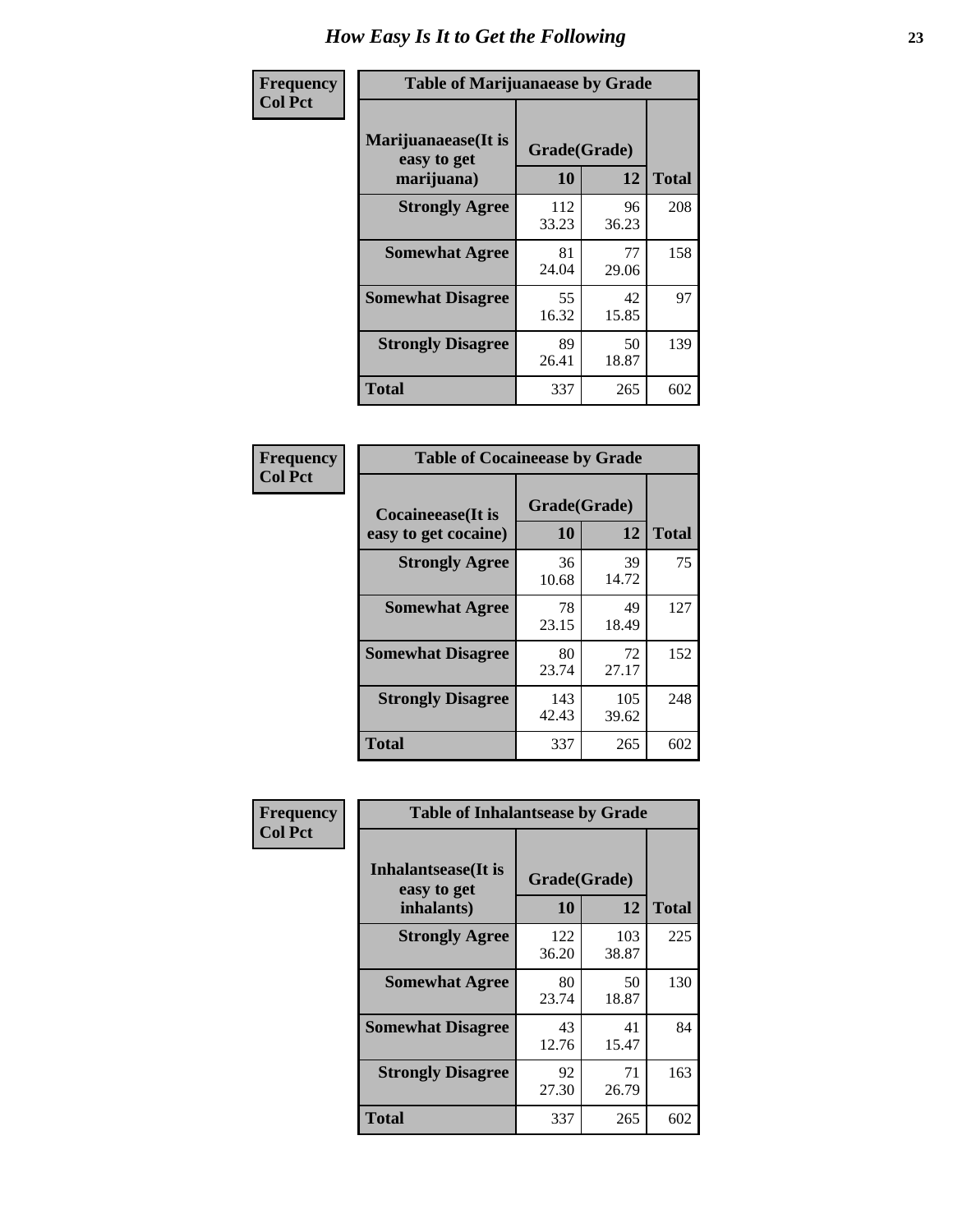| Frequency      | <b>Table of Steroidsease by Grade</b>               |                    |             |              |  |  |  |  |  |  |
|----------------|-----------------------------------------------------|--------------------|-------------|--------------|--|--|--|--|--|--|
| <b>Col Pct</b> | <b>Steroidsease</b> (It is<br>easy to get steroids) | Grade(Grade)<br>10 | 12          | <b>Total</b> |  |  |  |  |  |  |
|                | <b>Strongly Agree</b>                               | 42<br>12.46        | 40<br>15.09 | 82           |  |  |  |  |  |  |
|                | <b>Somewhat Agree</b>                               | 83<br>24.63        | 74<br>27.92 | 157          |  |  |  |  |  |  |
|                | <b>Somewhat Disagree</b>                            | 85<br>25.22        | 67<br>25.28 | 152          |  |  |  |  |  |  |
|                | <b>Strongly Disagree</b>                            | 127<br>37.69       | 84<br>31.70 | 211          |  |  |  |  |  |  |
|                | <b>Total</b>                                        | 337                | 265         | 602          |  |  |  |  |  |  |

| Frequency      | <b>Table of Ecstasyease by Grade</b>              |                    |             |              |  |  |  |  |  |  |
|----------------|---------------------------------------------------|--------------------|-------------|--------------|--|--|--|--|--|--|
| <b>Col Pct</b> | <b>Ecstasyease</b> (It is<br>easy to get ecstasy) | Grade(Grade)<br>10 | 12          | <b>Total</b> |  |  |  |  |  |  |
|                | <b>Strongly Agree</b>                             | 67<br>19.88        | 60<br>22.64 | 127          |  |  |  |  |  |  |
|                | <b>Somewhat Agree</b>                             | 82<br>24.33        | 69<br>26.04 | 151          |  |  |  |  |  |  |
|                | <b>Somewhat Disagree</b>                          | 60<br>17.80        | 51<br>19.25 | 111          |  |  |  |  |  |  |
|                | <b>Strongly Disagree</b>                          | 128<br>37.98       | 85<br>32.08 | 213          |  |  |  |  |  |  |
|                | <b>Total</b>                                      | 337                | 265         | 602          |  |  |  |  |  |  |

| Frequency      | <b>Table of Methease by Grade</b>                          |                    |              |              |
|----------------|------------------------------------------------------------|--------------------|--------------|--------------|
| <b>Col Pct</b> | <b>Methease</b> (It is easy<br>to get<br>methamphetamines) | Grade(Grade)<br>10 | 12           | <b>Total</b> |
|                | <b>Strongly Agree</b>                                      | 40<br>11.87        | 41<br>15.47  | 81           |
|                | <b>Somewhat Agree</b>                                      | 66<br>19.58        | 46<br>17.36  | 112          |
|                | <b>Somewhat Disagree</b>                                   | 93<br>27.60        | 68<br>25.66  | 161          |
|                | <b>Strongly Disagree</b>                                   | 138<br>40.95       | 110<br>41.51 | 248          |
|                | <b>Total</b>                                               | 337                | 265          | 602          |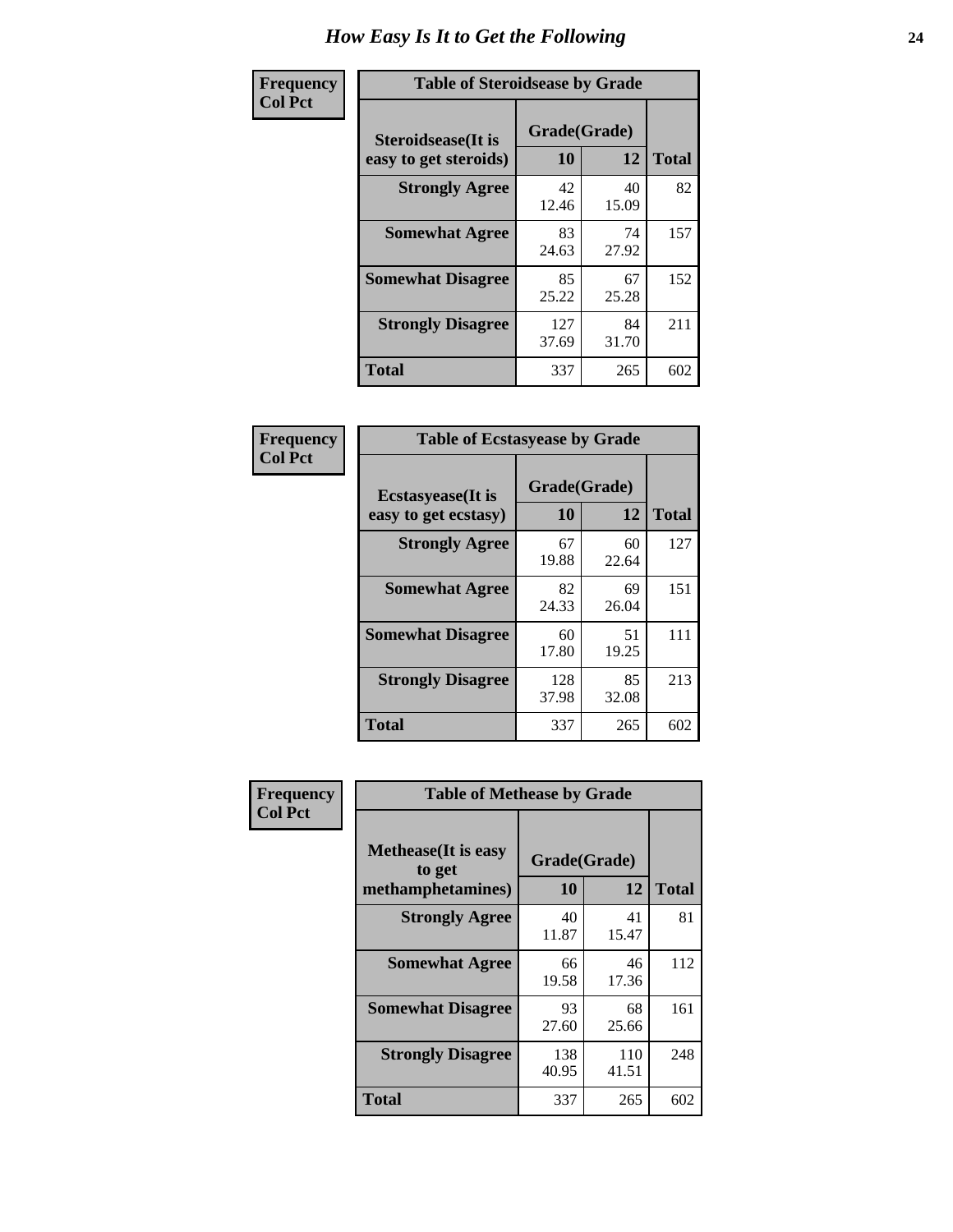| <b>Frequency</b> | <b>Table of Hallucinogensease by Grade</b>                |                    |              |              |  |  |  |  |  |  |
|------------------|-----------------------------------------------------------|--------------------|--------------|--------------|--|--|--|--|--|--|
| <b>Col Pct</b>   | Hallucinogensease(It)<br>is easy to get<br>hallucinogens) | Grade(Grade)<br>10 | 12           | <b>Total</b> |  |  |  |  |  |  |
|                  | <b>Strongly Agree</b>                                     | 50<br>14.84        | 45<br>16.98  | 95           |  |  |  |  |  |  |
|                  | <b>Somewhat Agree</b>                                     | 69<br>20.47        | 53<br>20.00  | 122          |  |  |  |  |  |  |
|                  | <b>Somewhat Disagree</b>                                  | 76<br>22.55        | 66<br>24.91  | 142          |  |  |  |  |  |  |
|                  | <b>Strongly Disagree</b>                                  | 142<br>42.14       | 101<br>38.11 | 243          |  |  |  |  |  |  |
|                  | <b>Total</b>                                              | 337                | 265          | 602          |  |  |  |  |  |  |

| Frequency<br>  Col Pct |
|------------------------|

| <b>Table of Prescriptionease by Grade</b>                                                |              |              |              |  |  |  |  |  |  |  |
|------------------------------------------------------------------------------------------|--------------|--------------|--------------|--|--|--|--|--|--|--|
| <b>Prescriptionease</b> (It<br>is easy to get<br>prescription drugs<br>not prescribed to | Grade(Grade) |              |              |  |  |  |  |  |  |  |
| me)                                                                                      | 10           | 12           | <b>Total</b> |  |  |  |  |  |  |  |
| <b>Strongly Agree</b>                                                                    | 155<br>45.99 | 117<br>44.15 | 272          |  |  |  |  |  |  |  |
| <b>Somewhat Agree</b>                                                                    | 71<br>21.07  | 64<br>24.15  | 135          |  |  |  |  |  |  |  |
| <b>Somewhat Disagree</b>                                                                 | 34<br>10.09  | 29<br>10.94  | 63           |  |  |  |  |  |  |  |
| <b>Strongly Disagree</b>                                                                 | 77<br>22.85  | 55<br>20.75  | 132          |  |  |  |  |  |  |  |
| <b>Total</b>                                                                             | 337          | 265          | 602          |  |  |  |  |  |  |  |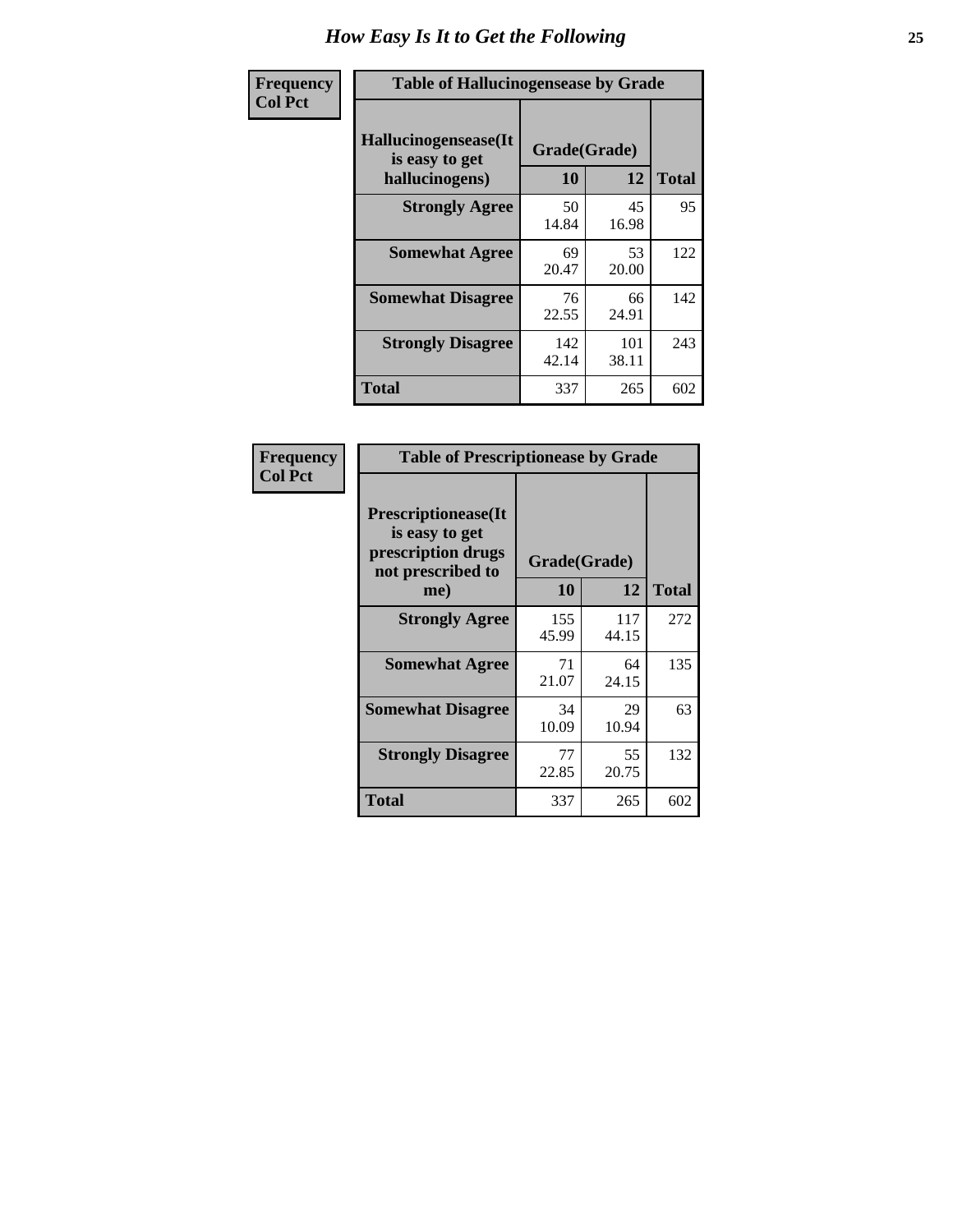#### *Age at Onset of Use* **26** *Results for "Age at Onset of Use" questions exclude students who said they did not use that substance*

| <b>Frequency</b> |                        | <b>Table of Grade by Alcoholinit</b> |                                                  |                        |           |             |                                |             |             |             |                  |                       |              |
|------------------|------------------------|--------------------------------------|--------------------------------------------------|------------------------|-----------|-------------|--------------------------------|-------------|-------------|-------------|------------------|-----------------------|--------------|
| <b>Row Pct</b>   |                        |                                      | Alcoholinit (I started using alcohol when I was) |                        |           |             |                                |             |             |             |                  |                       |              |
|                  | $Grade(Grade)$ younger | 8 or                                 | 9                                                | 10                     | <b>11</b> | 12          | 13                             | 14          | 15          | 16          | 17               | <b>18 or</b><br>older | <b>Total</b> |
|                  | 10                     | 9<br>5.77                            | 2<br>1.28                                        | 9<br>5.77              | 4<br>2.56 | 23<br>14.74 | 30<br>19.23                    | 40<br>25.64 | 34<br>21.79 | 3.21        | $\theta$<br>0.00 | $\Omega$<br>0.00      | 156          |
|                  | 12                     | $\overline{4}$<br>2.67               | 3<br>2.00                                        | $\overline{c}$<br>1.33 | 3<br>2.00 | 4<br>2.67   | 11<br>7.33                     | 20<br>13.33 | 35<br>23.33 | 41<br>27.33 | 23<br>15.33      | 4<br>2.67             | 150          |
|                  | <b>Total</b>           | 13                                   | 5                                                | 11                     | 7         | 27          | 41                             | 60          | 69          | 46          | 23               | 4                     | 306          |
|                  |                        |                                      |                                                  |                        |           |             | <b>Frequency Missing = 296</b> |             |             |             |                  |                       |              |

| <b>Frequency</b> | <b>Table of Grade by Cigarettesinit</b>              |                        |                  |           |      |           |                           |             |             |             |                  |                       |              |
|------------------|------------------------------------------------------|------------------------|------------------|-----------|------|-----------|---------------------------|-------------|-------------|-------------|------------------|-----------------------|--------------|
| <b>Row Pct</b>   | Cigarettesinit(I started smoking tobacco when I was) |                        |                  |           |      |           |                           |             |             |             |                  |                       |              |
|                  | Grade(Grade)                                         | <b>8 or</b><br>younger | 9                | 10        | 11   | 12        | 13                        | 14          | 15          | 16          | 17               | <b>18 or</b><br>older | <b>Total</b> |
|                  | 10                                                   | 3<br>2.91              | 5<br>4.85        | 3<br>2.91 | 6.80 | 8<br>7.77 | 21<br>20.39               | 31<br>30.10 | 23<br>22.33 | 0.97        | $\Omega$<br>0.00 | 0.97                  | 103          |
|                  | 12                                                   | $\overline{2}$<br>2.33 | $\theta$<br>0.00 | 2<br>2.33 | 2.33 | ⇁<br>8.14 | 4<br>4.65                 | 8<br>9.30   | 12<br>13.95 | 28<br>32.56 | 12<br>13.95      | Q<br>10.47            | 86           |
|                  | <b>Total</b>                                         | 5                      | 5                | 5         | 9    | 15        | 25                        | 39          | 35          | 29          | 12               | 10                    | 189          |
|                  |                                                      |                        |                  |           |      |           | Frequency Missing $= 413$ |             |             |             |                  |                       |              |

**Frequency Row Pct**

| <b>Table of Grade by Smokelessinit</b> |                                                     |                |      |                  |                           |            |                  |                        |           |            |                       |              |
|----------------------------------------|-----------------------------------------------------|----------------|------|------------------|---------------------------|------------|------------------|------------------------|-----------|------------|-----------------------|--------------|
|                                        | Smokelessinit(I started chewing tobacco when I was) |                |      |                  |                           |            |                  |                        |           |            |                       |              |
| Grade(Grade)                           | <b>8 or</b><br>younger                              | 9              | 10   | 11               | 12                        | 13         | 14               | 15                     | 16        | 17         | <b>18 or</b><br>older | <b>Total</b> |
| 10                                     | 2.70                                                | 2.70           | 5.41 | 2.70             | 2.70                      | 7<br>18.92 | 6<br>16.22       | 16<br>43.24            | ∍<br>5.41 | 0<br>0.00  | $\Omega$<br>0.00      | 37           |
| 12                                     | $\mathfrak{D}$<br>7.41                              | 3.70           | 3.70 | $\theta$<br>0.00 | 3<br>11.11                | 3<br>11.11 | $\Omega$<br>0.00 | $\overline{2}$<br>7.41 | 25.93     | 5<br>18.52 | 3<br>11.11            | 27           |
| <b>Total</b>                           | 3                                                   | $\overline{2}$ | 3    |                  | 4                         | 10         | 6                | 18                     | 9         | 5          | 3                     | 64           |
|                                        |                                                     |                |      |                  | Frequency Missing $= 538$ |            |                  |                        |           |            |                       |              |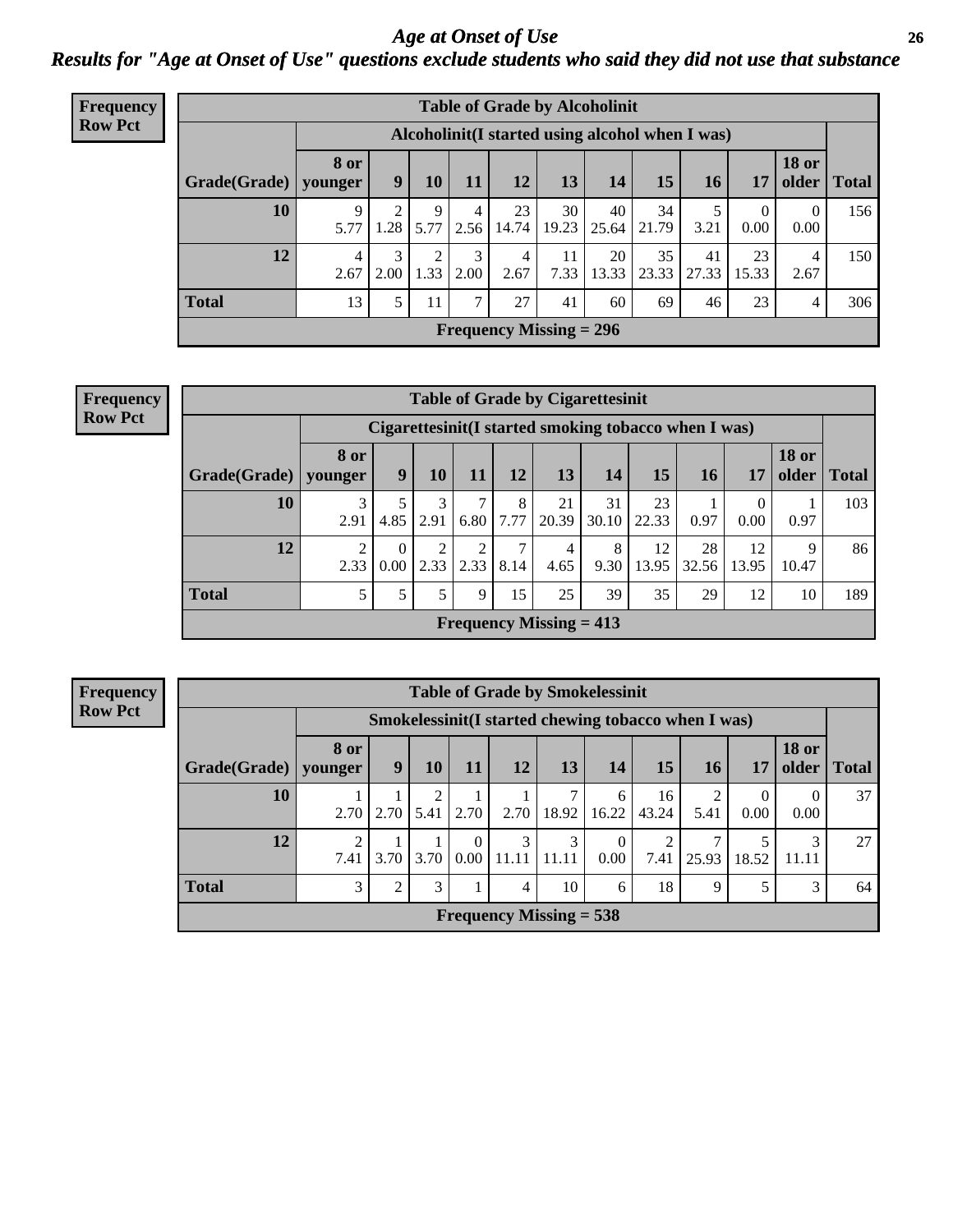#### *Age at Onset of Use* **27**

*Results for "Age at Onset of Use" questions exclude students who said they did not use that substance*

| <b>Frequency</b> |              |                        |          |                  |                  | <b>Table of Grade by Marijuanainit</b> |            |             |             |                                                      |            |              |
|------------------|--------------|------------------------|----------|------------------|------------------|----------------------------------------|------------|-------------|-------------|------------------------------------------------------|------------|--------------|
| <b>Row Pct</b>   |              |                        |          |                  |                  |                                        |            |             |             | Marijuanainit (I started using marijuana when I was) |            |              |
|                  | Grade(Grade) | <b>8 or</b><br>vounger | 9        | 10               | 11               | 12                                     | 13         | 14          | 15          | <b>16</b>                                            | 17         | <b>Total</b> |
|                  | 10           | 2.74                   | 2.74     | 3<br>4.11        | 1.37             | 8<br>10.96                             | 8<br>10.96 | 24<br>32.88 | 21<br>28.77 | 4.11                                                 | 1.37       | 73           |
|                  | 12           | 3.39                   | $0.00\,$ | $\Omega$<br>0.00 | $\Omega$<br>0.00 | 3<br>5.08                              | 4<br>6.78  | 13<br>22.03 | 9<br>15.25  | 22<br>37.29                                          | 6<br>10.17 | 59           |
|                  | <b>Total</b> | $\overline{4}$         | 2        | 3                |                  | 11                                     | 12         | 37          | 30          | 25                                                   | 7          | 132          |
|                  |              |                        |          |                  |                  | Frequency Missing $= 470$              |            |             |             |                                                      |            |              |

| Frequency      |              | <b>Table of Grade by Cocaineinit</b>                       |            |            |            |            |              |  |  |
|----------------|--------------|------------------------------------------------------------|------------|------------|------------|------------|--------------|--|--|
| <b>Row Pct</b> |              | <b>Cocaineinit</b> (I started using<br>cocaine when I was) |            |            |            |            |              |  |  |
|                | Grade(Grade) | 8 or<br>younger                                            | 14         | <b>15</b>  | <b>16</b>  | <b>17</b>  | <b>Total</b> |  |  |
|                | 10           | 2<br>18.18                                                 | 5<br>45.45 | 4<br>36.36 | 0.00       | 0<br>0.00  | 11           |  |  |
|                | 12           | 10.00                                                      | 10.00      | 10.00      | 4<br>40.00 | 3<br>30.00 | 10           |  |  |
|                | <b>Total</b> | 3                                                          | 6          | 5          | 4          | 3          | 21           |  |  |
|                |              | Frequency Missing $= 581$                                  |            |            |            |            |              |  |  |

| Frequency      |                        | <b>Table of Grade by Inhalantsinit</b> |                |           |                                                      |       |          |                            |                  |           |              |
|----------------|------------------------|----------------------------------------|----------------|-----------|------------------------------------------------------|-------|----------|----------------------------|------------------|-----------|--------------|
| <b>Row Pct</b> |                        |                                        |                |           | Inhalantsinit (I started using inhalants when I was) |       |          |                            |                  |           |              |
|                | Grade(Grade)   younger | 8 or                                   | 9              | 10        | 12                                                   | 13    | 14       | <b>15</b>                  | 16               | 17        | <b>Total</b> |
|                | 10                     | 14.29                                  | 7.14           | 7.14      | 7.14                                                 | 35.71 | 21.43    | $\theta$<br>$0.00^{\circ}$ | 7.14             | 0<br>0.00 | 14           |
|                | 12                     | 16.67                                  | 16.67          | 0<br>0.00 | 16.67                                                | 16.67 | $0.00\,$ | 16.67                      | $\Omega$<br>0.00 | 16.67     | 6            |
|                | <b>Total</b>           | 3                                      | $\overline{2}$ |           | 2                                                    | 6     | 3        |                            |                  |           | 20           |
|                |                        |                                        |                |           | Frequency Missing $= 582$                            |       |          |                            |                  |           |              |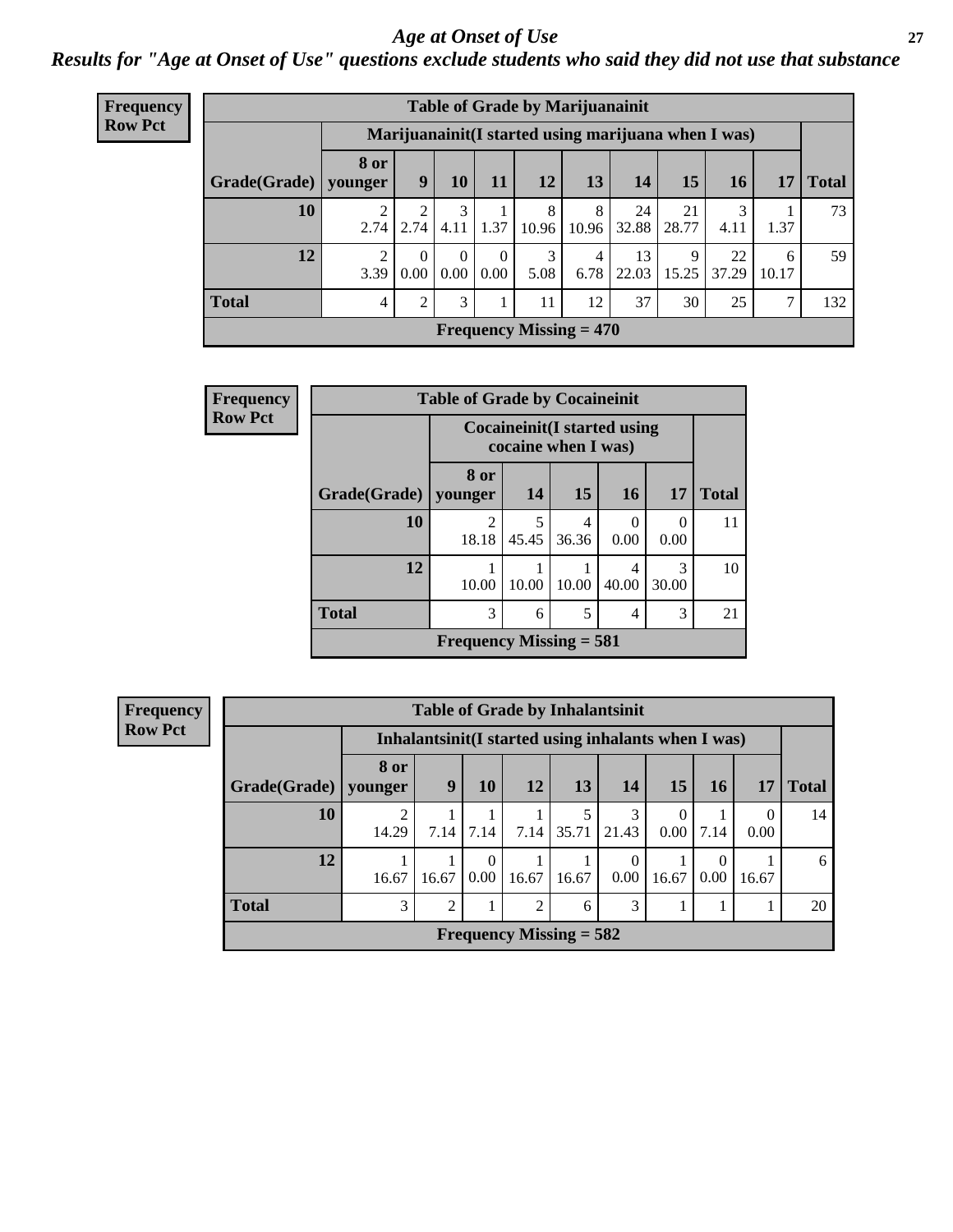#### *Age at Onset of Use* **28**

*Results for "Age at Onset of Use" questions exclude students who said they did not use that substance*

| Frequency      | <b>Table of Grade by Steroidsinit</b> |                                                            |                           |              |
|----------------|---------------------------------------|------------------------------------------------------------|---------------------------|--------------|
| <b>Row Pct</b> |                                       | Steroidsinit(I<br>started using<br>steroids when I<br>was) |                           |              |
|                | Grade(Grade)                          | 8 or<br>younger                                            | <b>15</b>                 | <b>Total</b> |
|                | 10                                    | 100.00                                                     | $\mathbf{\Omega}$<br>0.00 |              |
|                | 12                                    | 0<br>0.00                                                  | 100.00                    |              |
|                | <b>Total</b>                          |                                                            |                           | 2            |
|                |                                       | Frequency Missing $= 600$                                  |                           |              |

| <b>Frequency</b> |  |
|------------------|--|
| <b>Row Pct</b>   |  |

| <b>Table of Grade by Ecstasyinit</b>             |           |           |                     |                         |                           |       |       |                       |              |  |
|--------------------------------------------------|-----------|-----------|---------------------|-------------------------|---------------------------|-------|-------|-----------------------|--------------|--|
| Ecstasyinit (I started using ecstasy when I was) |           |           |                     |                         |                           |       |       |                       |              |  |
| Grade(Grade)   younger                           | 8 or      | -11       | 13 <sup>1</sup>     | 14                      | 15                        | 16    | 17    | <b>18 or</b><br>older | <b>Total</b> |  |
| 10                                               | っ<br>9.09 | 0<br>0.00 | 4.55                | $\mathfrak{D}$<br> 9.09 | 16<br>72.73               | 4.55  | 0.00  | 0<br>0.00             | 22           |  |
| 12                                               | 4.55      | 4.55      | 0<br>$0.00^{\circ}$ | 4.55                    | $\theta$<br>0.00          | 31.82 | 50.00 | 4.55                  | 22           |  |
| <b>Total</b>                                     | 3         |           |                     | 3                       | 16                        | 8     | 11    |                       | 44           |  |
|                                                  |           |           |                     |                         | Frequency Missing $= 558$ |       |       |                       |              |  |

| Frequency      |                           | <b>Table of Grade by Methinit</b>                                      |        |              |  |  |  |  |  |  |
|----------------|---------------------------|------------------------------------------------------------------------|--------|--------------|--|--|--|--|--|--|
| <b>Row Pct</b> |                           | <b>Methinit</b> (I started<br>using<br>methamphetamines<br>when I was) |        |              |  |  |  |  |  |  |
|                | Grade(Grade)              | 9                                                                      | 15     | <b>Total</b> |  |  |  |  |  |  |
|                | 10                        | 50.00                                                                  | 50.00  | 2            |  |  |  |  |  |  |
|                | 12                        | 0.00                                                                   | 100.00 | 3            |  |  |  |  |  |  |
|                | <b>Total</b>              |                                                                        | 4      | 5.           |  |  |  |  |  |  |
|                | Frequency Missing $=$ 597 |                                                                        |        |              |  |  |  |  |  |  |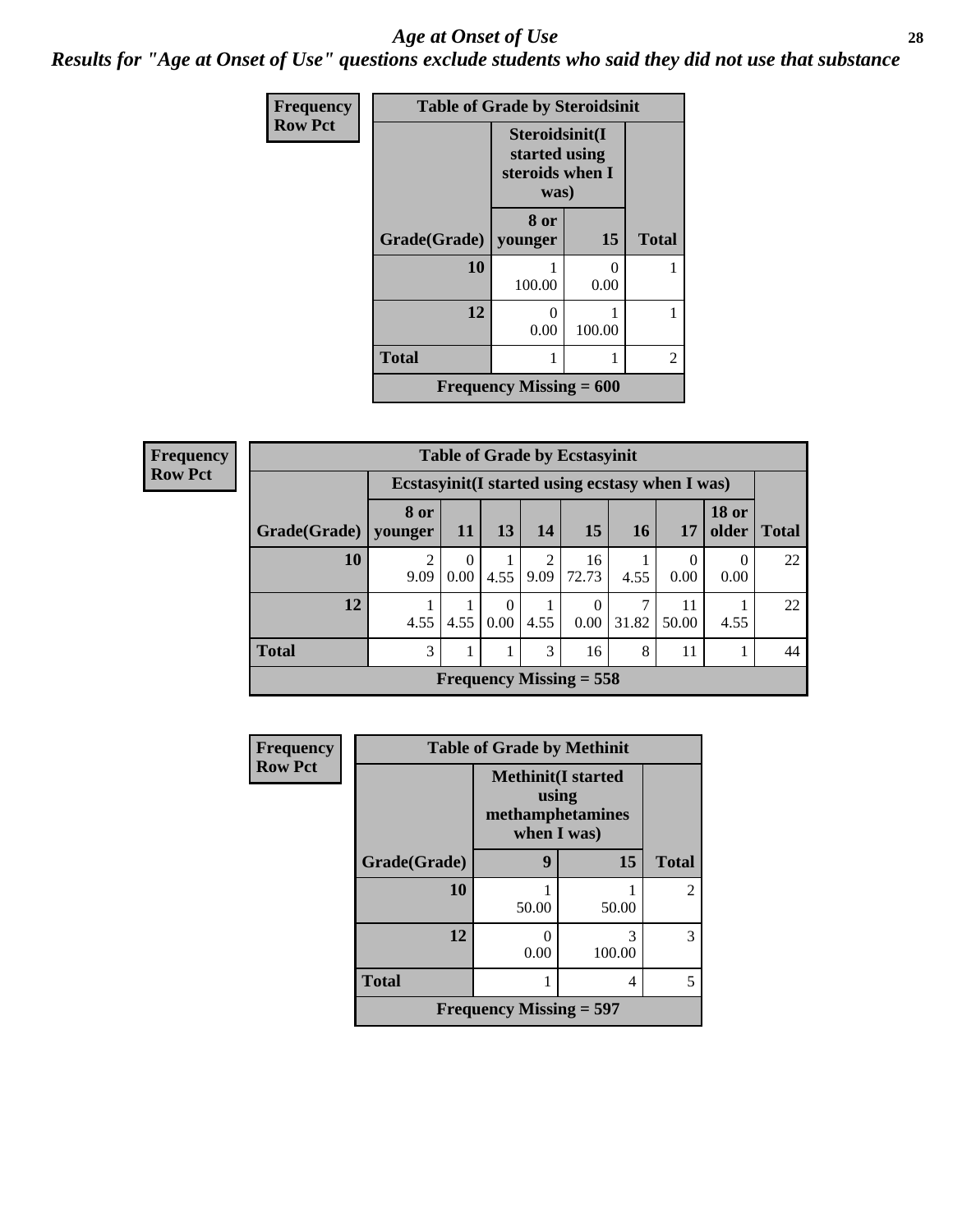#### *Age at Onset of Use* **29**

### *Results for "Age at Onset of Use" questions exclude students who said they did not use that substance*

| Frequency      |                        | <b>Table of Grade by Hallucinogensinit</b>                      |           |                           |                |            |                  |              |  |
|----------------|------------------------|-----------------------------------------------------------------|-----------|---------------------------|----------------|------------|------------------|--------------|--|
| <b>Row Pct</b> |                        | Hallucinogensinit (I started using<br>hallucinogens when I was) |           |                           |                |            |                  |              |  |
|                | Grade(Grade)   younger | 8 or                                                            | 12        | 14                        | 15             | <b>16</b>  | <b>17</b>        | <b>Total</b> |  |
|                | 10                     | 20.00                                                           | 0<br>0.00 | 20.00                     | 20.00          | 2<br>40.00 | $\Omega$<br>0.00 | 5            |  |
|                | 12                     | 0<br>0.00                                                       | 10.00     | $\mathfrak{D}$<br>20.00   | 10.00          | 3<br>30.00 | 3<br>30.00       | 10           |  |
|                | <b>Total</b>           |                                                                 | 1         | 3                         | $\overline{2}$ | 5          | 3                | 15           |  |
|                |                        |                                                                 |           | Frequency Missing $=$ 587 |                |            |                  |              |  |

| Frequency      |              |                                                                                         |                  |                            |                  |                            |                           | <b>Table of Grade by Prescriptioninit</b> |                         |            |                        |              |
|----------------|--------------|-----------------------------------------------------------------------------------------|------------------|----------------------------|------------------|----------------------------|---------------------------|-------------------------------------------|-------------------------|------------|------------------------|--------------|
| <b>Row Pct</b> |              | Prescriptioninit(I started using prescription drugs not<br>prescribed to me when I was) |                  |                            |                  |                            |                           |                                           |                         |            |                        |              |
|                | Grade(Grade) | 8 or<br>younger                                                                         | 9                | <b>10</b>                  | 11               | 12                         | 13                        | 14                                        | 15                      | <b>16</b>  | 17                     | <b>Total</b> |
|                | 10           | 2.22                                                                                    | 2.22             | 2.22                       | 2.22             | 3<br>6.67                  | 11.11                     | 14<br>31.11                               | 16<br>35.56             | 3<br>6.67  | 0<br>0.00              | 45           |
|                | 12           | $\overline{2}$<br>8.00                                                                  | $\Omega$<br>0.00 | $\Omega$<br>$0.00^{\circ}$ | $\Omega$<br>0.00 | $\theta$<br>$0.00^{\circ}$ | 4.00                      | $\overline{c}$<br>8.00                    | $\overline{4}$<br>16.00 | 9<br>36.00 | $\mathcal{L}$<br>28.00 | 25           |
|                | <b>Total</b> | 3                                                                                       |                  |                            |                  | 3                          | 6                         | 16                                        | 20                      | 12         | ⇁                      | 70           |
|                |              |                                                                                         |                  |                            |                  |                            | Frequency Missing $= 532$ |                                           |                         |            |                        |              |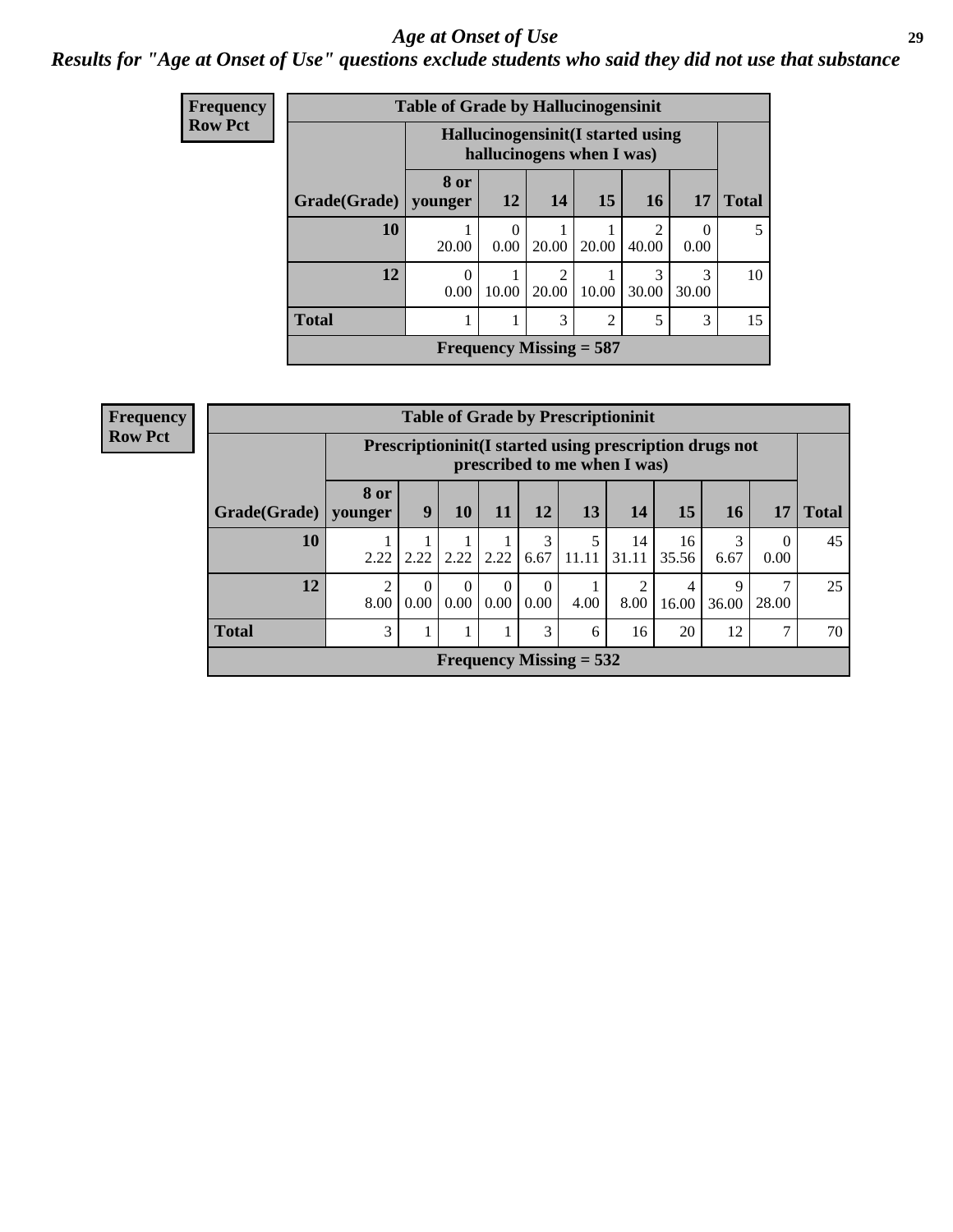| Frequency      |                                               | <b>Table of Alcoholharm by Grade</b> |              |              |  |  |  |  |  |  |  |
|----------------|-----------------------------------------------|--------------------------------------|--------------|--------------|--|--|--|--|--|--|--|
| <b>Col Pct</b> | Alcoholharm(I<br>think alcohol is<br>harmful) | Grade(Grade)<br>10                   | 12           | <b>Total</b> |  |  |  |  |  |  |  |
|                | <b>Strongly Agree</b>                         | 161<br>47.77                         | 108<br>40.75 | 269          |  |  |  |  |  |  |  |
|                | <b>Somewhat Agree</b>                         | 109<br>32.34                         | 92<br>34.72  | 201          |  |  |  |  |  |  |  |
|                | <b>Somewhat Disagree</b>                      | 47<br>13.95                          | 49<br>18.49  | 96           |  |  |  |  |  |  |  |
|                | <b>Strongly Disagree</b>                      | 20<br>5.93                           | 16<br>6.04   | 36           |  |  |  |  |  |  |  |
|                | <b>Total</b>                                  | 337                                  | 265          | 602          |  |  |  |  |  |  |  |

| <b>Table of Cigarettesharm by Grade</b>                  |                    |              |              |  |  |  |  |  |  |
|----------------------------------------------------------|--------------------|--------------|--------------|--|--|--|--|--|--|
| Cigarettesharm(I<br>think smoking<br>tobacco is harmful) | Grade(Grade)<br>10 | 12           | <b>Total</b> |  |  |  |  |  |  |
| <b>Strongly Agree</b>                                    | 264<br>78.34       | 202<br>76.23 | 466          |  |  |  |  |  |  |
| <b>Somewhat Agree</b>                                    | 54<br>16.02        | 49<br>18.49  | 103          |  |  |  |  |  |  |
| <b>Somewhat Disagree</b>                                 | 9<br>2.67          | 8<br>3.02    | 17           |  |  |  |  |  |  |
| <b>Strongly Disagree</b>                                 | 10<br>2.97         | 6<br>2.26    | 16           |  |  |  |  |  |  |
| <b>Total</b>                                             | 337                | 265          | 602          |  |  |  |  |  |  |

| Frequency      | <b>Table of Smokelessharm by Grade</b>                  |                    |              |              |
|----------------|---------------------------------------------------------|--------------------|--------------|--------------|
| <b>Col Pct</b> | Smokelessharm(I<br>think chewing<br>tobacco is harmful) | Grade(Grade)<br>10 | 12           | <b>Total</b> |
|                | <b>Strongly Agree</b>                                   | 256<br>75.96       | 201<br>75.85 | 457          |
|                | <b>Somewhat Agree</b>                                   | 57<br>16.91        | 47<br>17.74  | 104          |
|                | <b>Somewhat Disagree</b>                                | 13<br>3.86         | 9<br>3.40    | 22           |
|                | <b>Strongly Disagree</b>                                | 11<br>3.26         | 8<br>3.02    | 19           |
|                | <b>Total</b>                                            | 337                | 265          | 602          |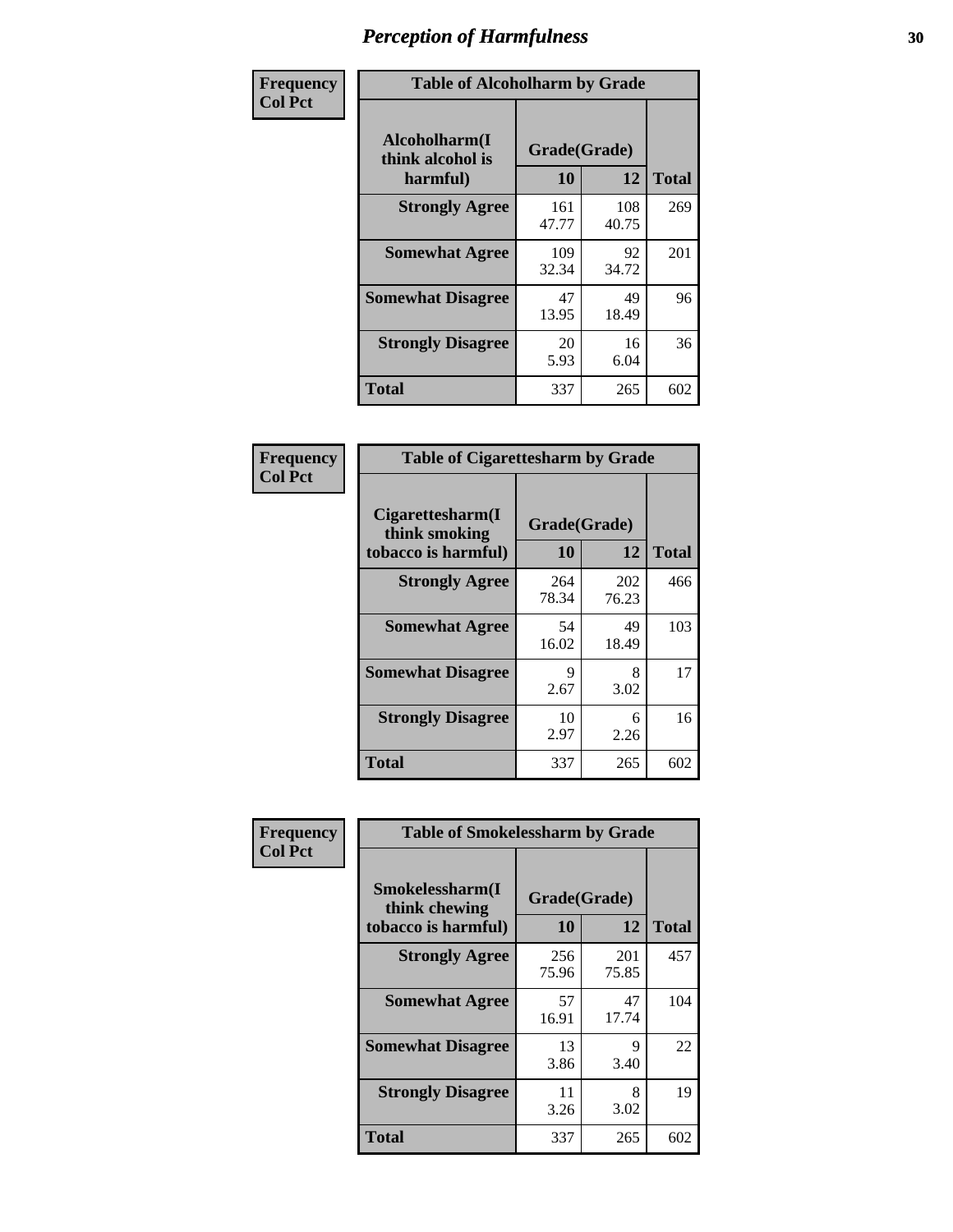| Frequency      | <b>Table of Marijuanaharm by Grade</b>            |                    |              |              |
|----------------|---------------------------------------------------|--------------------|--------------|--------------|
| <b>Col Pct</b> | Marijuanaharm(I<br>think marijuana is<br>harmful) | Grade(Grade)<br>10 | 12           | <b>Total</b> |
|                | <b>Strongly Agree</b>                             | 220<br>65.28       | 170<br>64.15 | 390          |
|                | <b>Somewhat Agree</b>                             | 49<br>14.54        | 35<br>13.21  | 84           |
|                | <b>Somewhat Disagree</b>                          | 33<br>9.79         | 30<br>11.32  | 63           |
|                | <b>Strongly Disagree</b>                          | 35<br>10.39        | 30<br>11.32  | 65           |
|                | <b>Total</b>                                      | 337                | 265          | 602          |

| <b>Table of Cocaineharm by Grade</b>          |                        |              |     |  |
|-----------------------------------------------|------------------------|--------------|-----|--|
| Cocaineharm(I<br>think cocaine is<br>harmful) | Grade(Grade)<br>10     | <b>Total</b> |     |  |
| <b>Strongly Agree</b>                         | 299<br>88.72           | 249<br>93.96 | 548 |  |
| <b>Somewhat Agree</b>                         | 26<br>7.72             | 9<br>3.40    | 35  |  |
| <b>Somewhat Disagree</b>                      | $\mathfrak{D}$<br>0.59 | 0.38         | 3   |  |
| <b>Strongly Disagree</b>                      | 10<br>2.97             | 6<br>2.26    | 16  |  |
| <b>Total</b>                                  | 337                    | 265          | 602 |  |

| Frequency      | <b>Table of Inhalantsharm by Grade</b>  |              |              |              |  |
|----------------|-----------------------------------------|--------------|--------------|--------------|--|
| <b>Col Pct</b> | Inhalantsharm(I)<br>think inhalants are | Grade(Grade) |              |              |  |
|                | harmful)                                | 10           | 12           | <b>Total</b> |  |
|                | <b>Strongly Agree</b>                   | 283<br>83.98 | 245<br>92.45 | 528          |  |
|                | <b>Somewhat Agree</b>                   | 39<br>11.57  | 11<br>4.15   | 50           |  |
|                | <b>Somewhat Disagree</b>                | 4<br>1.19    | 3<br>1.13    | 7            |  |
|                | <b>Strongly Disagree</b>                | 11<br>3.26   | 6<br>2.26    | 17           |  |
|                | <b>Total</b>                            | 337          | 265          | 602          |  |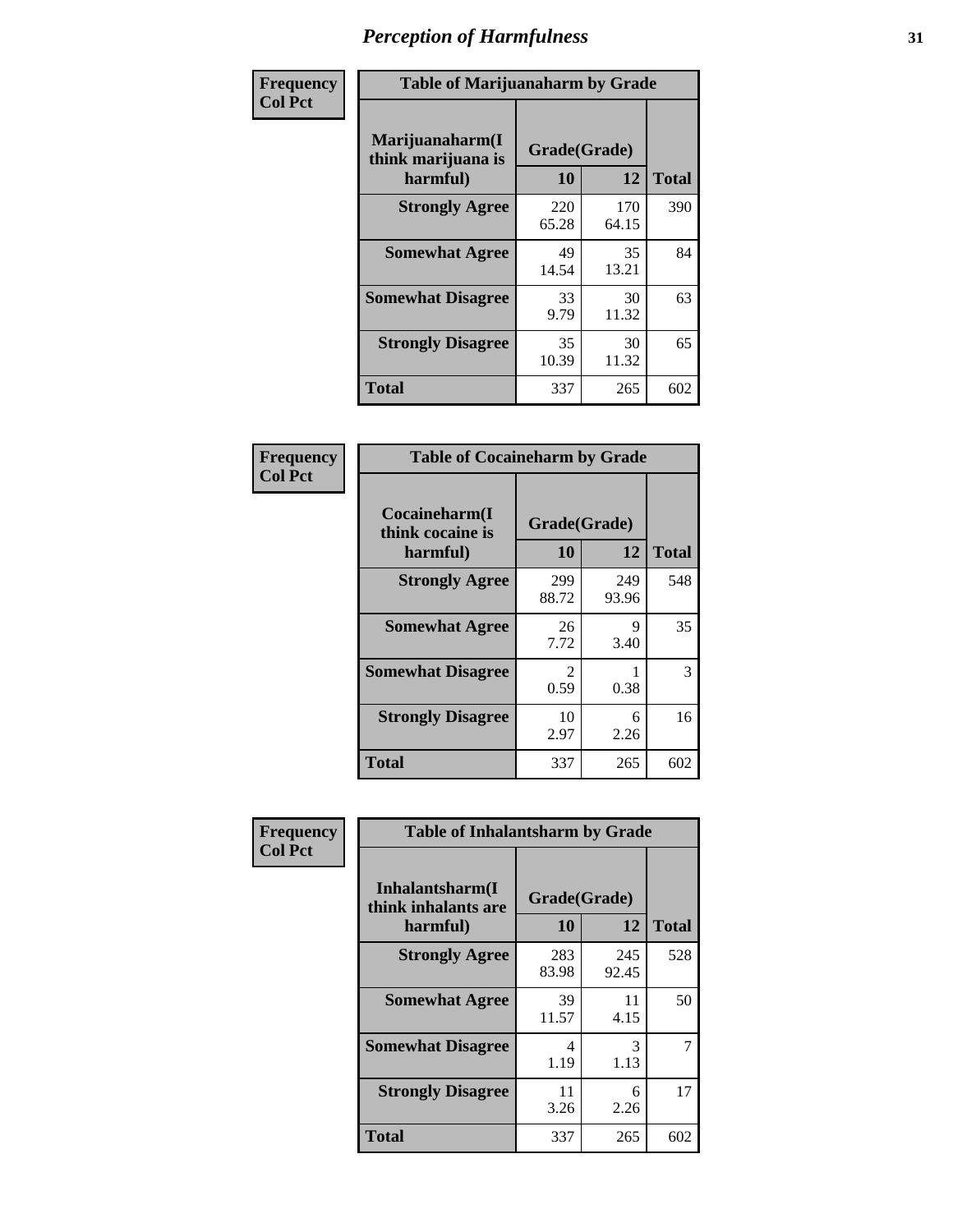| Frequency      | <b>Table of Steroidsharm by Grade</b>            |                    |              |              |
|----------------|--------------------------------------------------|--------------------|--------------|--------------|
| <b>Col Pct</b> | Steroidsharm(I<br>think steroids are<br>harmful) | Grade(Grade)<br>10 | 12           | <b>Total</b> |
|                | <b>Strongly Agree</b>                            | 279<br>82.79       | 216<br>81.51 | 495          |
|                | <b>Somewhat Agree</b>                            | 35<br>10.39        | 38<br>14.34  | 73           |
|                | <b>Somewhat Disagree</b>                         | 13<br>3.86         | 5<br>1.89    | 18           |
|                | <b>Strongly Disagree</b>                         | 10<br>2.97         | 6<br>2.26    | 16           |
|                | <b>Total</b>                                     | 337                | 265          | 602          |

| <b>Table of Ecstasyharm by Grade</b>                |                    |              |              |  |  |
|-----------------------------------------------------|--------------------|--------------|--------------|--|--|
| $E$ cstasyharm $(I$<br>think ecstasy is<br>harmful) | Grade(Grade)<br>10 | 12           | <b>Total</b> |  |  |
| <b>Strongly Agree</b>                               | 272<br>80.71       | 234<br>88.30 | 506          |  |  |
| <b>Somewhat Agree</b>                               | 37<br>10.98        | 20<br>7.55   | 57           |  |  |
| <b>Somewhat Disagree</b>                            | 13<br>3.86         | 6<br>2.26    | 19           |  |  |
| <b>Strongly Disagree</b>                            | 15<br>4.45         | 5<br>1.89    | 20           |  |  |
| Total                                               | 337                | 265          | 602          |  |  |

| Frequency      | <b>Table of Methharm by Grade</b>                            |                           |              |              |
|----------------|--------------------------------------------------------------|---------------------------|--------------|--------------|
| <b>Col Pct</b> | <b>Methharm</b> (I think<br>methamphetamines<br>are harmful) | Grade(Grade)<br><b>10</b> | 12           | <b>Total</b> |
|                | <b>Strongly Agree</b>                                        | 299<br>88.72              | 252<br>95.09 | 551          |
|                | <b>Somewhat Agree</b>                                        | 26<br>7.72                | 6<br>2.26    | 32           |
|                | <b>Somewhat Disagree</b>                                     | 3<br>0.89                 | 0<br>0.00    | 3            |
|                | <b>Strongly Disagree</b>                                     | 9<br>2.67                 | 7<br>2.64    | 16           |
|                | <b>Total</b>                                                 | 337                       | 265          | 602          |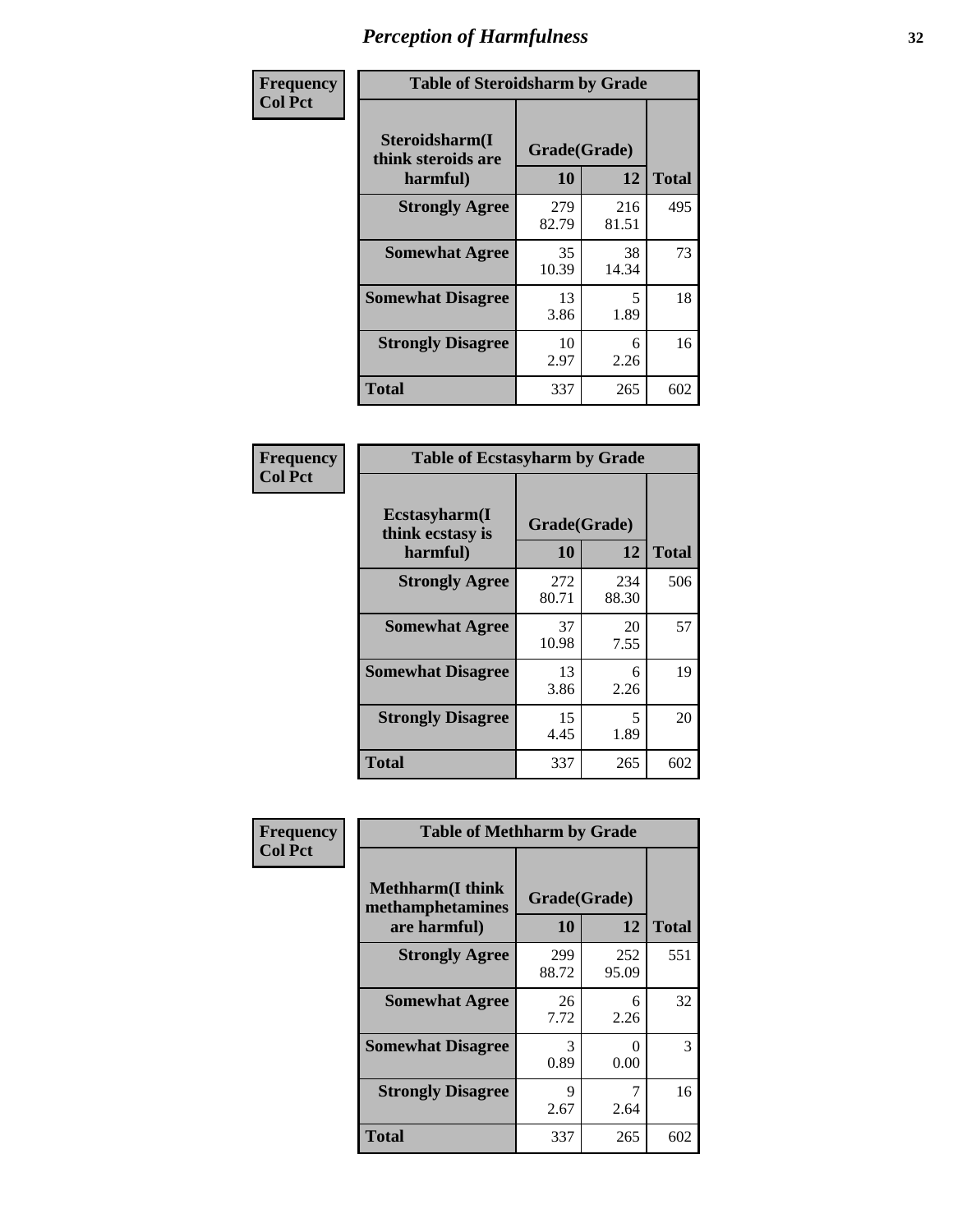| Frequency      | <b>Table of Hallucinogensharm by Grade</b>                 |                    |                       |              |
|----------------|------------------------------------------------------------|--------------------|-----------------------|--------------|
| <b>Col Pct</b> | Hallucinogensharm(I<br>think hallucinogens<br>are harmful) | Grade(Grade)<br>10 | 12                    | <b>Total</b> |
|                | <b>Strongly Agree</b>                                      | 291<br>86.35       | 233<br>87.92          | 524          |
|                | <b>Somewhat Agree</b>                                      | 26<br>7.72         | 22<br>8.30            | 48           |
|                | <b>Somewhat Disagree</b>                                   | 2.08               | $\mathcal{L}$<br>0.75 | 9            |
|                | <b>Strongly Disagree</b>                                   | 13<br>3.86         | 8<br>3.02             | 21           |
|                | <b>Total</b>                                               | 337                | 265                   | 602          |

| <b>Table of Prescriptionharm by Grade</b>                                 |              |              |              |  |
|---------------------------------------------------------------------------|--------------|--------------|--------------|--|
| Prescriptionharm(I<br>think prescription<br>drugs not<br>prescribed to me | Grade(Grade) |              |              |  |
| are harmful)                                                              | 10           | 12           | <b>Total</b> |  |
| <b>Strongly Agree</b>                                                     | 231<br>68.55 | 189<br>71.32 | 420          |  |
| <b>Somewhat Agree</b>                                                     | 71<br>21.07  | 46<br>17.36  | 117          |  |
| <b>Somewhat Disagree</b>                                                  | 19<br>5.64   | 22<br>8.30   | 41           |  |
| <b>Strongly Disagree</b>                                                  | 16<br>4.75   | 8<br>3.02    | 24           |  |
| <b>Total</b>                                                              | 337          | 265          | 602          |  |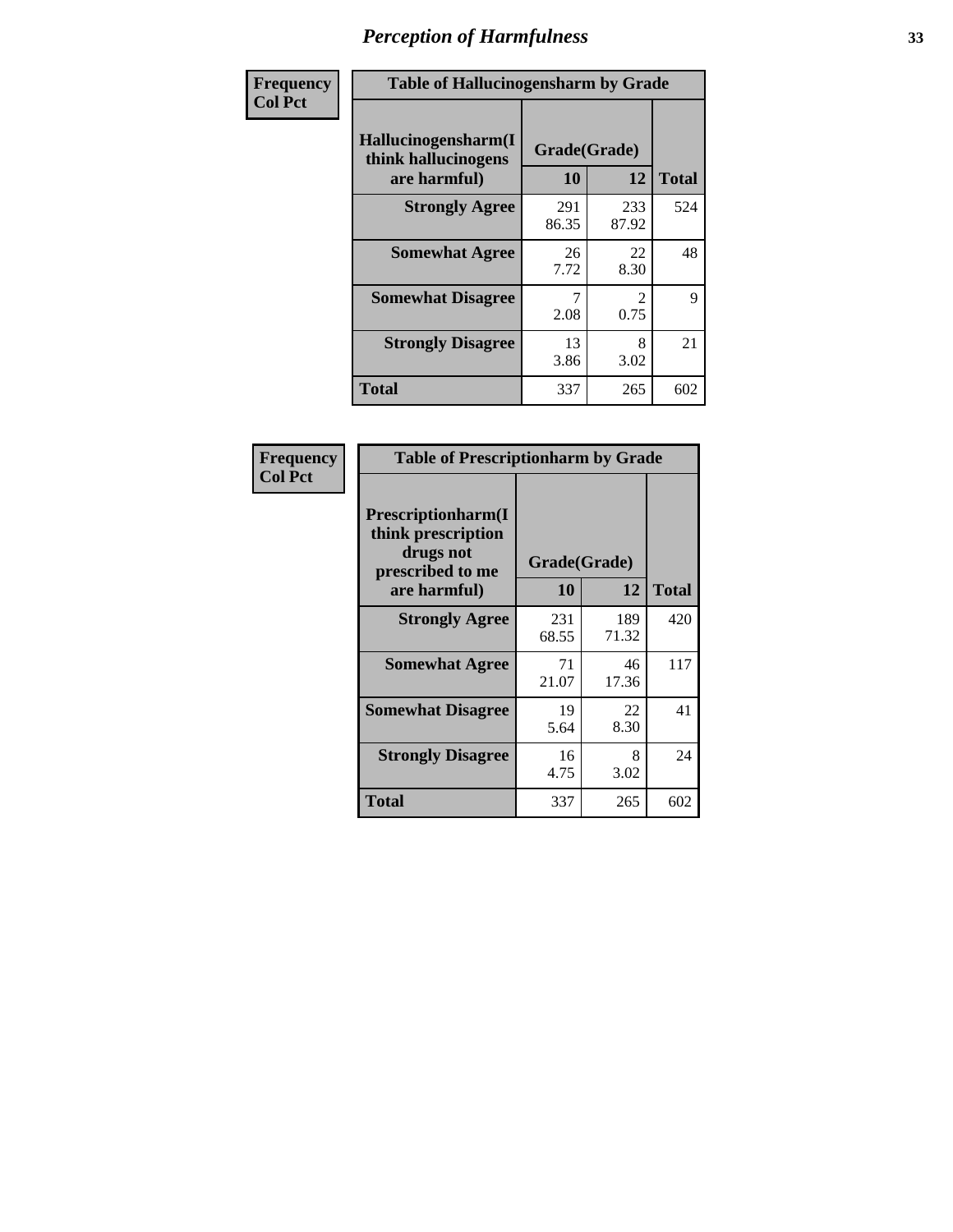### *Disapproval by Adults* **34**

| Frequency      | <b>Table of Alcoholadult by Grade</b>                                 |                    |              |              |
|----------------|-----------------------------------------------------------------------|--------------------|--------------|--------------|
| <b>Col Pct</b> | <b>Alcoholadult</b> (Adults<br>would disapprove if<br>I used alcohol) | Grade(Grade)<br>10 | 12           | <b>Total</b> |
|                | <b>Strongly Agree</b>                                                 | 178<br>52.82       | 118<br>44.53 | 296          |
|                | <b>Somewhat Agree</b>                                                 | 96<br>28.49        | 75<br>28.30  | 171          |
|                | <b>Somewhat Disagree</b>                                              | 41<br>12.17        | 51<br>19.25  | 92           |
|                | <b>Strongly Disagree</b>                                              | 22<br>6.53         | 21<br>7.92   | 43           |
|                | <b>Total</b>                                                          | 337                | 265          | 602          |

| <b>Table of Tobaccoadult by Grade</b>                                 |                    |              |              |  |
|-----------------------------------------------------------------------|--------------------|--------------|--------------|--|
| <b>Tobaccoadult</b> (Adults<br>would disapprove if<br>I used tobacco) | Grade(Grade)<br>10 | 12           | <b>Total</b> |  |
| <b>Strongly Agree</b>                                                 | 230<br>68.25       | 168<br>63.40 | 398          |  |
| <b>Somewhat Agree</b>                                                 | 61<br>18.10        | 50<br>18.87  | 111          |  |
| <b>Somewhat Disagree</b>                                              | 21<br>6.23         | 35<br>13.21  | 56           |  |
| <b>Strongly Disagree</b>                                              | 25<br>7.42         | 12<br>4.53   | 37           |  |
| <b>Total</b>                                                          | 337                | 265          | 602          |  |

| Frequency<br><b>Col Pct</b> | <b>Table of Marijuanaadult by Grade</b>                           |                    |              |              |
|-----------------------------|-------------------------------------------------------------------|--------------------|--------------|--------------|
|                             | Marijuanaadult(Adults<br>would disapprove if I<br>used marijuana) | Grade(Grade)<br>10 | 12           | <b>Total</b> |
|                             | <b>Strongly Agree</b>                                             | 273<br>81.01       | 211<br>79.62 | 484          |
|                             | <b>Somewhat Agree</b>                                             | 32<br>9.50         | 24<br>9.06   | 56           |
|                             | <b>Somewhat Disagree</b>                                          | 6<br>1.78          | 14<br>5.28   | 20           |
|                             | <b>Strongly Disagree</b>                                          | 26<br>7.72         | 16<br>6.04   | 42           |
|                             | <b>Total</b>                                                      | 337                | 265          | 602          |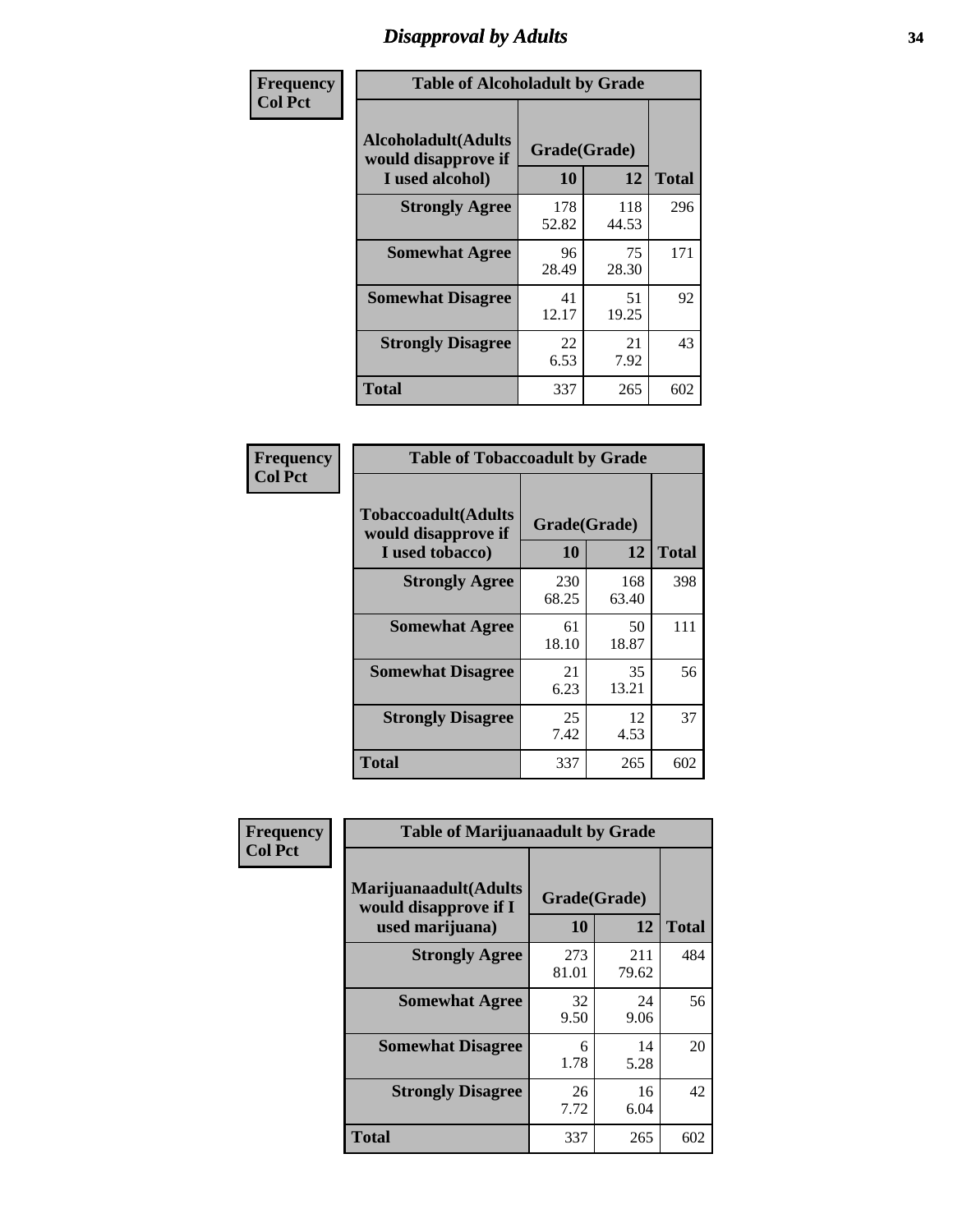### *Disapproval by Adults* **35**

| Frequency      | <b>Table of Otherdrugadult by Grade</b>                                     |                    |              |              |
|----------------|-----------------------------------------------------------------------------|--------------------|--------------|--------------|
| <b>Col Pct</b> | <b>Otherdrugadult</b> (Adults<br>would disapprove if I<br>used other drugs) | Grade(Grade)<br>10 | 12           | <b>Total</b> |
|                | <b>Strongly Agree</b>                                                       | 299<br>88.72       | 237<br>89.43 | 536          |
|                | <b>Somewhat Agree</b>                                                       | 16<br>4.75         | 10<br>3.77   | 26           |
|                | <b>Somewhat Disagree</b>                                                    | 6<br>1.78          | 4<br>1.51    | 10           |
|                | <b>Strongly Disagree</b>                                                    | 16<br>4.75         | 14<br>5.28   | 30           |
|                | <b>Total</b>                                                                | 337                | 265          | 602          |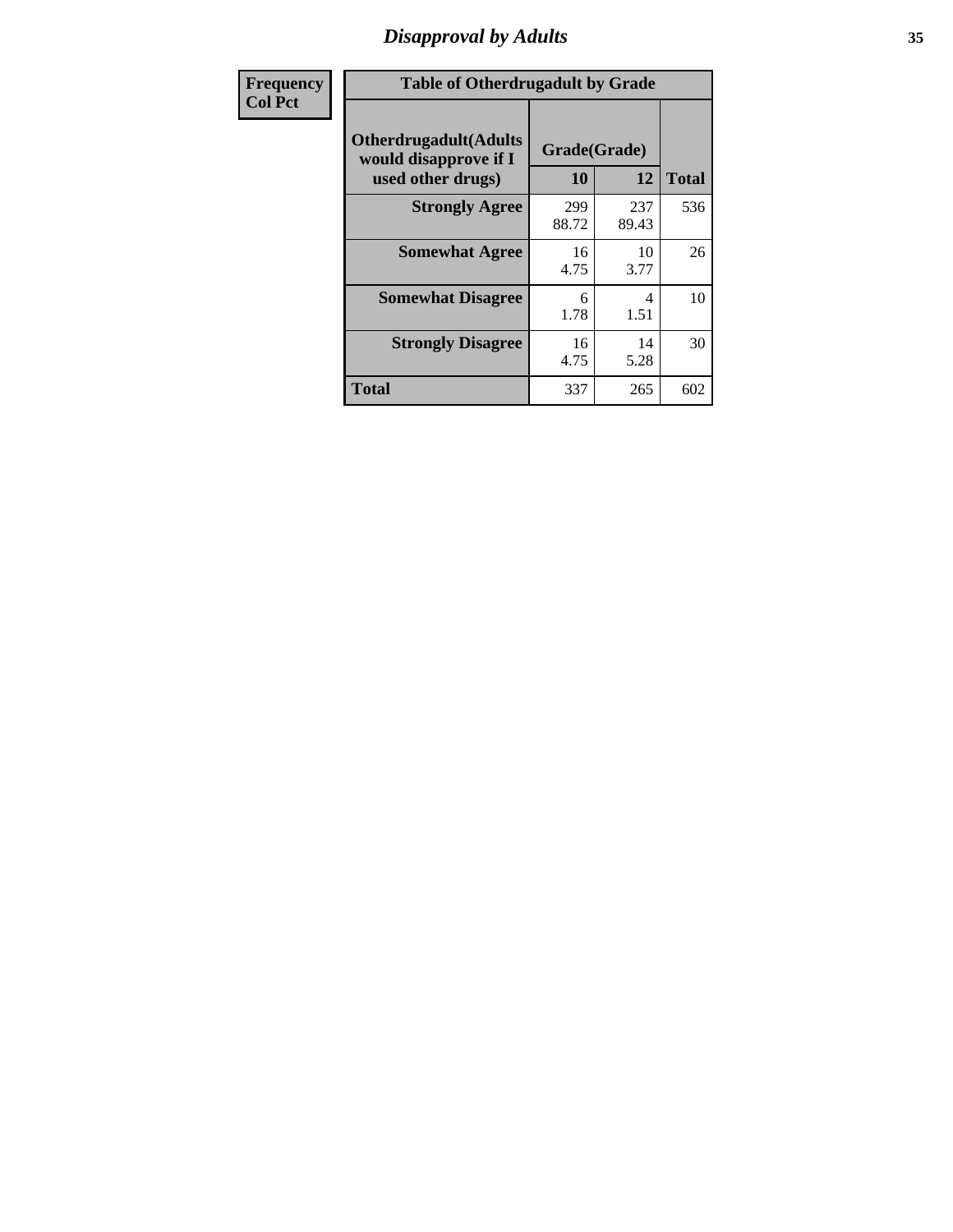### *Disapproval by Peers* **36**

| Frequency      | <b>Table of Alcoholpeer by Grade</b>                    |              |              |              |  |
|----------------|---------------------------------------------------------|--------------|--------------|--------------|--|
| <b>Col Pct</b> | Alcoholpeer(My<br>friends would<br>disapprove if I used | Grade(Grade) |              |              |  |
|                | alcohol)                                                | 10           | 12           | <b>Total</b> |  |
|                | <b>Strongly Agree</b>                                   | 52<br>15.43  | 44<br>16.60  | 96           |  |
|                | <b>Somewhat Agree</b>                                   | 76<br>22.55  | 42<br>15.85  | 118          |  |
|                | <b>Somewhat Disagree</b>                                | 98<br>29.08  | 79<br>29.81  | 177          |  |
|                | <b>Strongly Disagree</b>                                | 111<br>32.94 | 100<br>37.74 | 211          |  |
|                | Total                                                   | 337          | 265          | 602          |  |

| Frequency      | <b>Table of Tobaccopeer by Grade</b>                    |              |             |              |  |
|----------------|---------------------------------------------------------|--------------|-------------|--------------|--|
| <b>Col Pct</b> | Tobaccopeer(My<br>friends would<br>disapprove if I used | Grade(Grade) |             |              |  |
|                | tobacco)                                                | 10           | 12          | <b>Total</b> |  |
|                | <b>Strongly Agree</b>                                   | 117<br>34.72 | 99<br>37.36 | 216          |  |
|                | <b>Somewhat Agree</b>                                   | 75<br>22.26  | 39<br>14.72 | 114          |  |
|                | <b>Somewhat Disagree</b>                                | 65<br>19.29  | 78<br>29.43 | 143          |  |
|                | <b>Strongly Disagree</b>                                | 80<br>23.74  | 49<br>18.49 | 129          |  |
|                | Total                                                   | 337          | 265         | 602          |  |

| Frequency      | <b>Table of Marijuanapeer by Grade</b>                    |              |              |              |
|----------------|-----------------------------------------------------------|--------------|--------------|--------------|
| <b>Col Pct</b> | Marijuanapeer(My<br>friends would<br>disapprove if I used | Grade(Grade) |              |              |
|                | marijuana)                                                | 10           | 12           | <b>Total</b> |
|                | <b>Strongly Agree</b>                                     | 155<br>45.99 | 134<br>50.57 | 289          |
|                | <b>Somewhat Agree</b>                                     | 49<br>14.54  | 40<br>15.09  | 89           |
|                | <b>Somewhat Disagree</b>                                  | 68<br>20.18  | 46<br>17.36  | 114          |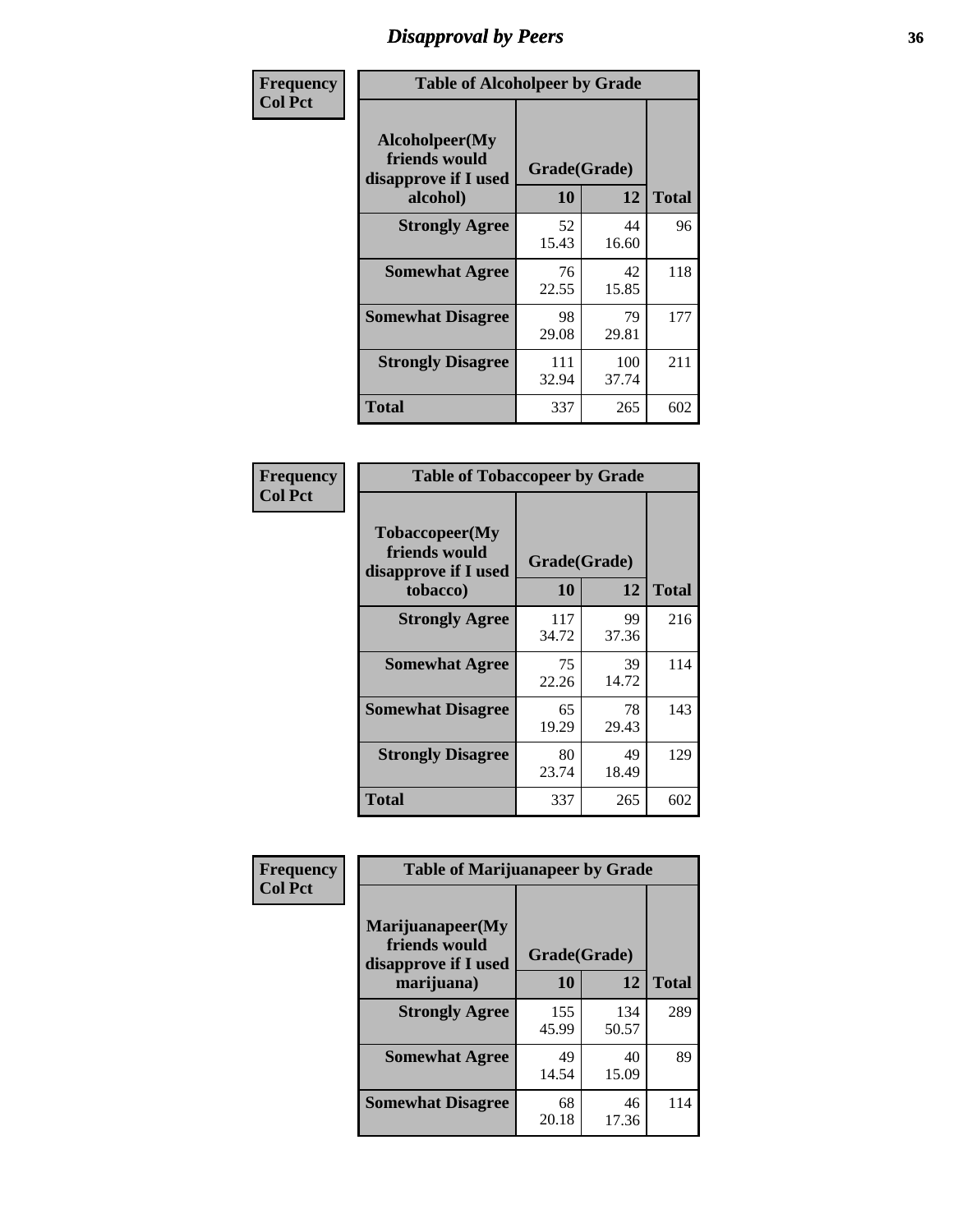# *Disapproval by Peers* **37**

| Frequency<br><b>Col Pct</b> | <b>Table of Marijuanapeer by Grade</b>                                  |                    |             |              |
|-----------------------------|-------------------------------------------------------------------------|--------------------|-------------|--------------|
|                             | Marijuanapeer(My<br>friends would<br>disapprove if I used<br>marijuana) | Grade(Grade)<br>10 | 12          | <b>Total</b> |
|                             | <b>Strongly Disagree</b>                                                | 65<br>19.29        | 45<br>16.98 | 110          |
|                             | Total                                                                   | 337                | 265         | 602          |

| Frequency      | <b>Table of Otherdrugpeer by Grade</b>                                    |                    |              |              |
|----------------|---------------------------------------------------------------------------|--------------------|--------------|--------------|
| <b>Col Pct</b> | Otherdrugpeer(My<br>friends would<br>disapprove if I used<br>other drugs) | Grade(Grade)<br>10 | 12           | <b>Total</b> |
|                | <b>Strongly Agree</b>                                                     | 199<br>59.05       | 174<br>65.66 | 373          |
|                | <b>Somewhat Agree</b>                                                     | 44<br>13.06        | 40<br>15.09  | 84           |
|                | <b>Somewhat Disagree</b>                                                  | 41<br>12.17        | 25<br>9.43   | 66           |
|                | <b>Strongly Disagree</b>                                                  | 53<br>15.73        | 26<br>9.81   | 79           |
|                | <b>Total</b>                                                              | 337                | 265          | 602          |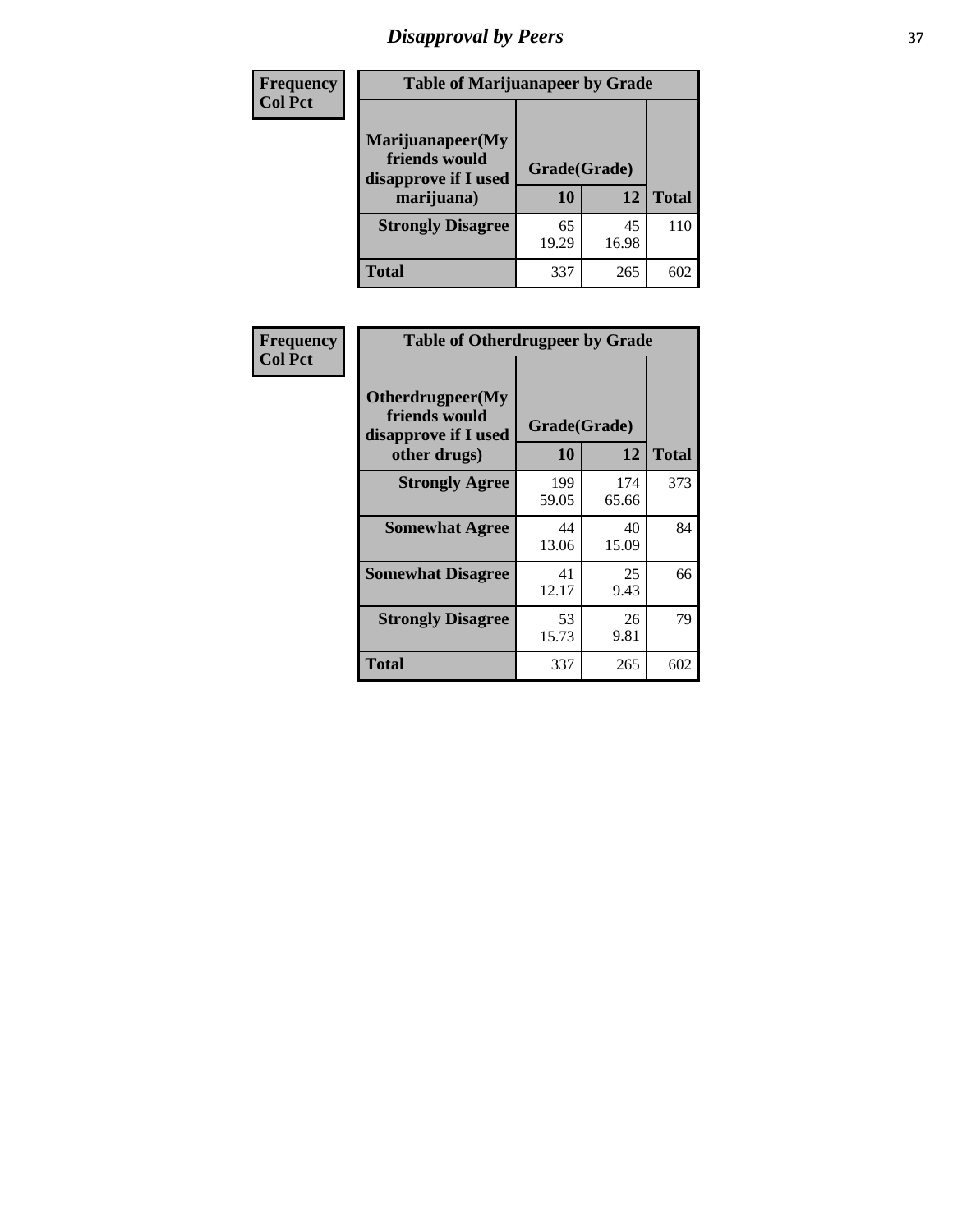| Frequency<br><b>Col Pct</b> | <b>Table of Alcohollocation1 by Grade</b> |              |              |              |  |
|-----------------------------|-------------------------------------------|--------------|--------------|--------------|--|
|                             | <b>Alcohollocation1(Places</b>            | Grade(Grade) |              |              |  |
|                             | <b>Friends Use Alcohol)</b>               | 10           | 12           | <b>Total</b> |  |
|                             |                                           | 223<br>66.17 | 196<br>73.96 | 419          |  |
|                             | Do Not Use                                | 114<br>33.83 | 69<br>26.04  | 183          |  |
|                             | <b>Total</b>                              | 337          | 265          | 602          |  |

| Frequency      | <b>Table of Alcohollocation2 by Grade</b>                     |                    |              |              |
|----------------|---------------------------------------------------------------|--------------------|--------------|--------------|
| <b>Col Pct</b> | <b>Alcohollocation2(Places</b><br><b>Friends Use Alcohol)</b> | Grade(Grade)<br>10 | 12           | <b>Total</b> |
|                |                                                               | 185<br>54.90       | 142<br>53.58 | 327          |
|                | Home                                                          | 152<br>45.10       | 123<br>46.42 | 275          |
|                | <b>Total</b>                                                  | 337                | 265          | 602          |

| Frequency      | <b>Table of Alcohollocation3 by Grade</b> |              |              |              |
|----------------|-------------------------------------------|--------------|--------------|--------------|
| <b>Col Pct</b> | <b>Alcohollocation3(Places</b>            | Grade(Grade) |              |              |
|                | <b>Friends Use Alcohol)</b>               | 10           | 12           | <b>Total</b> |
|                |                                           | 319<br>94.66 | 255<br>96.23 | 574          |
|                | <b>School</b>                             | 18<br>5.34   | 10<br>3.77   | 28           |
|                | <b>Total</b>                              | 337          | 265          | 602          |

| <b>Frequency</b> | <b>Table of Alcohollocation4 by Grade</b> |              |              |              |
|------------------|-------------------------------------------|--------------|--------------|--------------|
| <b>Col Pct</b>   | <b>Alcohollocation4(Places</b>            | Grade(Grade) |              |              |
|                  | <b>Friends Use Alcohol)</b>               | 10           | 12           | <b>Total</b> |
|                  |                                           | 297<br>88.13 | 238<br>89.81 | 535          |
|                  | Car                                       | 40<br>11.87  | 27<br>10.19  | 67           |
|                  | <b>Total</b>                              | 337          | 265          | 602          |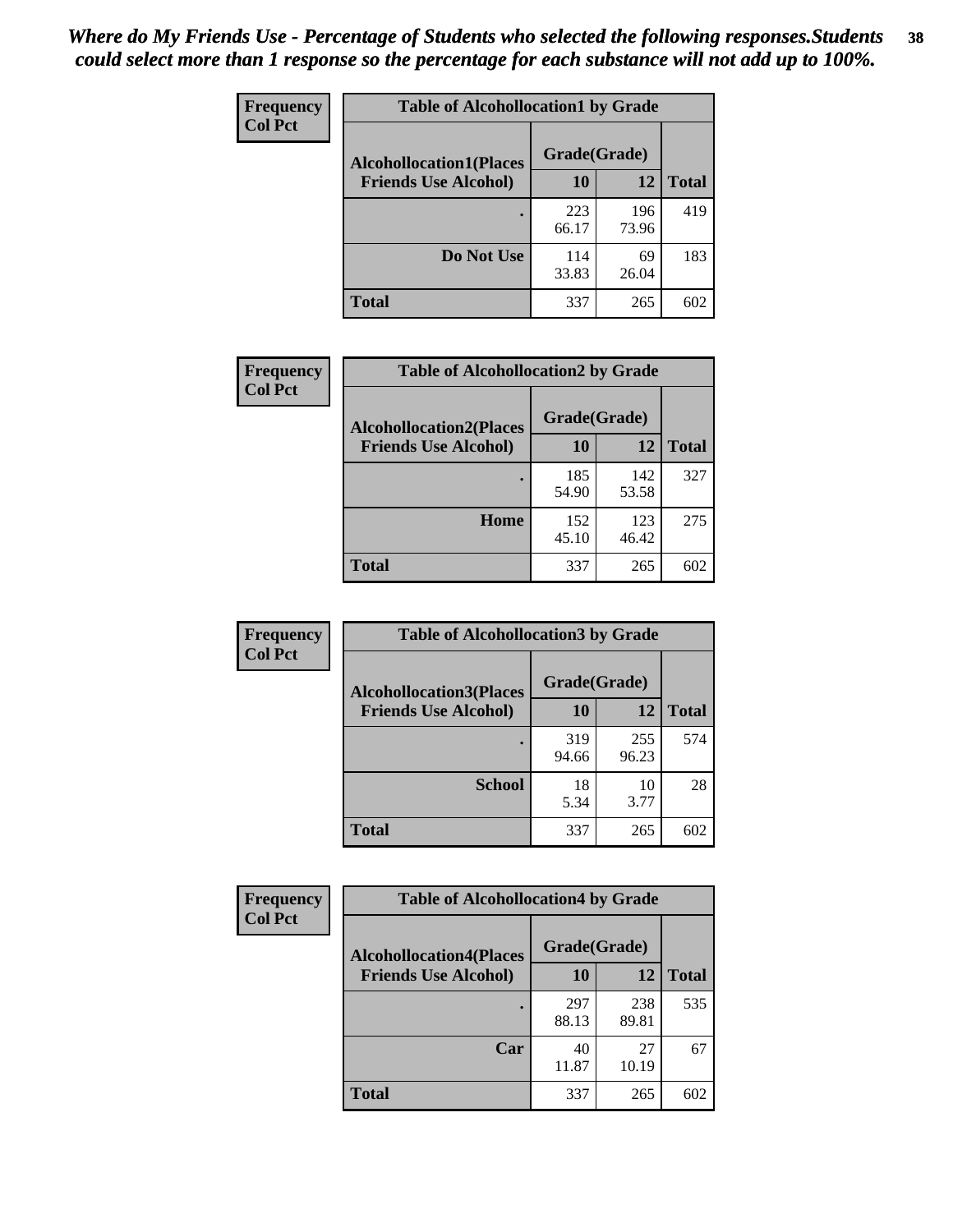| Frequency<br><b>Col Pct</b> | <b>Table of Alcohollocation5 by Grade</b> |              |              |              |  |
|-----------------------------|-------------------------------------------|--------------|--------------|--------------|--|
|                             | <b>Alcohollocation5(Places</b>            |              |              |              |  |
|                             | <b>Friends Use Alcohol)</b>               | 10           | 12           | <b>Total</b> |  |
|                             |                                           | 150<br>44.51 | 100<br>37.74 | 250          |  |
|                             | <b>Friend's House</b>                     | 187<br>55.49 | 165<br>62.26 | 352          |  |
|                             | <b>Total</b>                              | 337          | 265          | 602          |  |

| Frequency      | <b>Table of Alcohollocation6 by Grade</b>                     |                    |              |              |
|----------------|---------------------------------------------------------------|--------------------|--------------|--------------|
| <b>Col Pct</b> | <b>Alcohollocation6(Places</b><br><b>Friends Use Alcohol)</b> | Grade(Grade)<br>10 | <b>12</b>    | <b>Total</b> |
|                |                                                               | 212<br>62.91       | 169<br>63.77 | 381          |
|                | <b>Other</b>                                                  | 125<br>37.09       | 96<br>36.23  | 221          |
|                | <b>Total</b>                                                  | 337                | 265          | 602          |

| <b>Frequency</b> | <b>Table of Tobaccolocation1 by Grade</b> |              |              |              |
|------------------|-------------------------------------------|--------------|--------------|--------------|
| <b>Col Pct</b>   | <b>Tobaccolocation1(Places</b>            | Grade(Grade) |              |              |
|                  | <b>Friends Use Tobacco)</b>               | 10           | 12           | <b>Total</b> |
|                  |                                           | 182<br>54.01 | 153<br>57.74 | 335          |
|                  | Do Not Use                                | 155<br>45.99 | 112<br>42.26 | 267          |
|                  | <b>Total</b>                              | 337          | 265          | 602          |

| <b>Frequency</b> | <b>Table of Tobaccolocation2 by Grade</b> |              |              |              |
|------------------|-------------------------------------------|--------------|--------------|--------------|
| <b>Col Pct</b>   | <b>Tobaccolocation2(Places</b>            | Grade(Grade) |              |              |
|                  | <b>Friends Use Tobacco)</b>               | 10           | 12           | <b>Total</b> |
|                  |                                           | 201<br>59.64 | 139<br>52.45 | 340          |
|                  | Home                                      | 136<br>40.36 | 126<br>47.55 | 262          |
|                  | <b>Total</b>                              | 337          | 265          | 602          |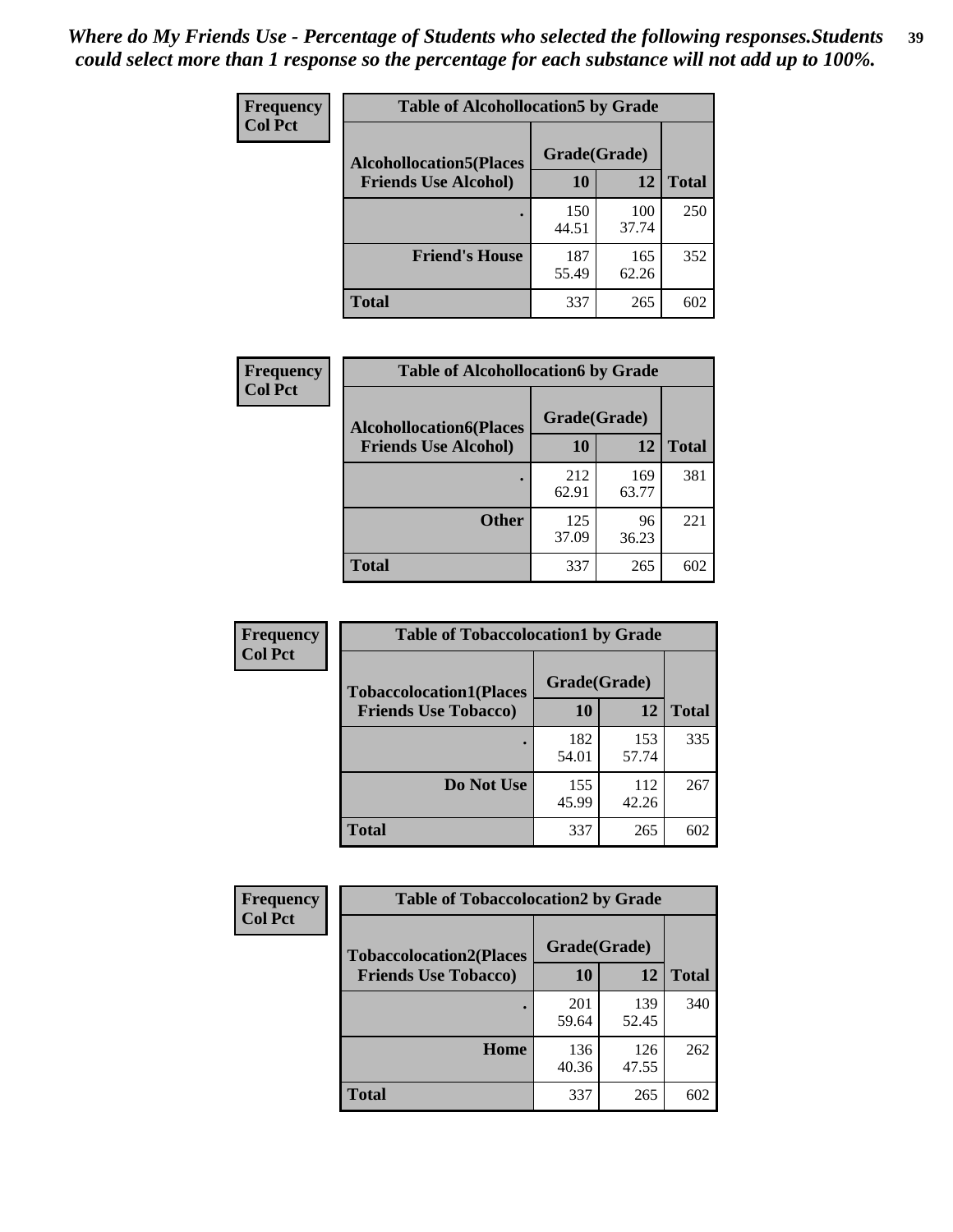| Frequency      | <b>Table of Tobaccolocation 3 by Grade</b> |              |              |              |
|----------------|--------------------------------------------|--------------|--------------|--------------|
| <b>Col Pct</b> | <b>Tobaccolocation3(Places</b>             | Grade(Grade) |              |              |
|                | <b>Friends Use Tobacco)</b>                | 10           | 12           | <b>Total</b> |
|                |                                            | 278<br>82.49 | 225<br>84.91 | 503          |
|                | <b>School</b>                              | 59<br>17.51  | 40<br>15.09  | 99           |
|                | <b>Total</b>                               | 337          | 265          | 602          |

| Frequency<br><b>Col Pct</b> | <b>Table of Tobaccolocation4 by Grade</b> |              |              |              |
|-----------------------------|-------------------------------------------|--------------|--------------|--------------|
|                             | <b>Tobaccolocation4(Places</b>            | Grade(Grade) |              |              |
|                             | <b>Friends Use Tobacco)</b>               | 10           | <b>12</b>    | <b>Total</b> |
|                             |                                           | 229<br>67.95 | 142<br>53.58 | 371          |
|                             | Car                                       | 108<br>32.05 | 123<br>46.42 | 231          |
|                             | <b>Total</b>                              | 337          | 265          | 602          |

| Frequency      | <b>Table of Tobaccolocation5 by Grade</b> |              |              |              |
|----------------|-------------------------------------------|--------------|--------------|--------------|
| <b>Col Pct</b> | <b>Tobaccolocation5(Places</b>            | Grade(Grade) |              |              |
|                | <b>Friends Use Tobacco)</b>               | 10           | 12           | <b>Total</b> |
|                |                                           | 194<br>57.57 | 146<br>55.09 | 340          |
|                | <b>Friend's House</b>                     | 143<br>42.43 | 119<br>44.91 | 262          |
|                | <b>Total</b>                              | 337          | 265          | 602          |

| <b>Frequency</b> | <b>Table of Tobaccolocation6 by Grade</b>                     |                    |              |              |  |
|------------------|---------------------------------------------------------------|--------------------|--------------|--------------|--|
| <b>Col Pct</b>   | <b>Tobaccolocation6(Places</b><br><b>Friends Use Tobacco)</b> | Grade(Grade)<br>10 | 12           | <b>Total</b> |  |
|                  |                                                               |                    |              |              |  |
|                  |                                                               | 223<br>66.17       | 175<br>66.04 | 398          |  |
|                  | <b>Other</b>                                                  | 114<br>33.83       | 90<br>33.96  | 204          |  |
|                  | <b>Total</b>                                                  | 337                | 265          | 602          |  |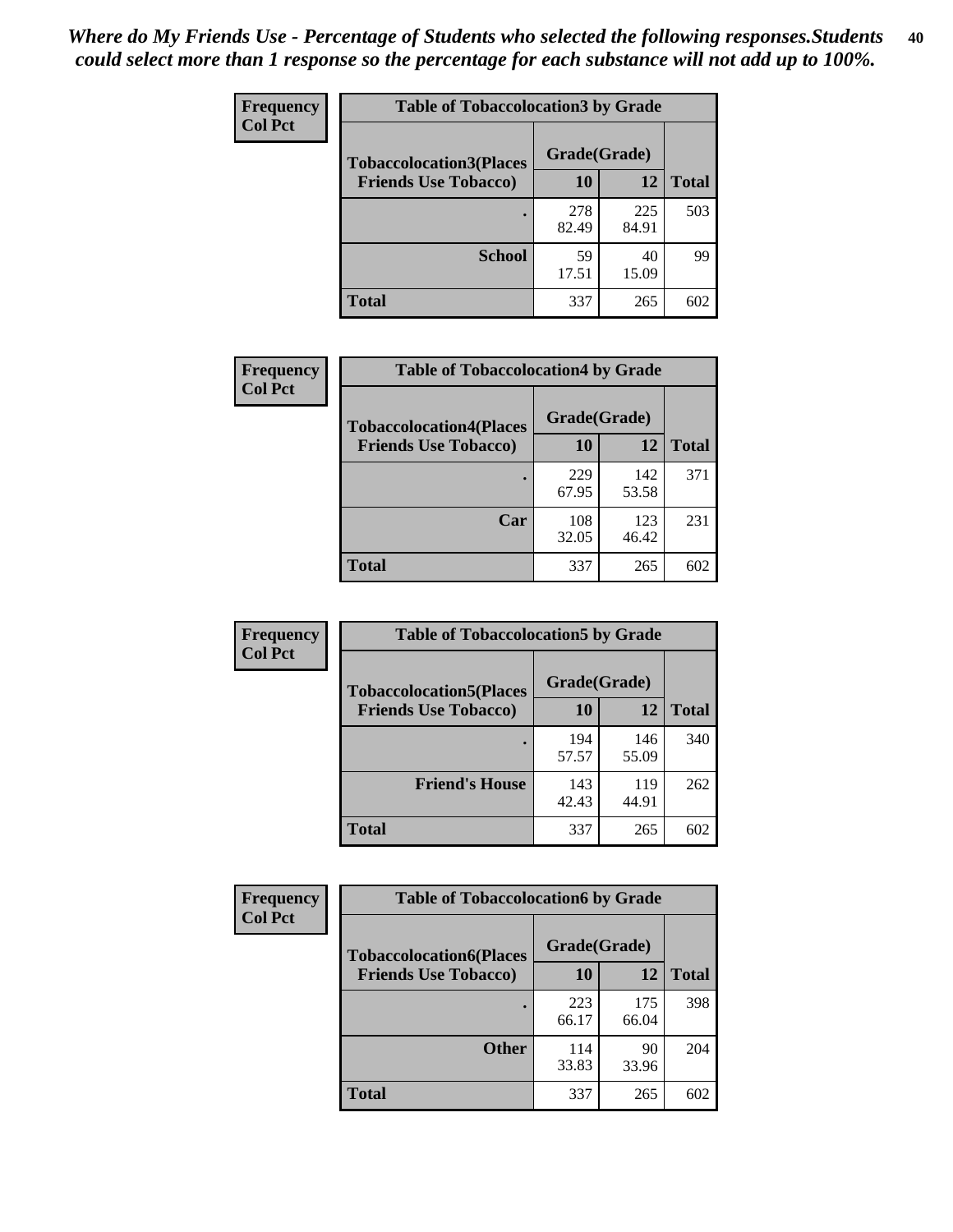| <b>Frequency</b> | <b>Table of Marijuanalocation1 by Grade</b> |              |              |              |
|------------------|---------------------------------------------|--------------|--------------|--------------|
| <b>Col Pct</b>   | <b>Marijuanalocation1(Places</b>            | Grade(Grade) |              |              |
|                  | <b>Friends Use Marijuana</b> )              | 10           | 12           | <b>Total</b> |
|                  |                                             | 146<br>43.32 | 102<br>38.49 | 248          |
|                  | Do Not Use                                  | 191<br>56.68 | 163<br>61.51 | 354          |
|                  | <b>Total</b>                                | 337          | 265          | 602          |

| Frequency      | <b>Table of Marijuanalocation2 by Grade</b>                        |                    |       |              |
|----------------|--------------------------------------------------------------------|--------------------|-------|--------------|
| <b>Col Pct</b> | <b>Marijuanalocation2(Places</b><br><b>Friends Use Marijuana</b> ) | Grade(Grade)<br>10 | 12    | <b>Total</b> |
|                |                                                                    |                    |       |              |
|                |                                                                    | 241                | 189   | 430          |
|                |                                                                    | 71.51              | 71.32 |              |
|                | Home                                                               | 96                 | 76    | 172          |
|                |                                                                    | 28.49              | 28.68 |              |
|                | <b>Total</b>                                                       | 337                | 265   | 602          |

| Frequency<br><b>Col Pct</b> | <b>Table of Marijuanalocation3 by Grade</b> |              |              |              |
|-----------------------------|---------------------------------------------|--------------|--------------|--------------|
|                             | <b>Marijuanalocation3(Places</b>            | Grade(Grade) |              |              |
|                             | <b>Friends Use Marijuana</b> )              | 10           | 12           | <b>Total</b> |
|                             |                                             | 306<br>90.80 | 248<br>93.58 | 554          |
|                             | <b>School</b>                               | 31<br>9.20   | 17<br>6.42   | 48           |
|                             | <b>Total</b>                                | 337          | 265          | 602          |

| <b>Frequency</b> | <b>Table of Marijuanalocation4 by Grade</b> |              |              |              |  |
|------------------|---------------------------------------------|--------------|--------------|--------------|--|
| <b>Col Pct</b>   | <b>Marijuanalocation4(Places</b>            | Grade(Grade) |              |              |  |
|                  | <b>Friends Use Marijuana</b> )              | <b>10</b>    | 12           | <b>Total</b> |  |
|                  |                                             | 273<br>81.01 | 207<br>78.11 | 480          |  |
|                  | Car                                         | 64<br>18.99  | 58<br>21.89  | 122          |  |
|                  | <b>Total</b>                                | 337          | 265          | 602          |  |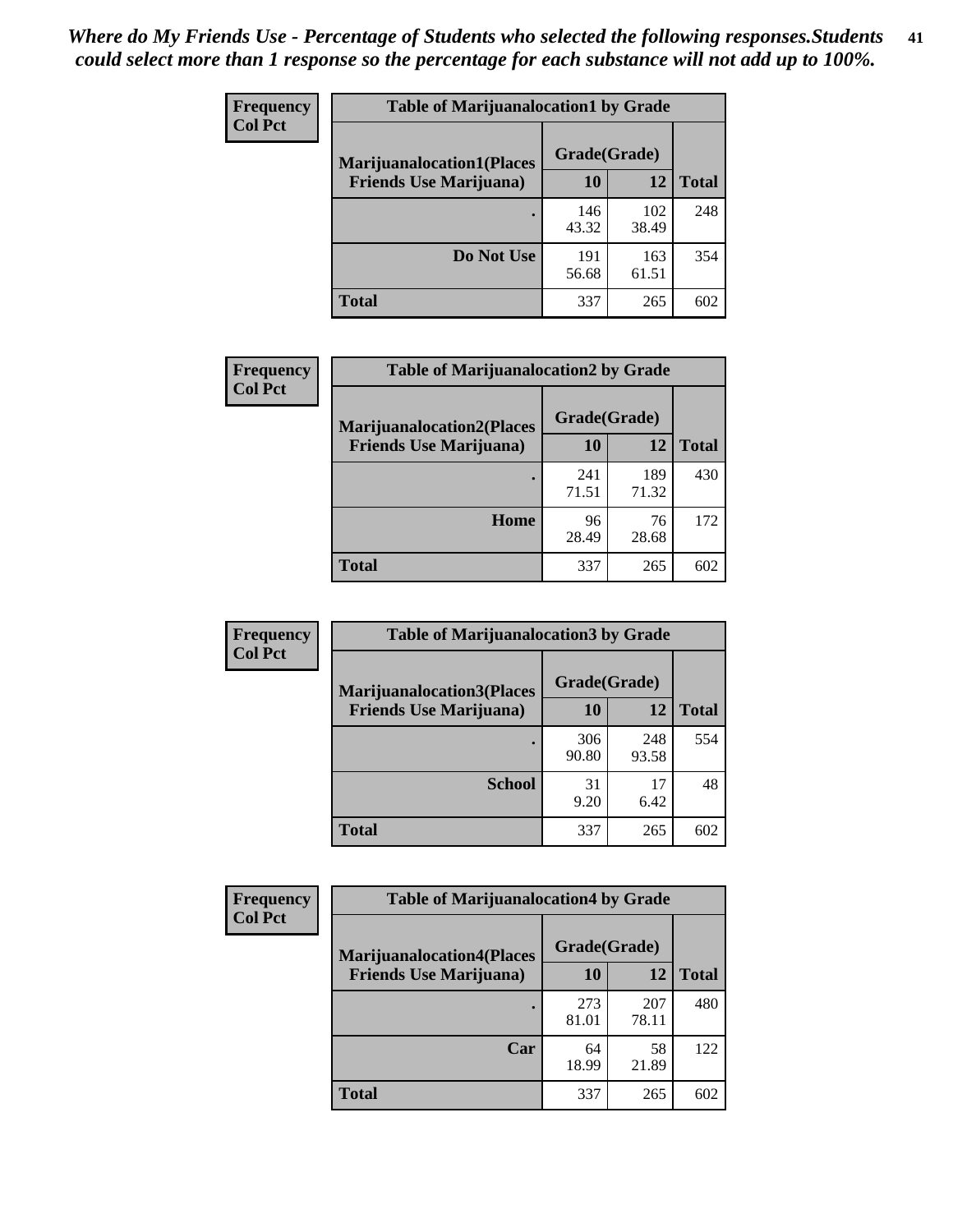| <b>Frequency</b>               | <b>Table of Marijuanalocation5 by Grade</b> |              |              |     |
|--------------------------------|---------------------------------------------|--------------|--------------|-----|
| <b>Col Pct</b>                 | <b>Marijuanalocation5</b> (Places           | Grade(Grade) |              |     |
| <b>Friends Use Marijuana</b> ) | 10                                          | 12           | <b>Total</b> |     |
|                                |                                             | 227<br>67.36 | 168<br>63.40 | 395 |
|                                | <b>Friend's House</b>                       | 110<br>32.64 | 97<br>36.60  | 207 |
|                                | Total                                       | 337          | 265          | 602 |

| <b>Frequency</b> | <b>Table of Marijuanalocation6 by Grade</b>                        |                    |              |              |
|------------------|--------------------------------------------------------------------|--------------------|--------------|--------------|
| <b>Col Pct</b>   | <b>Marijuanalocation6(Places</b><br><b>Friends Use Marijuana</b> ) | Grade(Grade)<br>10 | 12           | <b>Total</b> |
|                  |                                                                    | 244<br>72.40       | 204<br>76.98 | 448          |
|                  | <b>Other</b>                                                       | 93<br>27.60        | 61<br>23.02  | 154          |
|                  | <b>Total</b>                                                       | 337                | 265          | 602          |

| <b>Frequency</b> | <b>Table of Otherdruglocation1 by Grade</b>                          |              |              |              |
|------------------|----------------------------------------------------------------------|--------------|--------------|--------------|
| <b>Col Pct</b>   | <b>Otherdruglocation1(Places</b><br><b>Friends Use Other Illegal</b> | Grade(Grade) |              |              |
|                  | Drugs)                                                               | 10           | 12           | <b>Total</b> |
|                  |                                                                      | 86<br>25.52  | 68<br>25.66  | 154          |
|                  | Do Not Use                                                           | 251<br>74.48 | 197<br>74.34 | 448          |
|                  | <b>Total</b>                                                         | 337          | 265          | 602          |

| Frequency      | <b>Table of Otherdruglocation2 by Grade</b>                          |              |              |              |
|----------------|----------------------------------------------------------------------|--------------|--------------|--------------|
| <b>Col Pct</b> | <b>Otherdruglocation2(Places</b><br><b>Friends Use Other Illegal</b> | Grade(Grade) |              |              |
|                | Drugs)                                                               | 10           | 12           | <b>Total</b> |
|                |                                                                      | 285<br>84.57 | 224<br>84.53 | 509          |
|                | Home                                                                 | 52<br>15.43  | 41<br>15.47  | 93           |
|                | Total                                                                | 337          | 265          | 602          |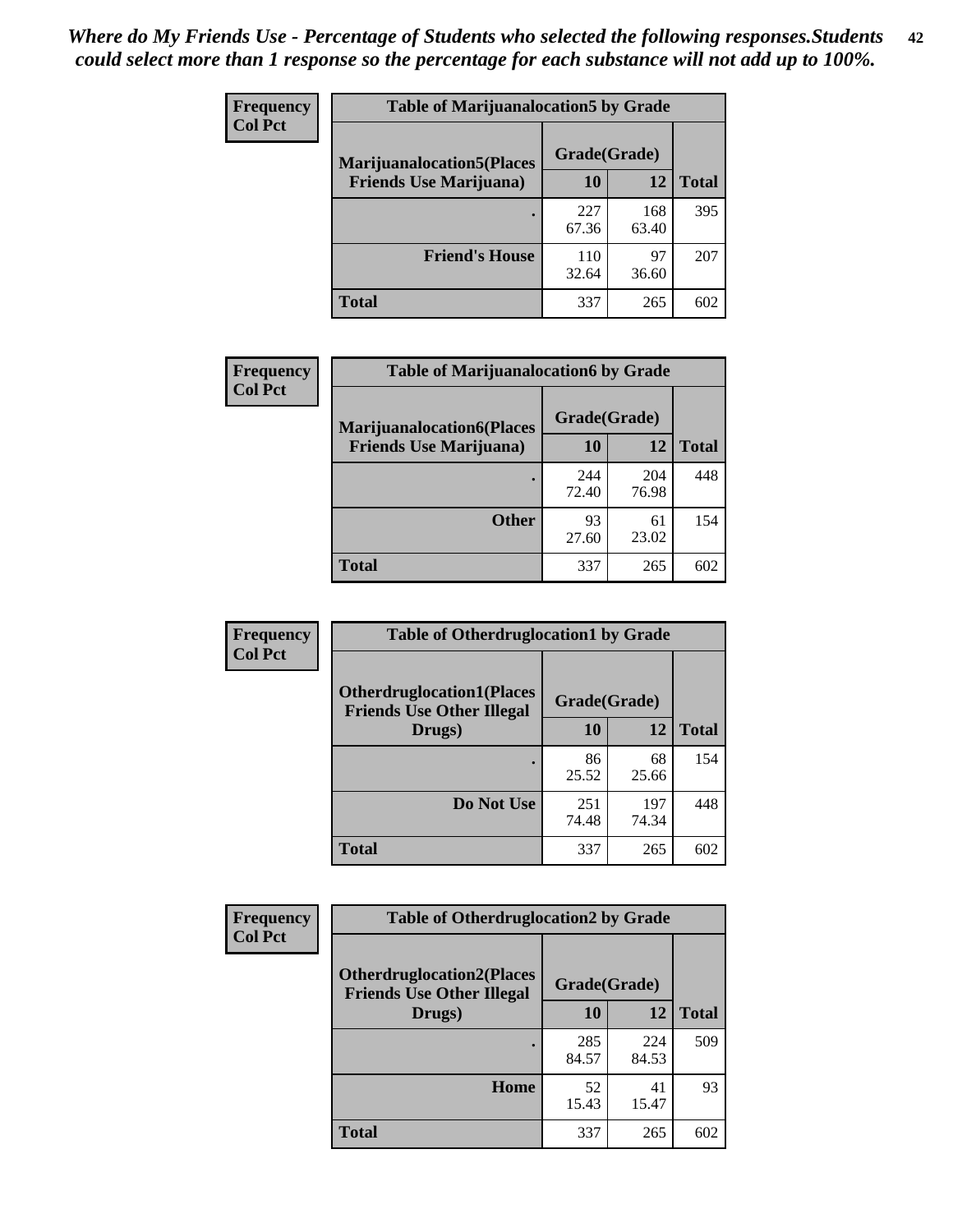| <b>Frequency</b> | <b>Table of Otherdruglocation 3 by Grade</b>                         |              |              |              |
|------------------|----------------------------------------------------------------------|--------------|--------------|--------------|
| <b>Col Pct</b>   | <b>Otherdruglocation3(Places</b><br><b>Friends Use Other Illegal</b> | Grade(Grade) |              |              |
|                  | Drugs)                                                               | 10           | 12           | <b>Total</b> |
|                  |                                                                      | 307<br>91.10 | 244<br>92.08 | 551          |
|                  | <b>School</b>                                                        | 30<br>8.90   | 21<br>7.92   | 51           |
|                  | <b>Total</b>                                                         | 337          | 265          | 602          |

| <b>Frequency</b> | <b>Table of Otherdruglocation4 by Grade</b>                          |              |              |              |
|------------------|----------------------------------------------------------------------|--------------|--------------|--------------|
| <b>Col Pct</b>   | <b>Otherdruglocation4(Places</b><br><b>Friends Use Other Illegal</b> | Grade(Grade) |              |              |
|                  | Drugs)                                                               | 10           | 12           | <b>Total</b> |
|                  |                                                                      | 298<br>88.43 | 234<br>88.30 | 532          |
|                  | Car                                                                  | 39<br>11.57  | 31<br>11.70  | 70           |
|                  | <b>Total</b>                                                         | 337          | 265          | 602          |

| Frequency      | <b>Table of Otherdruglocation5 by Grade</b>                          |              |              |              |
|----------------|----------------------------------------------------------------------|--------------|--------------|--------------|
| <b>Col Pct</b> | <b>Otherdruglocation5(Places</b><br><b>Friends Use Other Illegal</b> | Grade(Grade) |              |              |
|                | Drugs)                                                               | 10           | 12           | <b>Total</b> |
|                |                                                                      | 271<br>80.42 | 207<br>78.11 | 478          |
|                | <b>Friend's House</b>                                                | 66<br>19.58  | 58<br>21.89  | 124          |
|                | <b>Total</b>                                                         | 337          | 265          | 602          |

| <b>Frequency</b> | <b>Table of Otherdruglocation6 by Grade</b>                          |              |              |              |
|------------------|----------------------------------------------------------------------|--------------|--------------|--------------|
| <b>Col Pct</b>   | <b>Otherdruglocation6(Places</b><br><b>Friends Use Other Illegal</b> | Grade(Grade) |              |              |
|                  | Drugs)                                                               | 10           | 12           | <b>Total</b> |
|                  |                                                                      | 272<br>80.71 | 215<br>81.13 | 487          |
|                  | <b>Other</b>                                                         | 65<br>19.29  | 50<br>18.87  | 115          |
|                  | <b>Total</b>                                                         | 337          | 265          | 602          |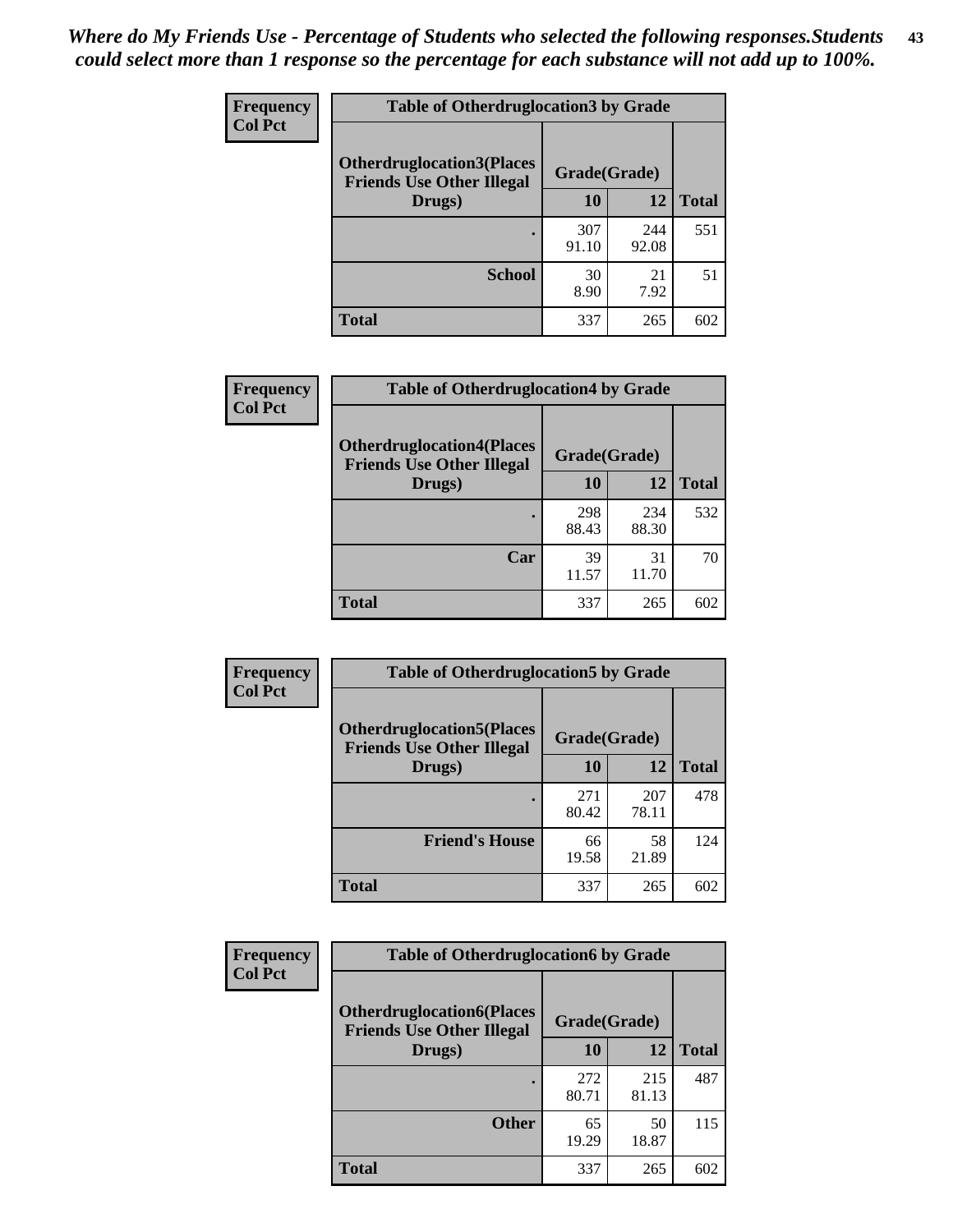| Frequency      | <b>Table of Alcoholtime1 by Grade</b>           |              |              |              |
|----------------|-------------------------------------------------|--------------|--------------|--------------|
| <b>Col Pct</b> | <b>Alcoholtime1(Times</b><br><b>Friends Use</b> | Grade(Grade) |              |              |
|                | Alcohol)                                        | 10           | <b>12</b>    | <b>Total</b> |
|                |                                                 | 226<br>67.06 | 196<br>73.96 | 422          |
|                | Do Not Use                                      | 111<br>32.94 | 69<br>26.04  | 180          |
|                | <b>Total</b>                                    | 337          | 265          | 602          |

| Frequency      | <b>Table of Alcoholtime2 by Grade</b>           |              |              |              |
|----------------|-------------------------------------------------|--------------|--------------|--------------|
| <b>Col Pct</b> | <b>Alcoholtime2(Times</b><br><b>Friends Use</b> | Grade(Grade) |              |              |
|                | Alcohol)                                        | 10           | 12           | <b>Total</b> |
|                |                                                 | 316<br>93.77 | 246<br>92.83 | 562          |
|                | <b>On Way to School</b>                         | 21<br>6.23   | 19<br>7.17   | 40           |
|                | <b>Total</b>                                    | 337          | 265          | 602          |

| Frequency<br><b>Col Pct</b> | <b>Table of Alcoholtime3 by Grade</b>                           |              |              |              |  |
|-----------------------------|-----------------------------------------------------------------|--------------|--------------|--------------|--|
|                             | <b>Alcoholtime3(Times</b><br>Grade(Grade)<br><b>Friends Use</b> |              |              |              |  |
|                             | Alcohol)                                                        | 10           | 12           | <b>Total</b> |  |
|                             |                                                                 | 321<br>95.25 | 258<br>97.36 | 579          |  |
|                             | <b>During School</b>                                            | 16<br>4.75   | 2.64         | 23           |  |
|                             | <b>Total</b>                                                    | 337          | 265          | 602          |  |

| <b>Frequency</b><br><b>Col Pct</b> | <b>Table of Alcoholtime4 by Grade</b> |              |              |              |  |
|------------------------------------|---------------------------------------|--------------|--------------|--------------|--|
|                                    | <b>Alcoholtime4(Times</b>             | Grade(Grade) |              |              |  |
|                                    | <b>Friends Use Alcohol)</b>           | 10           | 12           | <b>Total</b> |  |
|                                    |                                       | 314<br>93.18 | 252<br>95.09 | 566          |  |
|                                    | <b>On Way Home From School</b>        | 23<br>6.82   | 13<br>4.91   | 36           |  |
|                                    | <b>Total</b>                          | 337          | 265          | 602          |  |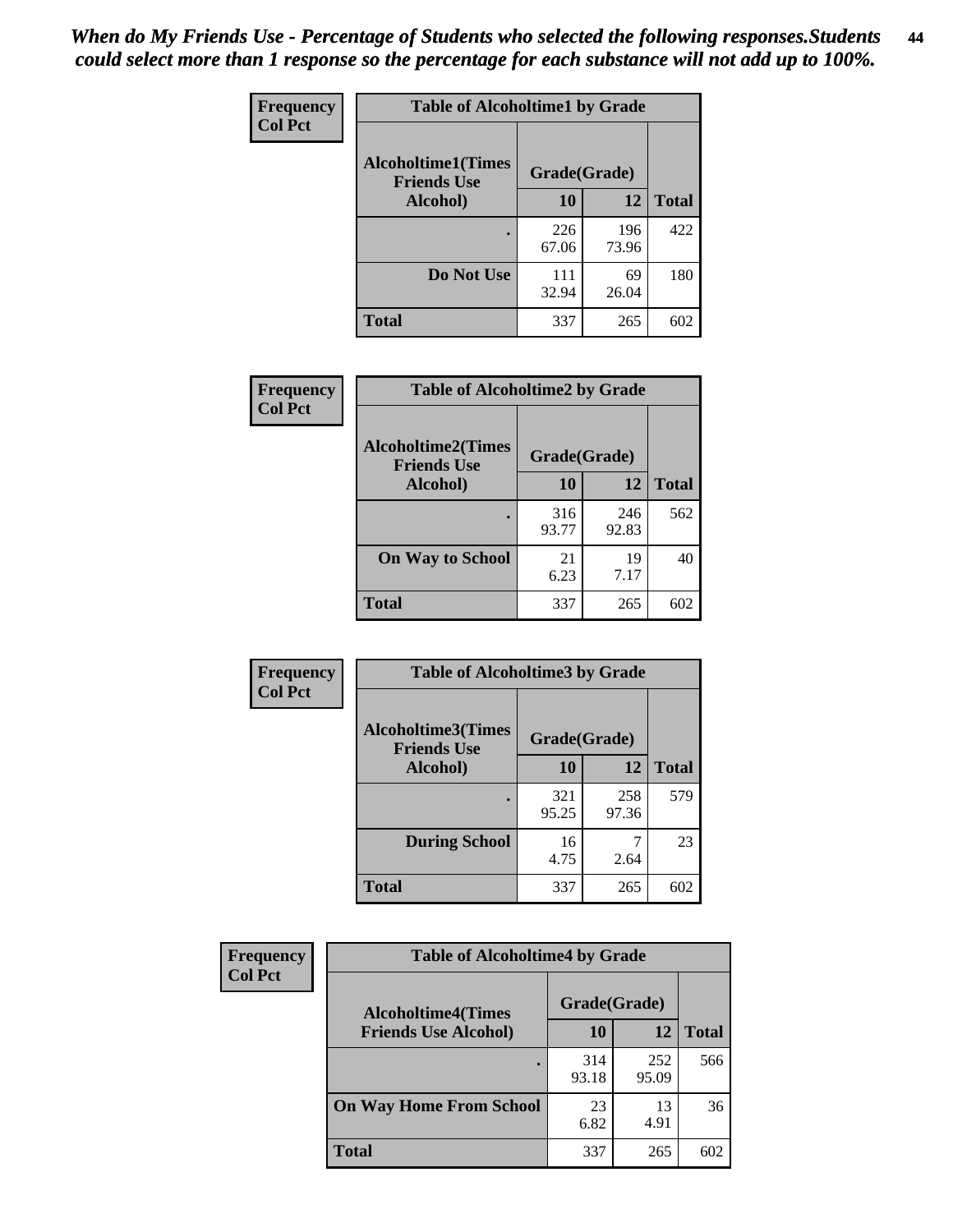*When do My Friends Use - Percentage of Students who selected the following responses.Students could select more than 1 response so the percentage for each substance will not add up to 100%.* **45**

| Frequency      | <b>Table of Alcoholtime5 by Grade</b>           |              |              |              |
|----------------|-------------------------------------------------|--------------|--------------|--------------|
| <b>Col Pct</b> | <b>Alcoholtime5(Times</b><br><b>Friends Use</b> | Grade(Grade) |              |              |
|                | Alcohol)                                        | 10           | <b>12</b>    | <b>Total</b> |
|                |                                                 | 261<br>77.45 | 209<br>78.87 | 470          |
|                | Weeknights                                      | 76<br>22.55  | 56<br>21.13  | 132          |
|                | <b>Total</b>                                    | 337          | 265          | 602          |

| <b>Frequency</b> | <b>Table of Alcoholtime6 by Grade</b>           |              |              |              |
|------------------|-------------------------------------------------|--------------|--------------|--------------|
| <b>Col Pct</b>   | <b>Alcoholtime6(Times</b><br><b>Friends Use</b> | Grade(Grade) |              |              |
|                  | Alcohol)                                        | 10           | 12           | <b>Total</b> |
|                  |                                                 | 99<br>29.38  | 64<br>24.15  | 163          |
|                  | Weekends                                        | 238<br>70.62 | 201<br>75.85 | 439          |
|                  | <b>Total</b>                                    | 337          | 265          | 602          |

| Frequency      | <b>Table of Tobaccotime1 by Grade</b>           |              |              |              |  |
|----------------|-------------------------------------------------|--------------|--------------|--------------|--|
| <b>Col Pct</b> | <b>Tobaccotime1(Times</b><br><b>Friends Use</b> | Grade(Grade) |              |              |  |
|                | <b>Tobacco</b> )                                | 10           | 12           | <b>Total</b> |  |
|                |                                                 | 179<br>53.12 | 155<br>58.49 | 334          |  |
|                | Do Not Use                                      | 158<br>46.88 | 110<br>41.51 | 268          |  |
|                | <b>Total</b>                                    | 337          | 265          | 602          |  |

| <b>Frequency</b> | <b>Table of Tobaccotime2 by Grade</b>           |              |              |              |
|------------------|-------------------------------------------------|--------------|--------------|--------------|
| <b>Col Pct</b>   | <b>Tobaccotime2(Times</b><br><b>Friends Use</b> | Grade(Grade) |              |              |
|                  | <b>Tobacco</b> )                                | 10           | 12           | <b>Total</b> |
|                  |                                                 | 247<br>73.29 | 167<br>63.02 | 414          |
|                  | <b>On Way to School</b>                         | 90<br>26.71  | 98<br>36.98  | 188          |
|                  | Total                                           | 337          | 265          | 602          |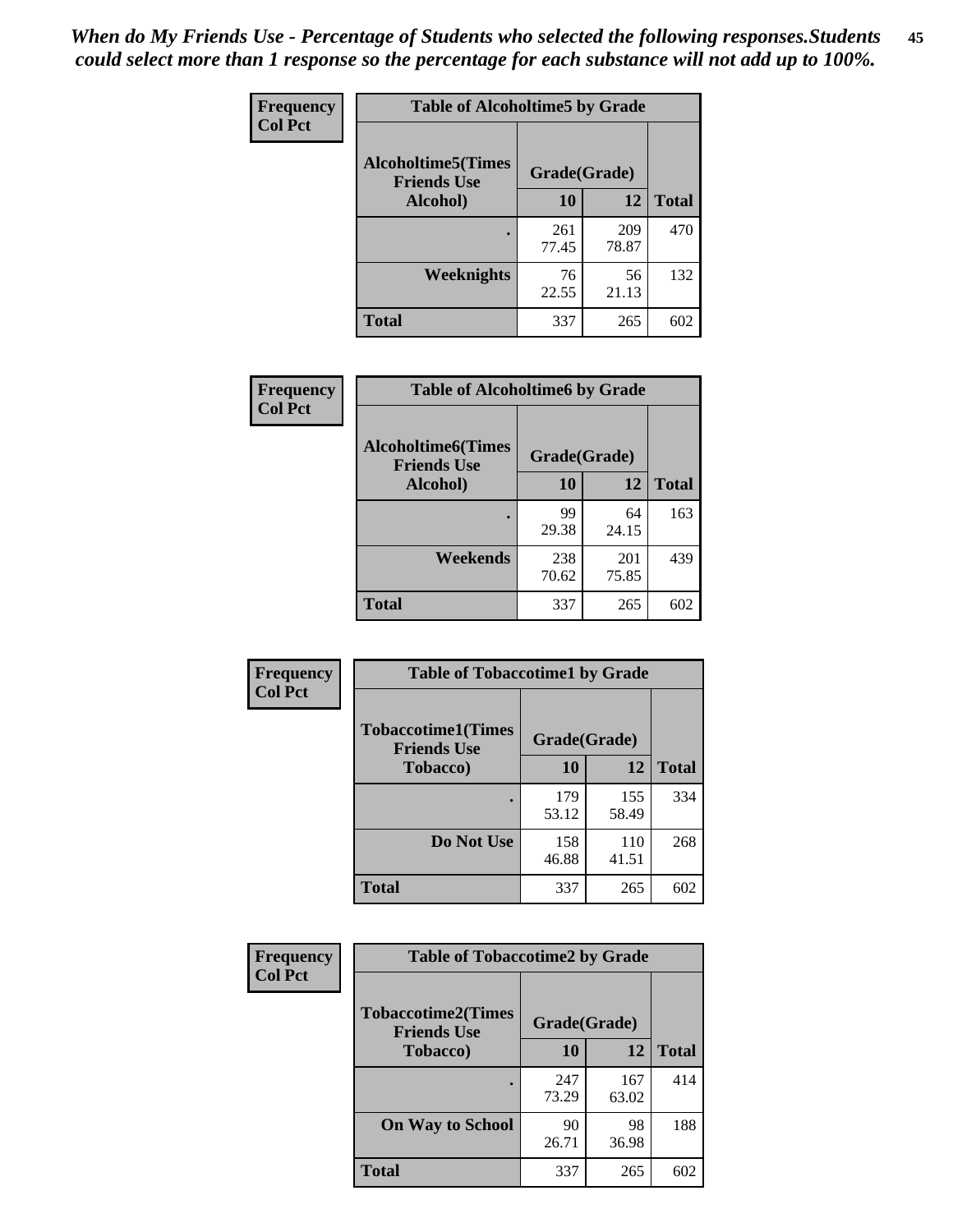| <b>Frequency</b> | <b>Table of Tobaccotime3 by Grade</b>           |              |              |              |  |
|------------------|-------------------------------------------------|--------------|--------------|--------------|--|
| <b>Col Pct</b>   | <b>Tobaccotime3(Times</b><br><b>Friends Use</b> | Grade(Grade) |              |              |  |
|                  | <b>Tobacco</b> )                                | 10           | 12           | <b>Total</b> |  |
|                  |                                                 | 286<br>84.87 | 228<br>86.04 | 514          |  |
|                  | <b>During School</b>                            | 51<br>15.13  | 37<br>13.96  | 88           |  |
|                  | <b>Total</b>                                    | 337          | 265          | 602          |  |

| Frequency<br><b>Col Pct</b> | <b>Table of Tobaccotime4 by Grade</b> |              |              |              |  |
|-----------------------------|---------------------------------------|--------------|--------------|--------------|--|
|                             | <b>Tobaccotime4(Times</b>             | Grade(Grade) |              |              |  |
|                             | <b>Friends Use Tobacco)</b>           | 10           | 12           | <b>Total</b> |  |
|                             |                                       | 314<br>93.18 | 252<br>95.09 | 566          |  |
|                             | <b>On Way Home From School</b>        | 23<br>6.82   | 13<br>4.91   | 36           |  |
|                             | <b>Total</b>                          | 337          | 265          | 602          |  |

| Frequency      | <b>Table of Tobaccotime5 by Grade</b>           |              |              |              |
|----------------|-------------------------------------------------|--------------|--------------|--------------|
| <b>Col Pct</b> | <b>Tobaccotime5(Times</b><br><b>Friends Use</b> | Grade(Grade) |              |              |
|                | <b>Tobacco</b> )                                | 10           | 12           | <b>Total</b> |
|                |                                                 | 193<br>57.27 | 128<br>48.30 | 321          |
|                | Weeknights                                      | 144<br>42.73 | 137<br>51.70 | 281          |
|                | <b>Total</b>                                    | 337          | 265          | 602          |

| Frequency<br><b>Col Pct</b> | <b>Table of Tobaccotime6 by Grade</b>           |              |              |              |  |
|-----------------------------|-------------------------------------------------|--------------|--------------|--------------|--|
|                             | <b>Tobaccotime6(Times</b><br><b>Friends Use</b> | Grade(Grade) |              |              |  |
|                             | <b>Tobacco</b> )                                | 10           | 12           | <b>Total</b> |  |
|                             |                                                 | 174<br>51.63 | 123<br>46.42 | 297          |  |
|                             | Weekends                                        | 163<br>48.37 | 142<br>53.58 | 305          |  |
|                             | <b>Total</b>                                    | 337          | 265          | 602          |  |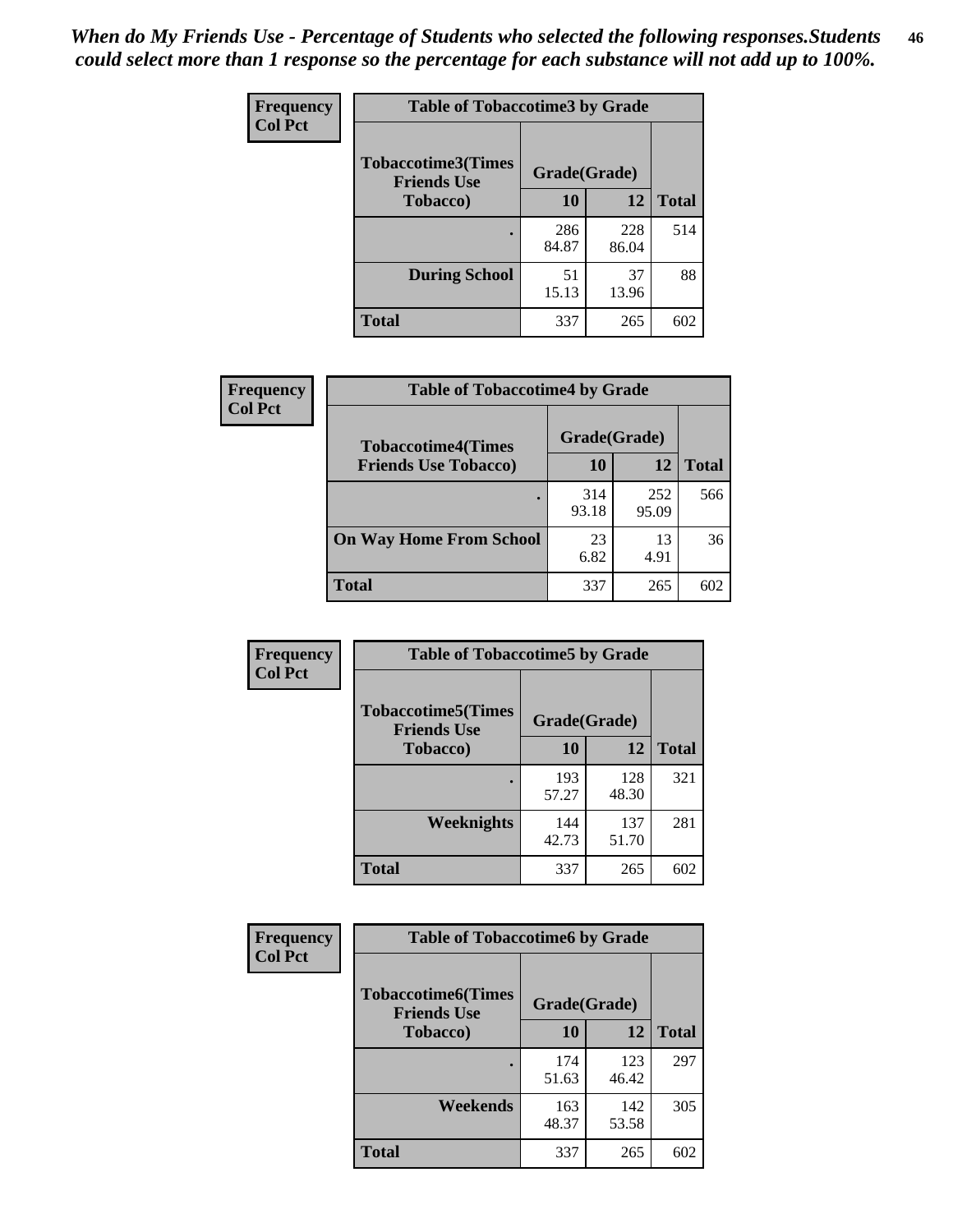| Frequency      | <b>Table of Marijuanatime1 by Grade</b>           |              |              |              |
|----------------|---------------------------------------------------|--------------|--------------|--------------|
| <b>Col Pct</b> | <b>Marijuanatime1(Times</b><br><b>Friends Use</b> | Grade(Grade) |              |              |
|                | Marijuana)                                        | 10           | 12           | <b>Total</b> |
|                |                                                   | 143<br>42.43 | 109<br>41.13 | 252          |
|                | Do Not Use                                        | 194<br>57.57 | 156<br>58.87 | 350          |
|                | <b>Total</b>                                      | 337          | 265          | 602          |

| Frequency      | <b>Table of Marijuanatime2 by Grade</b>           |              |              |              |
|----------------|---------------------------------------------------|--------------|--------------|--------------|
| <b>Col Pct</b> | <b>Marijuanatime2(Times</b><br><b>Friends Use</b> | Grade(Grade) |              |              |
|                | Marijuana)                                        | 10           | 12           | <b>Total</b> |
|                |                                                   | 298<br>88.43 | 232<br>87.55 | 530          |
|                | <b>On Way to School</b>                           | 39<br>11.57  | 33<br>12.45  | 72           |
|                | <b>Total</b>                                      | 337          | 265          | 602          |

| Frequency<br><b>Col Pct</b> | <b>Table of Marijuanatime3 by Grade</b>    |              |              |              |  |
|-----------------------------|--------------------------------------------|--------------|--------------|--------------|--|
|                             | Marijuanatime3(Times<br><b>Friends Use</b> | Grade(Grade) |              |              |  |
|                             | Marijuana)                                 | 10           | 12           | <b>Total</b> |  |
|                             |                                            | 317<br>94.07 | 254<br>95.85 | 571          |  |
|                             | <b>During School</b>                       | 20<br>5.93   | 11<br>4.15   | 31           |  |
|                             | <b>Total</b>                               | 337          | 265          | 602          |  |

| <b>Frequency</b> | <b>Table of Marijuanatime4 by Grade</b> |              |              |              |
|------------------|-----------------------------------------|--------------|--------------|--------------|
| <b>Col Pct</b>   | <b>Marijuanatime4(Times</b>             | Grade(Grade) |              |              |
|                  | <b>Friends Use Marijuana</b> )          | 10           | 12           | <b>Total</b> |
|                  |                                         | 299<br>88.72 | 229<br>86.42 | 528          |
|                  | <b>On Way Home From School</b>          | 38<br>11.28  | 36<br>13.58  | 74           |
|                  | <b>Total</b>                            | 337          | 265          | 602          |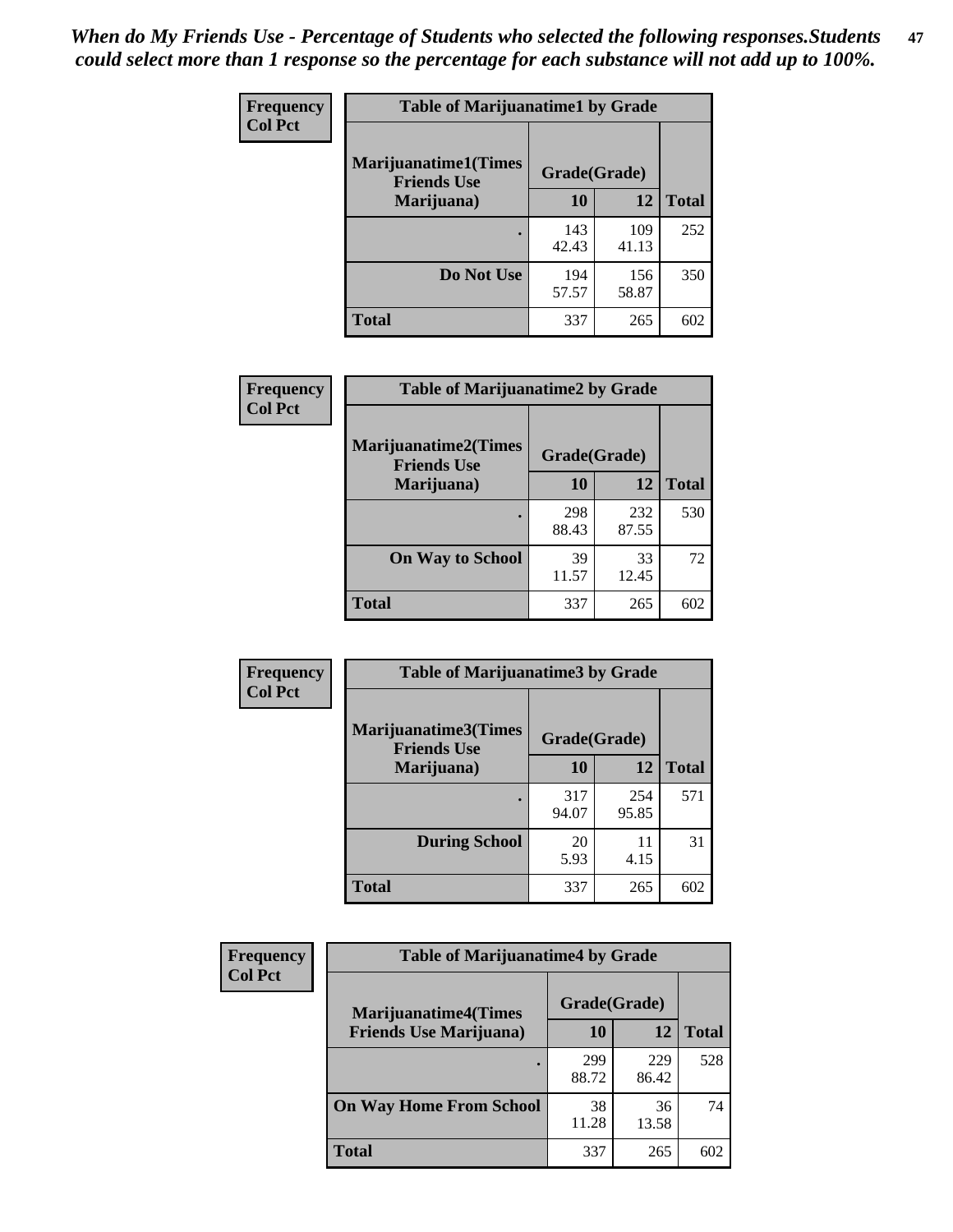| Frequency      | <b>Table of Marijuanatime5 by Grade</b>            |              |              |              |  |
|----------------|----------------------------------------------------|--------------|--------------|--------------|--|
| <b>Col Pct</b> | <b>Marijuanatime5</b> (Times<br><b>Friends Use</b> | Grade(Grade) |              |              |  |
|                | Marijuana)                                         | 10           | 12           | <b>Total</b> |  |
|                |                                                    | 256<br>75.96 | 194<br>73.21 | 450          |  |
|                | Weeknights                                         | 81<br>24.04  | 71<br>26.79  | 152          |  |
|                | <b>Total</b>                                       | 337          | 265          | 602          |  |

| Frequency      | <b>Table of Marijuanatime6 by Grade</b>            |              |              |              |
|----------------|----------------------------------------------------|--------------|--------------|--------------|
| <b>Col Pct</b> | <b>Marijuanatime6</b> (Times<br><b>Friends Use</b> | Grade(Grade) |              |              |
|                | Marijuana)                                         | 10           | 12           | <b>Total</b> |
|                |                                                    | 187<br>55.49 | 149<br>56.23 | 336          |
|                | Weekends                                           | 150<br>44.51 | 116<br>43.77 | 266          |
|                | <b>Total</b>                                       | 337          | 265          | 602          |

| Frequency      | <b>Table of Otherdrugtime1 by Grade</b>                 |              |              |              |
|----------------|---------------------------------------------------------|--------------|--------------|--------------|
| <b>Col Pct</b> | <b>Otherdrugtime1(Times</b><br><b>Friends Use Other</b> | Grade(Grade) |              |              |
|                | <b>Illegal Drugs</b> )                                  | 10           | 12           | <b>Total</b> |
|                |                                                         | 89<br>26.41  | 59<br>22.26  | 148          |
|                | Do Not Use                                              | 248<br>73.59 | 206<br>77.74 | 454          |
|                | Total                                                   | 337          | 265          | 602          |

| Frequency      | <b>Table of Otherdrugtime2 by Grade</b>                 |              |              |              |
|----------------|---------------------------------------------------------|--------------|--------------|--------------|
| <b>Col Pct</b> | <b>Otherdrugtime2(Times</b><br><b>Friends Use Other</b> | Grade(Grade) |              |              |
|                | <b>Illegal Drugs</b> )                                  | 10           | 12           | <b>Total</b> |
|                |                                                         | 310<br>91.99 | 249<br>93.96 | 559          |
|                | <b>On Way to School</b>                                 | 27<br>8.01   | 16<br>6.04   | 43           |
|                | Total                                                   | 337          | 265          | 602          |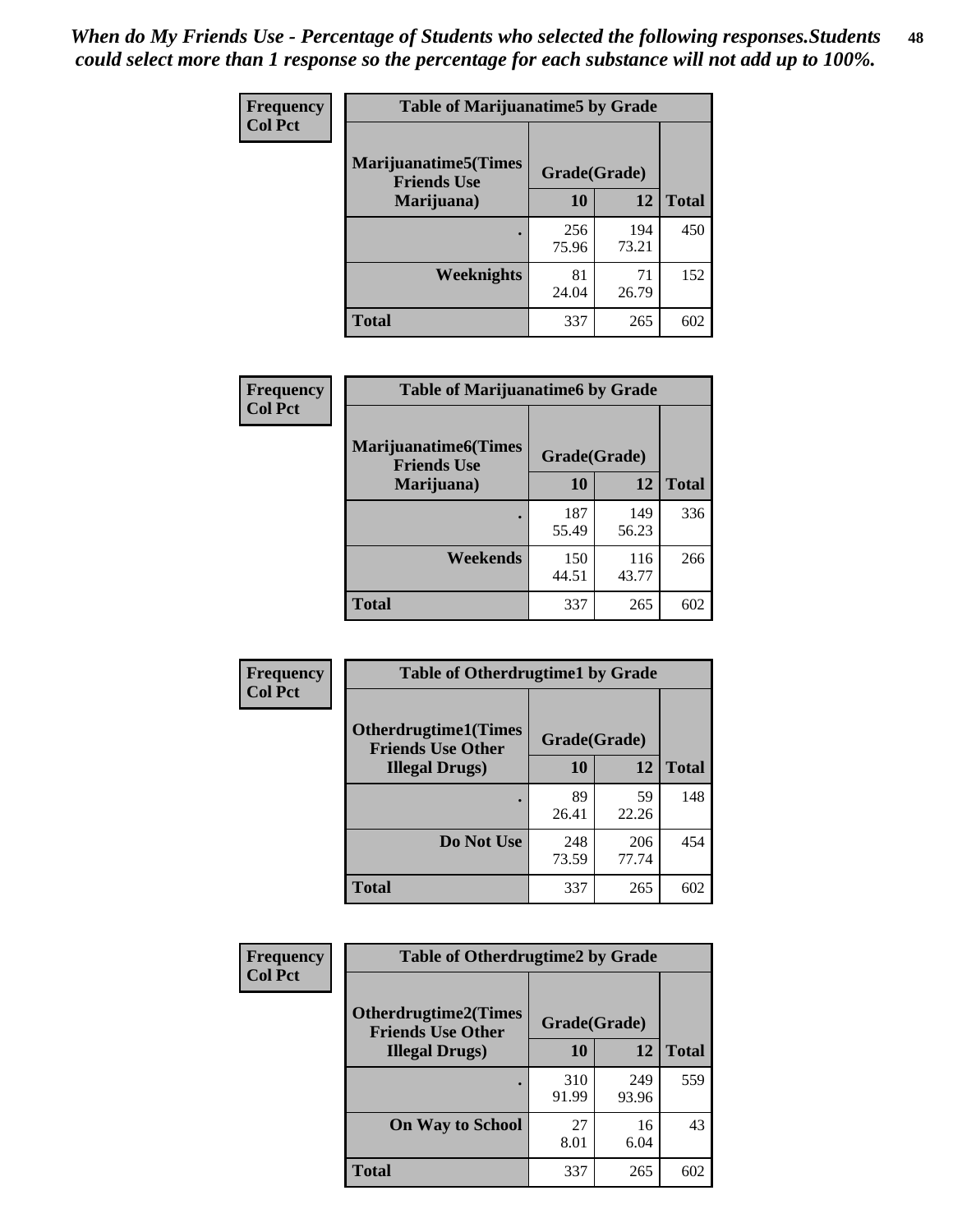| <b>Frequency</b> | <b>Table of Otherdrugtime3 by Grade</b>          |              |              |              |  |
|------------------|--------------------------------------------------|--------------|--------------|--------------|--|
| <b>Col Pct</b>   | Otherdrugtime3(Times<br><b>Friends Use Other</b> | Grade(Grade) |              |              |  |
|                  | <b>Illegal Drugs</b> )                           | 10           | 12           | <b>Total</b> |  |
|                  |                                                  | 312<br>92.58 | 249<br>93.96 | 561          |  |
|                  | <b>During School</b>                             | 25<br>7.42   | 16<br>6.04   | 41           |  |
|                  | <b>Total</b>                                     | 337          | 265          | 602          |  |

| Frequency      | <b>Table of Otherdrugtime4 by Grade</b>                         |              |              |              |
|----------------|-----------------------------------------------------------------|--------------|--------------|--------------|
| <b>Col Pct</b> | <b>Otherdrugtime4(Times</b><br><b>Friends Use Other Illegal</b> | Grade(Grade) |              |              |
|                | Drugs)                                                          | 10           | 12           | <b>Total</b> |
|                |                                                                 | 309<br>91.69 | 246<br>92.83 | 555          |
|                | <b>On Way Home From School</b>                                  | 28<br>8.31   | 19<br>7.17   | 47           |
|                | Total                                                           | 337          | 265          | 602          |

| <b>Frequency</b> | <b>Table of Otherdrugtime5 by Grade</b>                  |              |              |              |  |  |  |
|------------------|----------------------------------------------------------|--------------|--------------|--------------|--|--|--|
| <b>Col Pct</b>   | <b>Otherdrugtime5</b> (Times<br><b>Friends Use Other</b> | Grade(Grade) |              |              |  |  |  |
|                  | <b>Illegal Drugs</b> )                                   | 10           | 12           | <b>Total</b> |  |  |  |
|                  |                                                          | 290<br>86.05 | 230<br>86.79 | 520          |  |  |  |
|                  | Weeknights                                               | 47<br>13.95  | 35<br>13.21  | 82           |  |  |  |
|                  | <b>Total</b>                                             | 337          | 265          | 602          |  |  |  |

| <b>Frequency</b> | <b>Table of Otherdrugtime6 by Grade</b>                 |              |              |              |  |  |
|------------------|---------------------------------------------------------|--------------|--------------|--------------|--|--|
| <b>Col Pct</b>   | <b>Otherdrugtime6(Times</b><br><b>Friends Use Other</b> | Grade(Grade) |              |              |  |  |
|                  | <b>Illegal Drugs</b> )                                  | 10           | 12           | <b>Total</b> |  |  |
|                  |                                                         | 243<br>72.11 | 201<br>75.85 | 444          |  |  |
|                  | Weekends                                                | 94<br>27.89  | 64<br>24.15  | 158          |  |  |
|                  | <b>Total</b>                                            | 337          | 265          | 602          |  |  |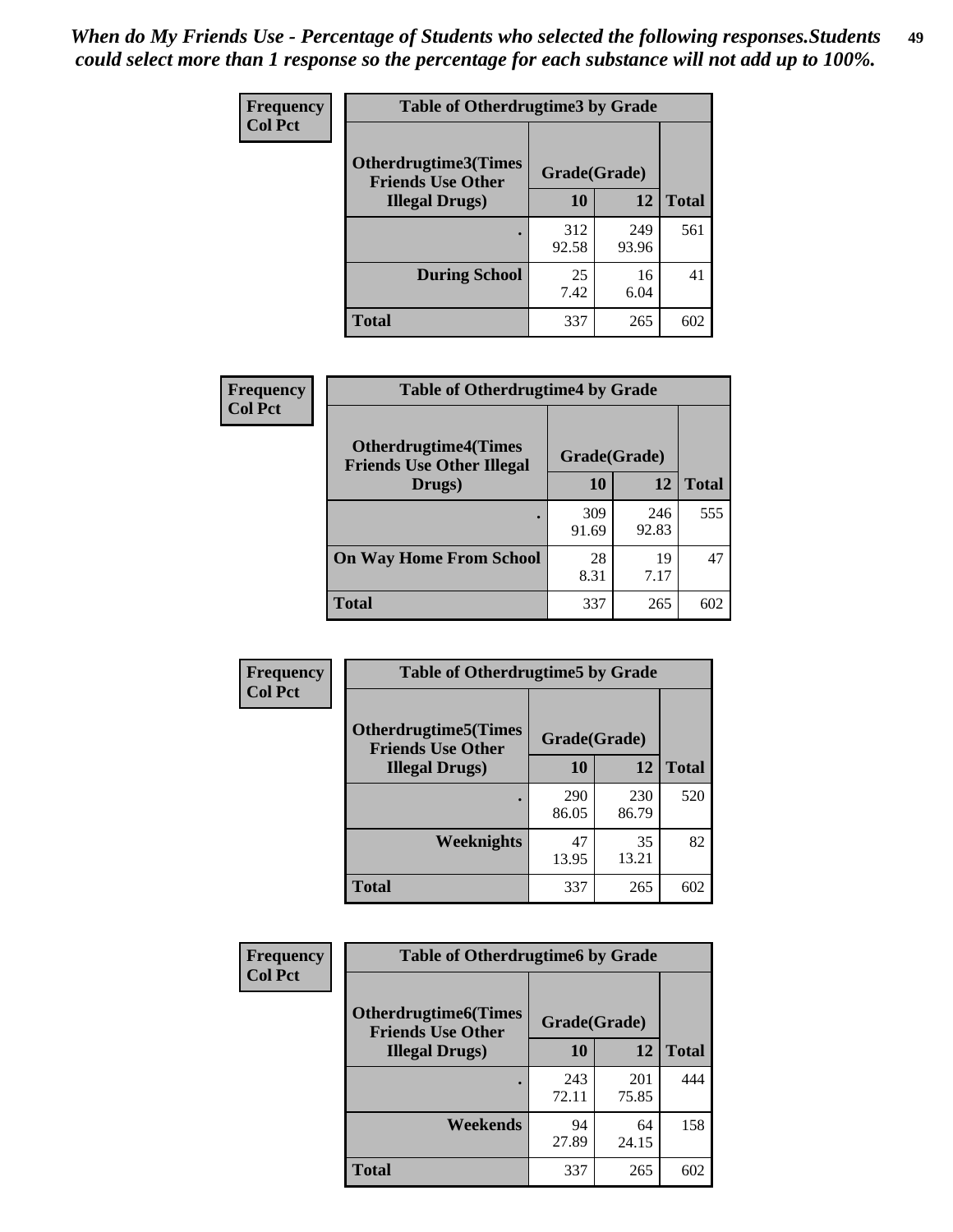| Frequency      | <b>Table of Educationalcohol by Grade</b>                                                                  |              |              |              |  |  |
|----------------|------------------------------------------------------------------------------------------------------------|--------------|--------------|--------------|--|--|
| <b>Col Pct</b> | Educationalcohol(I<br>have been taught<br>about alcohol,<br>tobacco,<br>and other drugs<br>within the last | Grade(Grade) |              |              |  |  |
|                | year at school)                                                                                            | 10           | 12           | <b>Total</b> |  |  |
|                | Yes                                                                                                        | 291<br>86.35 | 138<br>52.08 | 429          |  |  |
|                | N <sub>0</sub>                                                                                             | 46<br>13.65  | 127<br>47.92 | 173          |  |  |
|                | <b>Total</b>                                                                                               | 337          | 265          | 602          |  |  |

| Frequency      | <b>Table of Eversmoked by Grade</b> |              |              |              |  |  |  |
|----------------|-------------------------------------|--------------|--------------|--------------|--|--|--|
| <b>Col Pct</b> | Eversmoked(I)<br>have smoked        |              |              |              |  |  |  |
|                | a cigarette)                        | 10<br>12     |              | <b>Total</b> |  |  |  |
|                | <b>Yes</b>                          | 142<br>42.14 | 132<br>49.81 | 274          |  |  |  |
|                | N <sub>0</sub>                      | 195<br>57.86 | 133<br>50.19 | 328          |  |  |  |
|                | <b>Total</b>                        | 337          | 265          | 602          |  |  |  |

| Frequency<br><b>Col Pct</b> | <b>Table of Drovedrinking by Grade</b>                                                                              |                    |              |              |
|-----------------------------|---------------------------------------------------------------------------------------------------------------------|--------------------|--------------|--------------|
|                             | Drovedrinking(In<br>the past 30 days I<br>have driven a car<br>or other vehicle<br>while I was<br>drinking alcohol) | Grade(Grade)<br>10 | 12           | <b>Total</b> |
|                             | <b>Yes</b>                                                                                                          | 6<br>1.78          | 17<br>6.42   | 23           |
|                             | N <sub>0</sub>                                                                                                      | 331<br>98.22       | 248<br>93.58 | 579          |
|                             | <b>Total</b>                                                                                                        | 337                | 265          | 602          |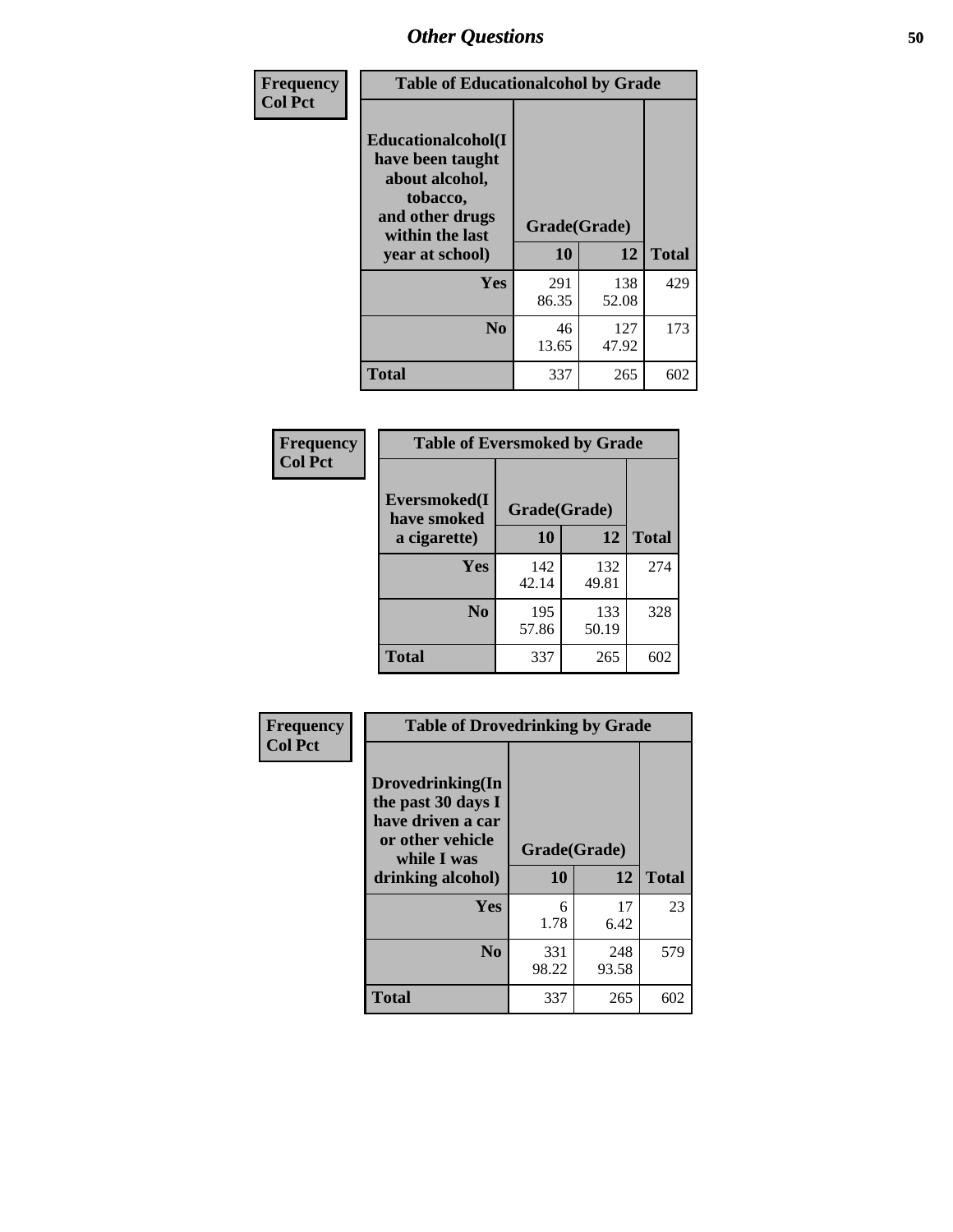| Frequency<br><b>Col Pct</b> | <b>Table of Rodedrinking by Grade</b>                                                                      |                    |              |              |
|-----------------------------|------------------------------------------------------------------------------------------------------------|--------------------|--------------|--------------|
|                             | Rodedrinking(In<br>the past 30 days<br>I have ridden in<br>a car with a<br>driver who had<br>been drinking | Grade(Grade)<br>10 | 12           | <b>Total</b> |
|                             | alcohol)                                                                                                   |                    |              |              |
|                             | <b>Yes</b>                                                                                                 | 60<br>17.80        | 40<br>15.09  | 100          |
|                             | N <sub>0</sub>                                                                                             | 277<br>82.20       | 225<br>84.91 | 502          |
|                             | <b>Total</b>                                                                                               | 337                | 265          | 602          |

#### **Frequency Col Pct**

| <b>Table of Drugsschool by Grade</b>                                                                                      |              |              |              |  |  |  |
|---------------------------------------------------------------------------------------------------------------------------|--------------|--------------|--------------|--|--|--|
| <b>Drugsschool</b> (During<br>the past 12 months,<br>I have been offered,<br>sold,<br>or given illegal<br>drugs on school | Grade(Grade) |              |              |  |  |  |
| property)                                                                                                                 | 10           | 12           | <b>Total</b> |  |  |  |
| <b>Yes</b>                                                                                                                | 85<br>25.22  | 35<br>13.21  | 120          |  |  |  |
| N <sub>0</sub>                                                                                                            | 252<br>74.78 | 230<br>86.79 | 482          |  |  |  |
| Total                                                                                                                     | 337          | 265          | 602          |  |  |  |

| Frequency      | <b>Table of Helpbullied by Grade</b>                 |              |              |              |
|----------------|------------------------------------------------------|--------------|--------------|--------------|
| <b>Col Pct</b> | $Helpb$ ullied $(I$<br>would help<br>someone who was | Grade(Grade) |              |              |
|                | being bullied)                                       | <b>10</b>    | 12           | <b>Total</b> |
|                | <b>Strongly Agree</b>                                | 164<br>48.66 | 126<br>47.55 | 290          |
|                | <b>Somewhat Agree</b>                                | 135<br>40.06 | 114<br>43.02 | 249          |
|                | <b>Somewhat Disagree</b>                             | 28<br>8.31   | 19<br>7.17   | 47           |
|                | <b>Strongly Disagree</b>                             | 10<br>2.97   | 6<br>2.26    | 16           |
|                | <b>Total</b>                                         | 337          | 265          | 602          |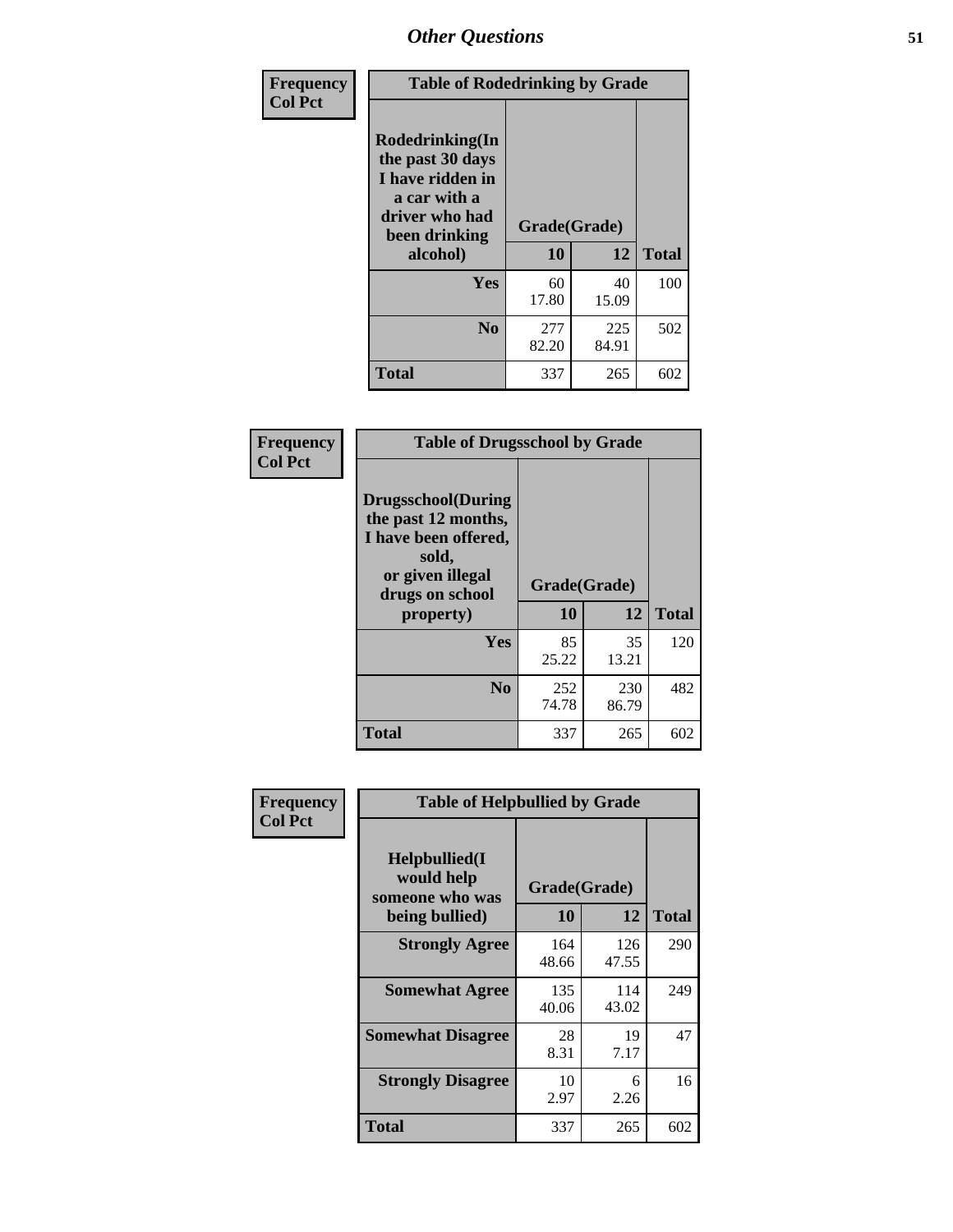| <b>Frequency</b> | <b>Table of Grade by Bingedrinking</b>                                                                  |                             |                   |                              |                   |                        |                               |                          |              |
|------------------|---------------------------------------------------------------------------------------------------------|-----------------------------|-------------------|------------------------------|-------------------|------------------------|-------------------------------|--------------------------|--------------|
| <b>Row Pct</b>   | Bingedrinking(I have drunk five or more<br>drinks of alcohol at one sitting during the<br>last 30 days) |                             |                   |                              |                   |                        |                               |                          |              |
|                  | Grade(Grade)                                                                                            | $\mathbf{0}$<br><b>Days</b> | 1 or<br>2<br>days | 3 <sub>to</sub><br>5<br>days | 6 to<br>9<br>days | 10<br>to<br>19<br>days | <b>20</b><br>to<br>29<br>days | All<br><b>30</b><br>days | <b>Total</b> |
|                  | 10                                                                                                      | 284<br>84.27                | 8<br>2.37         | 16<br>4.75                   | 4<br>1.19         | 7<br>2.08              | 7<br>2.08                     | 11<br>3.26               | 337          |
|                  | 12                                                                                                      | 206<br>77.74                | 15<br>5.66        | 14<br>5.28                   | 8<br>3.02         | 13<br>4.91             | 5<br>1.89                     | 4<br>1.51                | 265          |
|                  | <b>Total</b>                                                                                            | 490                         | 23                | 30                           | 12                | 20                     | 12                            | 15                       | 602          |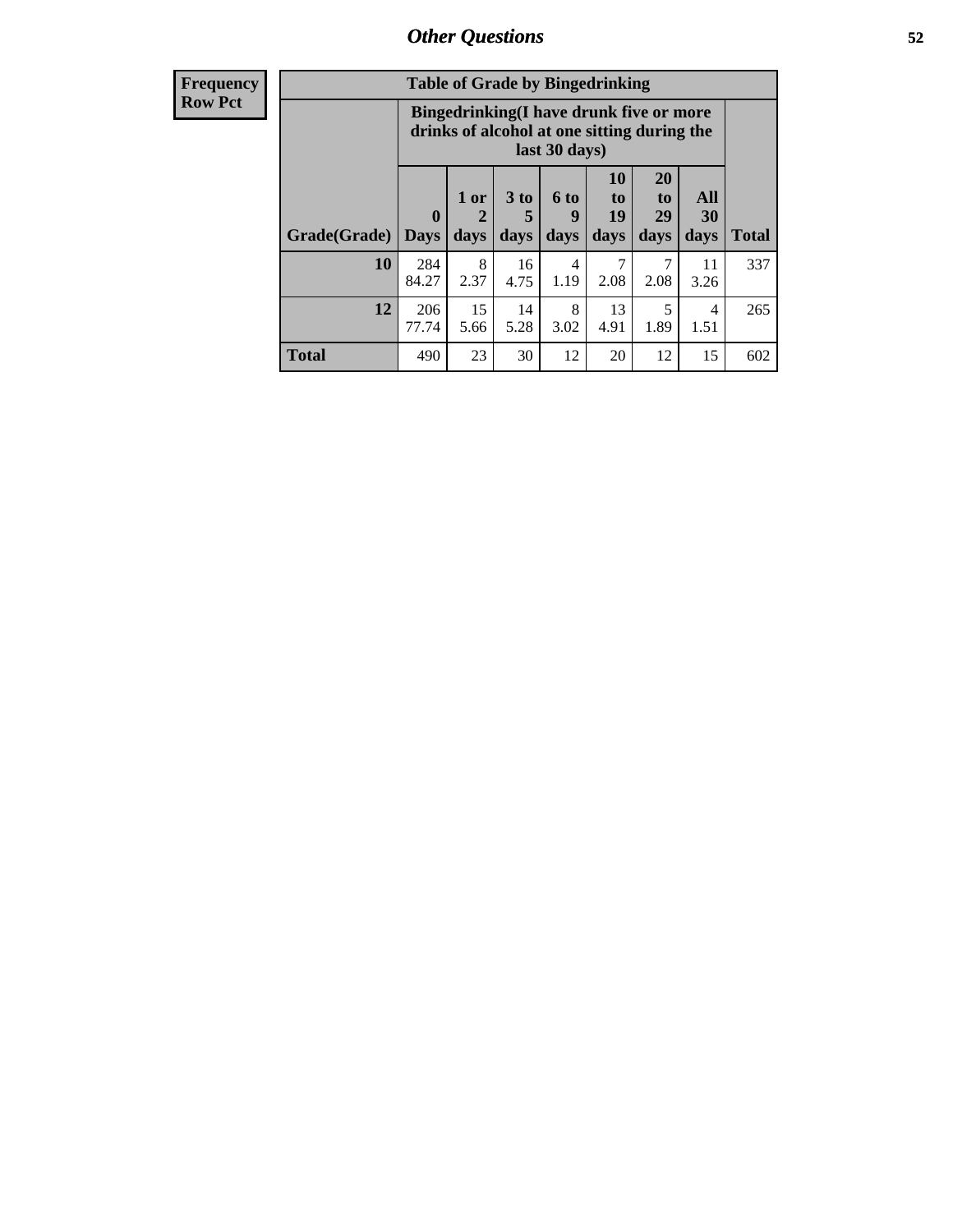## *Nutrition* **53**

| <b>Frequency</b> |
|------------------|
| <b>Row Pct</b>   |

| <b>Table of Grade by Dairy</b> |                          |                                                                 |                                    |                                    |              |  |  |
|--------------------------------|--------------------------|-----------------------------------------------------------------|------------------------------------|------------------------------------|--------------|--|--|
|                                |                          | Dairy (I eat at least 3 servings of dairy<br>products each day) |                                    |                                    |              |  |  |
| Grade(Grade)                   | <b>Strongly</b><br>Agree | <b>Somewhat</b><br>Agree                                        | <b>Somewhat</b><br><b>Disagree</b> | <b>Strongly</b><br><b>Disagree</b> | <b>Total</b> |  |  |
| 10                             | 80<br>23.74              | 127<br>37.69                                                    | 79<br>23.44                        | 51<br>15.13                        | 337          |  |  |
| 12                             | 69<br>26.04              | 110<br>41.51                                                    | 51<br>19.25                        | 35<br>13.21                        | 265          |  |  |
| <b>Total</b>                   | 149                      | 237                                                             | 130                                | 86                                 | 602          |  |  |

| <b>Frequency</b> |  |
|------------------|--|
| <b>Row Pct</b>   |  |

| <b>Table of Grade by Fruitveg</b> |                                                                          |              |                                      |                                    |              |  |
|-----------------------------------|--------------------------------------------------------------------------|--------------|--------------------------------------|------------------------------------|--------------|--|
|                                   | Fruitveg(I eat at least 5 servings of fruits<br>and vegetables each day) |              |                                      |                                    |              |  |
| Grade(Grade)                      | <b>Strongly</b><br>Agree                                                 | Agree        | Somewhat Somewhat<br><b>Disagree</b> | <b>Strongly</b><br><b>Disagree</b> | <b>Total</b> |  |
| 10                                | 25<br>7.42                                                               | 110<br>32.64 | 119<br>35.31                         | 83<br>24.63                        | 337          |  |
| 12                                | 24<br>9.06                                                               | 84<br>31.70  | 106<br>40.00                         | 51<br>19.25                        | 265          |  |
| <b>Total</b>                      | 49                                                                       | 194          | 225                                  | 134                                | 602          |  |

| <b>Frequency</b> | <b>Table of Grade by Cafeteriahealthy</b> |                          |                                                                       |                                          |                                    |              |  |  |  |
|------------------|-------------------------------------------|--------------------------|-----------------------------------------------------------------------|------------------------------------------|------------------------------------|--------------|--|--|--|
| <b>Row Pct</b>   |                                           |                          | Cafeteriahealthy (School meals in my<br>school cafeteria are healthy) |                                          |                                    |              |  |  |  |
|                  | Grade(Grade)                              | <b>Strongly</b><br>Agree | Agree                                                                 | Somewhat   Somewhat  <br><b>Disagree</b> | <b>Strongly</b><br><b>Disagree</b> | <b>Total</b> |  |  |  |
|                  | 10                                        | 8<br>2.37                | 61<br>18.10                                                           | 69<br>20.47                              | 199<br>59.05                       | 337          |  |  |  |
|                  | 12                                        | 19<br>7.17               | 28<br>10.57                                                           | 60<br>22.64                              | 158<br>59.62                       | 265          |  |  |  |
|                  | Total                                     | 27                       | 89                                                                    | 129                                      | 357                                | 602          |  |  |  |

| <b>Frequency</b> |
|------------------|
| <b>Row Pct</b>   |

|              | <b>Table of Grade by Cafeterianutrition</b> |                                                                                           |                                        |                                    |              |  |  |
|--------------|---------------------------------------------|-------------------------------------------------------------------------------------------|----------------------------------------|------------------------------------|--------------|--|--|
|              |                                             | <b>Cafeterianutrition</b> (Facts about nutrition<br>are available in my school cafeteria) |                                        |                                    |              |  |  |
| Grade(Grade) | <b>Strongly</b><br>Agree                    | Agree                                                                                     | Somewhat   Somewhat<br><b>Disagree</b> | <b>Strongly</b><br><b>Disagree</b> | <b>Total</b> |  |  |
| 10           | 32<br>9.50                                  | 78<br>23.15                                                                               | 93<br>27.60                            | 134<br>39.76                       | 337          |  |  |
| 12           | 25<br>9.43                                  | 82<br>30.94                                                                               | 71<br>26.79                            | 87<br>32.83                        | 265          |  |  |
| <b>Total</b> | 57                                          | 160                                                                                       | 164                                    | 221                                | 602          |  |  |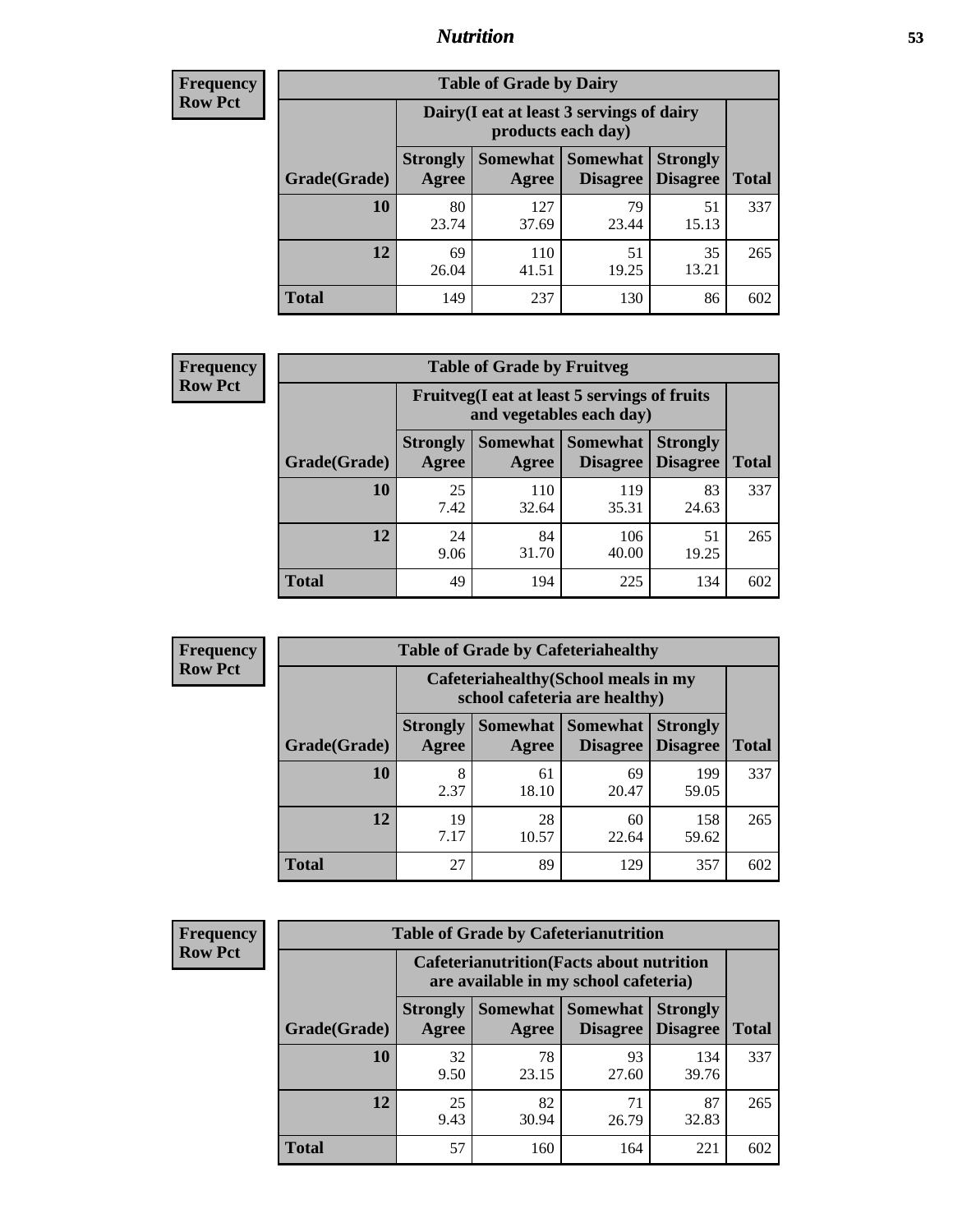## *Nutrition* **54**

| <b>Frequency</b> |
|------------------|
| <b>Row Pct</b>   |

| <b>Table of Grade by Schoollunch</b> |                                                                                                                      |             |            |              |     |  |  |
|--------------------------------------|----------------------------------------------------------------------------------------------------------------------|-------------|------------|--------------|-----|--|--|
|                                      | Schoollunch(I eat school lunch three or<br>more times per week)                                                      |             |            |              |     |  |  |
| Grade(Grade)                         | Somewhat  <br><b>Somewhat</b><br><b>Strongly</b><br><b>Strongly</b><br><b>Disagree</b><br>Disagree<br>Agree<br>Agree |             |            |              |     |  |  |
| 10                                   | 130<br>38.58                                                                                                         | 66<br>19.58 | 30<br>8.90 | 111<br>32.94 | 337 |  |  |
| 12                                   | 115<br>43.40                                                                                                         | 42<br>15.85 | 21<br>7.92 | 87<br>32.83  | 265 |  |  |
| <b>Total</b>                         | 245                                                                                                                  | 108         | 51         | 198          | 602 |  |  |

| <b>Frequency</b> |  |
|------------------|--|
| <b>Row Pct</b>   |  |

| <b>Table of Grade by Foodchoices</b> |                                                                            |              |                                      |                                    |              |  |
|--------------------------------------|----------------------------------------------------------------------------|--------------|--------------------------------------|------------------------------------|--------------|--|
|                                      | <b>Foodchoices</b> (I make healthy food choices in<br>my school cafeteria) |              |                                      |                                    |              |  |
| Grade(Grade)                         | <b>Strongly</b><br>Agree                                                   | Agree        | Somewhat Somewhat<br><b>Disagree</b> | <b>Strongly</b><br><b>Disagree</b> | <b>Total</b> |  |
| 10                                   | 45<br>13.35                                                                | 110<br>32.64 | 69<br>20.47                          | 113<br>33.53                       | 337          |  |
| 12                                   | 32<br>12.08                                                                | 80<br>30.19  | 63<br>23.77                          | 90<br>33.96                        | 265          |  |
| <b>Total</b>                         | 77                                                                         | 190          | 132                                  | 203                                | 602          |  |

| Frequency      | <b>Table of Grade by Wholewheat</b> |                                                                                                             |                              |                 |                                    |              |  |  |  |
|----------------|-------------------------------------|-------------------------------------------------------------------------------------------------------------|------------------------------|-----------------|------------------------------------|--------------|--|--|--|
| <b>Row Pct</b> |                                     | Wholewheat (There are whole wheat and<br>multigrain breads and cereals available in<br>my school cafeteria) |                              |                 |                                    |              |  |  |  |
|                | Grade(Grade)                        | <b>Strongly</b><br>Agree                                                                                    | Somewhat   Somewhat<br>Agree | <b>Disagree</b> | <b>Strongly</b><br><b>Disagree</b> | <b>Total</b> |  |  |  |
|                | 10                                  | 51<br>15.13                                                                                                 | 114<br>33.83                 | 77<br>22.85     | 95<br>28.19                        | 337          |  |  |  |
|                | 12                                  | 36<br>13.58                                                                                                 | 92<br>34.72                  | 62<br>23.40     | 75<br>28.30                        | 265          |  |  |  |
|                | <b>Total</b>                        | 87                                                                                                          | 206                          | 139             | 170                                | 602          |  |  |  |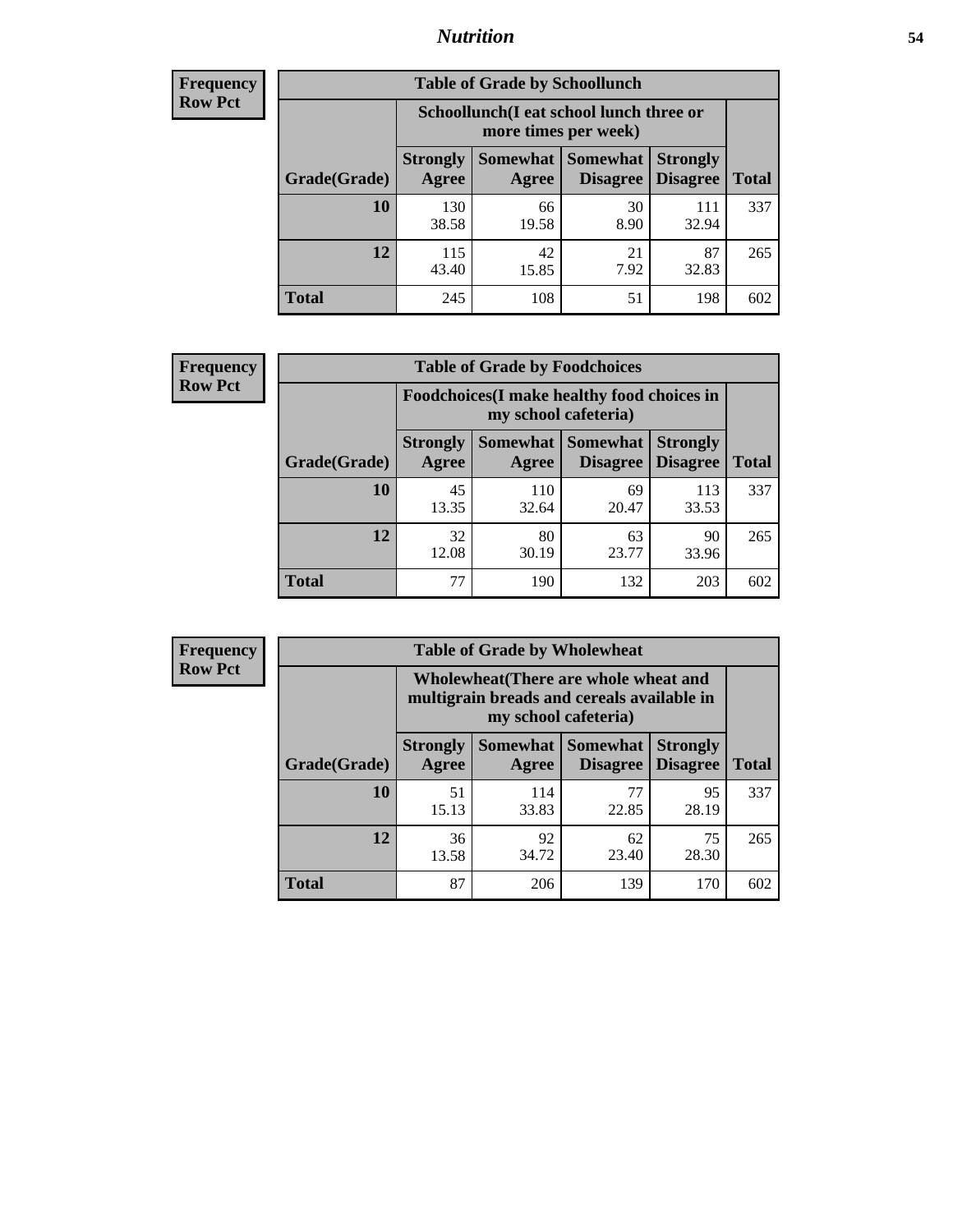## *Nutrition* **55**

**Frequency Row Pct**

| <b>Table of Grade by Healthyvending</b> |                                                                                                                                               |                          |                                    |                                    |              |  |  |  |
|-----------------------------------------|-----------------------------------------------------------------------------------------------------------------------------------------------|--------------------------|------------------------------------|------------------------------------|--------------|--|--|--|
|                                         | Healthyvending (If only healthy snacks and<br>beverages were available in the vending<br>machines during the school day,<br>I would buy them) |                          |                                    |                                    |              |  |  |  |
| Grade(Grade)                            | <b>Strongly</b><br>Agree                                                                                                                      | <b>Somewhat</b><br>Agree | <b>Somewhat</b><br><b>Disagree</b> | <b>Strongly</b><br><b>Disagree</b> | <b>Total</b> |  |  |  |
| 10                                      | 78<br>23.15                                                                                                                                   | 95<br>28.19              | 64<br>18.99                        | 100<br>29.67                       | 337          |  |  |  |
| 12                                      | 62<br>23.40                                                                                                                                   | 67<br>25.28              | 48<br>18.11                        | 88<br>33.21                        | 265          |  |  |  |
| <b>Total</b>                            | 140                                                                                                                                           | 162                      | 112                                | 188                                | 602          |  |  |  |

**Frequency Row Pct**

| <b>Table of Grade by Schoolbreakfast</b> |                                                                                                                                         |                   |                             |                                    |              |  |  |
|------------------------------------------|-----------------------------------------------------------------------------------------------------------------------------------------|-------------------|-----------------------------|------------------------------------|--------------|--|--|
|                                          | Schoolbreakfast (If breakfast were<br>available at school,<br>but outside the cafeteria,<br>I would eat breakfast at school more often) |                   |                             |                                    |              |  |  |
| Grade(Grade)                             | <b>Strongly</b><br>Agree                                                                                                                | Somewhat<br>Agree | <b>Somewhat</b><br>Disagree | <b>Strongly</b><br><b>Disagree</b> | <b>Total</b> |  |  |
| 10                                       | 115<br>34.12                                                                                                                            | 107<br>31.75      | 48<br>14.24                 | 67<br>19.88                        | 337          |  |  |
| 12                                       | 99<br>37.36                                                                                                                             | 88<br>33.21       | 38<br>14.34                 | 40<br>15.09                        | 265          |  |  |
| <b>Total</b>                             | 214                                                                                                                                     | 195               | 86                          | 107                                | 602          |  |  |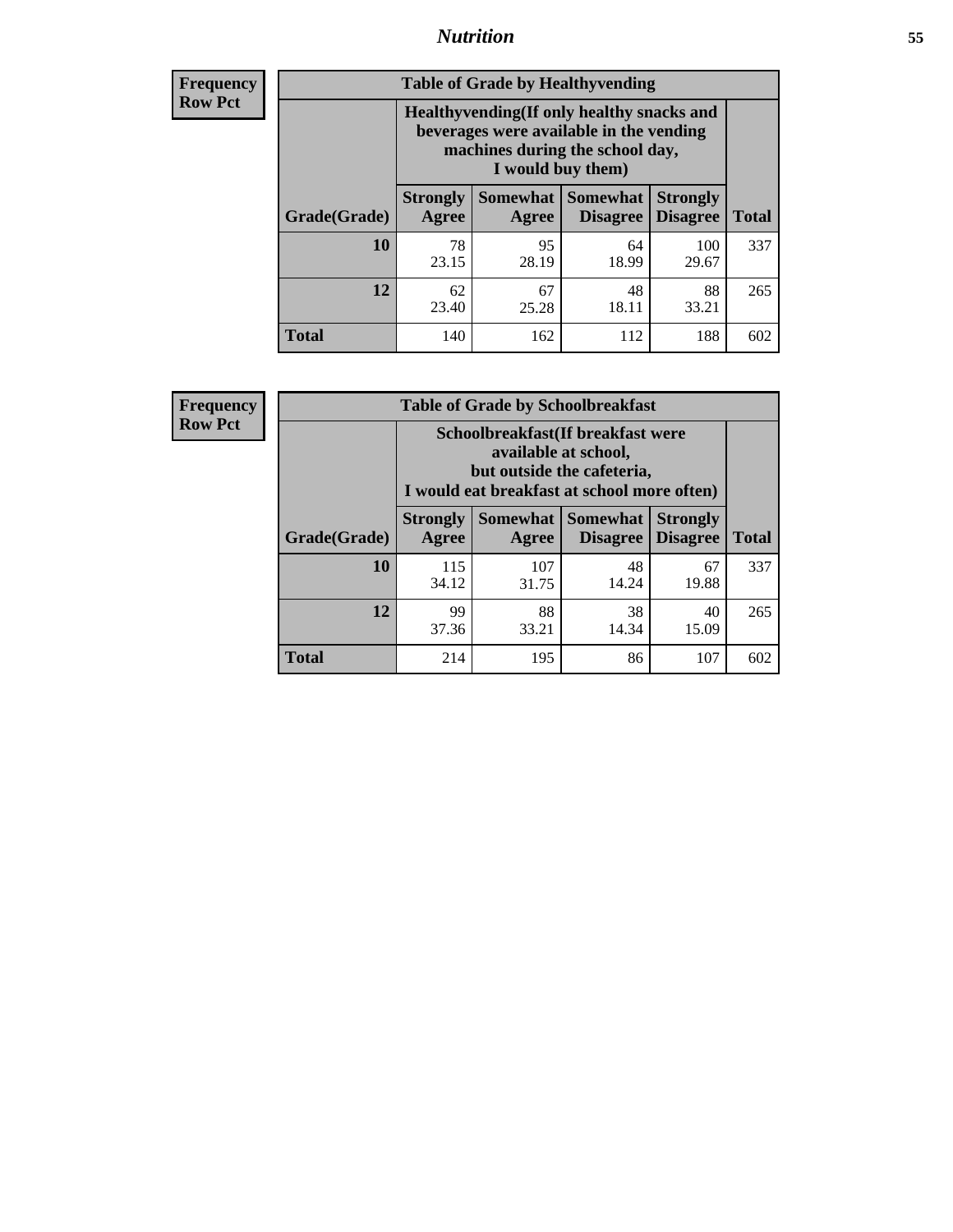| Frequency<br><b>Col Pct</b> | <b>Table of Educationaids by Grade</b>                                                      |                    |              |     |  |  |
|-----------------------------|---------------------------------------------------------------------------------------------|--------------------|--------------|-----|--|--|
|                             | <b>Educationaids</b> (I<br>have been<br>taught about<br><b>HIV/AIDS</b> at<br>school in the | Grade(Grade)<br>10 | <b>Total</b> |     |  |  |
|                             | past year)                                                                                  |                    | 12           |     |  |  |
|                             | Yes                                                                                         | 277<br>82.20       | 131<br>49.43 | 408 |  |  |
|                             | N <sub>0</sub>                                                                              | 60<br>17.80        | 134<br>50.57 | 194 |  |  |
|                             | <b>Total</b>                                                                                | 337                | 265          | 602 |  |  |

| Frequency      | <b>Table of Educationcharacter by Grade</b>                         |              |       |              |  |  |
|----------------|---------------------------------------------------------------------|--------------|-------|--------------|--|--|
| <b>Col Pct</b> | <b>Educationcharacter(I)</b><br>have been taught<br>about character |              |       |              |  |  |
|                | education in the past                                               | Grade(Grade) |       |              |  |  |
|                | year at school)                                                     | 10           | 12    | <b>Total</b> |  |  |
|                | Yes                                                                 | 259          | 154   | 413          |  |  |
|                |                                                                     | 76.85        | 58.11 |              |  |  |
|                | N <sub>0</sub>                                                      | 78           | 111   | 189          |  |  |
|                |                                                                     | 23.15        | 41.89 |              |  |  |
|                | <b>Total</b>                                                        | 337          | 265   | 602          |  |  |

| Frequency      | <b>Table of Gradcoach1 by Grade</b> |              |              |              |
|----------------|-------------------------------------|--------------|--------------|--------------|
| <b>Col Pct</b> | Gradcoach1(I<br>know who my         | Grade(Grade) |              |              |
|                | <b>Graduation</b><br>Coach is)      | 10           | 12           | <b>Total</b> |
|                | <b>Yes</b>                          | 34<br>10.09  | 145<br>54.72 | 179          |
|                | N <sub>0</sub>                      | 303<br>89.91 | 120<br>45.28 | 423          |
|                | <b>Total</b>                        | 337          | 265          | 602          |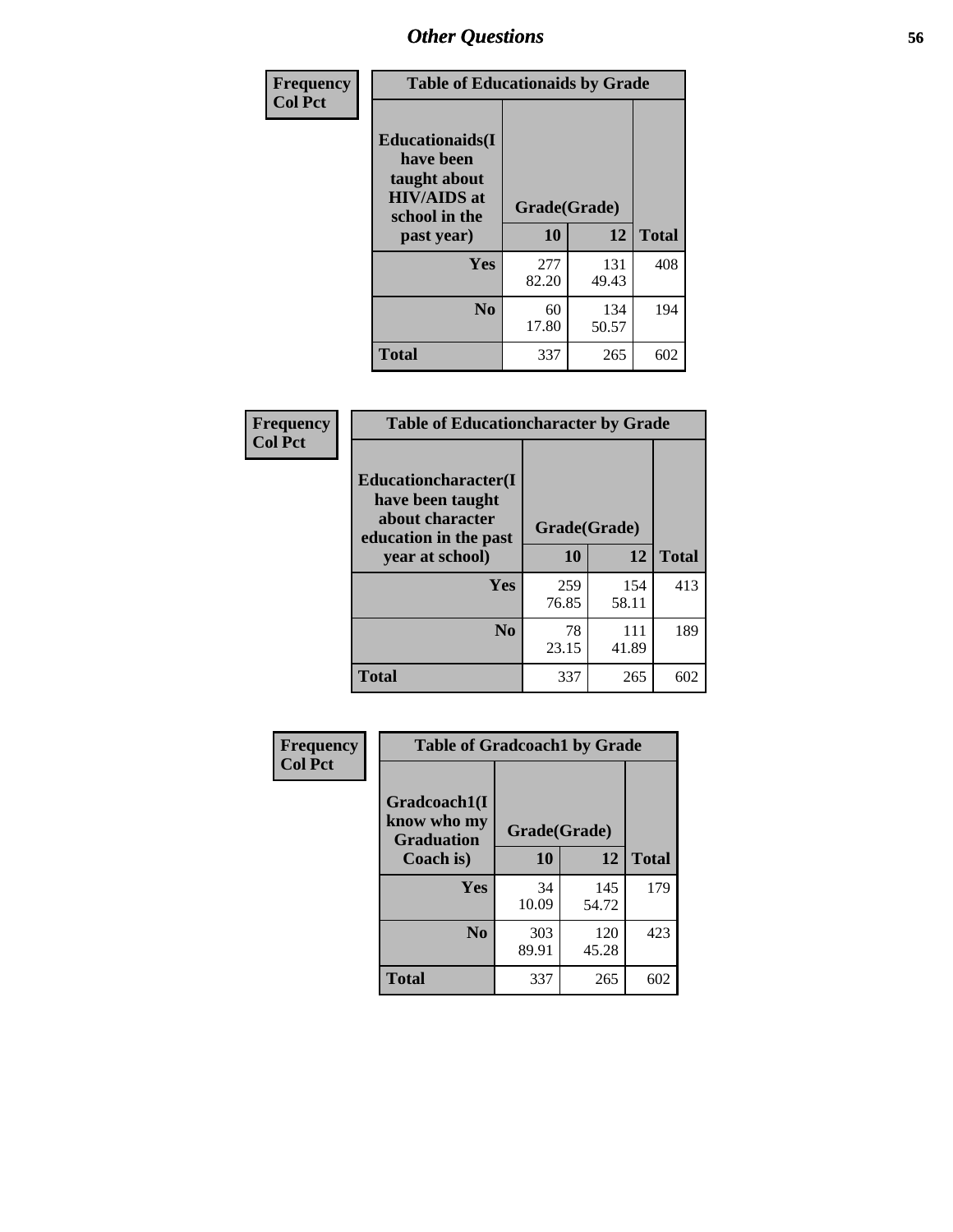| Frequency      | <b>Table of Gradcoach2 by Grade</b>         |              |              |              |
|----------------|---------------------------------------------|--------------|--------------|--------------|
| <b>Col Pct</b> | Gradcoach2(I<br>have                        |              |              |              |
|                | contacted my<br><b>Graduation</b><br>Coach) | Grade(Grade) |              |              |
|                |                                             | 10           | 12           | <b>Total</b> |
|                | Yes                                         | 13<br>3.86   | 56<br>21.13  | 69           |
|                | N <sub>0</sub>                              | 324<br>96.14 | 209<br>78.87 | 533          |
|                | <b>Total</b>                                | 337          | 265          | 602          |

| <b>Frequency</b><br><b>Col Pct</b> | <b>Table of Gradcoach3 by Grade</b>                                         |              |              |              |
|------------------------------------|-----------------------------------------------------------------------------|--------------|--------------|--------------|
|                                    | Gradcoach3(I<br>have received<br>assistance<br>from my<br><b>Graduation</b> | Grade(Grade) |              |              |
|                                    | Coach)                                                                      | 10           | 12           | <b>Total</b> |
|                                    | Yes                                                                         | 11<br>3.26   | 42<br>15.85  | 53           |
|                                    | N <sub>0</sub>                                                              | 76<br>22.55  | 49<br>18.49  | 125          |
|                                    | Don't know                                                                  | 250<br>74.18 | 174<br>65.66 | 424          |
|                                    | <b>Total</b>                                                                | 337          | 265          | 602          |

| Frequency      | <b>Table of Selfharm by Grade</b>                                                                                                                                                      |                    |              |              |
|----------------|----------------------------------------------------------------------------------------------------------------------------------------------------------------------------------------|--------------------|--------------|--------------|
| <b>Col Pct</b> | <b>Selfharm</b> (During<br>the past 12<br>months,<br>I harmed myself<br>on purpose<br><b>Suicideconsider</b><br>During the past<br>12 months,<br>I seriously<br>considered<br>suicide) | Grade(Grade)<br>10 | 12           | <b>Total</b> |
|                | Yes                                                                                                                                                                                    | 51<br>15.13        | 20<br>7.55   | 71           |
|                | N <sub>0</sub>                                                                                                                                                                         | 286<br>84.87       | 245<br>92.45 | 531          |
|                | Total                                                                                                                                                                                  | 337                | 265          | 602          |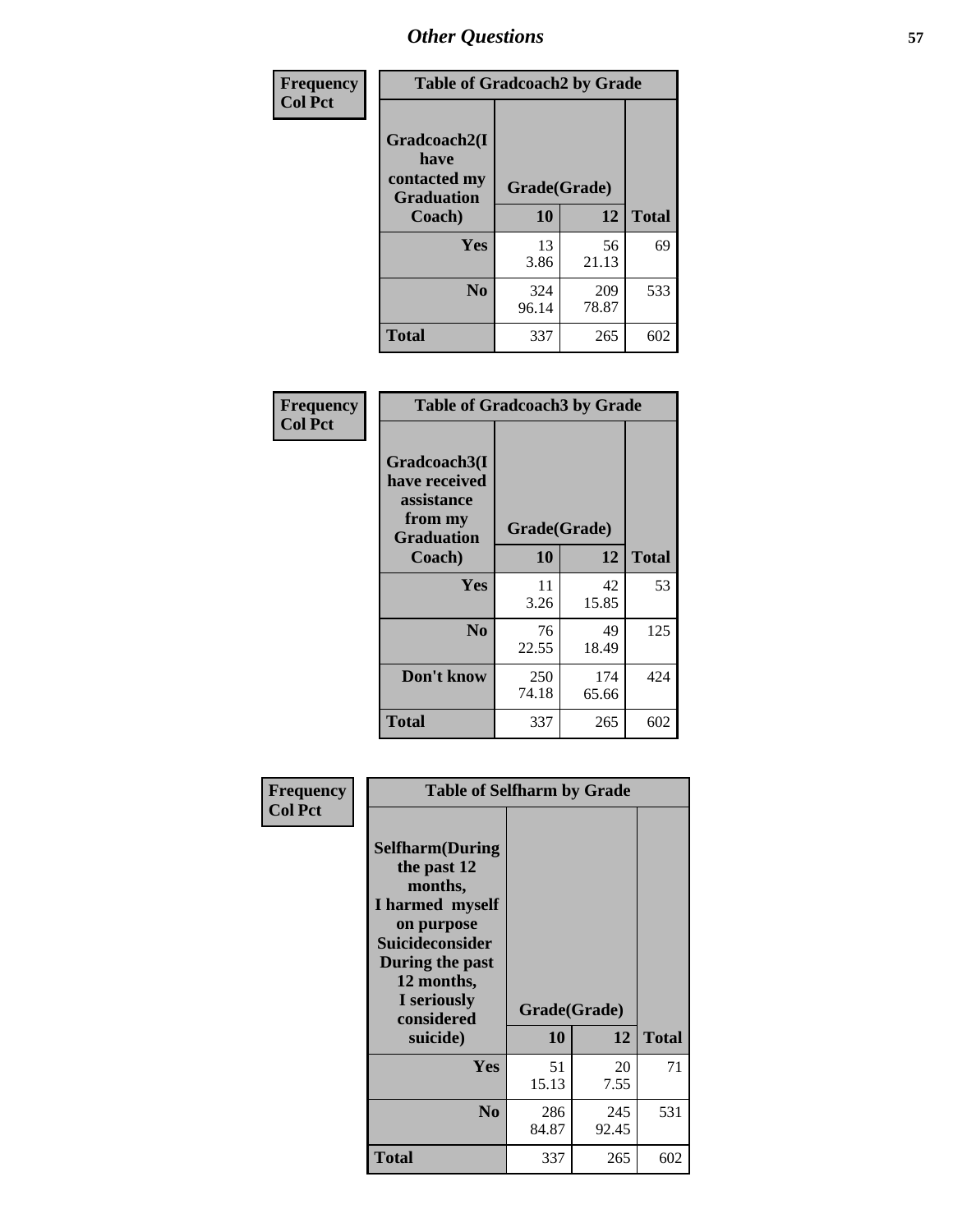| <b>Frequency</b> | <b>Table of Suicideconsider by Grade</b> |              |              |              |  |
|------------------|------------------------------------------|--------------|--------------|--------------|--|
| <b>Col Pct</b>   |                                          | Grade(Grade) |              |              |  |
|                  | Suicideconsider                          | <b>10</b>    | 12           | <b>Total</b> |  |
|                  | Yes                                      | 45<br>13.35  | 17<br>6.42   | 62           |  |
|                  | N <sub>0</sub>                           | 292<br>86.65 | 248<br>93.58 | 540          |  |
|                  | Total                                    | 337          | 265          | 602          |  |

| Frequency      | <b>Table of Suicideattempt by Grade</b>              |              |              |              |
|----------------|------------------------------------------------------|--------------|--------------|--------------|
| <b>Col Pct</b> | Suicideattempt(I<br>have attempted<br>suicide in the | Grade(Grade) |              |              |
|                | last year)                                           | 10           | 12           | <b>Total</b> |
|                | Yes                                                  | 25<br>7.42   | 2.64         | 32           |
|                | $\bf No$                                             | 312<br>92.58 | 258<br>97.36 | 570          |
|                | <b>Total</b>                                         | 337          | 265          | 602          |

| Frequency      | <b>Table of Instantmessaged by Grade</b>               |              |              |              |
|----------------|--------------------------------------------------------|--------------|--------------|--------------|
| <b>Col Pct</b> | Instantmessaged(I<br>have instant<br>messaged people I | Grade(Grade) |              |              |
|                | do not even know)                                      | 10           | 12           | <b>Total</b> |
|                | Yes                                                    | 124<br>36.80 | 88<br>33.21  | 212          |
|                | N <sub>0</sub>                                         | 213<br>63.20 | 177<br>66.79 | 390          |
|                | <b>Total</b>                                           | 337          | 265          | 602          |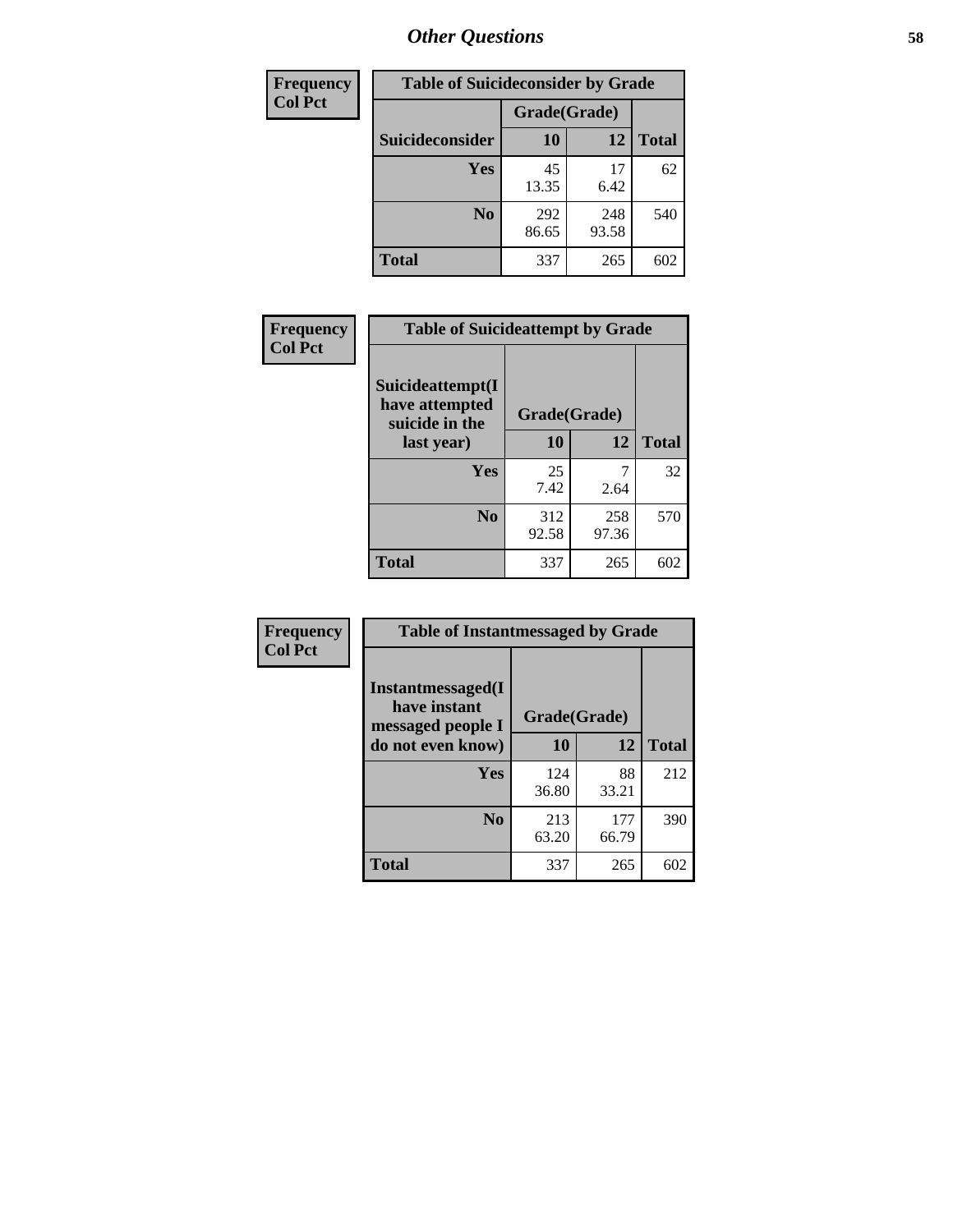| Frequency      | <b>Table of Getsalong by Grade</b>                  |              |              |              |  |
|----------------|-----------------------------------------------------|--------------|--------------|--------------|--|
| <b>Col Pct</b> | Getsalong(I get<br>along with other<br>students and | Grade(Grade) |              |              |  |
|                | adults)                                             | 10           | 12           | <b>Total</b> |  |
|                | <b>Strongly Agree</b>                               | 157<br>46.59 | 136<br>51.32 | 293          |  |
|                | <b>Somewhat Agree</b>                               | 149<br>44.21 | 113<br>42.64 | 262          |  |
|                | <b>Somewhat Disagree</b>                            | 19<br>5.64   | 11<br>4.15   | 30           |  |
|                | <b>Strongly Disagree</b>                            | 12<br>3.56   | 5<br>1.89    | 17           |  |
|                | <b>Total</b>                                        | 337          | 265          | 602          |  |

| Frequency      | <b>Table of Safehome by Grade</b> |                    |              |              |  |  |
|----------------|-----------------------------------|--------------------|--------------|--------------|--|--|
| <b>Col Pct</b> | Safehome(I feel<br>safe at home)  | Grade(Grade)<br>10 | 12           | <b>Total</b> |  |  |
|                | <b>Strongly Agree</b>             | 233<br>69.14       | 188<br>70.94 | 421          |  |  |
|                | <b>Somewhat Agree</b>             | 85<br>25.22        | 58<br>21.89  | 143          |  |  |
|                | <b>Somewhat Disagree</b>          | 10<br>2.97         | 14<br>5.28   | 24           |  |  |
|                | <b>Strongly Disagree</b>          | Q<br>2.67          | 5<br>1.89    | 14           |  |  |
|                | <b>Total</b>                      | 337                | 265          | 602          |  |  |

| Frequency      |                                                                                     | <b>Table of Adulttalk by Grade</b> |              |              |
|----------------|-------------------------------------------------------------------------------------|------------------------------------|--------------|--------------|
| <b>Col Pct</b> | <b>Adulttalk(I</b><br>know an<br>adult at<br>school that<br>I can talk<br>with if I | Grade(Grade)                       |              |              |
|                | need help)                                                                          | 10                                 | 12           | <b>Total</b> |
|                | Yes                                                                                 | 234<br>69.44                       | 214<br>80.75 | 448          |
|                | N <sub>0</sub>                                                                      | 103<br>30.56                       | 51<br>19.25  | 154          |
|                | <b>Total</b>                                                                        | 337                                | 265          | 602          |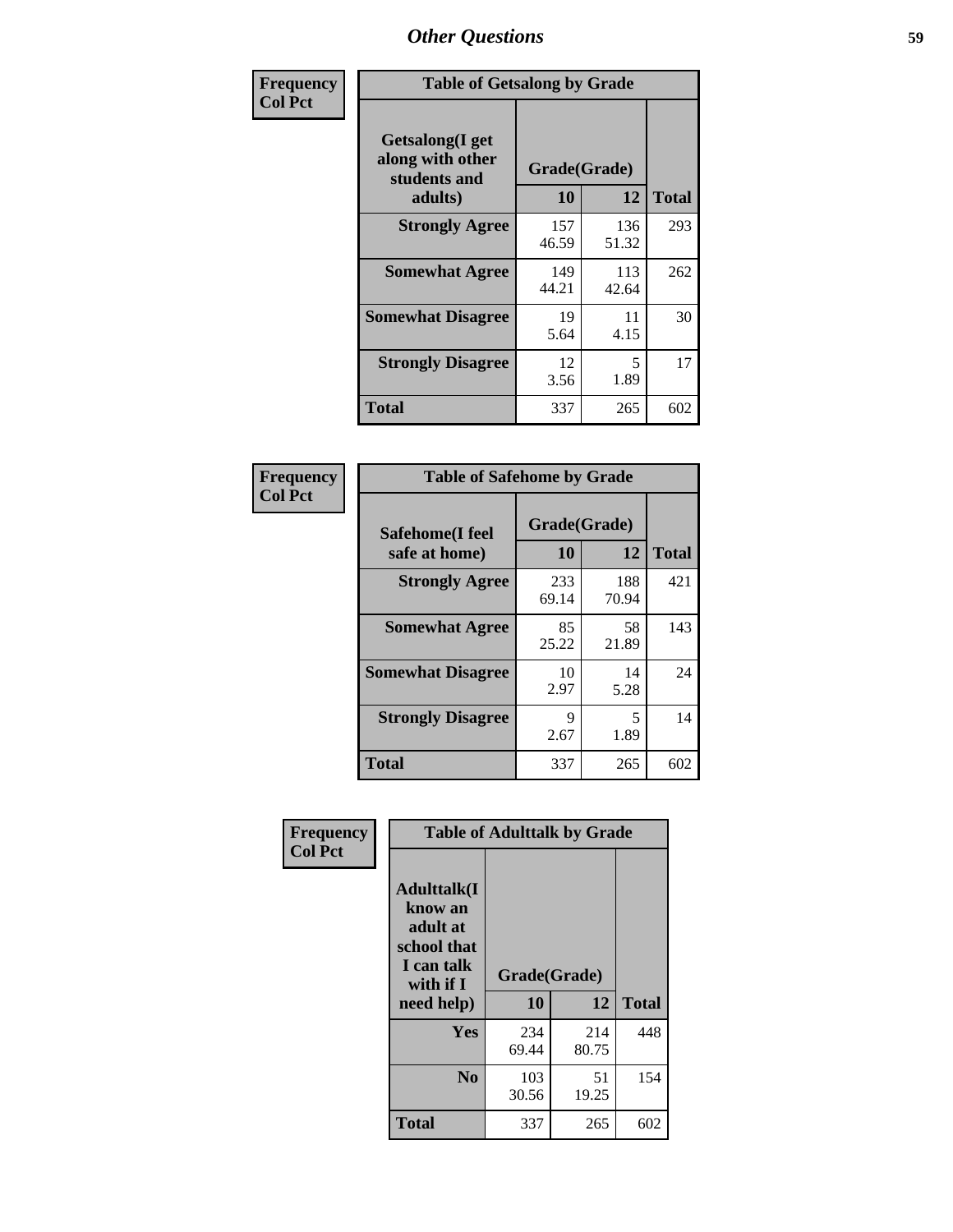**Frequency Row Pct**

| <b>Table of Grade by Tytime</b> |             |                                                                                         |             |             |             |             |              |
|---------------------------------|-------------|-----------------------------------------------------------------------------------------|-------------|-------------|-------------|-------------|--------------|
|                                 |             | Tvtime (On an average school day,<br>how much unsupervised time do I spend watching TV) |             |             |             |             |              |
|                                 |             | <b>Less that</b><br>$2 - 3$<br>$4 - 5$<br>$6+$                                          |             |             |             |             |              |
| Grade(Grade)   None             |             | hour/day                                                                                | hour/day    | hours/day   | hours/day   | hours/day   | <b>Total</b> |
| 10                              | 45<br>13.35 | 78<br>23.15                                                                             | 56<br>16.62 | 86<br>25.52 | 38<br>11.28 | 34<br>10.09 | 337          |
| 12                              | 43<br>16.23 | 60<br>22.64                                                                             | 48<br>18.11 | 75<br>28.30 | 22<br>8.30  | 17<br>6.42  | 265          |
| <b>Total</b>                    | 88          | 138                                                                                     | 104         | 161         | 60          | 51          | 602          |

**Frequency Row Pct**

| <b>Table of Grade by Computertime</b> |             |                                                                                                                               |             |             |             |            |     |  |  |
|---------------------------------------|-------------|-------------------------------------------------------------------------------------------------------------------------------|-------------|-------------|-------------|------------|-----|--|--|
|                                       |             | Computertime (On an average school day,<br>how much unsupervised time do I spend on the computer)                             |             |             |             |            |     |  |  |
| Grade(Grade)                          | None        | <b>Less that</b><br>$4 - 5$<br>$2 - 3$<br>$6+$<br>hour/day<br>hours/day<br>hours/day<br>hour/day<br>hours/day<br><b>Total</b> |             |             |             |            |     |  |  |
| 10                                    | 68<br>20.18 | 80<br>23.74                                                                                                                   | 47<br>13.95 | 75<br>22.26 | 38<br>11.28 | 29<br>8.61 | 337 |  |  |
| 12                                    | 40<br>15.09 | 72<br>27.17                                                                                                                   | 52<br>19.62 | 64<br>24.15 | 19<br>7.17  | 18<br>6.79 | 265 |  |  |
| <b>Total</b>                          | 108         | 152                                                                                                                           | 99          | 139         | 57          | 47         | 602 |  |  |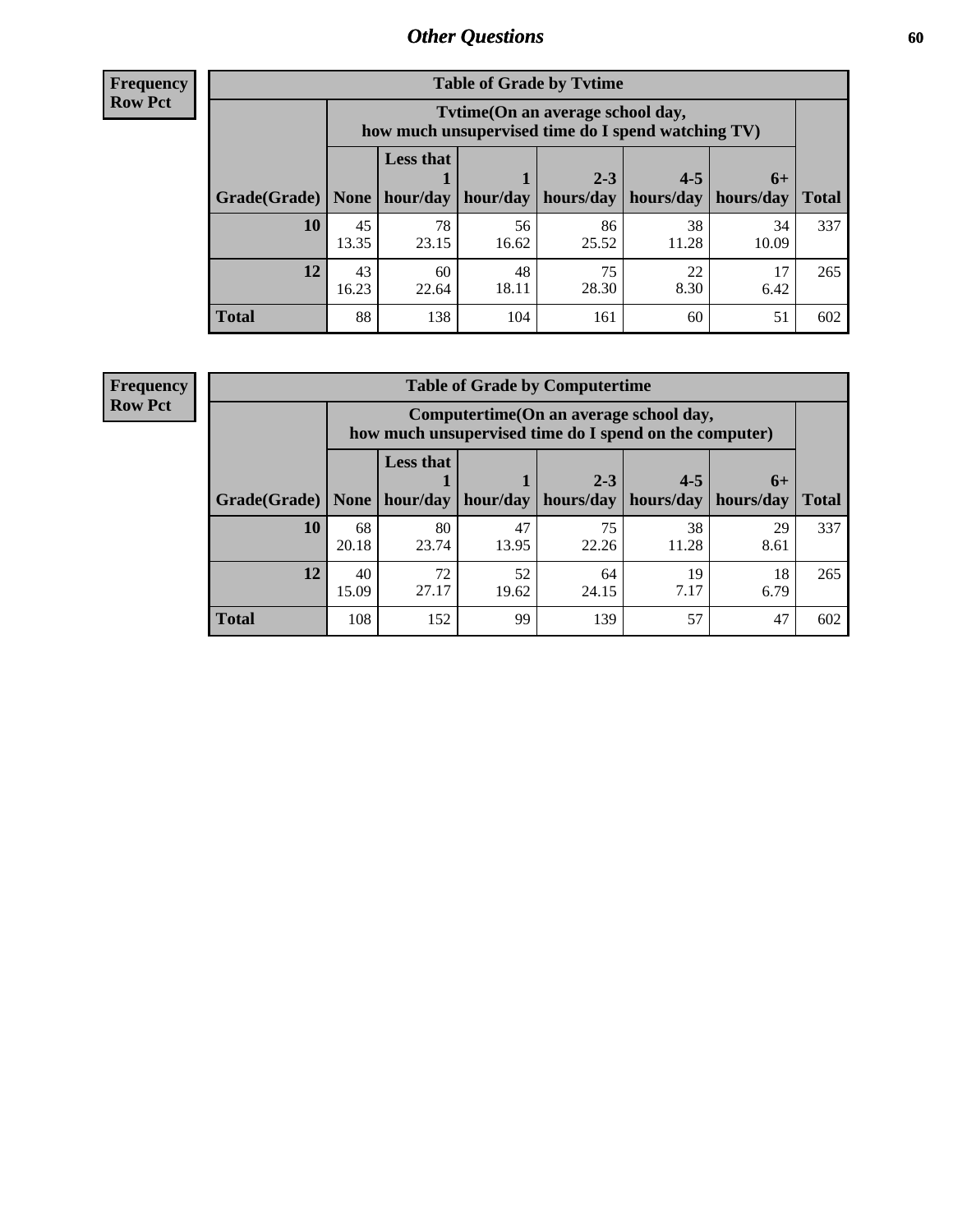#### *Questions about Driving Laws* **61** *Driving Questions were asked only of high school students.*

| <b>Frequency</b> |
|------------------|
| <b>Row Pct</b>   |

| <b>Table of Grade by License1</b> |                                     |                                                                                                                                           |           |            |               |              |  |  |  |
|-----------------------------------|-------------------------------------|-------------------------------------------------------------------------------------------------------------------------------------------|-----------|------------|---------------|--------------|--|--|--|
|                                   |                                     | License1(During the first 6 months of driving<br>with a provisional license,<br>the only passengers who can ride with the<br>driver are:) |           |            |               |              |  |  |  |
| Grade(Grade)                      | <b>Parent or</b><br><b>Guardian</b> | Family<br>  Members                                                                                                                       | Friends   | Anyone     | Don't<br>Know | <b>Total</b> |  |  |  |
| 10                                | 85<br>25.22                         | 198<br>58.75                                                                                                                              | 7<br>2.08 | 17<br>5.04 | 30<br>8.90    | 337          |  |  |  |
| 12                                | 81<br>30.57                         | 160<br>60.38                                                                                                                              | 4<br>1.51 | 11<br>4.15 | 9<br>3.40     | 265          |  |  |  |
| <b>Total</b>                      | 166                                 | 358                                                                                                                                       | 11        | 28         | 39            | 602          |  |  |  |

| <b>Frequency</b> |              | <b>Table of Grade by License2</b> |                                                                                                          |                              |                                                      |                      |              |  |  |
|------------------|--------------|-----------------------------------|----------------------------------------------------------------------------------------------------------|------------------------------|------------------------------------------------------|----------------------|--------------|--|--|
| <b>Row Pct</b>   |              |                                   | License2(17 yr old drivers with a<br>provisional driver's license cannot<br>drive between the hours of:) |                              |                                                      |                      |              |  |  |
|                  | Grade(Grade) | <b>Midnight</b><br>to 6am         | 1am<br>to<br>5am                                                                                         | 1am<br>t <sub>0</sub><br>6am | N <sub>0</sub><br>curfew<br>for $17$<br>year<br>olds | Don't<br><b>Know</b> | <b>Total</b> |  |  |
|                  | 10           | 192<br>56.97                      | 33<br>9.79                                                                                               | 20<br>5.93                   | 24<br>7.12                                           | 68<br>20.18          | 337          |  |  |
|                  | 12           | 183<br>69.06                      | 19<br>7.17                                                                                               | 21<br>7.92                   | 10<br>3.77                                           | 32<br>12.08          | 265          |  |  |
|                  | <b>Total</b> | 375                               | 52                                                                                                       | 41                           | 34                                                   | 100                  | 602          |  |  |

| Frequency      |                                                                                              | <b>Table of Grade by License3</b> |              |              |            |             |               |              |
|----------------|----------------------------------------------------------------------------------------------|-----------------------------------|--------------|--------------|------------|-------------|---------------|--------------|
| <b>Row Pct</b> | License3(For drivers under the age of<br>21,<br>what level of alcohol is considered<br>DUI?) |                                   |              |              |            |             |               |              |
|                | Grade(Grade)                                                                                 | Any<br><b>Amount</b>              | 0.02         | $\vert$ 0.04 | 0.06       | 0.08        | Don't<br>know | <b>Total</b> |
|                | 10                                                                                           | 69<br>20.47                       | 134<br>39.76 | 26<br>7.72   | 14<br>4.15 | 35<br>10.39 | 59<br>17.51   | 337          |
|                | 12                                                                                           | 86<br>32.45                       | 69<br>26.04  | 25<br>9.43   | 10<br>3.77 | 20<br>7.55  | 55<br>20.75   | 265          |
|                | <b>Total</b>                                                                                 | 155                               | 203          | 51           | 24         | 55          | 114           | 602          |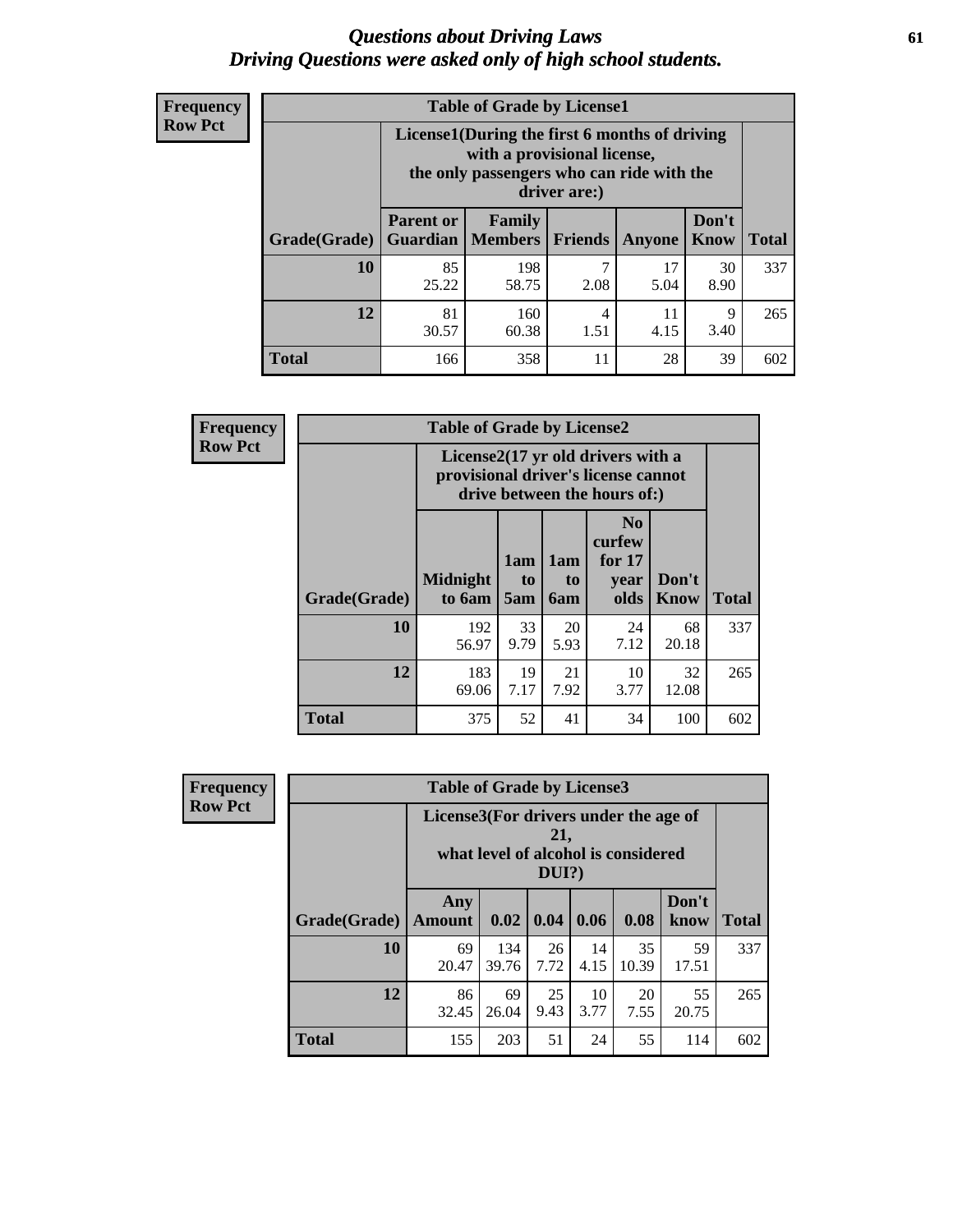#### *Questions about Driving Laws* **62** *Driving Questions were asked only of high school students.*

**Frequency Row Pct**

| <b>Table of Grade by License4</b> |             |                                                                                                                                                                                                                                                                                       |             |             |            |             |     |  |
|-----------------------------------|-------------|---------------------------------------------------------------------------------------------------------------------------------------------------------------------------------------------------------------------------------------------------------------------------------------|-------------|-------------|------------|-------------|-----|--|
|                                   |             | License4(A driver under 21 automatically<br>loses his/her license if caught exceeding the<br>posted speet limit by:)<br>Can't<br>lose<br>license<br><b>Depends</b><br>$15+$<br>$25+$<br>$35+$<br>Don't<br>for<br><b>on</b><br>mph<br>speeding<br><b>Total</b><br>know<br>mph<br>judge |             |             |            |             |     |  |
| Grade(Grade)                      | mph         |                                                                                                                                                                                                                                                                                       |             |             |            |             |     |  |
| 10                                | 75<br>22.26 | 67<br>19.88                                                                                                                                                                                                                                                                           | 47<br>13.95 | 33<br>9.79  | 18<br>5.34 | 97<br>28.78 | 337 |  |
| 12                                | 52<br>19.62 | 64<br>24.15                                                                                                                                                                                                                                                                           | 50<br>18.87 | 32<br>12.08 | 7<br>2.64  | 60<br>22.64 | 265 |  |
| <b>Total</b>                      | 127         | 131                                                                                                                                                                                                                                                                                   | 97          | 65          | 25         | 157         | 602 |  |

| Frequency      | <b>Table of Grade by License5</b> |                                                                                                                                                             |                |               |       |  |  |
|----------------|-----------------------------------|-------------------------------------------------------------------------------------------------------------------------------------------------------------|----------------|---------------|-------|--|--|
| <b>Row Pct</b> |                                   | License5(A)<br>Georgia teenager<br>with family<br>connections or a<br>good lawyer can<br>break a teen<br>driving law and<br>keep their driver's<br>license) |                |               |       |  |  |
|                | Grade(Grade)                      | <b>Yes</b>                                                                                                                                                  | N <sub>0</sub> | Don't<br>know | Total |  |  |
|                | 10                                | 53<br>15.73                                                                                                                                                 | 180<br>53.41   | 104<br>30.86  | 337   |  |  |
|                | 12                                | 96<br>36.23                                                                                                                                                 | 121<br>45.66   | 48<br>18.11   | 265   |  |  |
|                | <b>Total</b>                      | 149                                                                                                                                                         | 301            | 152           | 602   |  |  |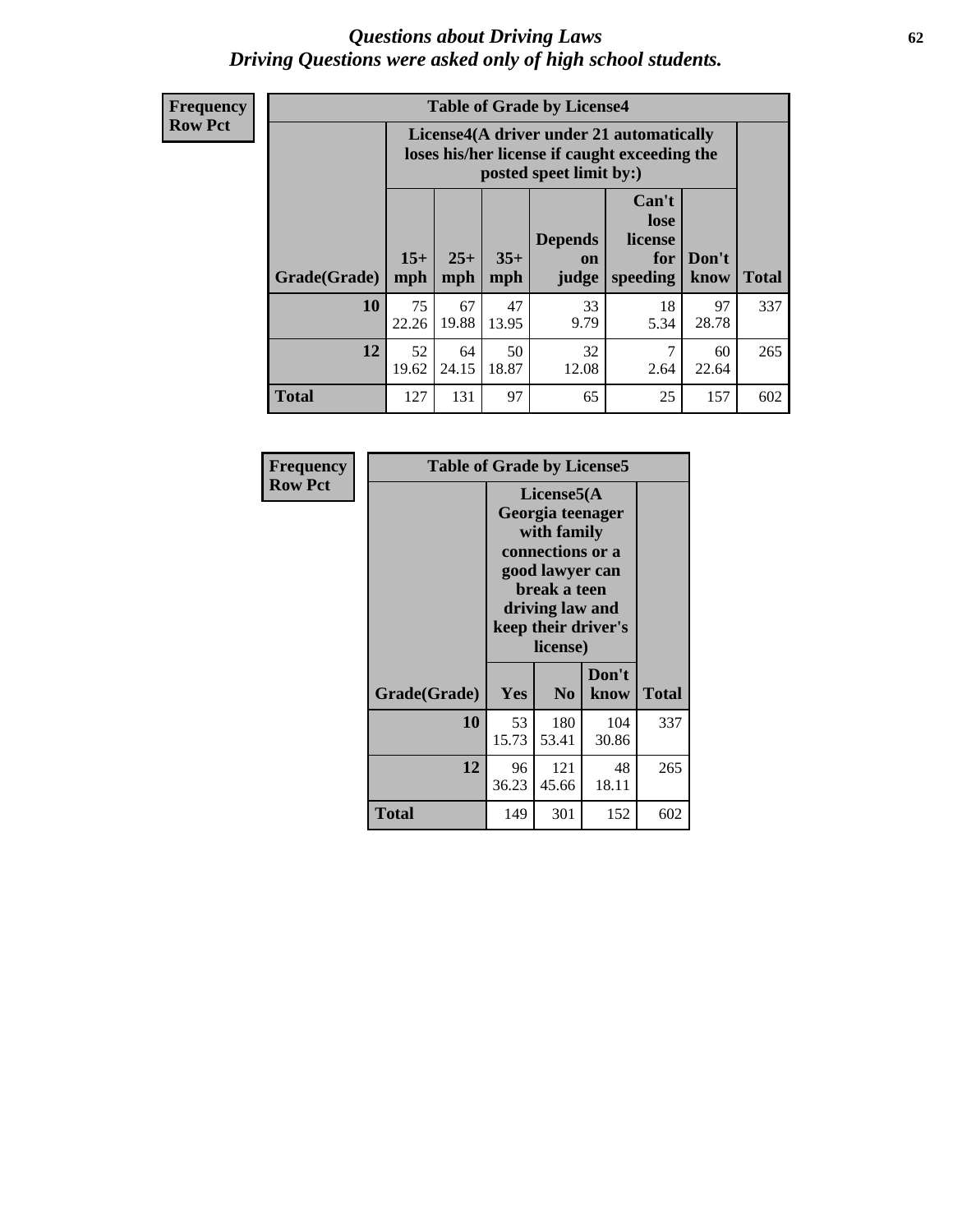### *Questions about Driving Laws* **63** *Driving Questions were asked only of high school students.*

| <b>Frequency</b> | <b>Table of Grade by License6</b> |                                                                                                                                                 |                |               |              |  |  |
|------------------|-----------------------------------|-------------------------------------------------------------------------------------------------------------------------------------------------|----------------|---------------|--------------|--|--|
| <b>Row Pct</b>   |                                   | License <sub>6</sub> (I know a<br>friend or<br>classmate that<br>broke a teen<br>driving law,<br>but was allowed to<br>keep his/her<br>license) |                |               |              |  |  |
|                  | Grade(Grade)                      | <b>Yes</b>                                                                                                                                      | N <sub>0</sub> | Don't<br>know | <b>Total</b> |  |  |
|                  | 10                                | 93<br>27.60                                                                                                                                     | 150<br>44.51   | 94<br>27.89   | 337          |  |  |
|                  | 12                                | 127<br>47.92                                                                                                                                    | 96<br>36.23    | 42<br>15.85   | 265          |  |  |
|                  | <b>Total</b>                      | 220                                                                                                                                             | 246            | 136           | 602          |  |  |

| <b>Frequency</b> |                                                                                               |                                                                             | <b>Table of Grade by License7</b>   |                                                   |                        |              |
|------------------|-----------------------------------------------------------------------------------------------|-----------------------------------------------------------------------------|-------------------------------------|---------------------------------------------------|------------------------|--------------|
| <b>Row Pct</b>   | License7(A student under the age of 18 cam loser<br>his/her driving privileges if he or she:) |                                                                             |                                     |                                                   |                        |              |
|                  | Grade(Grade)                                                                                  | <b>Have</b><br>more than<br>10<br>unexcused<br>absences<br>per school<br>yr | Drop out<br>without  <br>graduating | <b>Bring</b><br>alcohol/drugs/weapon<br>to school | All of<br>the<br>above | <b>Total</b> |
|                  | 10                                                                                            | 45<br>13.35                                                                 | 14<br>4.15                          | 14<br>4.15                                        | 264<br>78.34           | 337          |
|                  | 12                                                                                            | 22<br>8.30                                                                  | 6<br>2.26                           | 9<br>3.40                                         | 228<br>86.04           | 265          |
|                  | <b>Total</b>                                                                                  | 67                                                                          | 20                                  | 23                                                | 492                    | 602          |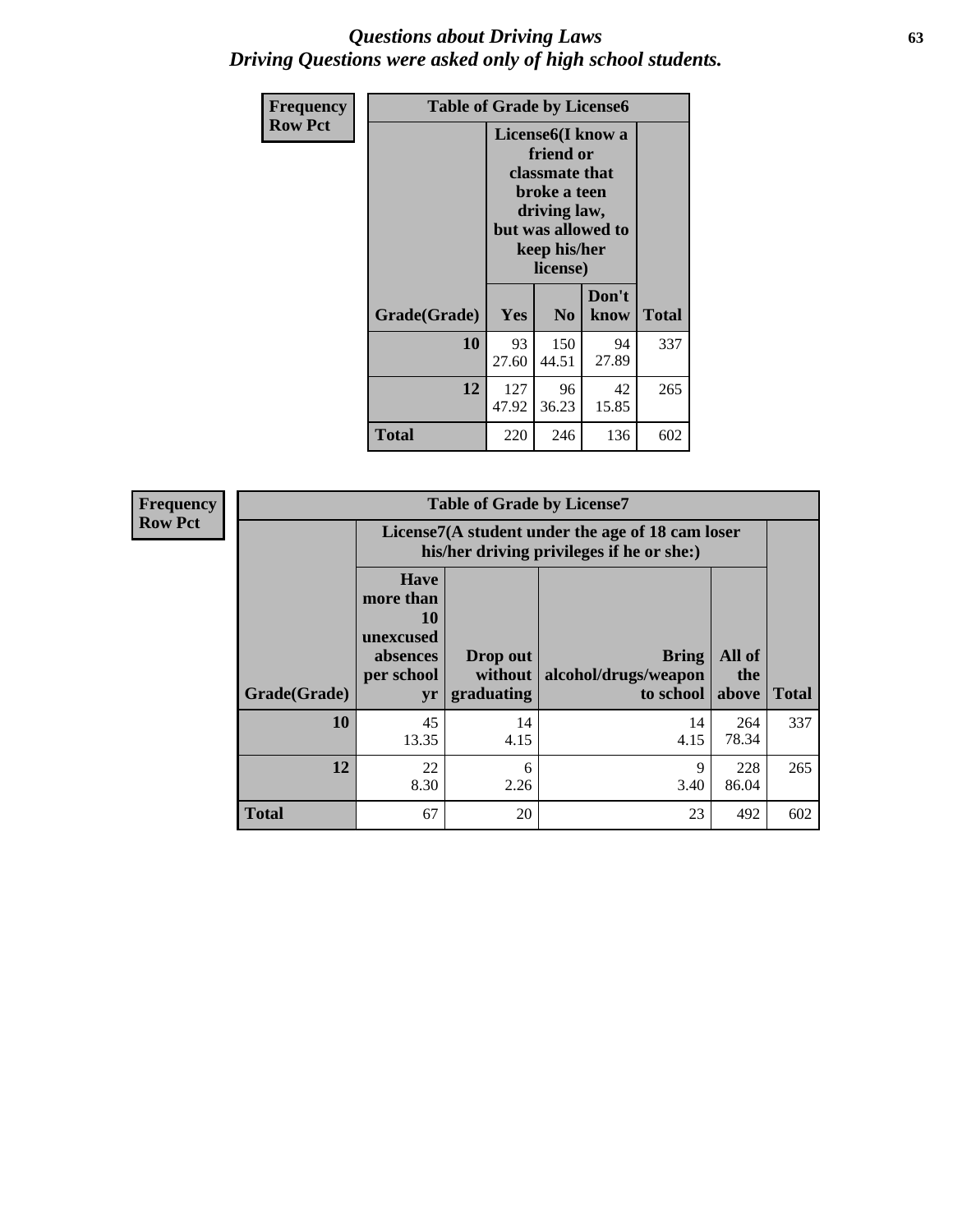# *Select Results by Gender* **64**

| Frequency      | <b>Table of SchoolClimate2 by Gender</b>          |                                 |              |              |  |  |  |
|----------------|---------------------------------------------------|---------------------------------|--------------|--------------|--|--|--|
| <b>Col Pct</b> | SchoolClimate2(I<br>feel successful at<br>school) | Gender(Gender)<br><b>Female</b> | <b>Male</b>  | <b>Total</b> |  |  |  |
|                | <b>Strongly Agree</b>                             | 99<br>30.18                     | 81<br>29.56  | 180          |  |  |  |
|                | <b>Somewhat Agree</b>                             | 202<br>61.59                    | 156<br>56.93 | 358          |  |  |  |
|                | <b>Somewhat Disagree</b>                          | 24<br>7.32                      | 25<br>9.12   | 49           |  |  |  |
|                | <b>Strongly Disagree</b>                          | 3<br>0.91                       | 12<br>4.38   | 15           |  |  |  |
|                | <b>Total</b>                                      | 328                             | 274          | 602          |  |  |  |

| Frequency      | <b>Table of SchoolClimate6 by Gender</b>                 |                                 |              |              |  |  |  |  |
|----------------|----------------------------------------------------------|---------------------------------|--------------|--------------|--|--|--|--|
| <b>Col Pct</b> | <b>SchoolClimate6(Teachers</b><br>treat me with respect) | Gender(Gender)<br><b>Female</b> | <b>Male</b>  | <b>Total</b> |  |  |  |  |
|                | <b>Strongly Agree</b>                                    | 80<br>24.39                     | 70<br>25.55  | 150          |  |  |  |  |
|                | <b>Somewhat Agree</b>                                    | 158<br>48.17                    | 132<br>48.18 | 290          |  |  |  |  |
|                | <b>Somewhat Disagree</b>                                 | 59<br>17.99                     | 45<br>16.42  | 104          |  |  |  |  |
|                | <b>Strongly Disagree</b>                                 | 31<br>9.45                      | 27<br>9.85   | 58           |  |  |  |  |
|                | <b>Total</b>                                             | 328                             | 274          | 602          |  |  |  |  |

| <b>Frequency</b> | <b>Table of SchoolClimate8 by Gender</b>                                             |                                 |              |     |
|------------------|--------------------------------------------------------------------------------------|---------------------------------|--------------|-----|
| <b>Col Pct</b>   | <b>SchoolClimate8(Students</b><br>are frequently<br>recognized for good<br>behavior) | Gender(Gender)<br><b>Female</b> | <b>Total</b> |     |
|                  | <b>Strongly Agree</b>                                                                | 37<br>11.28                     | 25<br>9.12   | 62  |
|                  | <b>Somewhat Agree</b>                                                                | 119<br>36.28                    | 94<br>34.31  | 213 |
|                  | <b>Somewhat Disagree</b>                                                             | 111<br>33.84                    | 91<br>33.21  | 202 |
|                  | <b>Strongly Disagree</b>                                                             | 61<br>18.60                     | 64<br>23.36  | 125 |
|                  | Total                                                                                | 328                             | 274          | 602 |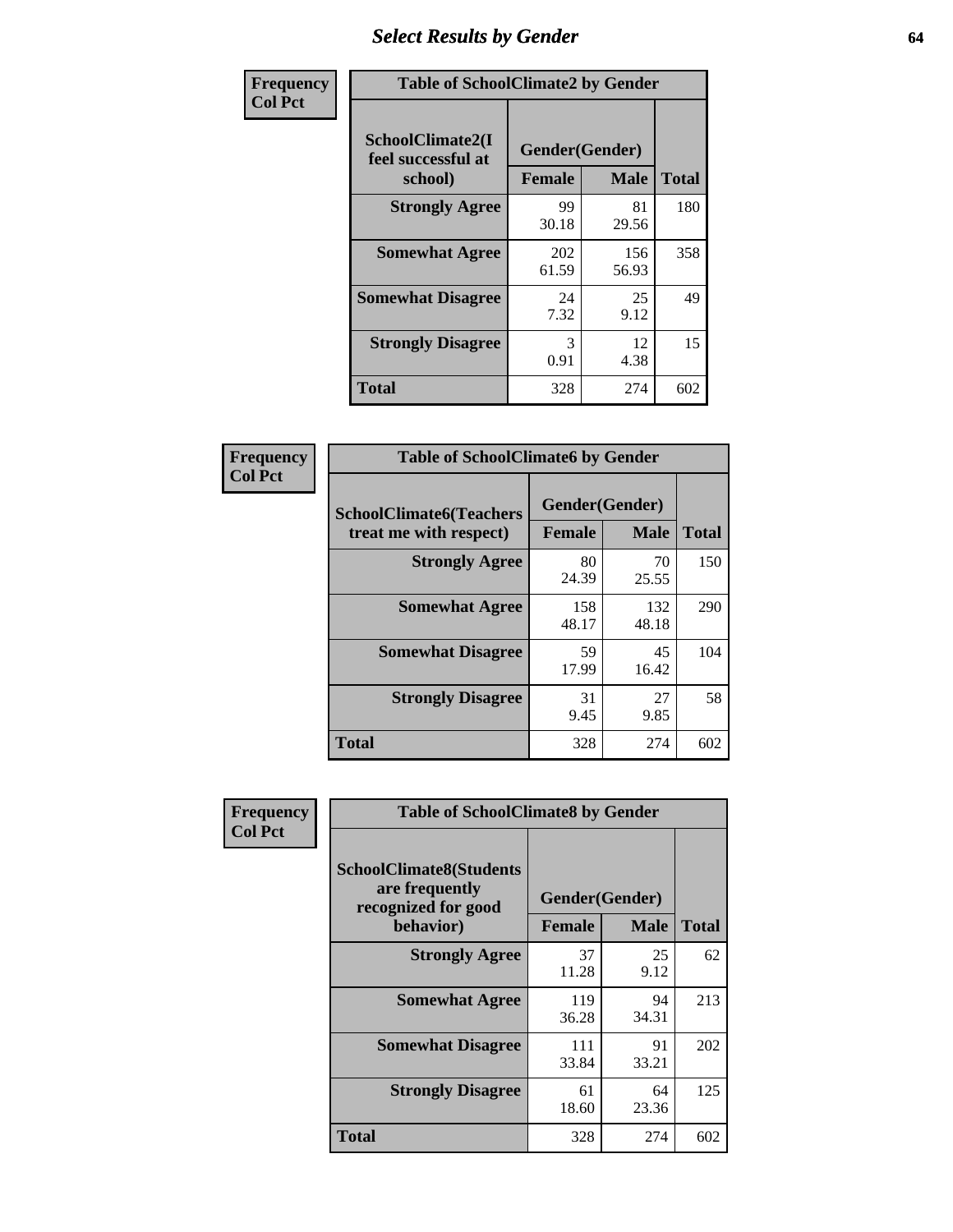# *Select Results by Gender* **65**

| Frequency      | <b>Table of Gender by Dropout</b> |                                                              |              |              |
|----------------|-----------------------------------|--------------------------------------------------------------|--------------|--------------|
| <b>Row Pct</b> |                                   | Dropout(I<br>have<br>thought<br>about<br>dropping<br>school) | out of       |              |
|                | Gender(Gender)                    | Yes                                                          | No           | <b>Total</b> |
|                | <b>Female</b>                     | 97<br>29.57                                                  | 231<br>70.43 | 328          |
|                | <b>Male</b>                       | 66<br>24.09                                                  | 208<br>75.91 | 274          |
|                | <b>Total</b>                      | 163                                                          | 439          | 602          |

| Frequency |  |
|-----------|--|
| Row Pct   |  |

| <b>Table of Gender by Dropoutreason</b> |                      |                                                                     |                                 |                                |              |              |  |
|-----------------------------------------|----------------------|---------------------------------------------------------------------|---------------------------------|--------------------------------|--------------|--------------|--|
|                                         |                      | Dropoutreason (If I dropped out the<br>reason would most likely be) |                                 |                                |              |              |  |
| Gender(Gender)                          | Won't<br>Drop<br>out | <b>Bored</b>                                                        | <b>Family</b><br><b>Reasons</b> | <b>Being</b><br><b>Bullied</b> | <b>Other</b> | <b>Total</b> |  |
| <b>Female</b>                           | 201<br>61.28         | 44<br>13.41                                                         | 20<br>6.10                      | 3<br>0.91                      | 60<br>18.29  | 328          |  |
| <b>Male</b>                             | 159<br>58.03         | 49<br>17.88                                                         | 16<br>5.84                      | 1.82                           | 45<br>16.42  | 274          |  |
| <b>Total</b>                            | 360                  | 93                                                                  | 36                              | 8                              | 105          | 602          |  |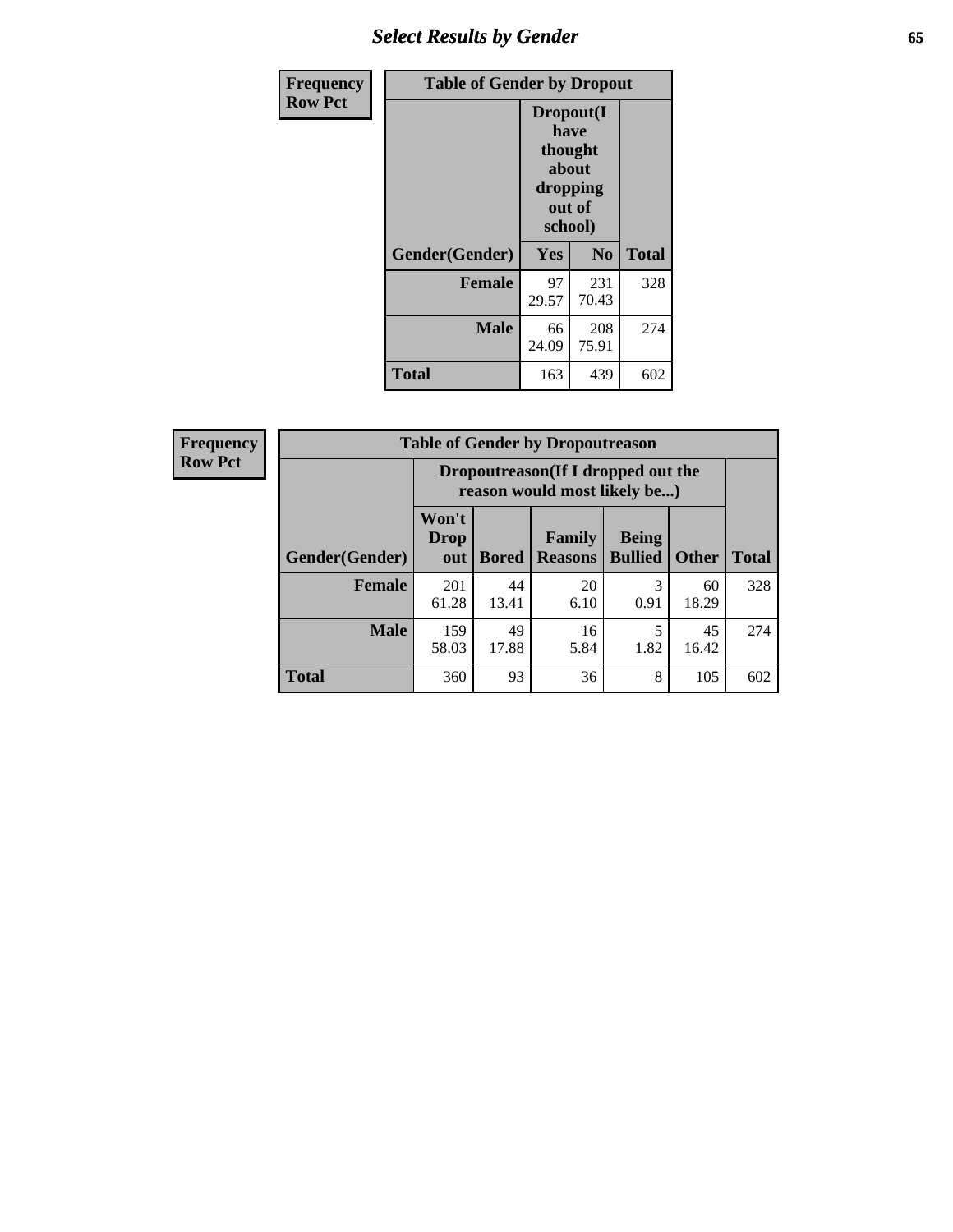*School Safety* **66**

| Frequency      | <b>Table of Gender by Bullied2</b> |             |                 |              |  |  |
|----------------|------------------------------------|-------------|-----------------|--------------|--|--|
| <b>Row Pct</b> |                                    |             | <b>Bullied2</b> |              |  |  |
|                | Gender(Gender)                     | <b>Yes</b>  | N <sub>0</sub>  | <b>Total</b> |  |  |
|                | <b>Female</b>                      | 47<br>14.33 | 281<br>85.67    | 328          |  |  |
|                | <b>Male</b>                        | 32<br>11.68 | 242<br>88.32    | 274          |  |  |
|                | <b>Total</b>                       | 79          | 523             | 602          |  |  |

| Frequency      | <b>Table of Gender by Bulliedothers2</b> |                       |                |              |
|----------------|------------------------------------------|-----------------------|----------------|--------------|
| <b>Row Pct</b> |                                          | <b>Bulliedothers2</b> |                |              |
|                | Gender(Gender)                           | <b>Yes</b>            | N <sub>0</sub> | <b>Total</b> |
|                | <b>Female</b>                            | 39<br>11.89           | 289<br>88.11   | 328          |
|                | <b>Male</b>                              | 36<br>13.14           | 238<br>86.86   | 274          |
|                | <b>Total</b>                             | 75                    | 527            | 602          |

| <b>Frequency</b> | <b>Table of Gender by Weaponschool2</b> |                      |                |              |
|------------------|-----------------------------------------|----------------------|----------------|--------------|
| <b>Row Pct</b>   |                                         | <b>Weaponschool2</b> |                |              |
|                  | Gender(Gender)                          | Yes                  | N <sub>0</sub> | <b>Total</b> |
|                  | Female                                  | 6<br>1.83            | 322<br>98.17   | 328          |
|                  | <b>Male</b>                             | 6<br>2.19            | 268<br>97.81   | 274          |
|                  | <b>Total</b>                            | 12                   | 590            | 602          |

| Frequency      | <b>Table of Gender by Absentunsafe2</b> |               |                |              |
|----------------|-----------------------------------------|---------------|----------------|--------------|
| <b>Row Pct</b> |                                         | Absentunsafe2 |                |              |
|                | Gender(Gender)                          | <b>Yes</b>    | N <sub>0</sub> | <b>Total</b> |
|                | <b>Female</b>                           | 30<br>9.15    | 298<br>90.85   | 328          |
|                | <b>Male</b>                             | 13<br>4.74    | 261<br>95.26   | 274          |
|                | <b>Total</b>                            | 43            | 559            | 602          |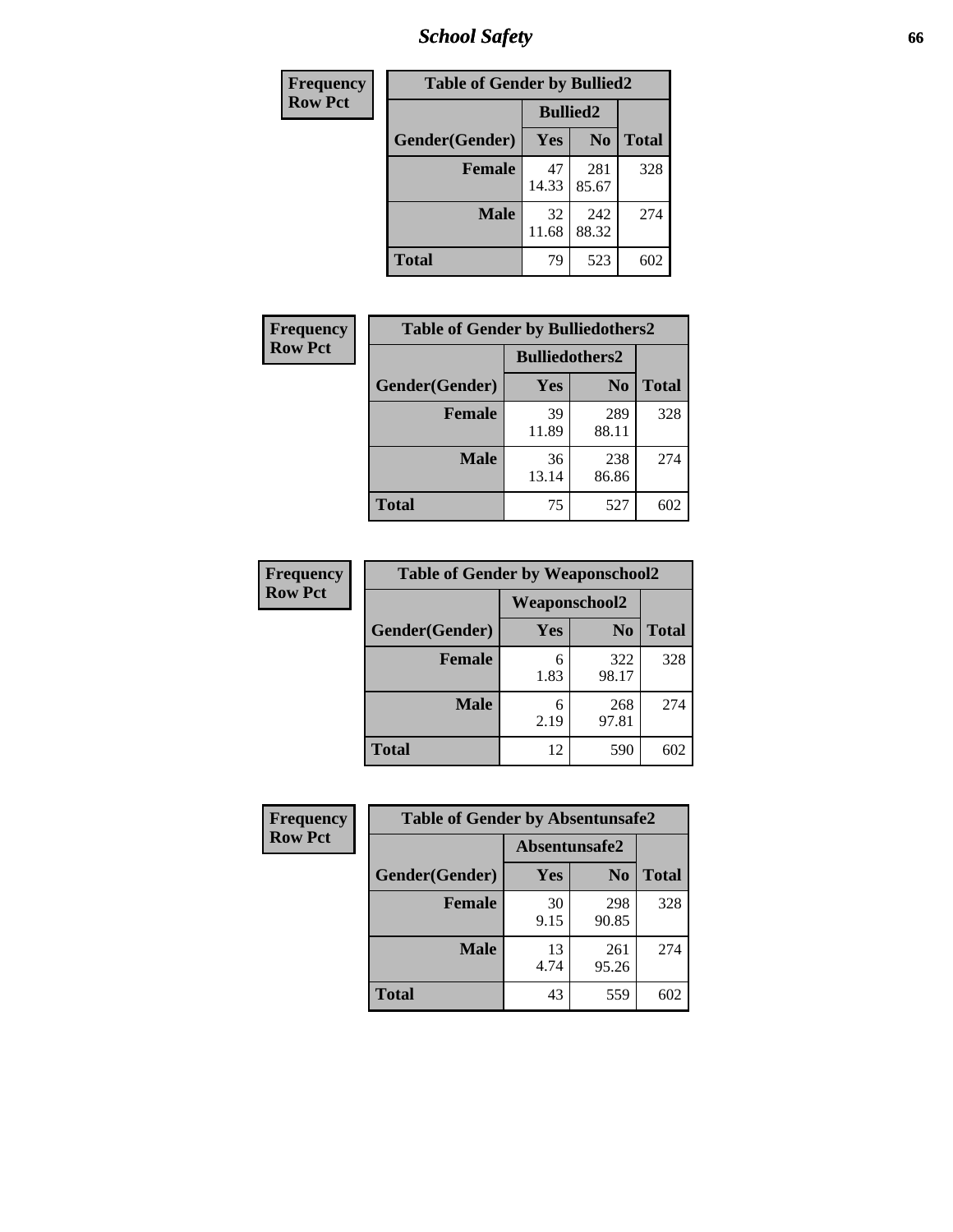*School Safety* **67**

| Frequency      | <b>Table of Gender by Gangself</b> |                                                                                                        |                |              |
|----------------|------------------------------------|--------------------------------------------------------------------------------------------------------|----------------|--------------|
| <b>Row Pct</b> |                                    | <b>Gangself</b> (I<br>have<br>participated<br>in illegal gang<br>activities in<br>the past 30<br>days) |                |              |
|                | Gender(Gender)                     | Yes                                                                                                    | N <sub>0</sub> | <b>Total</b> |
|                | <b>Female</b>                      | 7<br>2.13                                                                                              | 321<br>97.87   | 328          |
|                | <b>Male</b>                        | 10<br>3.65                                                                                             | 264<br>96.35   | 274          |
|                | <b>Total</b>                       | 17                                                                                                     | 585            | 602          |

| Frequency      | <b>Table of Gender by Gangpeers</b> |                                                                                                                             |                |              |
|----------------|-------------------------------------|-----------------------------------------------------------------------------------------------------------------------------|----------------|--------------|
| <b>Row Pct</b> |                                     | <b>Gangpeers</b> (I<br>have friends<br>who have<br>participated<br>in illegal gang<br>activities in<br>the past 30<br>days) |                |              |
|                | Gender(Gender)                      | Yes                                                                                                                         | N <sub>0</sub> | <b>Total</b> |
|                | <b>Female</b>                       | 56<br>17.07                                                                                                                 | 272<br>82.93   | 328          |
|                | <b>Male</b>                         | 50<br>18.25                                                                                                                 | 224<br>81.75   | 274          |
|                | <b>Total</b>                        | 106                                                                                                                         | 496            | 602          |

| Frequency      | <b>Table of Gender by Pickedon2</b> |                  |                |              |
|----------------|-------------------------------------|------------------|----------------|--------------|
| <b>Row Pct</b> |                                     | <b>Pickedon2</b> |                |              |
|                | Gender(Gender)                      | <b>Yes</b>       | N <sub>0</sub> | <b>Total</b> |
|                | <b>Female</b>                       | 102<br>31.10     | 226<br>68.90   | 328          |
|                | <b>Male</b>                         | 72<br>26.28      | 202<br>73.72   | 274          |
|                | <b>Total</b>                        | 174              | 428            | 602          |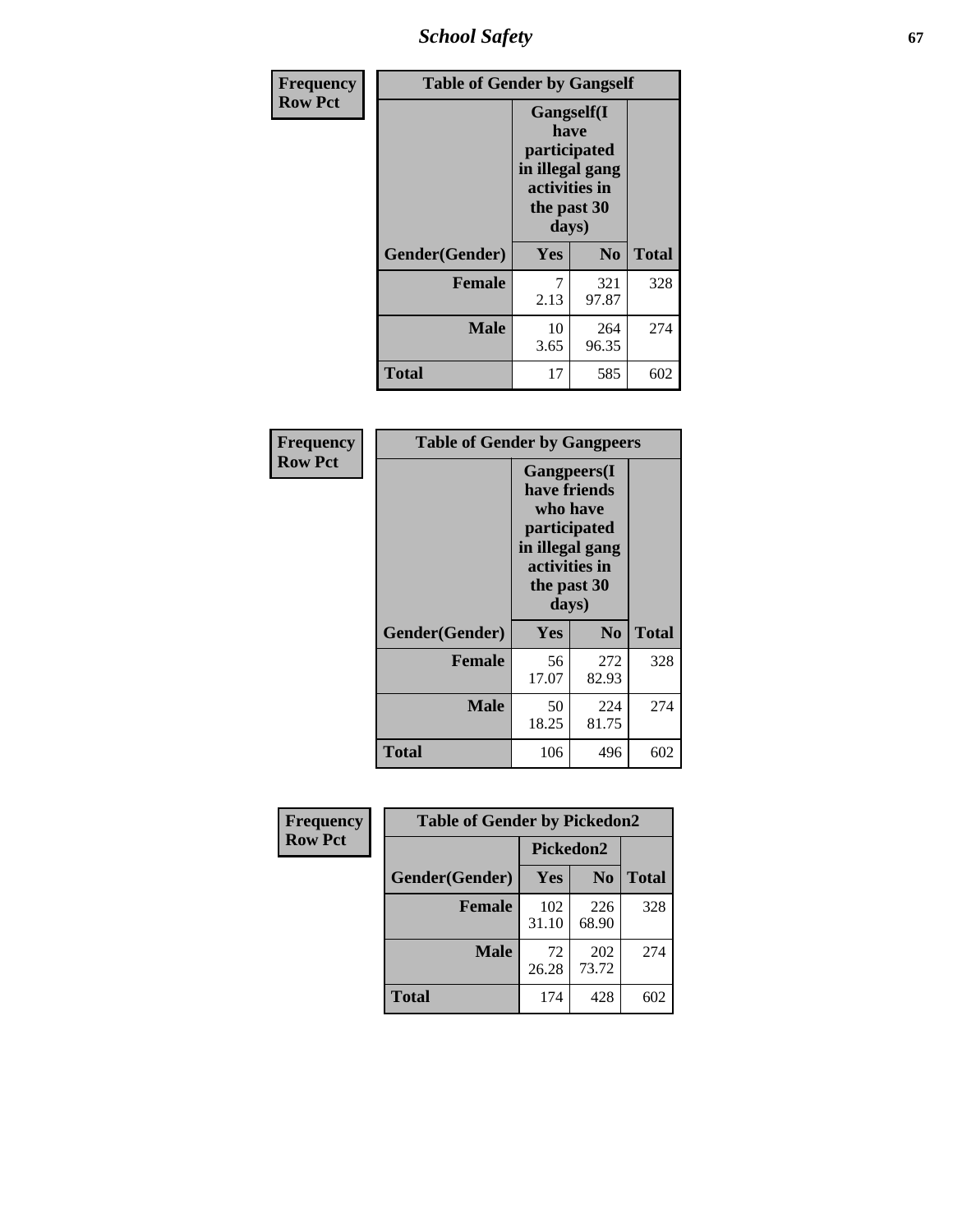*School Safety* **68**

| Frequency      | <b>Table of Gender by Safeschool2</b> |              |                |              |
|----------------|---------------------------------------|--------------|----------------|--------------|
| <b>Row Pct</b> |                                       |              | Safeschool2    |              |
|                | Gender(Gender)                        | Yes          | N <sub>0</sub> | <b>Total</b> |
|                | <b>Female</b>                         | 174<br>53.05 | 154<br>46.95   | 328          |
|                | <b>Male</b>                           | 176<br>64.23 | 98<br>35.77    | 274          |
|                | <b>Total</b>                          | 350          | 252            | 602          |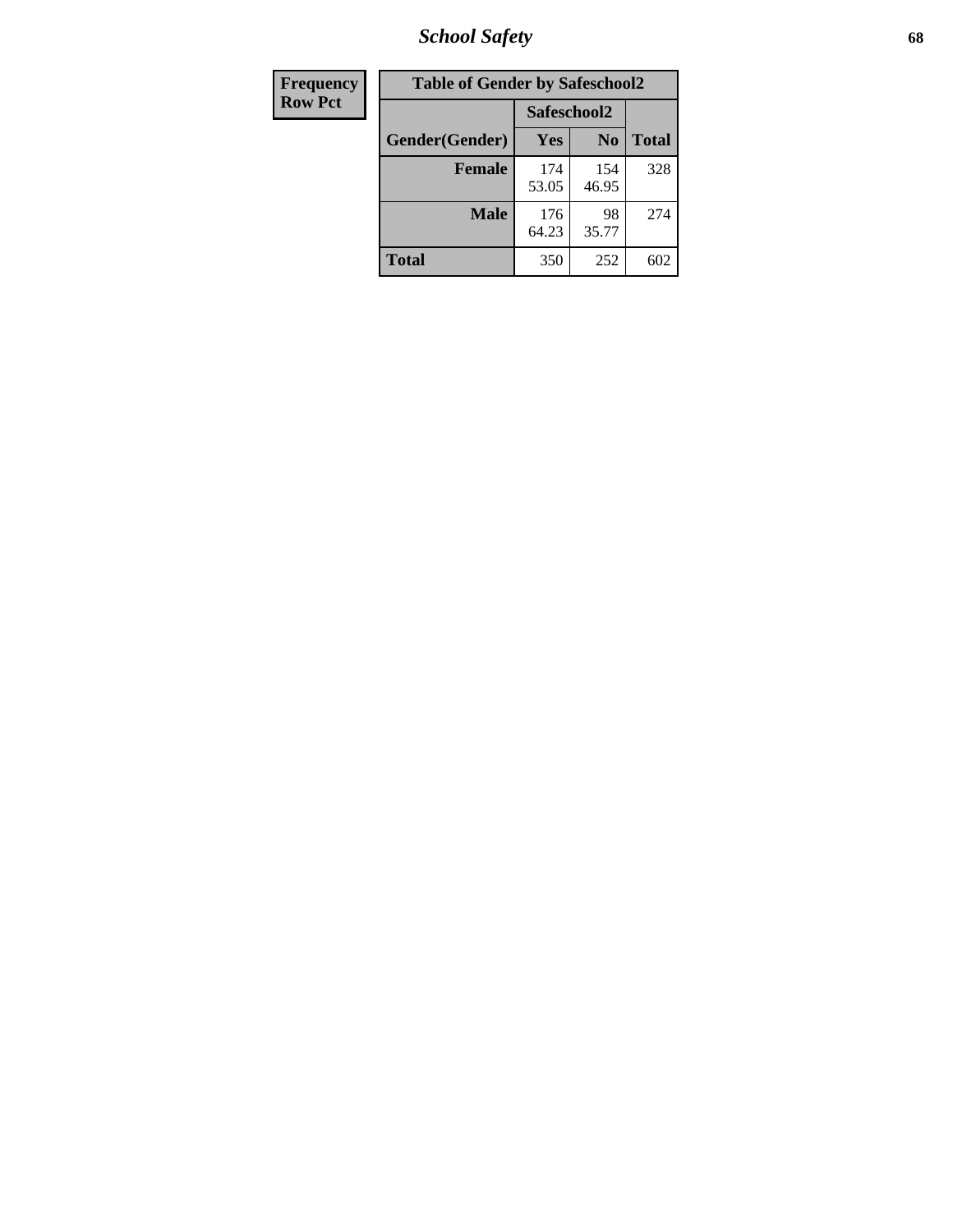# *Incidence of Drug Use* 69

| <b>Frequency</b> | <b>Table of Gender by AlcoholAlt</b> |                                          |                |              |
|------------------|--------------------------------------|------------------------------------------|----------------|--------------|
| <b>Row Pct</b>   |                                      | AlcoholAlt(Alcohol<br>use, past 30 days) |                |              |
|                  | Gender(Gender)                       | <b>Yes</b>                               | N <sub>0</sub> | <b>Total</b> |
|                  | <b>Female</b>                        | 93<br>28.35                              | 235<br>71.65   | 328          |
|                  | <b>Male</b>                          | 83<br>30.29                              | 191<br>69.71   | 274          |
|                  | <b>Total</b>                         | 176                                      | 426            | 602          |

| <b>Frequency</b> | <b>Table of Gender by TobaccoAny</b> |                    |                    |              |
|------------------|--------------------------------------|--------------------|--------------------|--------------|
| <b>Row Pct</b>   |                                      | use, past 30 days) | TobaccoAny(Tobacco |              |
|                  | Gender(Gender)                       | Yes                | N <sub>0</sub>     | <b>Total</b> |
|                  | <b>Female</b>                        | 76<br>23.17        | 252<br>76.83       | 328          |
|                  | <b>Male</b>                          | 74<br>27.01        | 200<br>72.99       | 274          |
|                  | <b>Total</b>                         | 150                | 452                | 602          |

| <b>Frequency</b> | <b>Table of Gender by MarijuanaAlt</b> |             |                                              |              |
|------------------|----------------------------------------|-------------|----------------------------------------------|--------------|
| <b>Row Pct</b>   |                                        |             | MarijuanaAlt(Marijuana<br>use, past 30 days) |              |
|                  | Gender(Gender)                         | <b>Yes</b>  | N <sub>0</sub>                               | <b>Total</b> |
|                  | Female                                 | 41<br>12.50 | 287<br>87.50                                 | 328          |
|                  | <b>Male</b>                            | 36<br>13.14 | 238<br>86.86                                 | 274          |
|                  | <b>Total</b>                           | 77          | 525                                          | 602          |

| <b>Frequency</b> | <b>Table of Gender by OtherDrugAny</b> |                                                      |                |              |  |
|------------------|----------------------------------------|------------------------------------------------------|----------------|--------------|--|
| <b>Row Pct</b>   |                                        | <b>OtherDrugAny(Other</b><br>drug use, past 30 days) |                |              |  |
|                  | Gender(Gender)                         | <b>Yes</b>                                           | N <sub>0</sub> | <b>Total</b> |  |
|                  | <b>Female</b>                          | 29<br>8.84                                           | 299<br>91.16   | 328          |  |
|                  | <b>Male</b>                            | 36<br>13.14                                          | 238<br>86.86   | 274          |  |
|                  | <b>Total</b>                           | 65                                                   | 537            | 602          |  |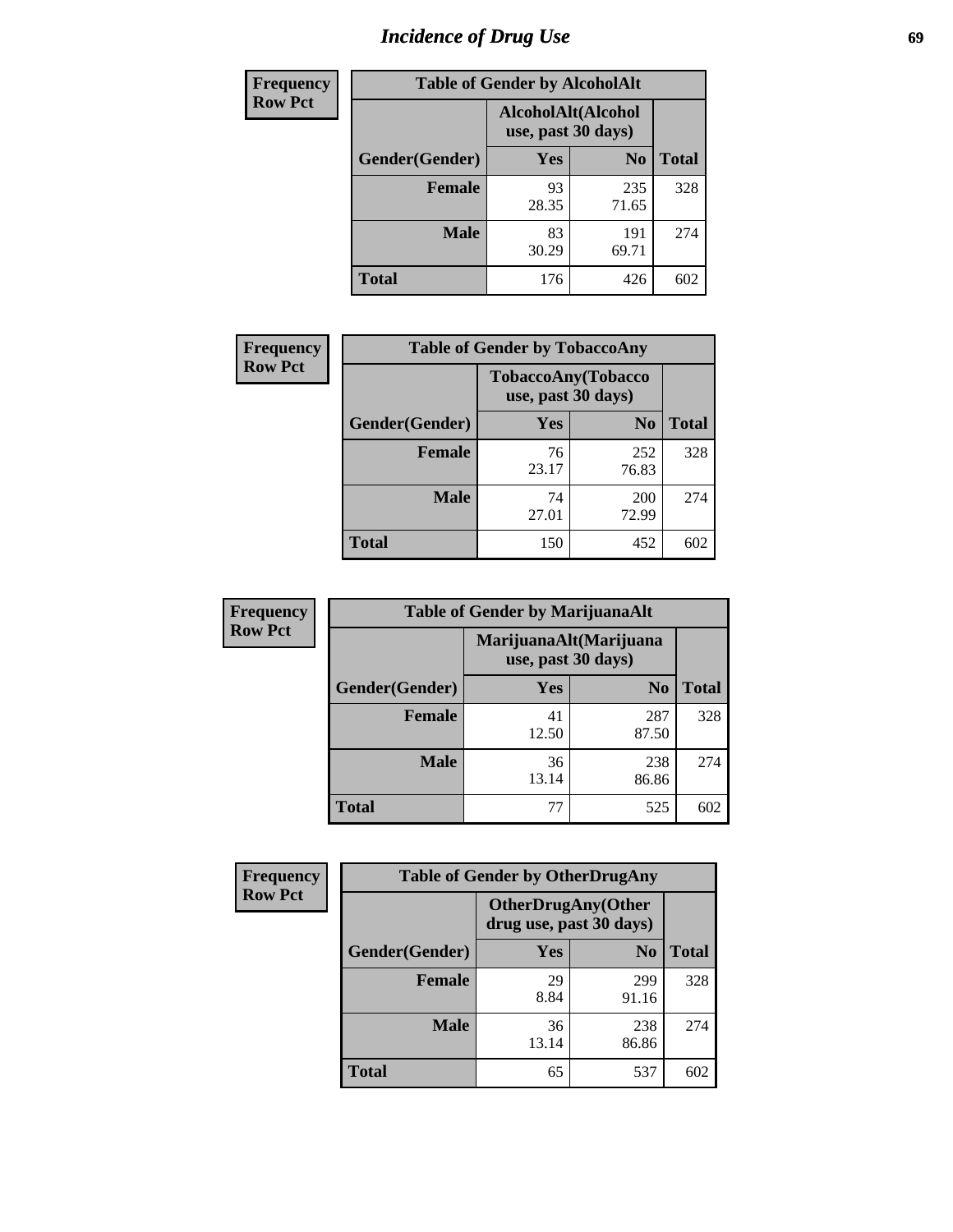### *Average Age at Onset of Use* 70 *Results for "Average Age at Onset of Use" questions exclude students who said they did not use that substance*

#### **Gender=Female**

| Label                                                              | <b>Mean</b>                                 |
|--------------------------------------------------------------------|---------------------------------------------|
| I started using alcohol when I was                                 | 13.91                                       |
| I started smoking tobacco when I was                               | 14.03                                       |
| I started chewing tobacco when I was                               | 14.45                                       |
| I started using marijuana when I was                               | 14.51                                       |
| I started using cocaine when I was                                 | 14.50                                       |
| I started using inhalants when I was                               | 12.70                                       |
| I started using steroids when I was                                | 8.00                                        |
| I started using ecstasy when I was                                 | 15.25                                       |
|                                                                    | 9.00                                        |
| I started using hallucinogens when I was<br>Hallucinogensinit2     | 14.25                                       |
| I started using prescription drugs not prescribed to me when I was | 14.20                                       |
|                                                                    | I started using methamphetamines when I was |

#### **Gender=Male**

| <b>Variable</b>    | Label                                                              | <b>Mean</b> |
|--------------------|--------------------------------------------------------------------|-------------|
| Alcoholinit2       | I started using alcohol when I was                                 | 13.98       |
| Cigarettesinit2    | I started smoking tobacco when I was                               | 14.12       |
| Smokelessinit2     | I started chewing tobacco when I was                               | 13.94       |
| Marijuanainit2     | I started using marijuana when I was                               | 13.68       |
| Cocaineinit2       | I started using cocaine when I was                                 | 14.00       |
| Inhalantsinit2     | I started using inhalants when I was                               | 11.70       |
| Steroidsinit2      | I started using steroids when I was                                | 15.00       |
| Ecstasyinit2       | I started using ecstasy when I was                                 | 14.92       |
| Methinit2          | I started using methamphetamines when I was                        | 15.00       |
| Hallucinogensinit2 | I started using hallucinogens when I was                           | 15.09       |
| Prescriptioninit2  | I started using prescription drugs not prescribed to me when I was | 14.50       |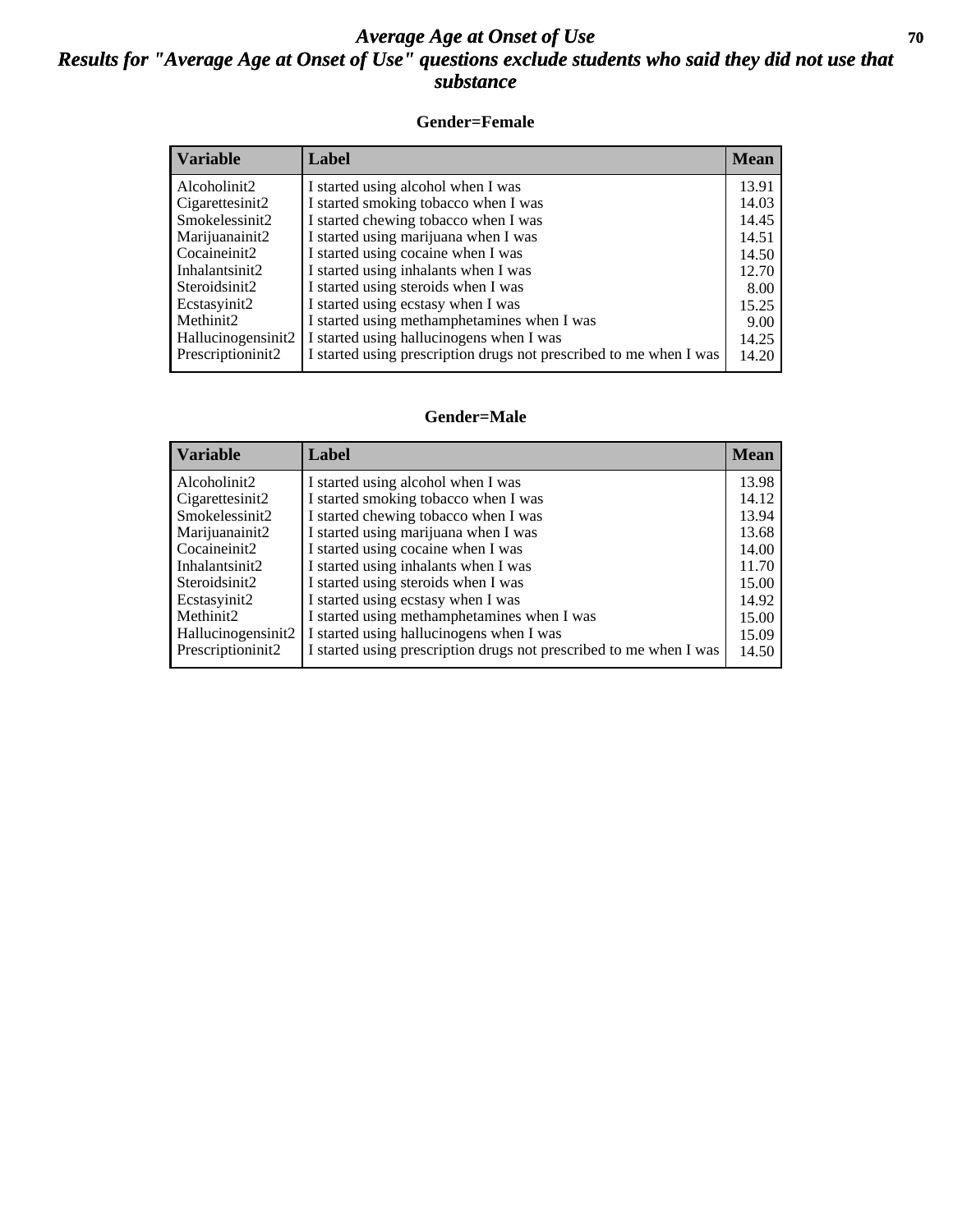# *I Think These Drugs are Harmful* **71**

| <b>Frequency</b> | <b>Table of Gender by Alcoholharmdich</b> |                                                   |                |              |  |
|------------------|-------------------------------------------|---------------------------------------------------|----------------|--------------|--|
| <b>Row Pct</b>   |                                           | Alcoholharmdich(I<br>think alcohol is<br>harmful) |                |              |  |
|                  | Gender(Gender)                            | Yes                                               | N <sub>0</sub> | <b>Total</b> |  |
|                  | <b>Female</b>                             | 266<br>81.10                                      | 62<br>18.90    | 328          |  |
|                  | <b>Male</b>                               | 204<br>74.45                                      | 70<br>25.55    | 274          |  |
|                  | Total                                     | 470                                               | 132            | 602          |  |

| Frequency      | <b>Table of Gender by Tobaccoharmdich</b> |                  |                               |              |
|----------------|-------------------------------------------|------------------|-------------------------------|--------------|
| <b>Row Pct</b> |                                           | think tobacco is | Tobaccoharmdich(I<br>harmful) |              |
|                | Gender(Gender)                            | <b>Yes</b>       | N <sub>0</sub>                | <b>Total</b> |
|                | <b>Female</b>                             | 322<br>98.17     | 6<br>1.83                     | 328          |
|                | <b>Male</b>                               | 260<br>94.89     | 14<br>5.11                    | 274          |
|                | <b>Total</b>                              | 582              | 20                            | 602          |

| Frequency      | <b>Table of Gender by Marijuanaharmdich</b> |                                |                     |              |  |
|----------------|---------------------------------------------|--------------------------------|---------------------|--------------|--|
| <b>Row Pct</b> |                                             | think marijuana is<br>harmful) | Marijuanaharmdich(I |              |  |
|                | Gender(Gender)                              | <b>Yes</b>                     | N <sub>0</sub>      | <b>Total</b> |  |
|                | <b>Female</b>                               | 267<br>81.40                   | 61<br>18.60         | 328          |  |
|                | <b>Male</b>                                 | 207<br>75.55                   | 67<br>24.45         | 274          |  |
|                | <b>Total</b>                                | 474                            | 128                 | 602          |  |

| Frequency      | <b>Table of Gender by Otherdrugharmdich</b> |                                   |                     |              |  |
|----------------|---------------------------------------------|-----------------------------------|---------------------|--------------|--|
| <b>Row Pct</b> |                                             | think other drugs are<br>harmful) | Otherdrugharmdich(I |              |  |
|                | Gender(Gender)                              | <b>Yes</b>                        | N <sub>0</sub>      | <b>Total</b> |  |
|                | Female                                      | 322<br>98.17                      | 6<br>1.83           | 328          |  |
|                | <b>Male</b>                                 | 268<br>97.81                      | 6<br>2.19           | 274          |  |
|                | <b>Total</b>                                | 590                               | 12                  | 602          |  |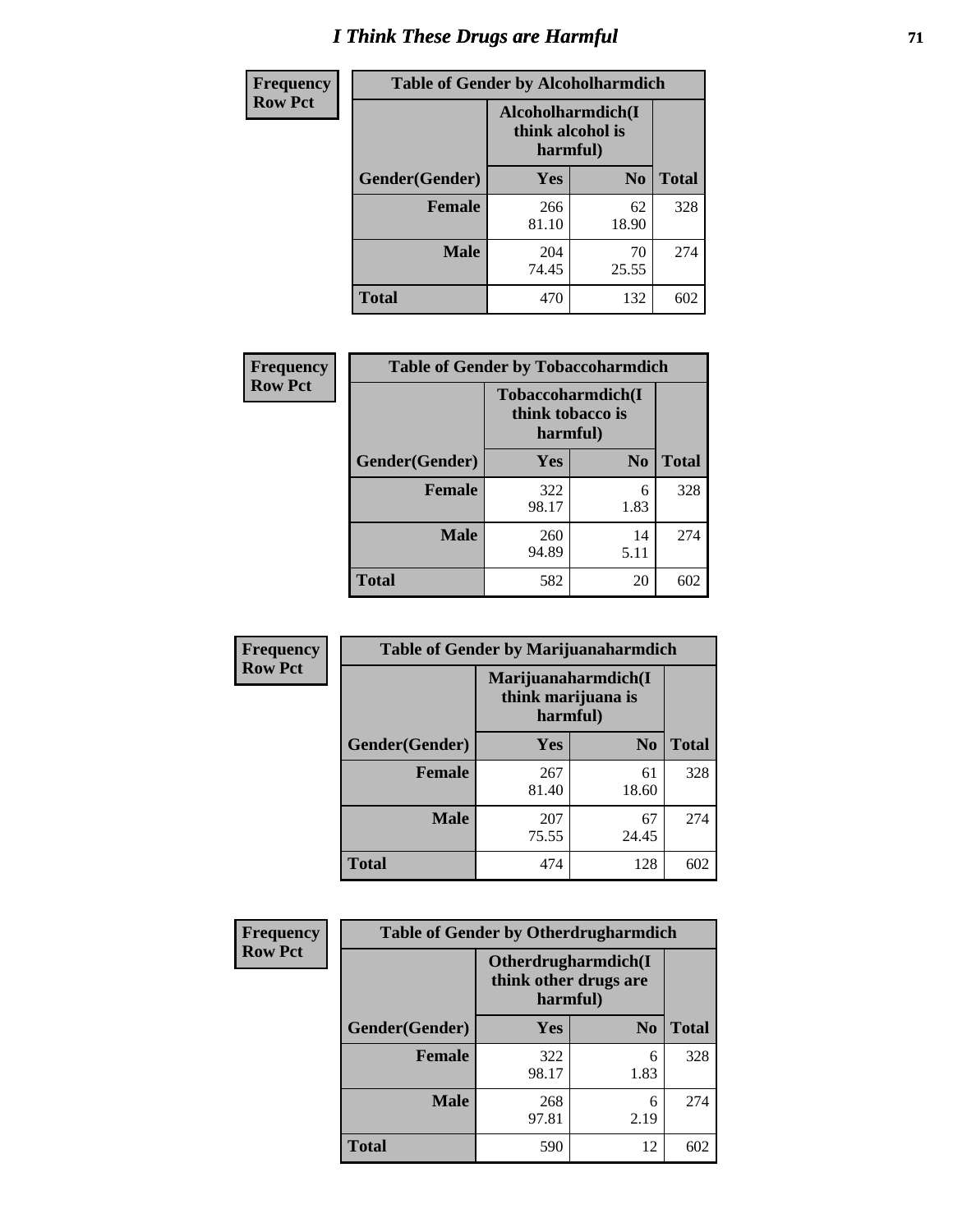| <b>Frequency</b> | <b>Table of Gender by Alcohollocation1</b> |                                                               |             |              |  |
|------------------|--------------------------------------------|---------------------------------------------------------------|-------------|--------------|--|
| <b>Row Pct</b>   |                                            | <b>Alcohollocation1(Places</b><br><b>Friends Use Alcohol)</b> |             |              |  |
|                  | <b>Gender</b> (Gender)                     |                                                               | Do Not Use  | <b>Total</b> |  |
|                  | <b>Female</b>                              | 239<br>72.87                                                  | 89<br>27.13 | 328          |  |
|                  | <b>Male</b>                                | 180<br>65.69                                                  | 94<br>34.31 | 274          |  |
|                  | <b>Total</b>                               | 419                                                           | 183         | 602          |  |

| <b>Frequency</b> | <b>Table of Gender by Alcohollocation2</b> |                                                               |              |              |  |
|------------------|--------------------------------------------|---------------------------------------------------------------|--------------|--------------|--|
| <b>Row Pct</b>   |                                            | <b>Alcohollocation2(Places</b><br><b>Friends Use Alcohol)</b> |              |              |  |
|                  | Gender(Gender)                             |                                                               | Home         | <b>Total</b> |  |
|                  | <b>Female</b>                              | 181<br>55.18                                                  | 147<br>44.82 | 328          |  |
|                  | <b>Male</b>                                | 146<br>53.28                                                  | 128<br>46.72 | 274          |  |
|                  | <b>Total</b>                               | 327                                                           | 275          | 602          |  |

| <b>Frequency</b> | <b>Table of Gender by Alcohollocation3</b> |              |                                                               |              |  |
|------------------|--------------------------------------------|--------------|---------------------------------------------------------------|--------------|--|
| <b>Row Pct</b>   |                                            |              | <b>Alcohollocation3(Places</b><br><b>Friends Use Alcohol)</b> |              |  |
|                  | Gender(Gender)                             |              | <b>School</b>                                                 | <b>Total</b> |  |
|                  | <b>Female</b>                              | 316<br>96.34 | 12<br>3.66                                                    | 328          |  |
|                  | <b>Male</b>                                | 258<br>94.16 | 16<br>5.84                                                    | 274          |  |
|                  | <b>Total</b>                               | 574          | 28                                                            | 602          |  |

| Frequency      | <b>Table of Gender by Alcohollocation4</b> |                                                               |             |              |
|----------------|--------------------------------------------|---------------------------------------------------------------|-------------|--------------|
| <b>Row Pct</b> |                                            | <b>Alcohollocation4(Places</b><br><b>Friends Use Alcohol)</b> |             |              |
|                | Gender(Gender)                             |                                                               | Car         | <b>Total</b> |
|                | <b>Female</b>                              | 286<br>87.20                                                  | 42<br>12.80 | 328          |
|                | <b>Male</b>                                | 249<br>90.88                                                  | 25<br>9.12  | 274          |
|                | <b>Total</b>                               | 535                                                           | 67          | 602          |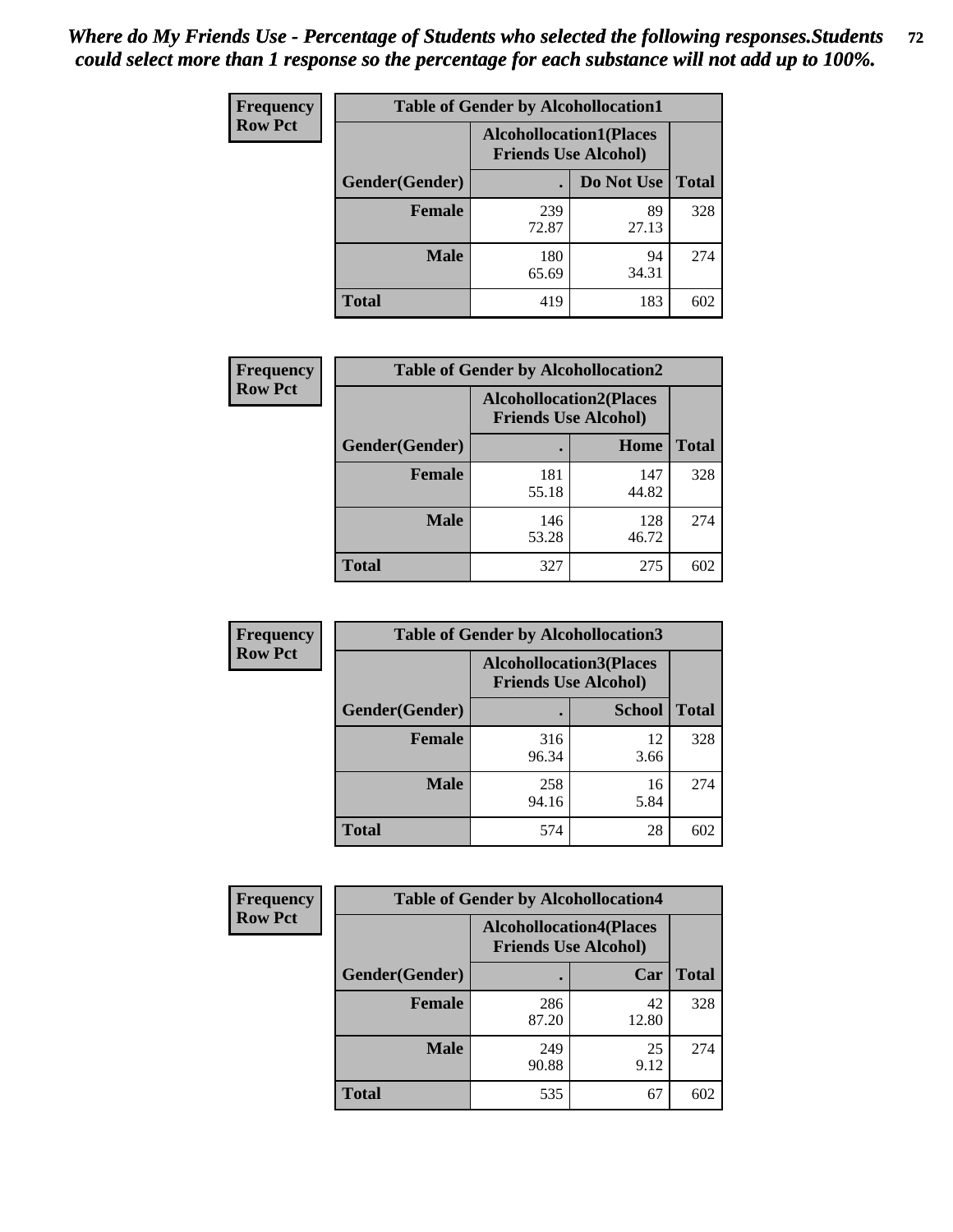| <b>Frequency</b> | <b>Table of Gender by Alcohollocation5</b> |                                                                |                                 |              |
|------------------|--------------------------------------------|----------------------------------------------------------------|---------------------------------|--------------|
| <b>Row Pct</b>   |                                            | <b>Alcohollocation5</b> (Places<br><b>Friends Use Alcohol)</b> |                                 |              |
|                  | Gender(Gender)                             |                                                                | <b>Friend's</b><br><b>House</b> | <b>Total</b> |
|                  | <b>Female</b>                              | 119<br>36.28                                                   | 209<br>63.72                    | 328          |
|                  | <b>Male</b>                                | 131<br>47.81                                                   | 143<br>52.19                    | 274          |
|                  | <b>Total</b>                               | 250                                                            | 352                             | 602          |

| Frequency      | <b>Table of Gender by Alcohollocation6</b> |                                                               |              |              |
|----------------|--------------------------------------------|---------------------------------------------------------------|--------------|--------------|
| <b>Row Pct</b> |                                            | <b>Alcohollocation6(Places</b><br><b>Friends Use Alcohol)</b> |              |              |
|                | Gender(Gender)                             |                                                               | <b>Other</b> | <b>Total</b> |
|                | <b>Female</b>                              | 203<br>61.89                                                  | 125<br>38.11 | 328          |
|                | <b>Male</b>                                | 178<br>64.96                                                  | 96<br>35.04  | 274          |
|                | <b>Total</b>                               | 381                                                           | 221          | 602          |

| Frequency      | <b>Table of Gender by Tobaccolocation1</b> |                                                               |              |              |  |
|----------------|--------------------------------------------|---------------------------------------------------------------|--------------|--------------|--|
| <b>Row Pct</b> |                                            | <b>Tobaccolocation1(Places</b><br><b>Friends Use Tobacco)</b> |              |              |  |
|                | Gender(Gender)                             |                                                               | Do Not Use   | <b>Total</b> |  |
|                | <b>Female</b>                              | 174<br>53.05                                                  | 154<br>46.95 | 328          |  |
|                | <b>Male</b>                                | 161<br>58.76                                                  | 113<br>41.24 | 274          |  |
|                | <b>Total</b>                               | 335                                                           | 267          | 602          |  |

| Frequency      | <b>Table of Gender by Tobaccolocation2</b> |                             |                                |              |
|----------------|--------------------------------------------|-----------------------------|--------------------------------|--------------|
| <b>Row Pct</b> |                                            | <b>Friends Use Tobacco)</b> | <b>Tobaccolocation2(Places</b> |              |
|                | Gender(Gender)                             |                             | Home                           | <b>Total</b> |
|                | Female                                     | 194<br>59.15                | 134<br>40.85                   | 328          |
|                | <b>Male</b>                                | 146<br>53.28                | 128<br>46.72                   | 274          |
|                | <b>Total</b>                               | 340                         | 262                            | 602          |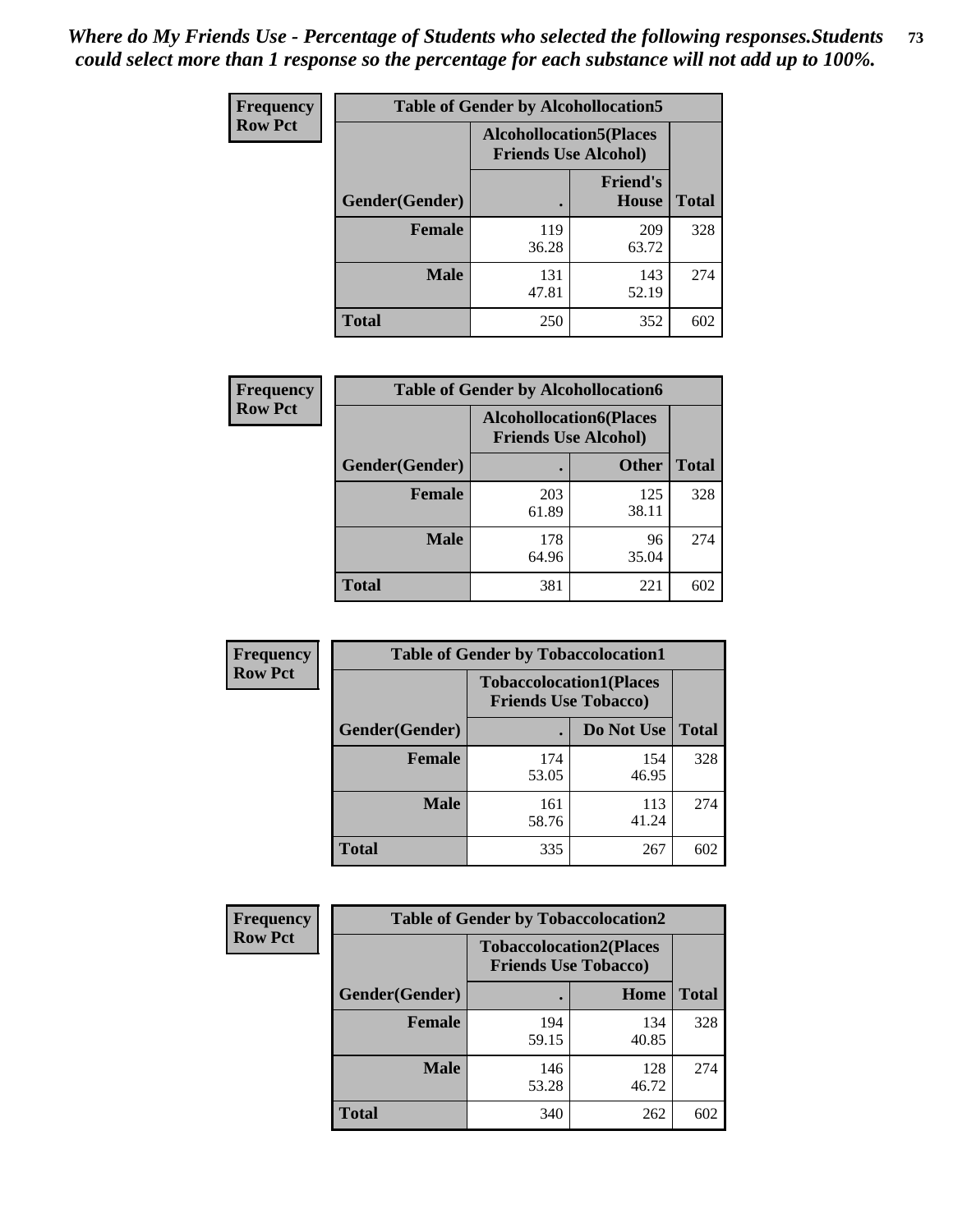| <b>Frequency</b> | <b>Table of Gender by Tobaccolocation3</b> |                             |                                |              |  |
|------------------|--------------------------------------------|-----------------------------|--------------------------------|--------------|--|
| <b>Row Pct</b>   |                                            | <b>Friends Use Tobacco)</b> | <b>Tobaccolocation3(Places</b> |              |  |
|                  | Gender(Gender)                             |                             | <b>School</b>                  | <b>Total</b> |  |
|                  | <b>Female</b>                              | 281<br>85.67                | 47<br>14.33                    | 328          |  |
|                  | <b>Male</b>                                | 222<br>81.02                | 52<br>18.98                    | 274          |  |
|                  | <b>Total</b>                               | 503                         | 99                             | 602          |  |

| <b>Frequency</b> | <b>Table of Gender by Tobaccolocation4</b> |              |                                                               |              |
|------------------|--------------------------------------------|--------------|---------------------------------------------------------------|--------------|
| <b>Row Pct</b>   |                                            |              | <b>Tobaccolocation4(Places</b><br><b>Friends Use Tobacco)</b> |              |
|                  | Gender(Gender)                             |              | Car                                                           | <b>Total</b> |
|                  | <b>Female</b>                              | 204<br>62.20 | 124<br>37.80                                                  | 328          |
|                  | <b>Male</b>                                | 167<br>60.95 | 107<br>39.05                                                  | 274          |
|                  | <b>Total</b>                               | 371          | 231                                                           | 602          |

| <b>Frequency</b> | <b>Table of Gender by Tobaccolocation5</b> |                                                               |                                 |              |  |
|------------------|--------------------------------------------|---------------------------------------------------------------|---------------------------------|--------------|--|
| <b>Row Pct</b>   |                                            | <b>Tobaccolocation5(Places</b><br><b>Friends Use Tobacco)</b> |                                 |              |  |
|                  | Gender(Gender)                             |                                                               | <b>Friend's</b><br><b>House</b> | <b>Total</b> |  |
|                  | <b>Female</b>                              | 188<br>57.32                                                  | 140<br>42.68                    | 328          |  |
|                  | <b>Male</b>                                | 152<br>55.47                                                  | 122<br>44.53                    | 274          |  |
|                  | <b>Total</b>                               | 340                                                           | 262                             | 602          |  |

| <b>Frequency</b> | <b>Table of Gender by Tobaccolocation6</b> |              |                                                               |              |
|------------------|--------------------------------------------|--------------|---------------------------------------------------------------|--------------|
| <b>Row Pct</b>   |                                            |              | <b>Tobaccolocation6(Places</b><br><b>Friends Use Tobacco)</b> |              |
|                  | Gender(Gender)                             |              | <b>Other</b>                                                  | <b>Total</b> |
|                  | <b>Female</b>                              | 226<br>68.90 | 102<br>31.10                                                  | 328          |
|                  | <b>Male</b>                                | 172<br>62.77 | 102<br>37.23                                                  | 274          |
|                  | <b>Total</b>                               | 398          | 204                                                           | 602          |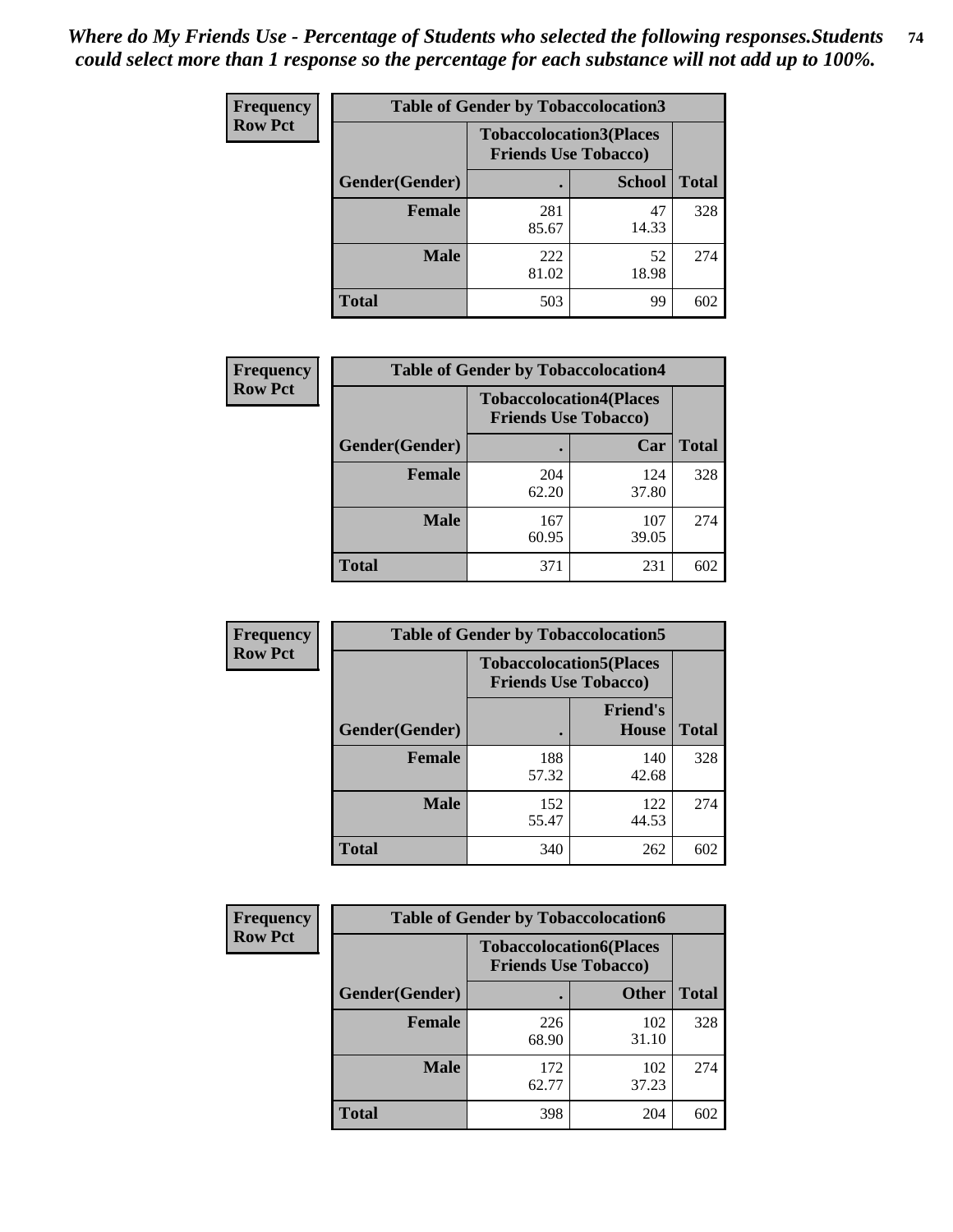| <b>Frequency</b> | <b>Table of Gender by Marijuanalocation1</b> |                                                                    |              |              |  |
|------------------|----------------------------------------------|--------------------------------------------------------------------|--------------|--------------|--|
| <b>Row Pct</b>   |                                              | <b>Marijuanalocation1(Places</b><br><b>Friends Use Marijuana</b> ) |              |              |  |
|                  | Gender(Gender)                               |                                                                    | Do Not Use   | <b>Total</b> |  |
|                  | <b>Female</b>                                | 147<br>44.82                                                       | 181<br>55.18 | 328          |  |
|                  | <b>Male</b>                                  | 101<br>36.86                                                       | 173<br>63.14 | 274          |  |
|                  | <b>Total</b>                                 | 248                                                                | 354          | 602          |  |

| <b>Frequency</b> | <b>Table of Gender by Marijuanalocation2</b> |                                                                    |             |              |  |
|------------------|----------------------------------------------|--------------------------------------------------------------------|-------------|--------------|--|
| <b>Row Pct</b>   |                                              | <b>Marijuanalocation2(Places</b><br><b>Friends Use Marijuana</b> ) |             |              |  |
|                  | Gender(Gender)                               |                                                                    | Home        | <b>Total</b> |  |
|                  | <b>Female</b>                                | 233<br>71.04                                                       | 95<br>28.96 | 328          |  |
|                  | <b>Male</b>                                  | 197<br>71.90                                                       | 77<br>28.10 | 274          |  |
|                  | <b>Total</b>                                 | 430                                                                | 172         | 602          |  |

| <b>Frequency</b> | <b>Table of Gender by Marijuanalocation3</b> |                                                                     |               |              |
|------------------|----------------------------------------------|---------------------------------------------------------------------|---------------|--------------|
| <b>Row Pct</b>   |                                              | <b>Marijuanalocation3</b> (Places<br><b>Friends Use Marijuana</b> ) |               |              |
|                  | Gender(Gender)                               |                                                                     | <b>School</b> | <b>Total</b> |
|                  | Female                                       | 305<br>92.99                                                        | 23<br>7.01    | 328          |
|                  | <b>Male</b>                                  | 249<br>90.88                                                        | 25<br>9.12    | 274          |
|                  | <b>Total</b>                                 | 554                                                                 | 48            | 602          |

| <b>Frequency</b> | <b>Table of Gender by Marijuanalocation4</b> |                                                                    |             |              |
|------------------|----------------------------------------------|--------------------------------------------------------------------|-------------|--------------|
| <b>Row Pct</b>   |                                              | <b>Marijuanalocation4(Places</b><br><b>Friends Use Marijuana</b> ) |             |              |
|                  | Gender(Gender)                               |                                                                    | Car         | <b>Total</b> |
|                  | <b>Female</b>                                | 251<br>76.52                                                       | 77<br>23.48 | 328          |
|                  | <b>Male</b>                                  | 229<br>83.58                                                       | 45<br>16.42 | 274          |
|                  | <b>Total</b>                                 | 480                                                                | 122         | 602          |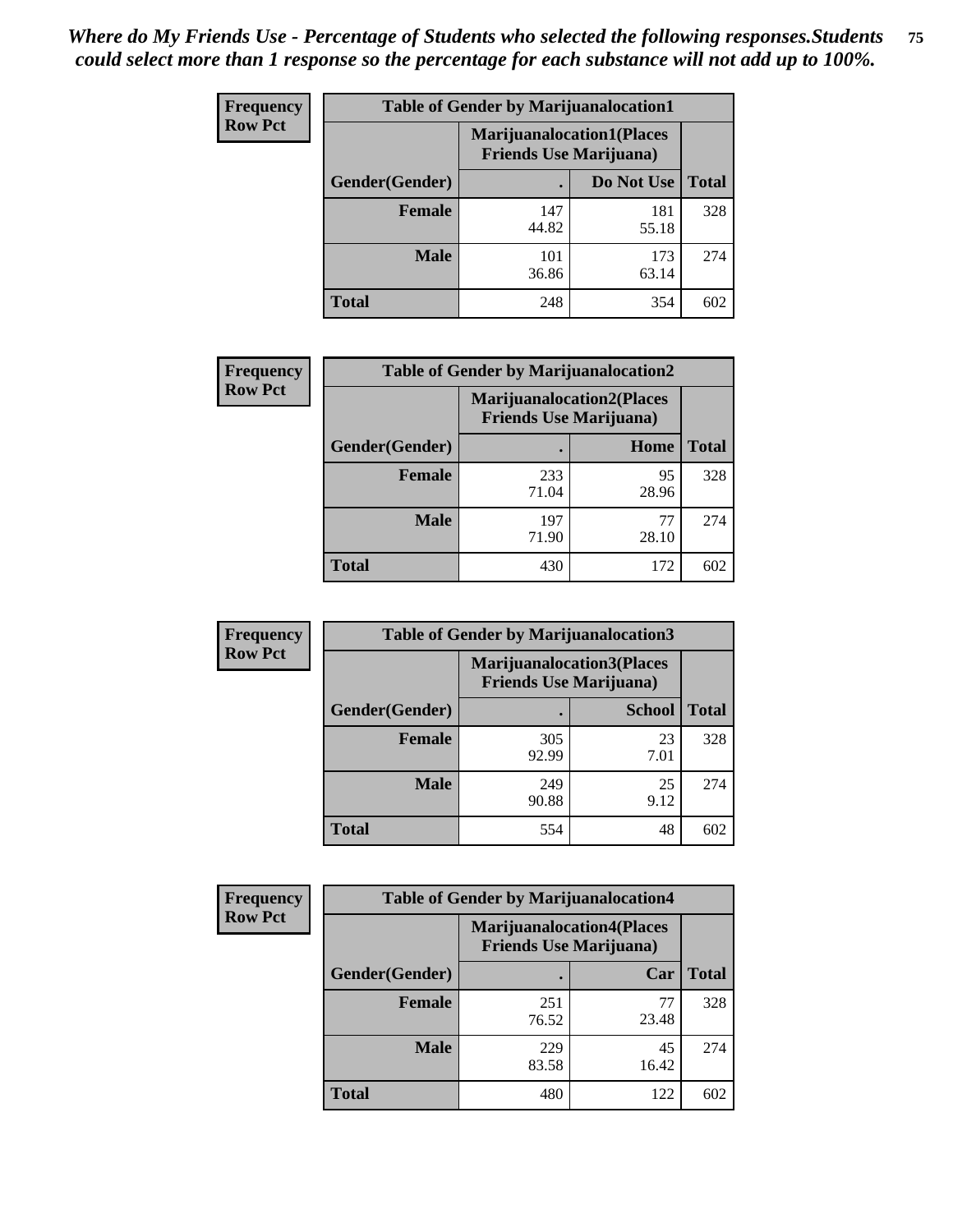| <b>Frequency</b> | <b>Table of Gender by Marijuanalocation5</b> |                                                                     |                                 |              |
|------------------|----------------------------------------------|---------------------------------------------------------------------|---------------------------------|--------------|
| <b>Row Pct</b>   |                                              | <b>Marijuanalocation5</b> (Places<br><b>Friends Use Marijuana</b> ) |                                 |              |
|                  | Gender(Gender)                               |                                                                     | <b>Friend's</b><br><b>House</b> | <b>Total</b> |
|                  | <b>Female</b>                                | 204<br>62.20                                                        | 124<br>37.80                    | 328          |
|                  | <b>Male</b>                                  | 191<br>69.71                                                        | 83<br>30.29                     | 274          |
|                  | <b>Total</b>                                 | 395                                                                 | 207                             | 602          |

| <b>Frequency</b> | <b>Table of Gender by Marijuanalocation6</b> |              |                                                                    |              |
|------------------|----------------------------------------------|--------------|--------------------------------------------------------------------|--------------|
| <b>Row Pct</b>   |                                              |              | <b>Marijuanalocation6(Places</b><br><b>Friends Use Marijuana</b> ) |              |
|                  | <b>Gender</b> (Gender)                       |              | <b>Other</b>                                                       | <b>Total</b> |
|                  | <b>Female</b>                                | 238<br>72.56 | 90<br>27.44                                                        | 328          |
|                  | <b>Male</b>                                  | 210<br>76.64 | 64<br>23.36                                                        | 274          |
|                  | Total                                        | 448          | 154                                                                | 602          |

| Frequency      | <b>Table of Gender by Otherdruglocation1</b> |                                                                                |              |              |
|----------------|----------------------------------------------|--------------------------------------------------------------------------------|--------------|--------------|
| <b>Row Pct</b> |                                              | <b>Otherdruglocation1(Places</b><br><b>Friends Use Other Illegal</b><br>Drugs) |              |              |
|                | Gender(Gender)                               |                                                                                | Do Not Use   | <b>Total</b> |
|                | <b>Female</b>                                | 86<br>26.22                                                                    | 242<br>73.78 | 328          |
|                | <b>Male</b>                                  | 68<br>24.82                                                                    | 206<br>75.18 | 274          |
|                | <b>Total</b>                                 | 154                                                                            | 448          | 602          |

| <b>Frequency</b> | <b>Table of Gender by Otherdruglocation2</b>                                   |              |             |              |
|------------------|--------------------------------------------------------------------------------|--------------|-------------|--------------|
| <b>Row Pct</b>   | <b>Otherdruglocation2(Places</b><br><b>Friends Use Other Illegal</b><br>Drugs) |              |             |              |
|                  | Gender(Gender)                                                                 |              | Home        | <b>Total</b> |
|                  | <b>Female</b>                                                                  | 281<br>85.67 | 47<br>14.33 | 328          |
|                  | <b>Male</b>                                                                    | 228<br>83.21 | 46<br>16.79 | 274          |
|                  | <b>Total</b>                                                                   | 509          | 93          | 602          |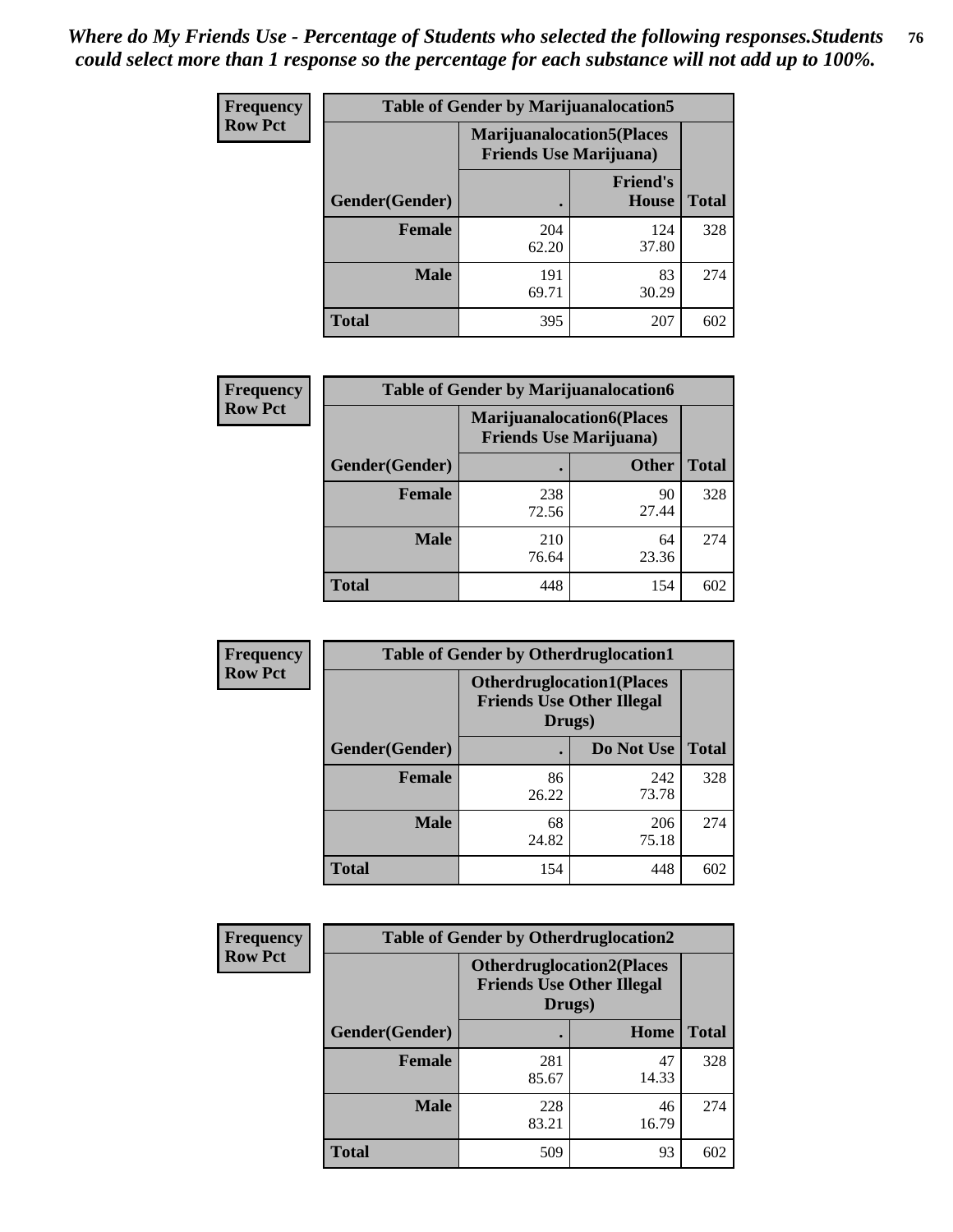| Frequency      | <b>Table of Gender by Otherdruglocation3</b> |                                                                                |               |              |
|----------------|----------------------------------------------|--------------------------------------------------------------------------------|---------------|--------------|
| <b>Row Pct</b> |                                              | <b>Otherdruglocation3(Places</b><br><b>Friends Use Other Illegal</b><br>Drugs) |               |              |
|                | Gender(Gender)                               |                                                                                | <b>School</b> | <b>Total</b> |
|                | <b>Female</b>                                | 304<br>92.68                                                                   | 24<br>7.32    | 328          |
|                | <b>Male</b>                                  | 247<br>90.15                                                                   | 27<br>9.85    | 274          |
|                | <b>Total</b>                                 | 551                                                                            | 51            | 602          |

| <b>Frequency</b> | <b>Table of Gender by Otherdruglocation4</b> |              |                                                                                |              |
|------------------|----------------------------------------------|--------------|--------------------------------------------------------------------------------|--------------|
| <b>Row Pct</b>   |                                              |              | <b>Otherdruglocation4(Places</b><br><b>Friends Use Other Illegal</b><br>Drugs) |              |
|                  | Gender(Gender)                               |              | Car                                                                            | <b>Total</b> |
|                  | Female                                       | 289<br>88.11 | 39<br>11.89                                                                    | 328          |
|                  | <b>Male</b>                                  | 243<br>88.69 | 31<br>11.31                                                                    | 274          |
|                  | <b>Total</b>                                 | 532          | 70                                                                             | 602          |

| <b>Frequency</b> | <b>Table of Gender by Otherdruglocation5</b> |              |                                                                                |              |
|------------------|----------------------------------------------|--------------|--------------------------------------------------------------------------------|--------------|
| <b>Row Pct</b>   |                                              |              | <b>Otherdruglocation5(Places</b><br><b>Friends Use Other Illegal</b><br>Drugs) |              |
|                  | Gender(Gender)                               |              | <b>Friend's</b><br><b>House</b>                                                | <b>Total</b> |
|                  | <b>Female</b>                                | 261<br>79.57 | 67<br>20.43                                                                    | 328          |
|                  | <b>Male</b>                                  | 217<br>79.20 | 57<br>20.80                                                                    | 274          |
|                  | <b>Total</b>                                 | 478          | 124                                                                            | 602          |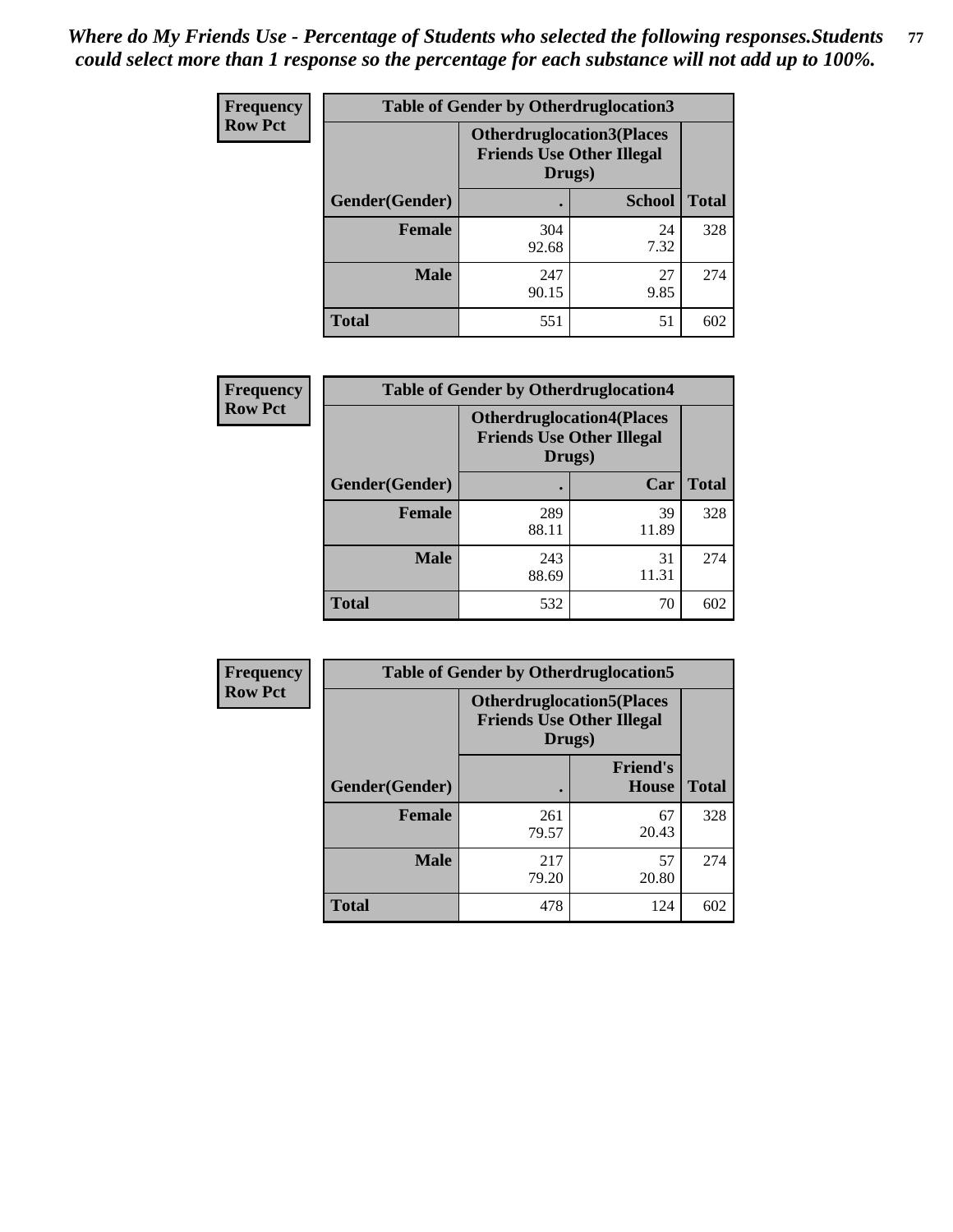| <b>Frequency</b> | <b>Table of Gender by Otherdruglocation6</b> |                                                                                |              |              |
|------------------|----------------------------------------------|--------------------------------------------------------------------------------|--------------|--------------|
| <b>Row Pct</b>   |                                              | <b>Otherdruglocation6(Places</b><br><b>Friends Use Other Illegal</b><br>Drugs) |              |              |
|                  | Gender(Gender)                               |                                                                                | <b>Other</b> | <b>Total</b> |
|                  | Female                                       | 267<br>81.40                                                                   | 61<br>18.60  | 328          |
|                  | <b>Male</b>                                  | 220<br>80.29                                                                   | 54<br>19.71  | 274          |
|                  | <b>Total</b>                                 | 487                                                                            | 115          | 602          |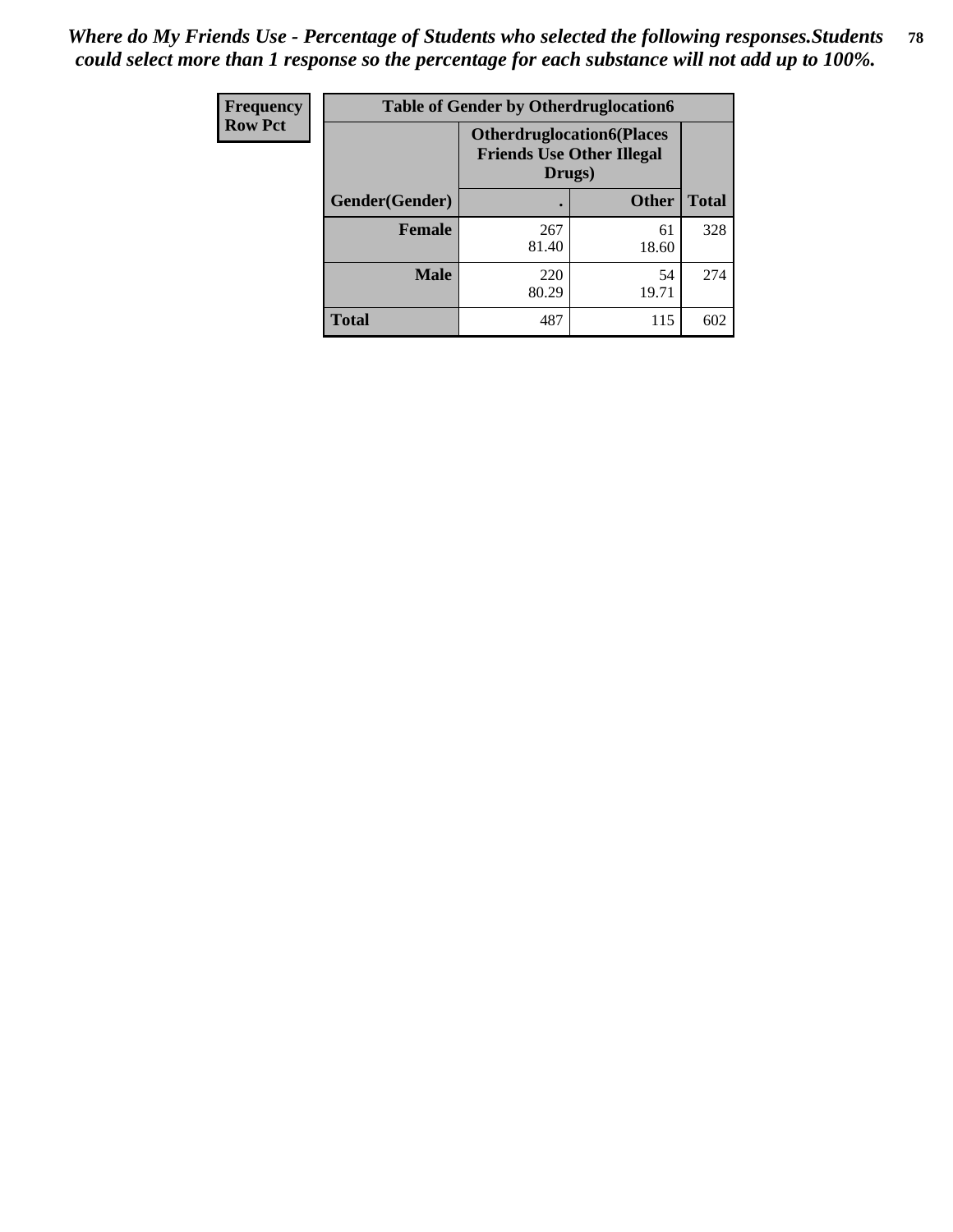| <b>Frequency</b> | <b>Table of Gender by Alcoholtime1</b> |                                                          |                      |              |
|------------------|----------------------------------------|----------------------------------------------------------|----------------------|--------------|
| <b>Row Pct</b>   |                                        | <b>Alcoholtime1(Times</b><br><b>Friends Use Alcohol)</b> |                      |              |
|                  | Gender(Gender)                         | $\bullet$                                                | Do Not<br><b>Use</b> | <b>Total</b> |
|                  | <b>Female</b>                          | 241<br>73.48                                             | 87<br>26.52          | 328          |
|                  | <b>Male</b>                            | 181<br>66.06                                             | 93<br>33.94          | 274          |
|                  | <b>Total</b>                           | 422                                                      | 180                  | 602          |

| Frequency      | <b>Table of Gender by Alcoholtime2</b> |                                                          |                            |              |
|----------------|----------------------------------------|----------------------------------------------------------|----------------------------|--------------|
| <b>Row Pct</b> |                                        | <b>Alcoholtime2(Times</b><br><b>Friends Use Alcohol)</b> |                            |              |
|                | Gender(Gender)                         |                                                          | <b>On Way</b><br>to School | <b>Total</b> |
|                | <b>Female</b>                          | 310<br>94.51                                             | 18<br>5.49                 | 328          |
|                | <b>Male</b>                            | 252<br>91.97                                             | 22<br>8.03                 | 274          |
|                | <b>Total</b>                           | 562                                                      | 40                         | 602          |

| Frequency      | <b>Table of Gender by Alcoholtime3</b> |                                                          |                                |              |
|----------------|----------------------------------------|----------------------------------------------------------|--------------------------------|--------------|
| <b>Row Pct</b> |                                        | <b>Alcoholtime3(Times</b><br><b>Friends Use Alcohol)</b> |                                |              |
|                | Gender(Gender)                         |                                                          | <b>During</b><br><b>School</b> | <b>Total</b> |
|                | <b>Female</b>                          | 316<br>96.34                                             | 12<br>3.66                     | 328          |
|                | <b>Male</b>                            | 263<br>95.99                                             | 11<br>4.01                     | 274          |
|                | <b>Total</b>                           | 579                                                      | 23                             | 602          |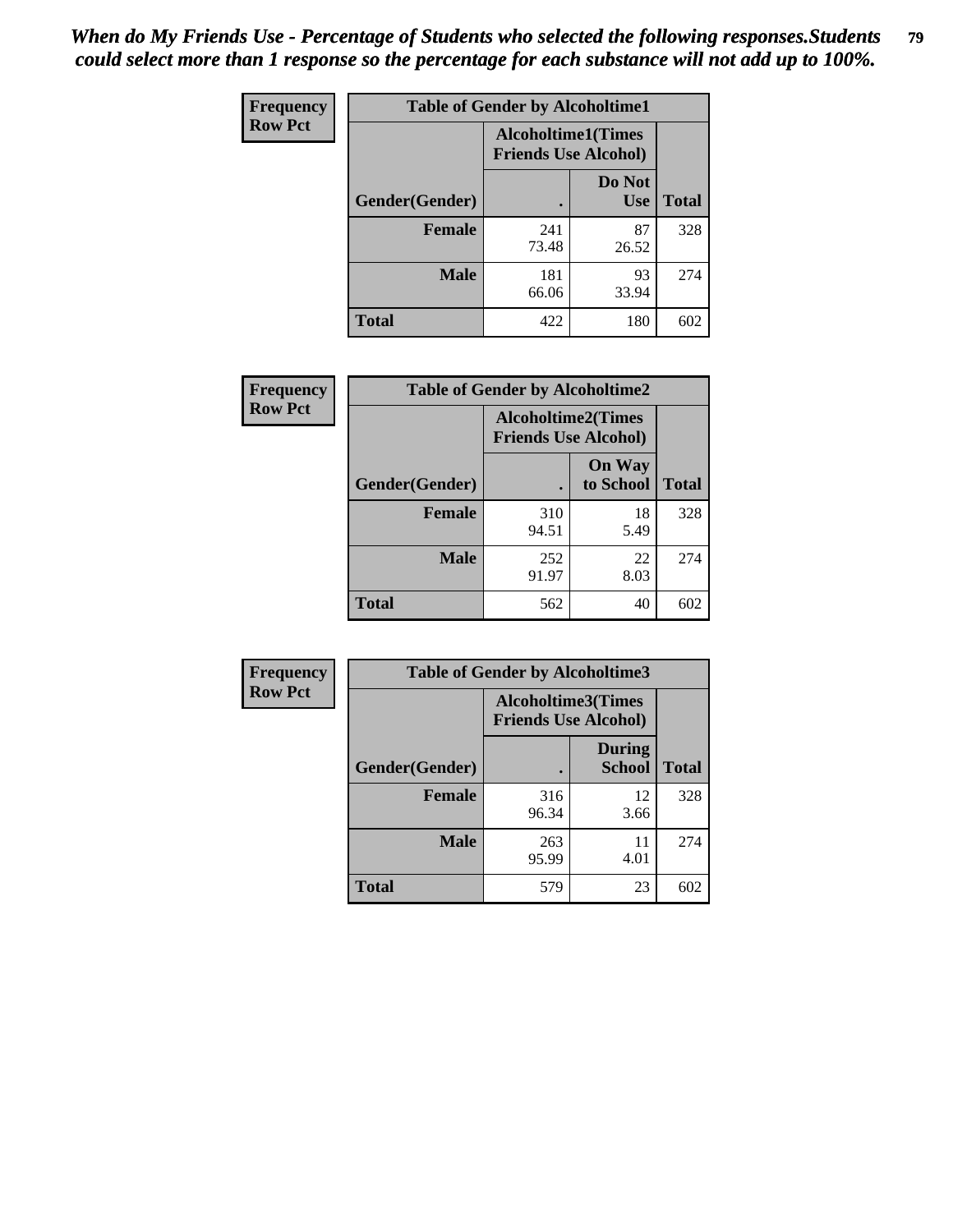*When do My Friends Use - Percentage of Students who selected the following responses.Students could select more than 1 response so the percentage for each substance will not add up to 100%.* **80**

| Frequency      | <b>Table of Gender by Alcoholtime4</b> |                                                          |                                         |              |
|----------------|----------------------------------------|----------------------------------------------------------|-----------------------------------------|--------------|
| <b>Row Pct</b> |                                        | <b>Alcoholtime4(Times</b><br><b>Friends Use Alcohol)</b> |                                         |              |
|                | Gender(Gender)                         |                                                          | <b>On Way</b><br>Home<br>From<br>School | <b>Total</b> |
|                | <b>Female</b>                          | 312<br>95.12                                             | 16<br>4.88                              | 328          |
|                | <b>Male</b>                            | 254<br>92.70                                             | 20<br>7.30                              | 274          |
|                | <b>Total</b>                           | 566                                                      | 36                                      | 602          |

| <b>Frequency</b> | <b>Table of Gender by Alcoholtime5</b> |                                                           |                   |              |
|------------------|----------------------------------------|-----------------------------------------------------------|-------------------|--------------|
| <b>Row Pct</b>   |                                        | <b>Alcoholtime5</b> (Times<br><b>Friends Use Alcohol)</b> |                   |              |
|                  | Gender(Gender)                         |                                                           | <b>Weeknights</b> | <b>Total</b> |
|                  | <b>Female</b>                          | 255<br>77.74                                              | 73<br>22.26       | 328          |
|                  | <b>Male</b>                            | 215<br>78.47                                              | 59<br>21.53       | 274          |
|                  | <b>Total</b>                           | 470                                                       | 132               | 602          |

| <b>Frequency</b> | <b>Table of Gender by Alcoholtime6</b> |             |                                                           |              |  |
|------------------|----------------------------------------|-------------|-----------------------------------------------------------|--------------|--|
| <b>Row Pct</b>   |                                        |             | <b>Alcoholtime6</b> (Times<br><b>Friends Use Alcohol)</b> |              |  |
|                  | Gender(Gender)                         |             | Weekends                                                  | <b>Total</b> |  |
|                  | Female                                 | 79<br>24.09 | 249<br>75.91                                              | 328          |  |
|                  | <b>Male</b>                            | 84<br>30.66 | 190<br>69.34                                              | 274          |  |
|                  | <b>Total</b>                           | 163         | 439                                                       | 602          |  |

| <b>Frequency</b> | <b>Table of Gender by Tobaccotime1</b> |                                                          |                      |              |
|------------------|----------------------------------------|----------------------------------------------------------|----------------------|--------------|
| <b>Row Pct</b>   |                                        | <b>Tobaccotime1(Times</b><br><b>Friends Use Tobacco)</b> |                      |              |
|                  | Gender(Gender)                         |                                                          | Do Not<br><b>Use</b> | <b>Total</b> |
|                  | <b>Female</b>                          | 172<br>52.44                                             | 156<br>47.56         | 328          |
|                  | <b>Male</b>                            | 162<br>59.12                                             | 112<br>40.88         | 274          |
|                  | <b>Total</b>                           | 334                                                      | 268                  | 602          |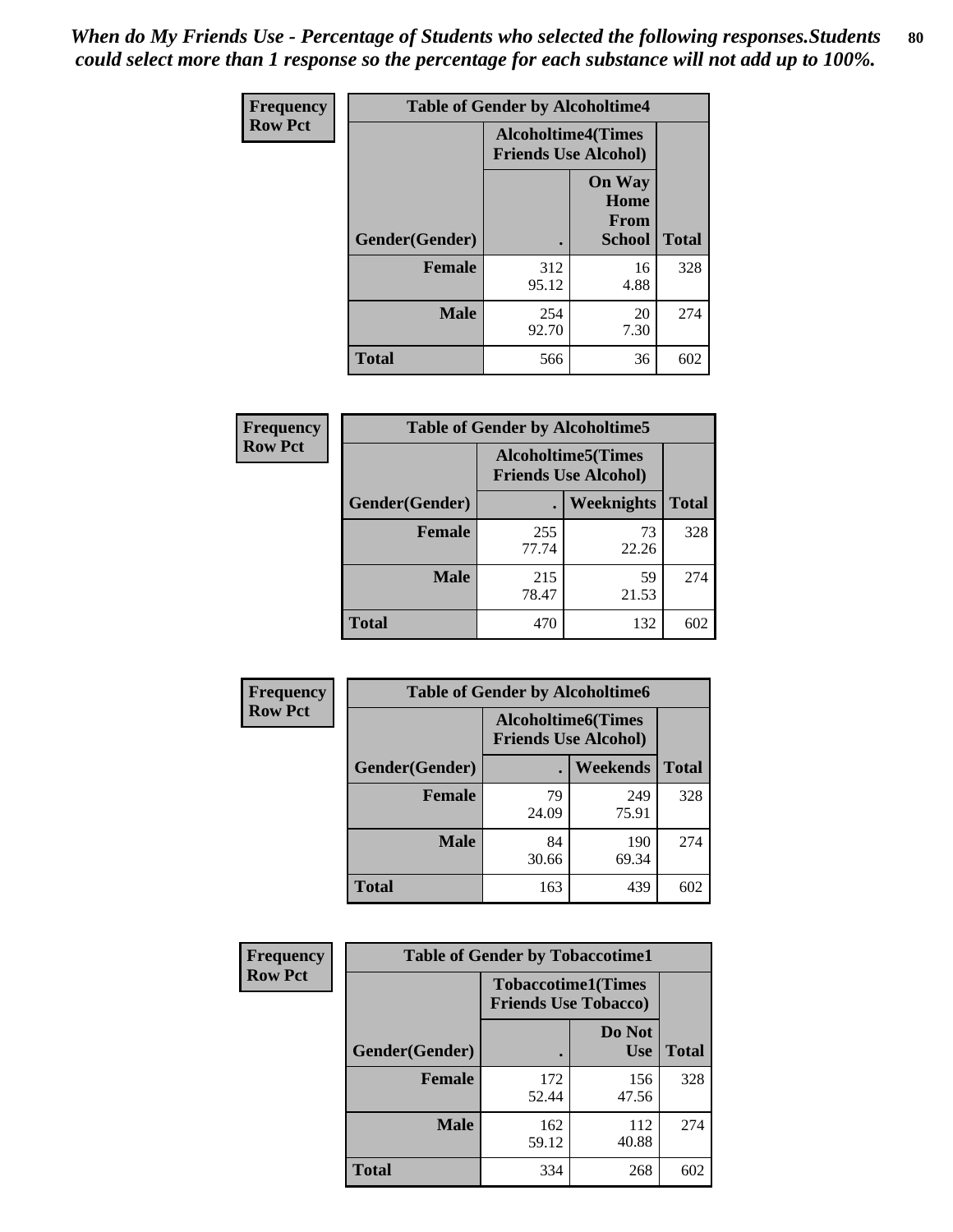*When do My Friends Use - Percentage of Students who selected the following responses.Students could select more than 1 response so the percentage for each substance will not add up to 100%.* **81**

| Frequency      | <b>Table of Gender by Tobaccotime2</b> |                                                          |                            |              |
|----------------|----------------------------------------|----------------------------------------------------------|----------------------------|--------------|
| <b>Row Pct</b> |                                        | <b>Tobaccotime2(Times</b><br><b>Friends Use Tobacco)</b> |                            |              |
|                | Gender(Gender)                         | $\bullet$                                                | <b>On Way</b><br>to School | <b>Total</b> |
|                | Female                                 | 228<br>69.51                                             | 100<br>30.49               | 328          |
|                | <b>Male</b>                            | 186<br>67.88                                             | 88<br>32.12                | 274          |
|                | Total                                  | 414                                                      | 188                        | 602          |

| Frequency      | <b>Table of Gender by Tobaccotime3</b> |                                                          |                                |              |
|----------------|----------------------------------------|----------------------------------------------------------|--------------------------------|--------------|
| <b>Row Pct</b> |                                        | <b>Tobaccotime3(Times</b><br><b>Friends Use Tobacco)</b> |                                |              |
|                | Gender(Gender)                         |                                                          | <b>During</b><br><b>School</b> | <b>Total</b> |
|                | Female                                 | 283<br>86.28                                             | 45<br>13.72                    | 328          |
|                | <b>Male</b>                            | 231<br>84.31                                             | 43<br>15.69                    | 274          |
|                | <b>Total</b>                           | 514                                                      | 88                             | 602          |

| Frequency      | <b>Table of Gender by Tobaccotime4</b> |                                                          |                                                       |              |
|----------------|----------------------------------------|----------------------------------------------------------|-------------------------------------------------------|--------------|
| <b>Row Pct</b> |                                        | <b>Tobaccotime4(Times</b><br><b>Friends Use Tobacco)</b> |                                                       |              |
|                | Gender(Gender)                         |                                                          | <b>On Way</b><br>Home<br><b>From</b><br><b>School</b> | <b>Total</b> |
|                | <b>Female</b>                          | 312<br>95.12                                             | 16<br>4.88                                            | 328          |
|                | <b>Male</b>                            | 254<br>92.70                                             | 20<br>7.30                                            | 274          |
|                | <b>Total</b>                           | 566                                                      | 36                                                    | 602          |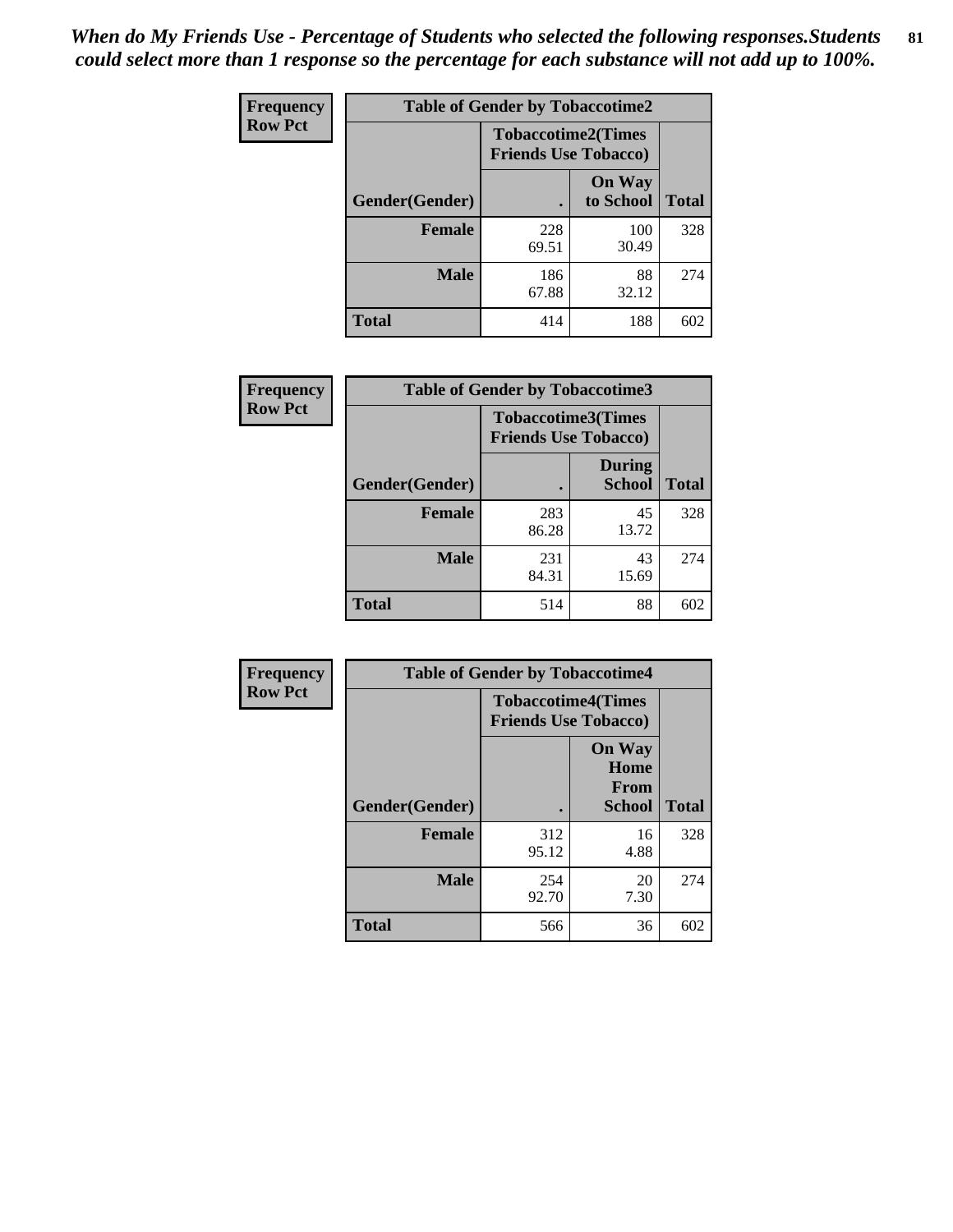| <b>Frequency</b> | <b>Table of Gender by Tobaccotime5</b> |                                                          |                   |              |  |
|------------------|----------------------------------------|----------------------------------------------------------|-------------------|--------------|--|
| <b>Row Pct</b>   |                                        | <b>Tobaccotime5(Times</b><br><b>Friends Use Tobacco)</b> |                   |              |  |
|                  | <b>Gender</b> (Gender)                 |                                                          | <b>Weeknights</b> | <b>Total</b> |  |
|                  | Female                                 | 190<br>57.93                                             | 138<br>42.07      | 328          |  |
|                  | <b>Male</b>                            | 131<br>47.81                                             | 143<br>52.19      | 274          |  |
|                  | <b>Total</b>                           | 321                                                      | 281               | 602          |  |

| <b>Frequency</b> | <b>Table of Gender by Tobaccotime6</b> |                                                          |                 |              |  |
|------------------|----------------------------------------|----------------------------------------------------------|-----------------|--------------|--|
| <b>Row Pct</b>   |                                        | <b>Tobaccotime6(Times</b><br><b>Friends Use Tobacco)</b> |                 |              |  |
|                  | Gender(Gender)                         |                                                          | <b>Weekends</b> | <b>Total</b> |  |
|                  | Female                                 | 166<br>50.61                                             | 162<br>49.39    | 328          |  |
|                  | <b>Male</b>                            | 131<br>47.81                                             | 143<br>52.19    | 274          |  |
|                  | <b>Total</b>                           | 297                                                      | 305             | 602          |  |

| <b>Frequency</b> | <b>Table of Gender by Marijuanatime1</b>                      |              |              |              |
|------------------|---------------------------------------------------------------|--------------|--------------|--------------|
| <b>Row Pct</b>   | <b>Marijuanatime1(Times</b><br><b>Friends Use Marijuana</b> ) |              |              |              |
|                  | Gender(Gender)                                                |              | Do Not Use   | <b>Total</b> |
|                  | <b>Female</b>                                                 | 152<br>46.34 | 176<br>53.66 | 328          |
|                  | <b>Male</b>                                                   | 100<br>36.50 | 174<br>63.50 | 274          |
|                  | <b>Total</b>                                                  | 252          | 350          | 602          |

| <b>Frequency</b> | <b>Table of Gender by Marijuanatime2</b> |                                                        |                            |              |
|------------------|------------------------------------------|--------------------------------------------------------|----------------------------|--------------|
| <b>Row Pct</b>   |                                          | Marijuanatime2(Times<br><b>Friends Use Marijuana</b> ) |                            |              |
|                  | Gender(Gender)                           |                                                        | On Way to<br><b>School</b> | <b>Total</b> |
|                  | <b>Female</b>                            | 287<br>87.50                                           | 41<br>12.50                | 328          |
|                  | <b>Male</b>                              | 243<br>88.69                                           | 31<br>11.31                | 274          |
|                  | <b>Total</b>                             | 530                                                    | 72                         | 602          |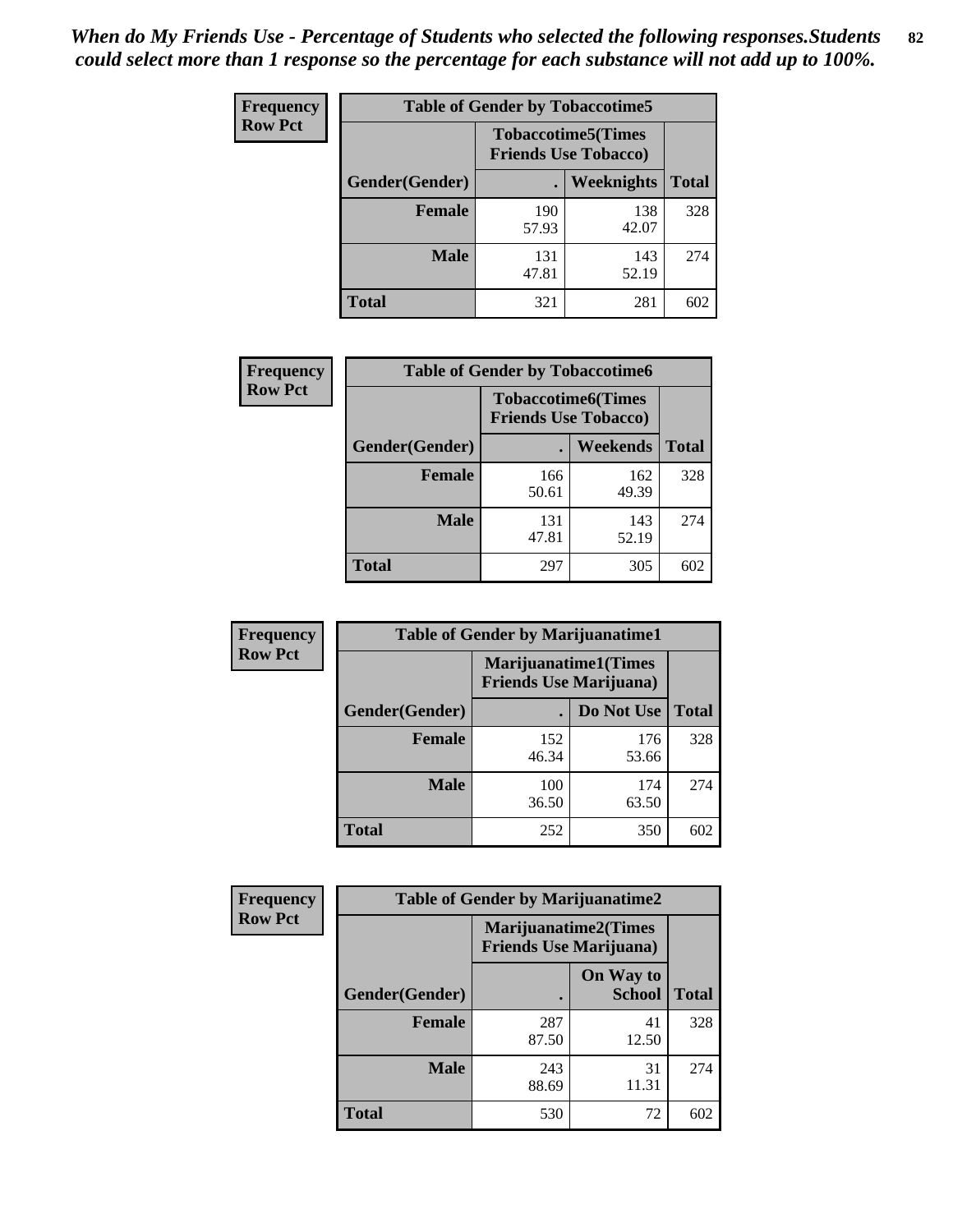*When do My Friends Use - Percentage of Students who selected the following responses.Students could select more than 1 response so the percentage for each substance will not add up to 100%.* **83**

| <b>Frequency</b> | Table of Gender by Marijuanatime3 |                                                        |                                |              |
|------------------|-----------------------------------|--------------------------------------------------------|--------------------------------|--------------|
| <b>Row Pct</b>   |                                   | Marijuanatime3(Times<br><b>Friends Use Marijuana</b> ) |                                |              |
|                  | Gender(Gender)                    |                                                        | <b>During</b><br><b>School</b> | <b>Total</b> |
|                  | <b>Female</b>                     | 312<br>95.12                                           | 16<br>4.88                     | 328          |
|                  | <b>Male</b>                       | 259<br>94.53                                           | 15<br>5.47                     | 274          |
|                  | <b>Total</b>                      | 571                                                    | 31                             | 602          |

| Frequency      | <b>Table of Gender by Marijuanatime4</b> |                                |                                                       |              |
|----------------|------------------------------------------|--------------------------------|-------------------------------------------------------|--------------|
| <b>Row Pct</b> |                                          | <b>Friends Use Marijuana</b> ) | <b>Marijuanatime4</b> (Times                          |              |
|                | <b>Gender</b> (Gender)                   |                                | <b>On Way</b><br>Home<br><b>From</b><br><b>School</b> | <b>Total</b> |
|                | <b>Female</b>                            | 281<br>85.67                   | 47<br>14.33                                           | 328          |
|                | <b>Male</b>                              | 247<br>90.15                   | 27<br>9.85                                            | 274          |
|                | <b>Total</b>                             | 528                            | 74                                                    | 602          |

| Frequency      | <b>Table of Gender by Marijuanatime5</b> |                                                                |             |              |  |
|----------------|------------------------------------------|----------------------------------------------------------------|-------------|--------------|--|
| <b>Row Pct</b> |                                          | <b>Marijuanatime5</b> (Times<br><b>Friends Use Marijuana</b> ) |             |              |  |
|                | Gender(Gender)                           | ٠                                                              | Weeknights  | <b>Total</b> |  |
|                | <b>Female</b>                            | 235<br>71.65                                                   | 93<br>28.35 | 328          |  |
|                | <b>Male</b>                              | 215<br>78.47                                                   | 59<br>21.53 | 274          |  |
|                | <b>Total</b>                             | 450                                                            | 152         | 602          |  |

| Frequency      | <b>Table of Gender by Marijuanatime6</b> |                                                                |              |              |  |
|----------------|------------------------------------------|----------------------------------------------------------------|--------------|--------------|--|
| <b>Row Pct</b> |                                          | <b>Marijuanatime6</b> (Times<br><b>Friends Use Marijuana</b> ) |              |              |  |
|                | <b>Gender</b> (Gender)                   |                                                                | Weekends     | <b>Total</b> |  |
|                | <b>Female</b>                            | 171<br>52.13                                                   | 157<br>47.87 | 328          |  |
|                | <b>Male</b>                              | 165<br>60.22                                                   | 109<br>39.78 | 274          |  |
|                | <b>Total</b>                             | 336                                                            | 266          | 602          |  |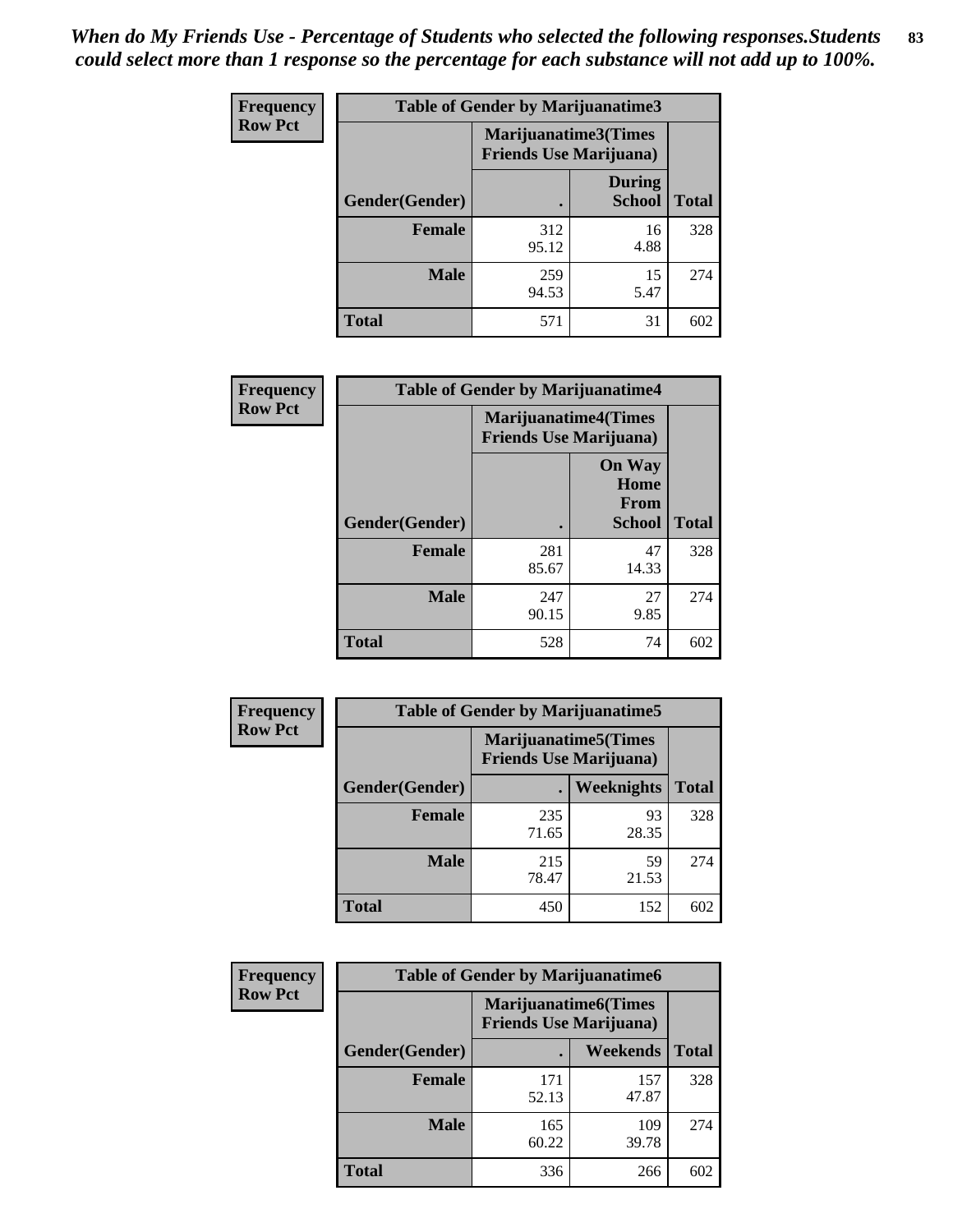*When do My Friends Use - Percentage of Students who selected the following responses.Students could select more than 1 response so the percentage for each substance will not add up to 100%.* **84**

| <b>Frequency</b> | <b>Table of Gender by Otherdrugtime1</b> |                                                                                   |                    |     |
|------------------|------------------------------------------|-----------------------------------------------------------------------------------|--------------------|-----|
| <b>Row Pct</b>   |                                          | <b>Otherdrugtime1(Times</b><br><b>Friends Use Other</b><br><b>Illegal Drugs</b> ) |                    |     |
|                  | Gender(Gender)                           |                                                                                   | Do Not Use   Total |     |
|                  | <b>Female</b>                            | 87<br>26.52                                                                       | 241<br>73.48       | 328 |
|                  | <b>Male</b>                              | 61<br>22.26                                                                       | 213<br>77.74       | 274 |
|                  | <b>Total</b>                             | 148                                                                               | 454                | 602 |

| <b>Frequency</b> | <b>Table of Gender by Otherdrugtime2</b> |              |                                                                                   |              |  |
|------------------|------------------------------------------|--------------|-----------------------------------------------------------------------------------|--------------|--|
| <b>Row Pct</b>   |                                          |              | <b>Otherdrugtime2(Times</b><br><b>Friends Use Other</b><br><b>Illegal Drugs</b> ) |              |  |
|                  | Gender(Gender)                           |              | On Way to<br><b>School</b>                                                        | <b>Total</b> |  |
|                  | <b>Female</b>                            | 307<br>93.60 | 21<br>6.40                                                                        | 328          |  |
|                  | <b>Male</b>                              | 252<br>91.97 | 22<br>8.03                                                                        | 274          |  |
|                  | <b>Total</b>                             | 559          | 43                                                                                | 602          |  |

| <b>Frequency</b> | <b>Table of Gender by Otherdrugtime3</b> |                                                                            |                                |              |  |
|------------------|------------------------------------------|----------------------------------------------------------------------------|--------------------------------|--------------|--|
| <b>Row Pct</b>   |                                          | Otherdrugtime3(Times<br><b>Friends Use Other</b><br><b>Illegal Drugs</b> ) |                                |              |  |
|                  | Gender(Gender)                           | $\bullet$                                                                  | <b>During</b><br><b>School</b> | <b>Total</b> |  |
|                  | <b>Female</b>                            | 309<br>94.21                                                               | 19<br>5.79                     | 328          |  |
|                  | <b>Male</b>                              | 252<br>91.97                                                               | 22<br>8.03                     | 274          |  |
|                  | <b>Total</b>                             | 561                                                                        | 41                             | 602          |  |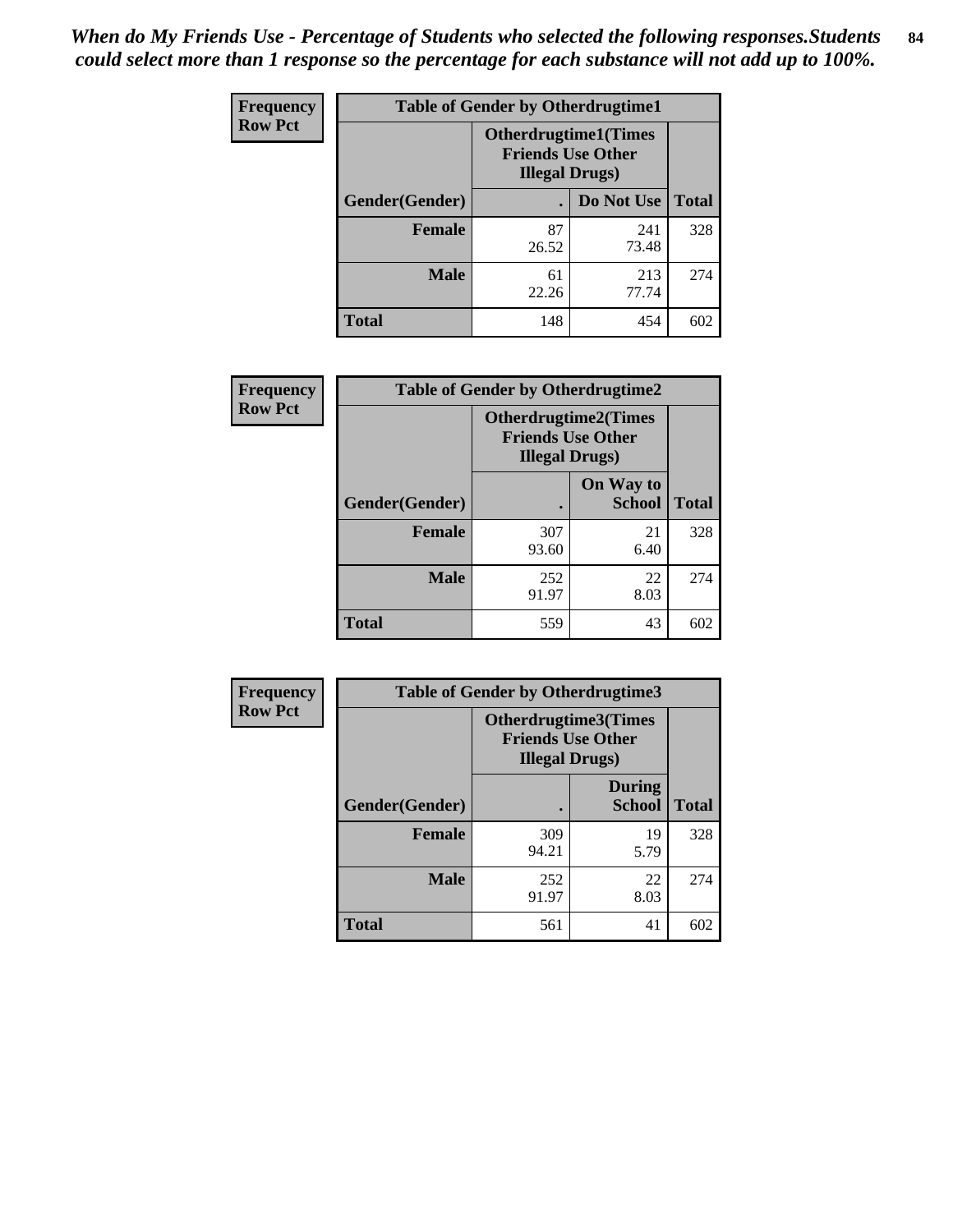*When do My Friends Use - Percentage of Students who selected the following responses.Students could select more than 1 response so the percentage for each substance will not add up to 100%.* **85**

| <b>Frequency</b> | <b>Table of Gender by Otherdrugtime4</b> |                                                                                   |                                                       |              |
|------------------|------------------------------------------|-----------------------------------------------------------------------------------|-------------------------------------------------------|--------------|
| <b>Row Pct</b>   |                                          | <b>Otherdrugtime4(Times</b><br><b>Friends Use Other</b><br><b>Illegal Drugs</b> ) |                                                       |              |
|                  | <b>Gender</b> (Gender)                   |                                                                                   | <b>On Way</b><br>Home<br><b>From</b><br><b>School</b> | <b>Total</b> |
|                  | <b>Female</b>                            | 302<br>92.07                                                                      | 26<br>7.93                                            | 328          |
|                  | <b>Male</b>                              | 253<br>92.34                                                                      | 21<br>7.66                                            | 274          |
|                  | Total                                    | 555                                                                               | 47                                                    | 602          |

| <b>Frequency</b> | <b>Table of Gender by Otherdrugtime5</b> |                                                                                    |             |              |
|------------------|------------------------------------------|------------------------------------------------------------------------------------|-------------|--------------|
| <b>Row Pct</b>   |                                          | <b>Otherdrugtime5</b> (Times<br><b>Friends Use Other</b><br><b>Illegal Drugs</b> ) |             |              |
|                  | Gender(Gender)                           |                                                                                    | Weeknights  | <b>Total</b> |
|                  | <b>Female</b>                            | 280<br>85.37                                                                       | 48<br>14.63 | 328          |
|                  | <b>Male</b>                              | 240<br>87.59                                                                       | 34<br>12.41 | 274          |
|                  | <b>Total</b>                             | 520                                                                                | 82          | 602          |

| <b>Frequency</b> | <b>Table of Gender by Otherdrugtime6</b> |                                                                                   |             |              |  |
|------------------|------------------------------------------|-----------------------------------------------------------------------------------|-------------|--------------|--|
| <b>Row Pct</b>   |                                          | <b>Otherdrugtime6(Times</b><br><b>Friends Use Other</b><br><b>Illegal Drugs</b> ) |             |              |  |
|                  | Gender(Gender)                           |                                                                                   | Weekends    | <b>Total</b> |  |
|                  | <b>Female</b>                            | 238<br>72.56                                                                      | 90<br>27.44 | 328          |  |
|                  | Male                                     | 206<br>75.18                                                                      | 68<br>24.82 | 274          |  |
|                  | <b>Total</b>                             | 444                                                                               | 158         | 602          |  |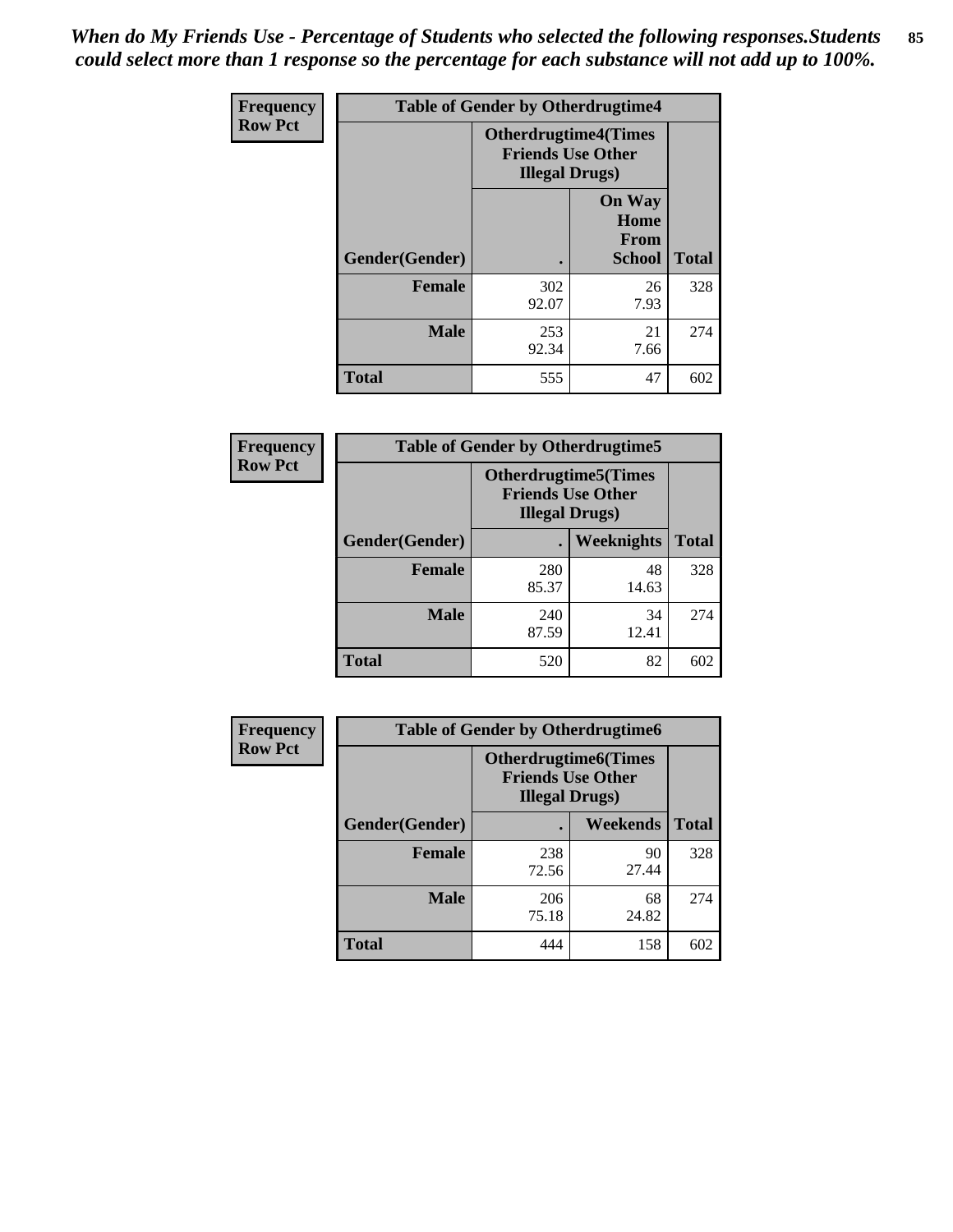# *Other Questions* **86**

| <b>Frequency</b> | <b>Table of Gender by Educationalcohol</b> |                                                                                                                                       |                |              |
|------------------|--------------------------------------------|---------------------------------------------------------------------------------------------------------------------------------------|----------------|--------------|
| <b>Row Pct</b>   |                                            | <b>Educationalcohol</b> (I<br>have been taught<br>about alcohol,<br>tobacco,<br>and other drugs<br>within the last year<br>at school) |                |              |
|                  | Gender(Gender)                             | <b>Yes</b>                                                                                                                            | N <sub>0</sub> | <b>Total</b> |
|                  | <b>Female</b>                              | 234<br>71.34                                                                                                                          | 94<br>28.66    | 328          |
|                  | <b>Male</b>                                | 195<br>71.17                                                                                                                          | 79<br>28.83    | 274          |
|                  | <b>Total</b>                               | 429                                                                                                                                   | 173            | 602          |

| Frequency      | <b>Table of Gender by Rodedrinking</b> |                                                                                                                     |                |              |
|----------------|----------------------------------------|---------------------------------------------------------------------------------------------------------------------|----------------|--------------|
| <b>Row Pct</b> |                                        | Rodedrinking(In<br>the past 30 days I<br>have ridden in a<br>car with a driver<br>who had been<br>drinking alcohol) |                |              |
|                | Gender(Gender)                         | Yes                                                                                                                 | N <sub>0</sub> | <b>Total</b> |
|                | <b>Female</b>                          | 61<br>18.60                                                                                                         | 267<br>81.40   | 328          |
|                | <b>Male</b>                            | 39<br>14.23                                                                                                         | 235<br>85.77   | 274          |
|                | <b>Total</b>                           | 100                                                                                                                 | 502            | 602          |

| Frequency      | <b>Table of Gender by Drugsschool</b> |                                                                                                                                     |                |              |  |
|----------------|---------------------------------------|-------------------------------------------------------------------------------------------------------------------------------------|----------------|--------------|--|
| <b>Row Pct</b> |                                       | <b>Drugsschool</b> (During<br>the past 12 months,<br>I have been offered,<br>sold,<br>or given illegal drugs<br>on school property) |                |              |  |
|                | Gender(Gender)                        | Yes                                                                                                                                 | N <sub>0</sub> | <b>Total</b> |  |
|                | <b>Female</b>                         | 63<br>19.21                                                                                                                         | 265<br>80.79   | 328          |  |
|                | <b>Male</b>                           | 57<br>20.80                                                                                                                         | 217<br>79.20   | 274          |  |
|                | <b>Total</b>                          | 120                                                                                                                                 | 482            | 602          |  |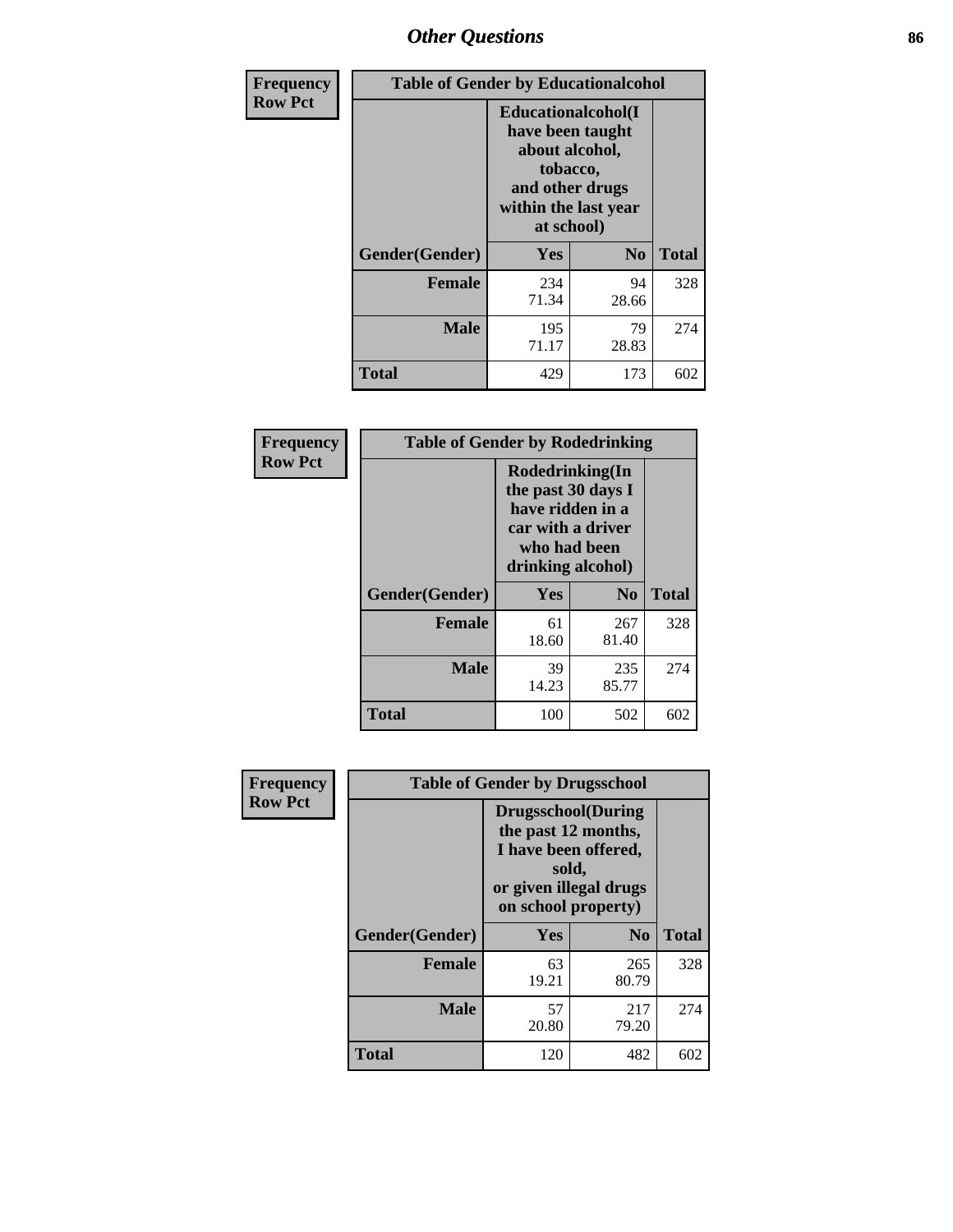# *Other Questions* **87**

**Frequency Row Pct**

| <b>Table of Gender by Bingedrinking</b> |                            |                                                                                                         |                   |                   |                        |                               |                   |              |
|-----------------------------------------|----------------------------|---------------------------------------------------------------------------------------------------------|-------------------|-------------------|------------------------|-------------------------------|-------------------|--------------|
|                                         |                            | Bingedrinking(I have drunk five or more<br>drinks of alcohol at one sitting during the<br>last 30 days) |                   |                   |                        |                               |                   |              |
| <b>Gender</b> (Gender)                  | $\mathbf 0$<br><b>Days</b> | 1 or<br>days                                                                                            | 3 to<br>5<br>days | 6 to<br>9<br>days | 10<br>to<br>19<br>days | <b>20</b><br>to<br>29<br>days | All<br>30<br>days | <b>Total</b> |
| <b>Female</b>                           | 271<br>82.62               | 13<br>3.96                                                                                              | 12<br>3.66        | 6<br>1.83         | 12<br>3.66             | 5<br>1.52                     | 9<br>2.74         | 328          |
| <b>Male</b>                             |                            |                                                                                                         |                   |                   |                        | 7                             |                   | 274          |
|                                         | 219<br>79.93               | 10<br>3.65                                                                                              | 18<br>6.57        | 6<br>2.19         | 8<br>2.92              | 2.55                          | 6<br>2.19         |              |

| Frequency      | <b>Table of Gender by Educationaids</b> |                                                                                                 |              |              |
|----------------|-----------------------------------------|-------------------------------------------------------------------------------------------------|--------------|--------------|
| <b>Row Pct</b> |                                         | <b>Educationaids</b> (I<br>have been taught<br>about HIV/AIDS<br>at school in the<br>past year) |              |              |
|                | Gender(Gender)                          | Yes                                                                                             | $\bf N_0$    | <b>Total</b> |
|                | <b>Female</b>                           | 214<br>65.24                                                                                    | 114<br>34.76 | 328          |
|                | <b>Male</b>                             | 194<br>70.80                                                                                    | 80<br>29.20  | 274          |
|                | <b>Total</b>                            | 408                                                                                             | 194          | 602          |

| <b>Frequency</b> | <b>Table of Gender by Suicideconsider</b> |                        |                |       |
|------------------|-------------------------------------------|------------------------|----------------|-------|
| <b>Row Pct</b>   |                                           | <b>Suicideconsider</b> |                |       |
|                  | Gender(Gender)                            | Yes                    | N <sub>0</sub> | Total |
|                  | Female                                    | 35<br>10.67            | 293<br>89.33   | 328   |
|                  | <b>Male</b>                               | 27<br>9.85             | 247<br>90.15   | 274   |
|                  | <b>Total</b>                              | 62                     | 540            | 602   |